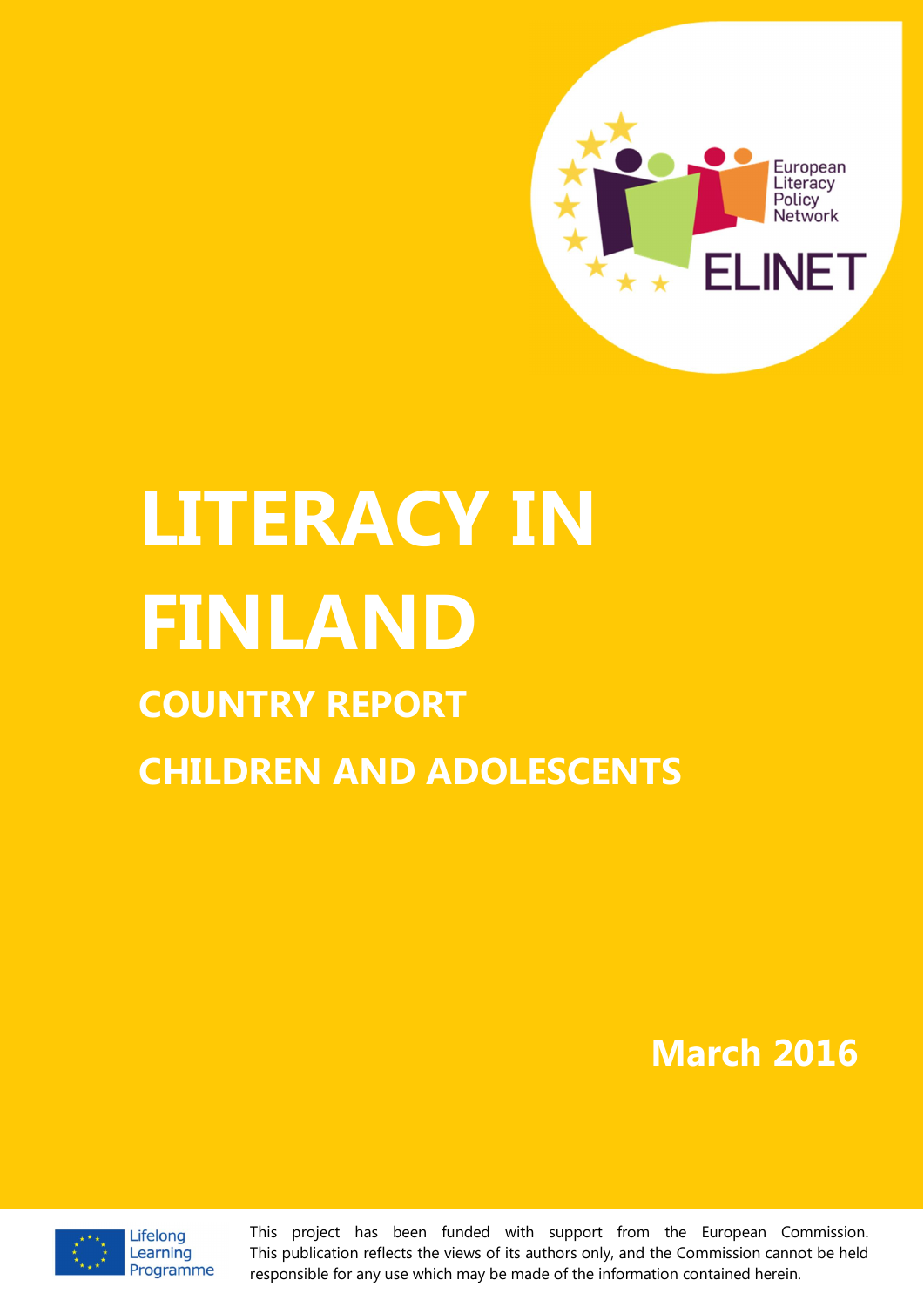#### **This document has been published by the European Literacy Policy Network (ELINET).**

#### **The report was completed in 2016.**

The contents of this publication may be reproduced in part, except for commercial purposes, provided the extract is preceded by a reference to "Elinet", followed by the date of publication of the document.

#### **Main authors (in alphabetical order):**

Christine Garbe, Dominique Lafontaine, Gerry Shiel, Sari Sulkunen, Renate Valtin

#### **Contributing authors (in alphabetical order):**

Ana Arqueiro, Valeria Balbinot, Ariane Baye, Juliana Cunha, Maria Lourdes Trindade Dionísio, Claudia Fischer, Stéphanie Géron, Eithne Kennedy, Maija Koikkalainen, Maria Kovacs, Gudmundur Kristmundsson, Dominique Lafontaine, Gina Lemos, Heikki Lyytinen, George Manolitsis, Carmen González Martí, Fabio Nascimbeni, Lea Nieminen, Franziska Pitschke, Helin Puksand, Ulla Richardson, Pehr-Olof Rönnholm, Sari Sulkunen, Eufimia Tafa, Giorgio Tamburlini, Anne Uusen, Ariana-Stanca Văcăreţu, Corina Volcinschi, Christina Wagner, Esther Wiesner

#### **Coordinator of the ELINET-Project:**

University of Cologne

Prof. Dr. Christine Garbe Institut für Deutsche Sprache und Literatur

Richard-Strauss-Str. 2 50931 Köln – Cologne Germany

christine.garbe@uni-koeln.de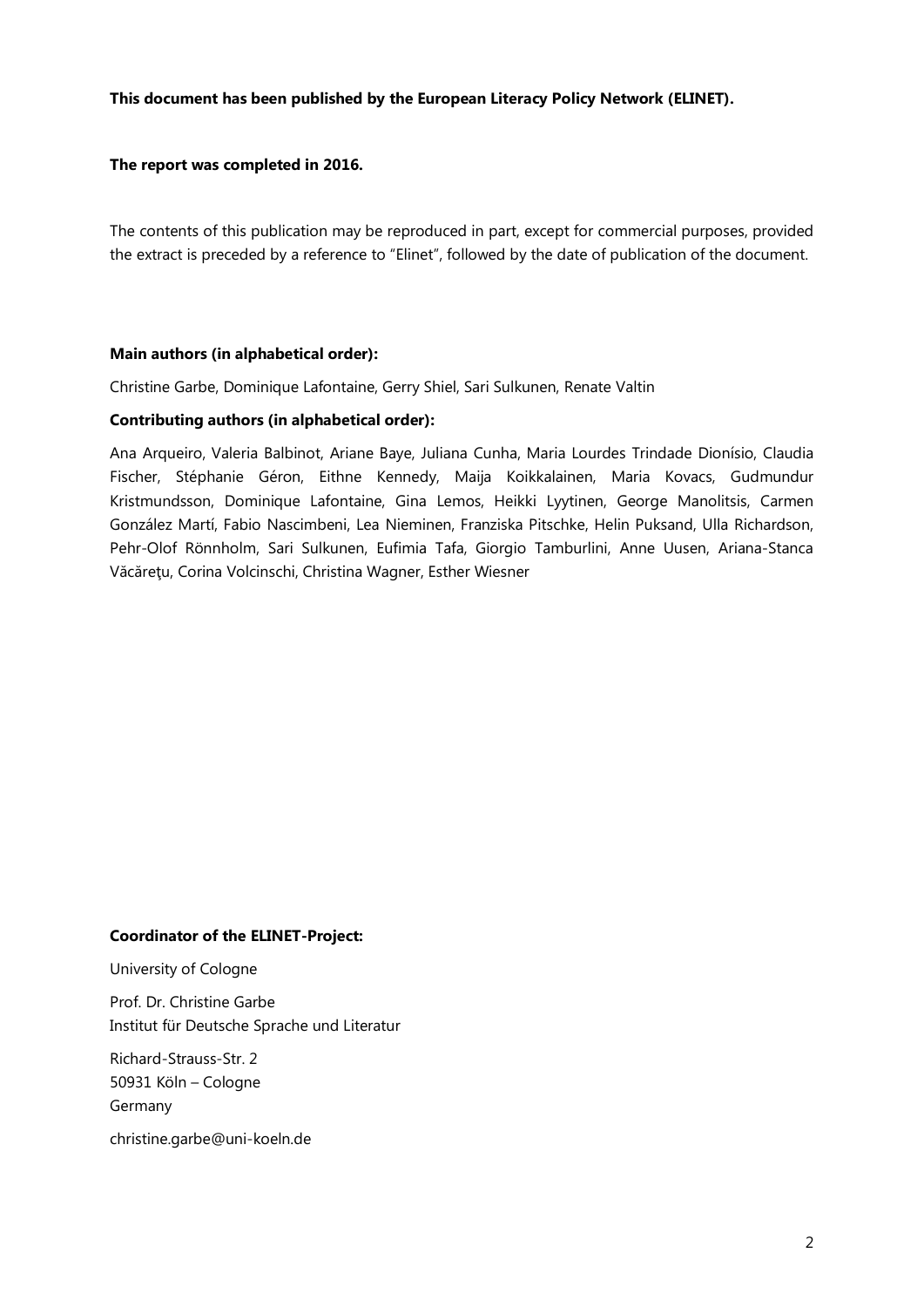# **TABLE OF CONTENTS**

| 1 |       |                                                                          |  |  |  |  |
|---|-------|--------------------------------------------------------------------------|--|--|--|--|
| 2 |       |                                                                          |  |  |  |  |
| 3 |       |                                                                          |  |  |  |  |
| 4 |       |                                                                          |  |  |  |  |
|   | 4.1   |                                                                          |  |  |  |  |
|   | 4.1.1 | Performance and variation in reading:                                    |  |  |  |  |
|   | 4.1.2 |                                                                          |  |  |  |  |
|   | 4.2   |                                                                          |  |  |  |  |
|   | 4.2.1 | Performance and variation in reading:                                    |  |  |  |  |
|   | 4.2.2 |                                                                          |  |  |  |  |
| 5 |       |                                                                          |  |  |  |  |
|   | 5.1   |                                                                          |  |  |  |  |
|   | 5.1.1 |                                                                          |  |  |  |  |
|   | 5.1.2 |                                                                          |  |  |  |  |
|   | 5.1.3 |                                                                          |  |  |  |  |
|   | 5.1.4 |                                                                          |  |  |  |  |
|   | 5.1.5 | Improving literate environments for children and adolescents:            |  |  |  |  |
|   | 5.2   |                                                                          |  |  |  |  |
|   | 5.2.1 |                                                                          |  |  |  |  |
|   | 5.2.2 |                                                                          |  |  |  |  |
|   | 5.2.3 |                                                                          |  |  |  |  |
|   | 5.2.4 |                                                                          |  |  |  |  |
|   | 5.2.5 | Initial Teacher Education (ITE) and Continuous Professional              |  |  |  |  |
|   | 5.2.6 |                                                                          |  |  |  |  |
|   | 5.2.7 | Improving the quality of literacy teaching for children and adolescents: |  |  |  |  |
|   | 5.3   |                                                                          |  |  |  |  |
|   | 5.3.1 |                                                                          |  |  |  |  |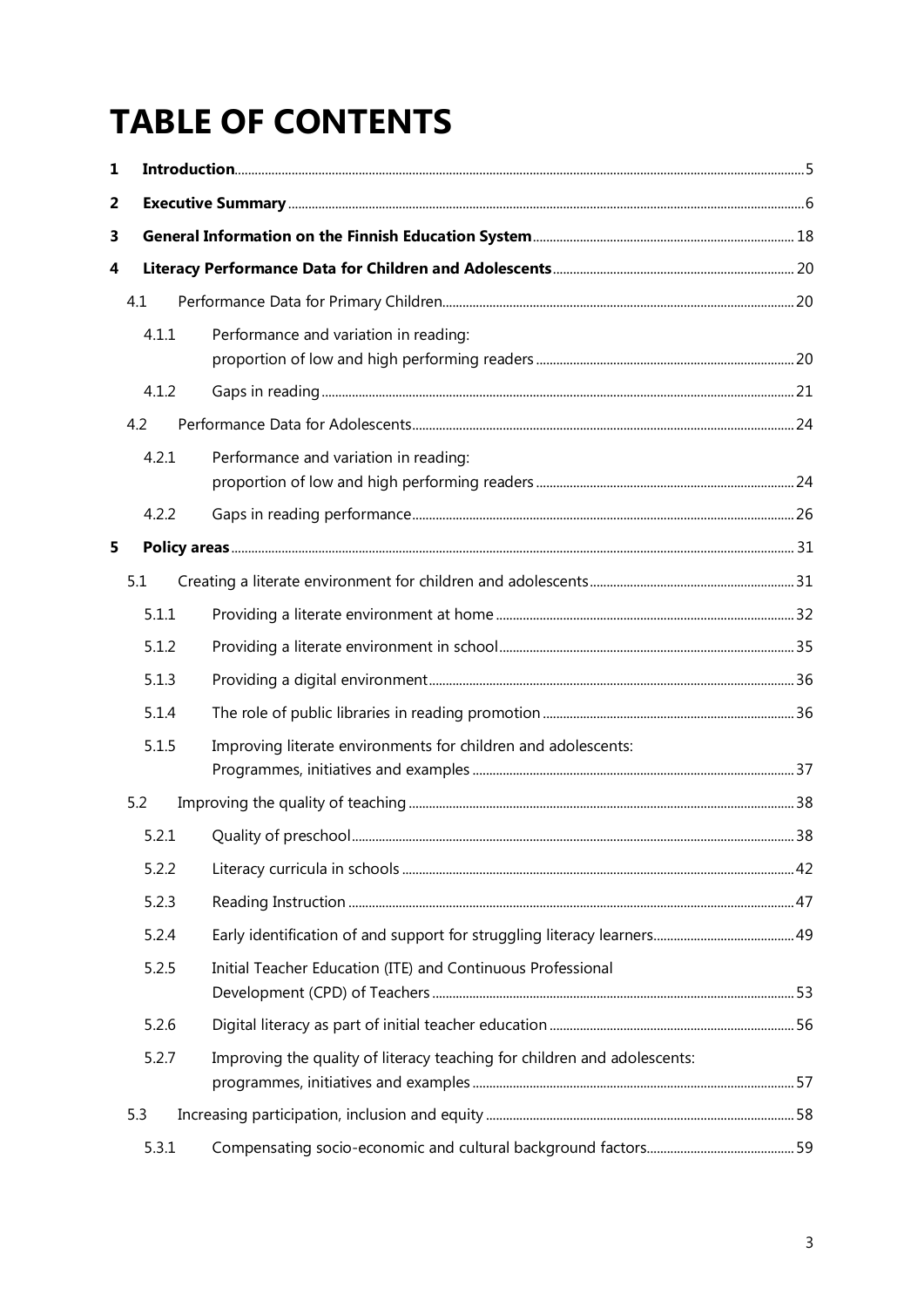| 6 |       |                                                                              |  |
|---|-------|------------------------------------------------------------------------------|--|
|   |       |                                                                              |  |
|   | 5.3.8 | Increasing participation, inclusion and equity for children and adolescents: |  |
|   | 5.3.7 |                                                                              |  |
|   | 5.3.6 |                                                                              |  |
|   | 5.3.5 | Support for children and adolescents whose home language                     |  |
|   | 5.3.4 |                                                                              |  |
|   | 5.3.3 | Promoting preschool attendance, especially among disadvantaged children 62   |  |
|   | 5.3.2 |                                                                              |  |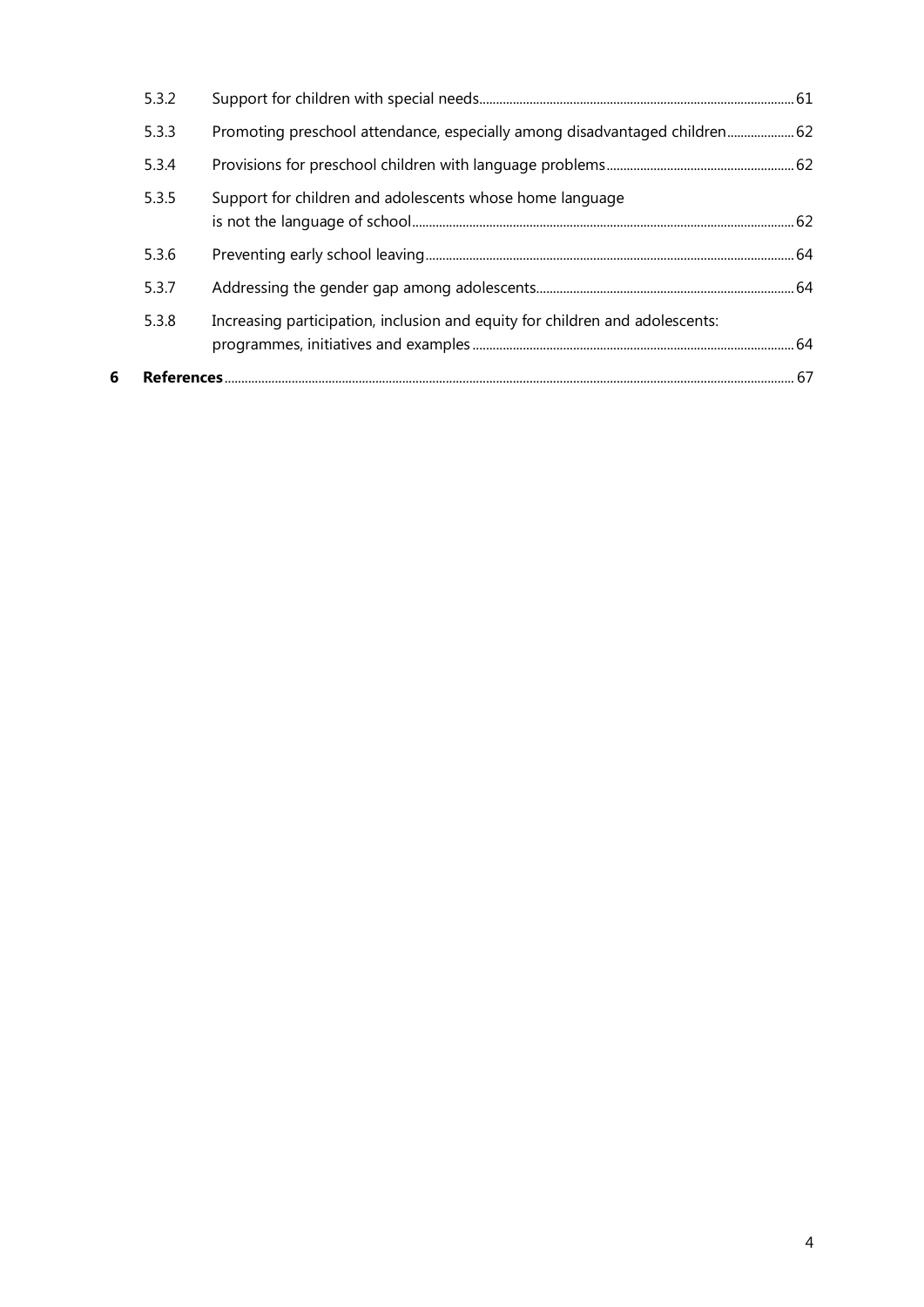# **1 Introduction**

This report on the state of literacy in Finland is one of a series produced in 2015 and 2016 by ELINET, the European Literacy Policy Network. ELINET was founded in February 2014 and has 78 partner organisations in 28 European countries<sup>1</sup>. ELINET aims to improve literacy policies in its member countries in order to reduce the number of children, young people and adults with low literacy skills. One major tool to achieve this aim is to produce a set of reliable, up-to-date and comprehensive reports on the state of literacy in each country where ELINET has one or more partners, and to provide guidance towards improving literacy policies in those countries. The reports are based (wherever possible) on available, internationally comparable performance data, as well as reliable national data provided (and translated) by our partners.

ELINET continues the work of the European Union High Level Group of Experts on Literacy (HLG) which was established by the European Commission in January 2011 and reported in September 2012<sup>2</sup>. All country reports produced by ELINET use a common theoretical framework which is described here: "ELINET Country Reports - Frame of Reference"<sup>3</sup>.

The Country Reports about Children and Adolescents are organised around the three recommendations of the HLG´s literacy report:

- · Creating a literate environment
- Improving the quality of teaching
- Increasing participation, inclusion (and equity<sup>4</sup>).

Within its two-year funding period ELINET has completed Literacy Country Reports for all 30 ELINET member countries. In most cases we published separate **Long Reports** for specific age groups (Children / Adolescents and Adults), in some cases comprehensive reports covering all age groups. Additionally, for all 30 countries, we published **Short Reports** covering all age groups, containing the summary of performance data and policy messages of the Long Reports. These reports are accompanied by a collection of good practice examples which cover all age groups and policy areas as well. These examples refer to the **European Framework of Good Practice in Raising Literacy Levels;**  both are to be found in the section "Good Practice"<sup>5</sup>.

 $1$  For more information about the network and its activities see: www.eli-net.eu.

 $2$  In the following, the final report of the EU High Level Group of Experts on Literacy is referenced as "HLG report". This report can be downloaded under the following link: http://ec.europa.eu/education/policy/school/doc/ literacy-report\_en.pdf.

<sup>3</sup> See: http://www.eli-net.eu/research/country-reports/.

<sup>4</sup> "Equity" was added by ELINET.

<sup>5</sup> See: http://www.eli-net.eu/good-practice/.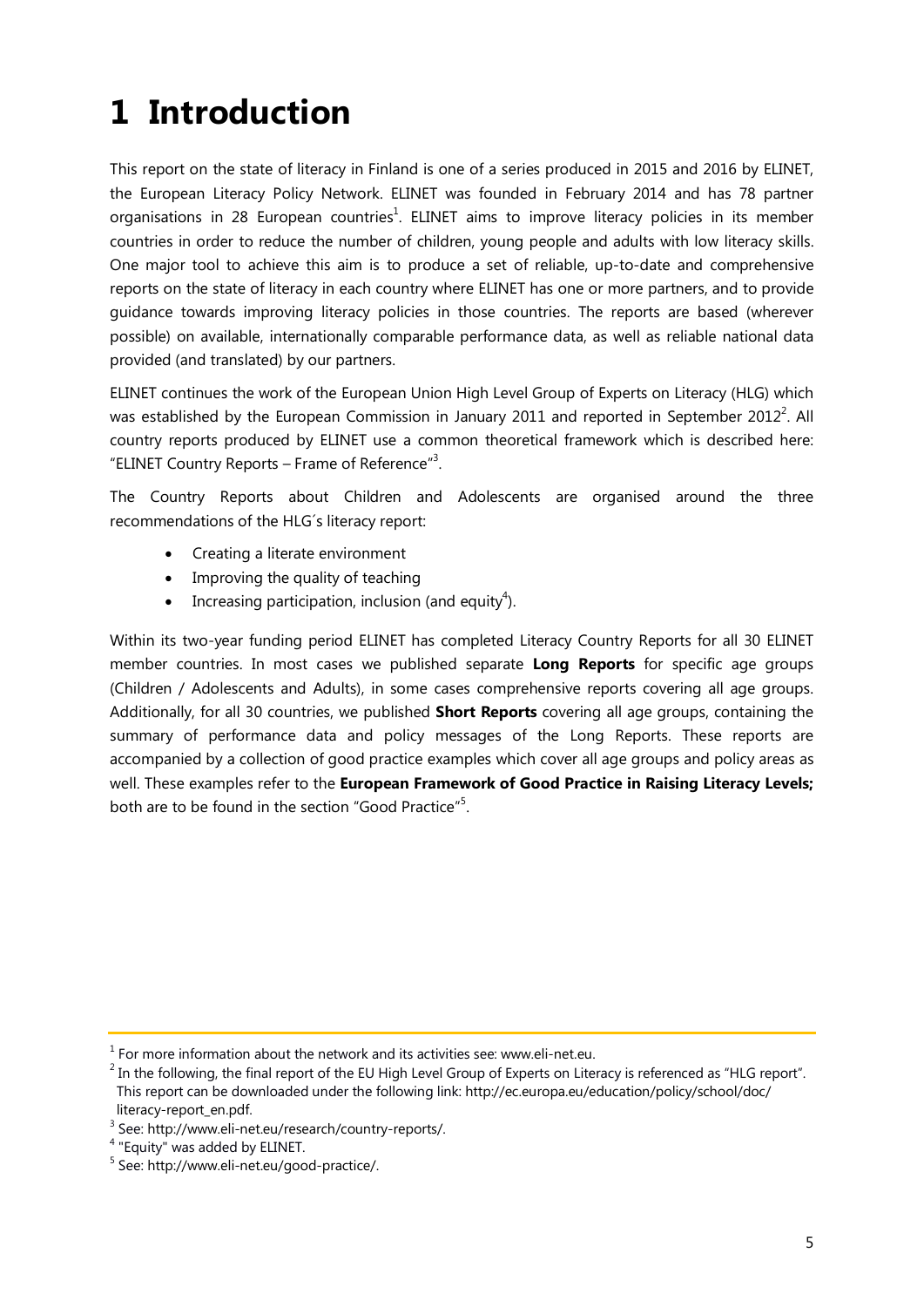# **2 Executive Summary**

### **LITERACY PERFORMANCE DATA**

Finland participated in IEA's PIRLS (4<sup>th</sup> graders reading comprehension) only in 2011, in OECD's PISA (15 year-olds' reading literacy) since 2000, and in OECD's PIAAC (adults' reading literacy) in 2012. This means it is possible to describe the changes over time in average reading proficiency, according to different characteristics of the readers for 15 year-olds, and to compare relative reading levels of proficiencies for different age groups. Finland took part only in the last PIRLS cycle: no trends can be reported in that case.

In PISA 2012, Finland performed well above the EU average (524 vs 489 EU average). However, despite this relatively good performance, a small decline was observed between 2000 and the two last PISA cycles (-22 score points between 2000 and 2012), namely the equivalent of a half-year of schooling.

In PISA 2012, a limited proportion of pupils (11%) can be considered as low-performing readers. This is less than in EU countries on average (20%). These students can read simple texts, retrieve explicit information, or make straightforward inferences, but they are not able to deal with longer or more complex texts, and are unable to interpret beyond what is explicitly stated in the text. The proportion of low-performing readers increased between 2000 and 2012 (by 4%). This increase was observed mainly among boys (from 11% of low-performers in 2000 to 17.7% in 2012). Data point to 4.6% of low performers among girls in 2012; they were 3.2% in 2000, indicating a shorter increase. The proportion of top-performing readers was 13% in PISA, higher than the EU average (7%).

The gap according to the pupils' socioeconomic background was lower than the EU average (61 vs 89 on average). In PIRLS, this gap is lower as well (54 vs 76 on EU average). However, the indices of socioeconomic background are not the same in PIRLS and PISA, so the comparison should be taken with caution. These data tend to indicate that the Finnish educational system is more equitable than most of the European countries.

In PISA 2009, the gap between native students and students with a migrant background was higher than in EU countries on average (70 vs 38 EU-average). The percentage of students with an immigrant background was very low (2.6% vs 8.3% in EU). The gap between students speaking the test language at home and those reporting another language was higher than the EU average (61 vs 54).

The gender gap (in favour of girls) was higher in Finland (55 vs 44 on average) than the corresponding EU average differences. The decrease in reading performance observed between 2000 and 2012 was stronger among boys (- 26 score points) than among girls (- 15 score points), resulting in an increase of the gender gap, with a peak at 62 points in 2012.

In conclusion for PISA, Finland is a highly performing education system: 15 year-olds performed much better than EU countries on average, leading the country among the top countries in the ranking. Despite a gradual decrease, it has remained well above the EU average over time. Its advantage still reaches 35 points, namely nearly one year of schooling. It was 55 points at the beginning of the study in 2000. The proportion of low-performing readers is lower and the proportion of top-performing readers is higher than the EU average. The decrease of the overall performance and the increase in the percentage of low performers were more significant among boys. However, it should not be a source of major concern as their performance is still well above the EU average.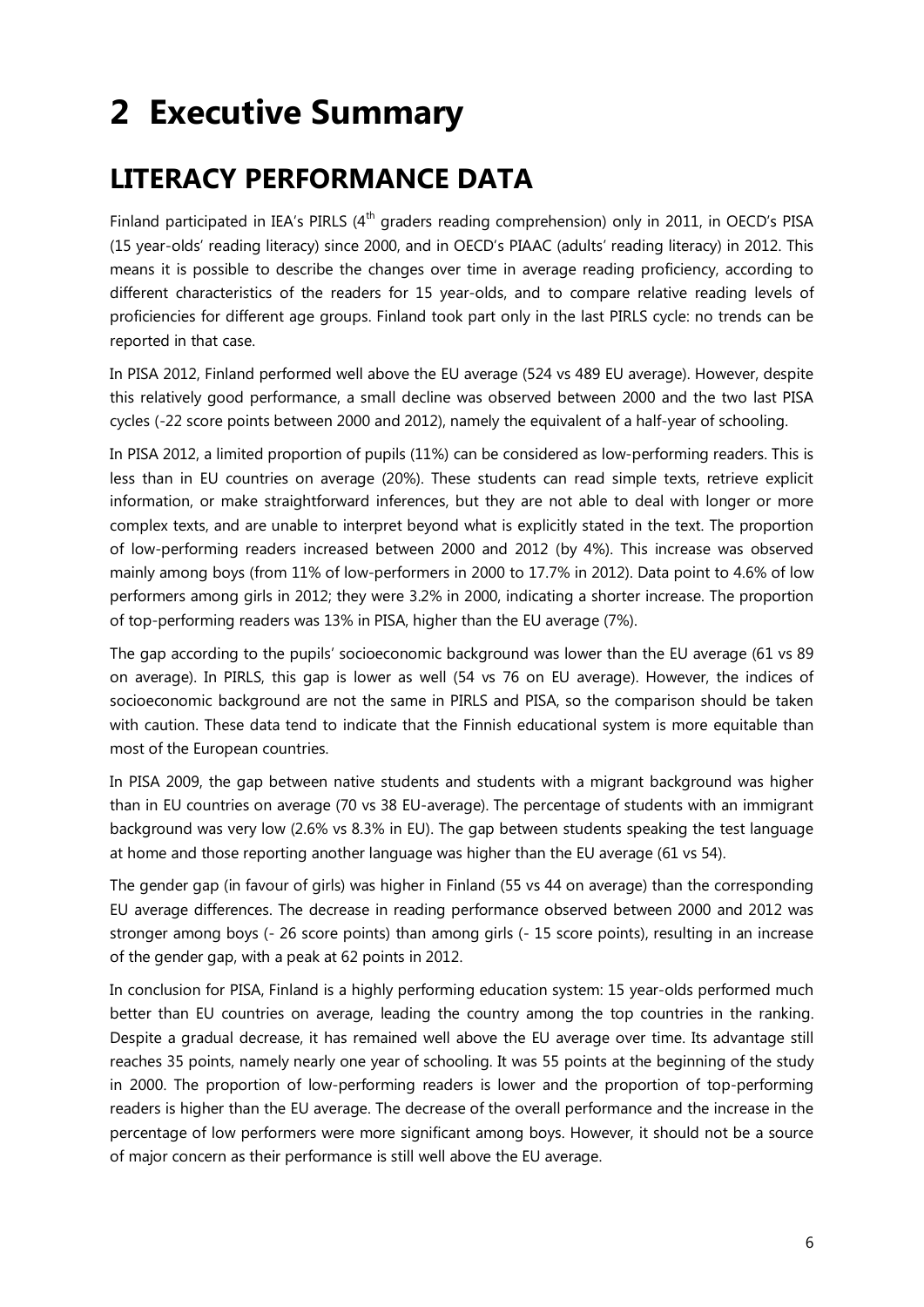The spread of achievement (gap between low and top performing readers) is lower than in the EU on average.

The gap according to migration or language spoken at home tends to be somewhat higher in Finland than in the EU on average. Nevertheless, it should be underlined that Finland has a percentage of students with an immigrant background, and a percentage of students speaking another language at home which is very low in comparison to EU countries on average. The gap according to socioeconomic status and migration background is much lower than in the EU on average in both studies. The Finnish educational system is then more effective, but also more equitable than in EU countries on average.

In PIRLS 2011, Finnish pupils performed well above the EU average (568 vs 535 EU-average), leading their country at the top of the ranking, with an advantage on the EU mean equivalent to one year of schooling. The proportion of low performing readers was well below the EU average (8% vs 20%). The proportion of good readers was much higher than in EU-countries (18% vs 9%).

The mean score difference between students who always spoke the language of the test at home and those who sometimes or never did so was slightly higher than the EU average (28 vs 26). The mean score difference according to the gender was in PIRLS 2011 equal to 21, somewhat higher than the EUaverage (12), namely the equivalent of a half-year of schooling.

As far as adults are concerned, Finland performed above the EU average in PIAAC (288 vs 271). It should be remembered that only 17 EU countries took part in PIAAC in 2012, so the comparison with other age groups should be taken with caution. The spread of achievement – namely the gap between top and bottom performers – was somewhat wider in Finland than the EU-17-Average (123 vs 117 on average). The proportion of adults performing at or below level 1 in Finland was 11%, less than the EU-17 average (16.4%).

The performances of females and males were very close (289 vs 286); the gender gap was very slightly higher in Finland (3 score points) than in the EU on average (2 score points). The mean score difference was in favour of females which is coherent with what is observed in younger generations even if the difference with the EU average was higher among  $4<sup>th</sup>$  grade and 15 year-old students. The gap according to parents' level of education was exactly the same as in the EU countries on average (41), whereas in PIRLS and PISA, this gap was much lower than in the EU on average. The gap according to the language spoken at home was somewhat different: the gap between native and non-native speakers was larger than the EU-17-average (38 vs 28).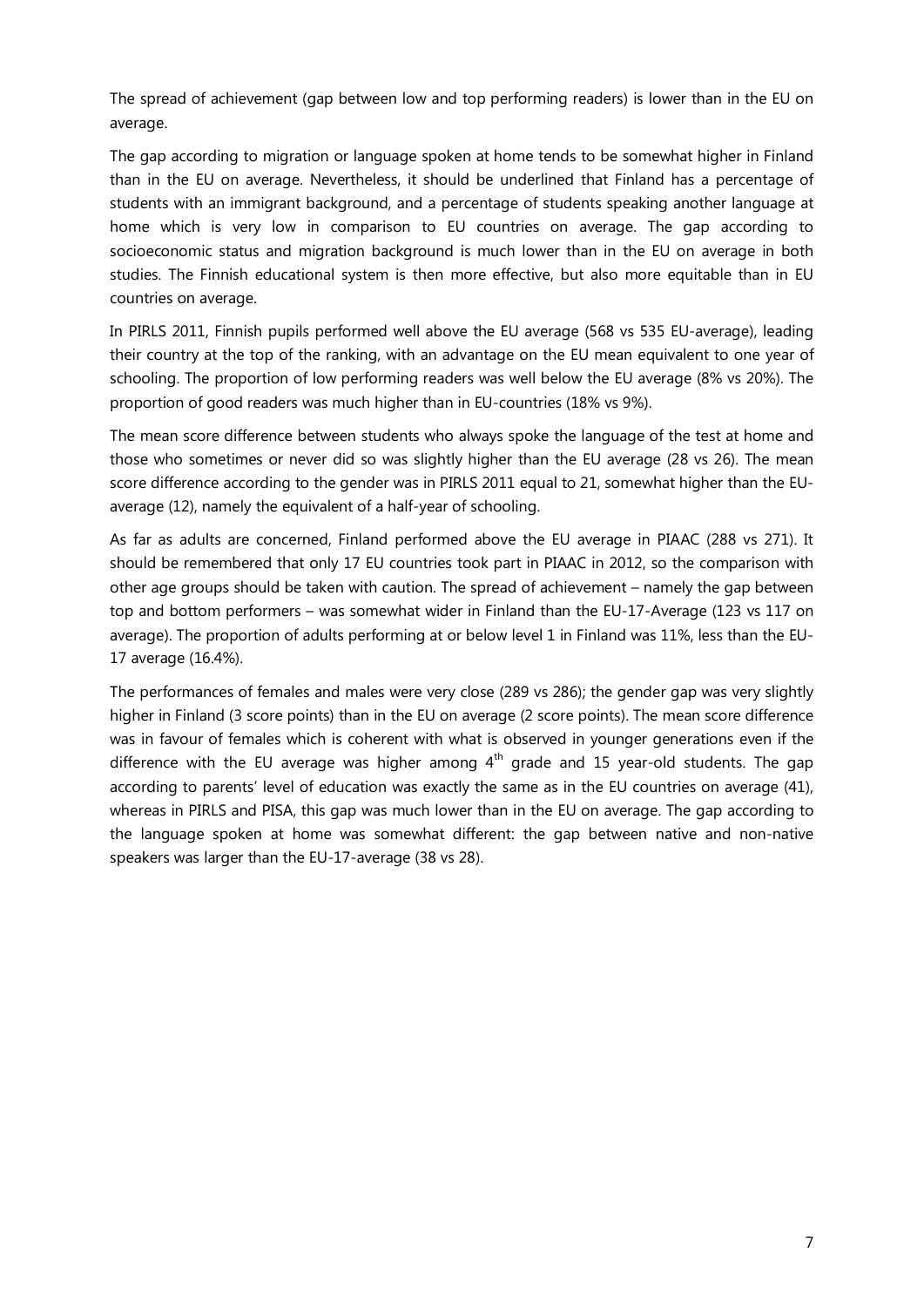## **KEY LITERACY POLICY AREAS FOR DEVELOPMENT (AGE-SPECIFIC AND ACROSS AGE-GROUPS)**

### **Creating a Literate Environment**

The EU High Level Group of Experts on Literacy stated the following in relation to **creating a more literate environment**:

"Creating a more literate environment will help stimulate a culture of reading, i.e. where **reading for pleasure** is seen as the norm for all children and adults. Such a culture will fuel reading motivation and reading achievement: people who like to read, read more. Because they read more, they read better, and because they read better they read more: a virtuous circle which benefits individuals, families and society as a whole." (HLG report 2012, p. 41).

Parents play a central role in children's emergent literacy development. They are the first teachers, and shape children's language and communication abilities and attitudes to reading by being good reading role models, providing reading materials, and reading to the child.

Schools play an important role in offering a literate environment for students. Schools may foster reading motivation and reading for pleasure in many ways. However, schools do not have sole responsibility. A broad range of actors may shape literacy motivation, from parents and peers to libraries. Particularly this is true in adolescence as it is a crucial phase in life where young people develop long-term *identities and self-concepts* related to reading and media use (Cf. ELINET Country Reports, Frame of Reference, pp. 29ff, 45f).

### **Pre-Primary Years**

**Creating a literate environment at home:** The home learning environment, particularly in the first three years, is extremely important (Brooks et al. 2012). It determines the quantity and quality of interactions between the infant and the primary caregivers, who are the most powerful agents of language development, both receptive and expressive, in the context of everyday activities and experiences. During these years, experience-dependent creation of synapses is maximal. We know that the more words the children are exposed to, the more they can learn. Caregiver-child relations in their turn strongly influence the ability to learn, by influencing self-esteem, general knowledge and motivation.

Overall, the literate environment at home in Finland supports reading development as parents on average have a positive attitude towards reading, educational resources as well as the number of books at home are relatively high, and children are read relatively often before school-age (Mullis, Martin, Foy & Drucker, 2012). However, parents' awareness of the role the home can have in reading development of the children should be addressed. Particularly, parents should be encouraged to continue to read to their children, also after school start, and they should be aware of the benefits of early literacy activities other than reading to children, such as verbal interaction and playing games with words and shapes.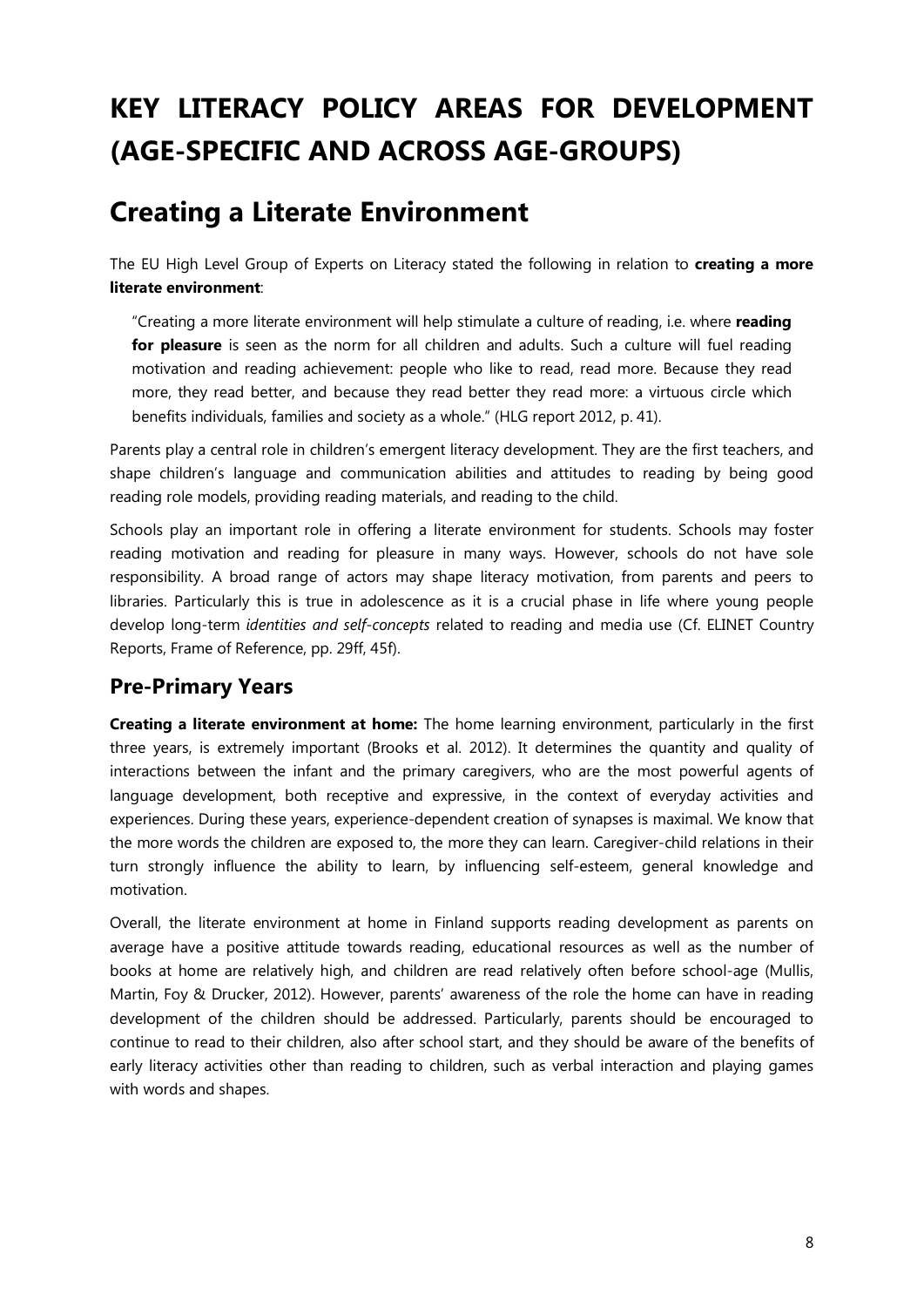### **Children and Adolescents**

**Creating a literate environment in school:** According to PIRLS 2011 Encyclopaedia, there is major emphasis on reading for pleasure in the intended language/reading curriculum in Finland (Sulkunen, 2012). According to PIRLS 2011, children's books are used as a supplement in teaching for a vast majority of students, as are reading series. Moreover, the proportion of students using computer software as a supplementary learning material is clearly above EU average. However, textbooks and workbooks dominate among resources Finnish teachers use for teaching reading (Mullis, Martin, Foy & Drucker, 2012, p. 236). Similar results about the dominating role of textbooks have also been reported for lower secondary schools (Luukka et al., 2008).

Based on data provided by their teachers, PIRLS 2011 shows that half the pupils in Finland were in classrooms which had class libraries – well below the corresponding EU-24 average (Mullis, Martin, Foy & Drucker, 2012, p. 240). Despite the active cooperation between public libraries and schools, classroom libraries should be invested in to guarantee every child an easy access to diverse reading materials.

**Offering digital literacy learning opportunities in schools (and other public spaces, e.g. libraries):** Finnish schools have above-average levels of ICT infrastructure. In primary grades, according to PIRLS 2011, Finnish students use computers for information search and writing stories more often than their peers in Europe. However, in lower secondary grades, the use of ICT is belowaverage. The percentage of students that claim to use ICT in class at least weekly is below the EU average at all levels (European Commission 2013). Thus, there is need to improve ICT use for pedagogical purposes. Therefore the Finnish Government has introduced digitalisation in education as one of its special investment areas (Ministry of Education and Culture, 2015e). There is also a need to integrate ICT skills and digital literacy into teacher training for all teachers

**The role of public libraries:** Public libraries are an important agent in reading promotion. Schools and libraries have a long tradition of collaboration in Finland. The Ministry of Education and Culture emphasises in its Library policy 2015 that library staff ought to have expertise and training to meet new challenges in our rapidly changing information society, and to be able to provide guidance on information searching and management to students. Library services should be of high quality and meet the needs of inhabitants in their area, in order to diminish a digital gap and marginalisation in terms of the information society (Ministry of Education and Culture, 2009). Libraries offer various materials, for they wish to serve everybody in their area. Books and printed materials will have a central position in library materials for a long time to come, but libraries are already seeking ways to provide more for children and youth, who are more accustomed to information technology and non-printed materials.

**Literate environments for children and adolescents: Programmes, initiatives and examples:** The **Finnish Reading Centre**<sup>6</sup> organises innovative and successful reading campaigns in Finland. Their basic activity is organising author visits for instance to schools amounting to over a 1000 events each year. The Finnish Reading Centre also has annual campaigns, the most visible of which is "Lukuviikko" (Reading Week). In the campaign schools, libraries and other organisations organise campaigns, events and other ways of promoting reading during one week each Spring. In April 2015, the Reading Centre initiated a programme called *100 authors, thousands of encounters* to widen the scope of the author

 $6$  See http://www.lukukeskus.fi/the-finnish-reading-center/.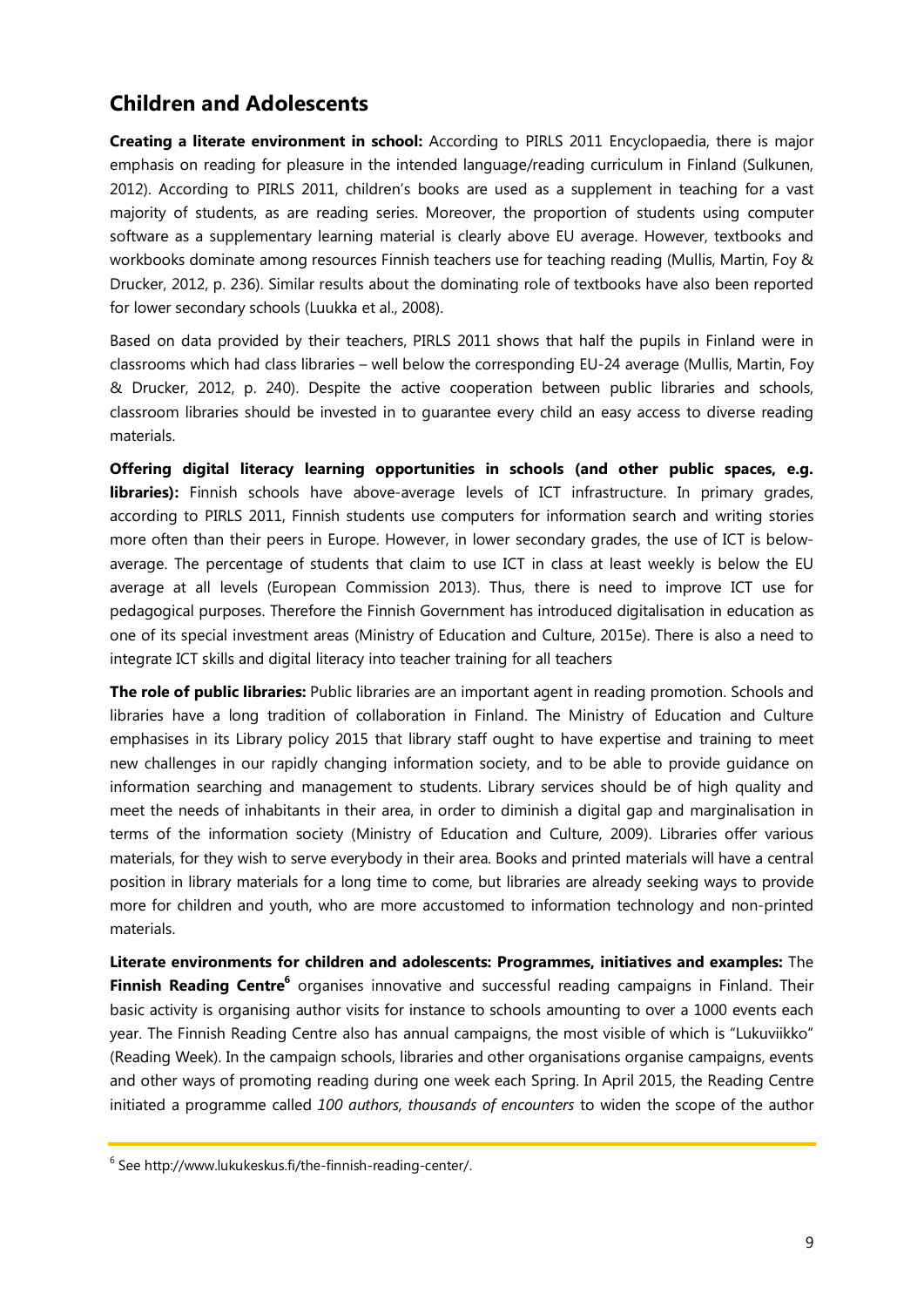visits. In this programme authors have met their readers in several diverse settings: for example a children's novelist has visited a kindersgarten's parents' meeting, and a comic artist has presented his work to future graphic designers. The authors also visit prisons, hospitals and residents' meetings.

In the national **Lukuinto-programme** (Joy of reading), schools and libraries have worked together to start and consolidate their cooperation. The participants have gathered and improved concrete ideas to take away to their own libraries and schools. For sharing good practices, Lukuinto-programme has organised training events together with Regional State Administrative Agencies. Local and national media have followed Lukuinto events around Finland and the reading status of Finnish children and young people is seen as an important topic in the media. The President of the Republic Sauli Niinistö is the patron of the Lukuinto theme year in 2015. Additionally, Lukuinto ambassadors, authors Siri Kolu and Aleksi Delikouras, as well as librarian Agneta Möller-Salmela visit schools and libraries during the Lukuinto theme year - also virtually. Ideas tested and produced for cooperation between schools and libraries as well as for use at home can be found on the Lukuinto website.

### **Improving the Quality of Teaching**

The quality of teaching consists of several aspects:

- · the quality of preschool
- · coherent literacy curricula
- · high-quality reading instruction,
- early identification of and support for struggling literacy learners
- · highly qualified teachers (cf. Frame of Reference for ELINET Country Reports).

Particularly crucial is the quality of teaching and of teachers, as the McKinsey report *How the world best performing school systems come out on top* (McKinsey et al. 2007) states: "The quality of an education system cannot exceed the quality of its teachers".

### **Pre-Primary Years**

**The quality of preschool education:** In Finland, every child has a subjective right to early childhood education and care, regardless of the family's situation. Additionally, high quality care has been provided with relatively small expenditure (Eurostat, 2014), and pre-school teachers in Finland must have, at a minimum, a 3-year university degree. Compared to other European countries this is a high level of qualification. However, the government has recently (in October 2015) suggested a new law in which the subjective right to early childhood education and care is limited to 20 hours per week. Children whose parents are working, whose family circumstances, or whose development require it, would still be entitled to full-day care. Additionally, the government suggests that the ratio of children to teachers is changed from 7 to 8 children per one adult in the groups consisting of children aged 3 or older (Ministry of Education and Culture, 2015c). If realised, these changes in legislation will likely affect the groups most in need of special support.

**Preschool language and literacy curriculum:** In Finland, fostering the **development of emergent literacy skills** is an important function of pre-school institutions, providing a basis for formal literacy instruction in primary school. It is emphasised that children are motivated to participate in emergent literacy activities implemented in meaningful and communicative contexts in order to understand the functions of spoken and written language (Finnish National Board of Education, 2010a, p. 10-11). The national curriculum instructs that children in pre-primary education should be frequently involved in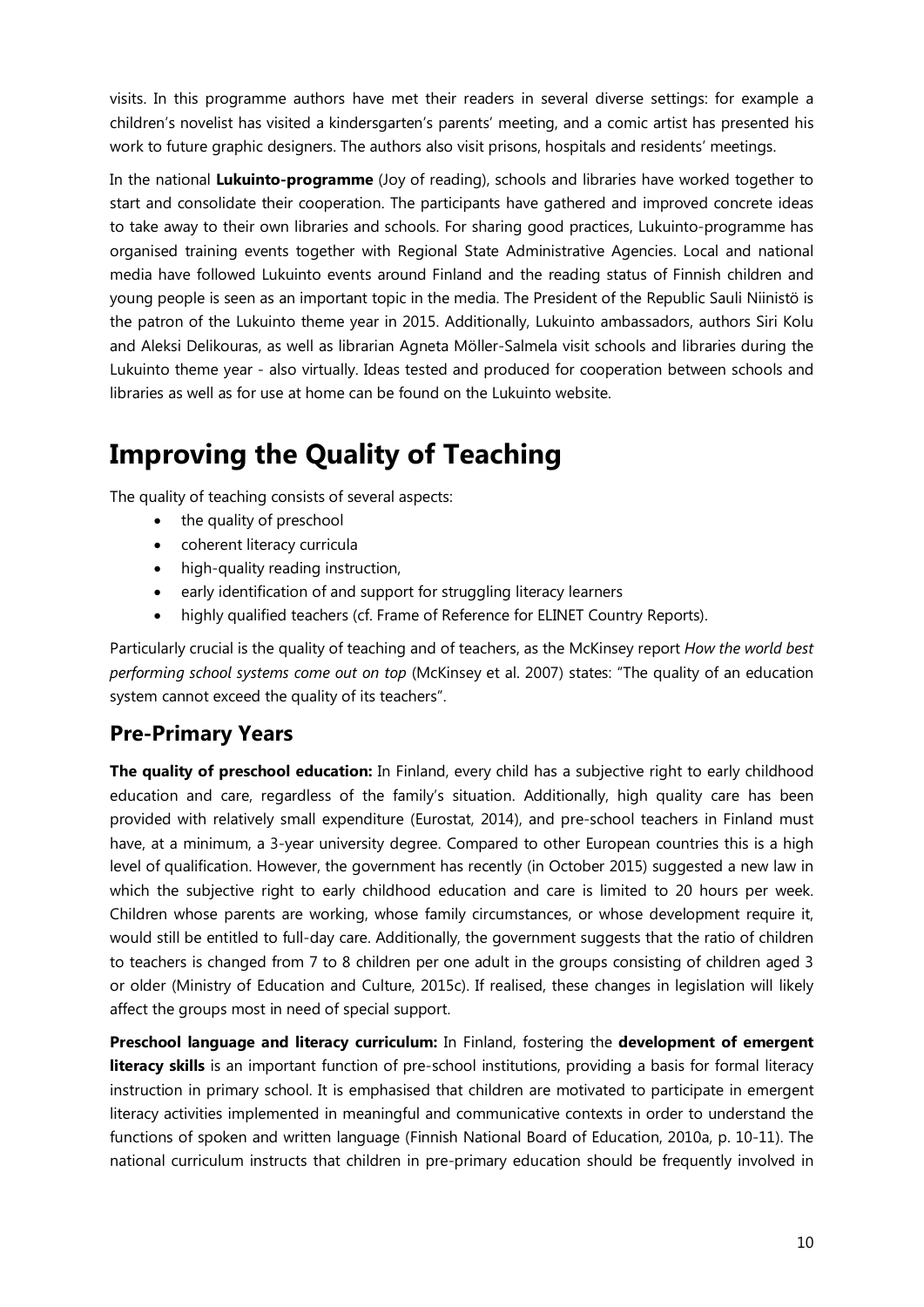reading and writing activities. They should be aware that print carries the message and be able to grasp written language in accordance with his or her own abilities. They should have been provided with different types of printed materials and have the opportunities to read alone and together with other children or adults (Eurydice, 2011, p. 55-56; Finnish National Board of Education, 2010a, p. 10). The aim is that the classroom environment provides children with rich linguistic stimuli and enables the implementation of activities which support children's linguistic development. Furthermore, children's literacy skills are improved by a learning environment which enhances their exposure to diverse texts.

### **Children and Adolescents**

**Literacy Curricula and Reading instruction in schools:** Finnish national curricula for different school and grade levels emphasise literacy in an age-appropriate way. Reading engagement, that is reading for pleasure, and the wide concept of texts is emphasised throughout educational levels. At pre-school level the emphasis is on emergent literacy and play-like activities. In primary school the curriculum focuses on teaching reading using phonics but also reading comprehension strategies are introduced already in grades 1 to 2. In lower secondary grades, students are expected to develop further their reading strategies, engage in increasingly diverse literacy activities, and adopt critical literacy, also evaluate texts in information search contexts (Finnish National Board of Education, 2014). In upper secondary level, literacy has a particularly strong focus on academic track but also in vocational curriculum literacy integrated to the field of study has a role.

Strength of the Finnish school is that it has succeeded in providing students with a relatively good level of competence, on average. However, there is some evidence, e.g. from PIRLS 2011, that the implemented curriculum does not meet the requirements of the intended one, particularly when it comes to reading strategies which have a strong position in the intended curriculum but are taught less frequently than in the EU on average (Mullis, Martin, Foy & Drucker, 2012). This is something the teacher educators should pay attention to. Additionally, instruction has not succeeded in engaging and motivating students in learning to the same extent. Indeed, one of the challenges of the Finnish school is to respond to the low motivation for school work and low level of engagement of students. As a response to the declining trend in learning outcomes and relatively poor motivational results, the Finnish Ministry of Education and Culture launched the national development programme *Basic education of the future – Let's turn the trend!* The overall aim of the project was to provide analysis and recommendations for updating the Finnish basic education for the 21st century. One of the central themes of the project was motivation and teaching (Ministry of Education and Culture 2015d).

**Digital literacy as part of the curriculum for primary and secondary schools:** ICT competence is explicitly mentioned in the new Finnish national curriculum as a cross-curricular topic to be integrated into all school-subjects. Additionally, the cross-curricular competence of multiliteracy has a strong element of digital literacy as it introduces a wide concept of texts and literacy by emphasising multiple forms of cultural communication and using literacy in its many forms in multiple situations and contexts (Finnish National Board of Education, 2014). Digital literacy has a strong position also in media literacy which has a long tradition in the national curriculum. The Good Media Literacy Plan is intended to promote media literacy from 2013 to 2016. Finland is one of the few countries that have a governmental media education authority, the MEKU (Department for Media Education and Audiovisual Media) within the Ministry of Education and Culture (Universitat Autònoma de Barcelona, 2004). Additionally, Finnish schools feature extremely high levels of infrastructure provision compared to other EU countries. The majority of students enjoy excellent technological equipment and internet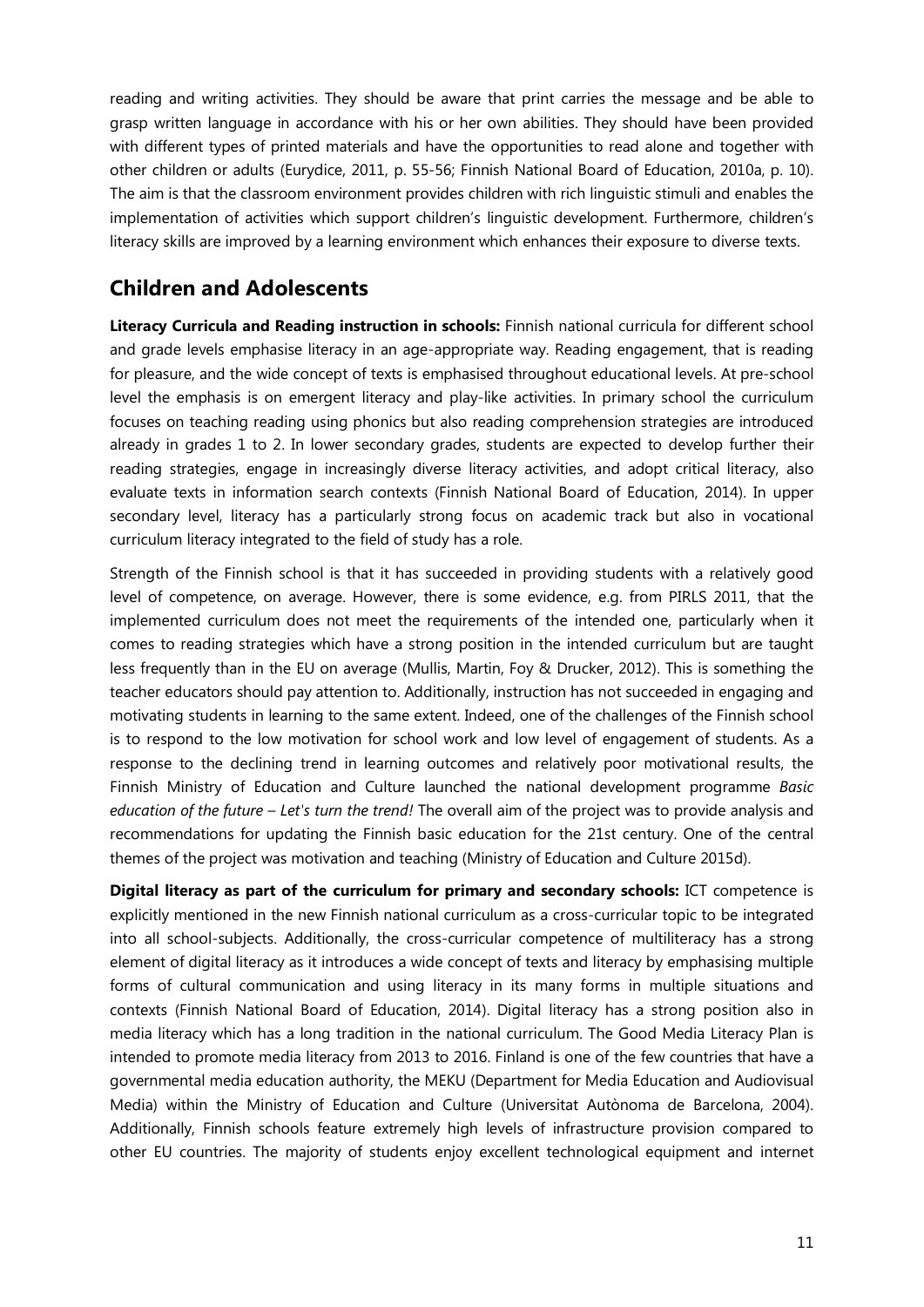connectivity. However, the number of teachers who apply ICT in at least 25% of lessons is below EU average at grade 8 and slightly above at grade 11 general and vocational. The percentage of students that claim to use ICT (that is school computer, own laptop, own mobile phone) in class at least weekly is below the EU average at all levels (European Commission 2013).

**Early identification of and support for struggling literacy learners:** Identifying special educational needs is mainly based on early identification in Finland. This is a duty of school and teachers, who are required to also work together with parents (Finnish National Board of Education, 2014, p. 62–63). There are several standardised tests available for reading assessment in early school years, but some for young people as well. Their use is not obligatory but depends on the decisions made at school. In Finnish primary schools, diagnostic testing of reading is practised somewhat regularly (see Sulkunen, 2012).

PIRLS offers some data concerning issues of remedial instruction in primary schools. Finnish teachers estimated that 12.3% of students in fourth grade in Finland are in need of remedial reading instruction while a somewhat smaller proportion of students receives it. In Finland, 7.9% of students in fourth grade performed at or below the PIRLS low benchmark on overall reading. Hence, the percentage of students in Finland receiving remedial reading instruction is slightly greater than the percentage performing poorly on PIRLS.

In Finland, students have a legal right to adequate support for learning. Support is divided into general, intensified and special extents. General support refers to every pupil's right to receive good quality education that takes their abilities and needs into account. Remedial teaching, with individualised learning tasks and use of time as well as guidance and counselling, is a part of this (Finnish National Board of Education, 2014). Intensified support is for students who need continuous support in their instruction. Support measures are tailored specifically for the student with the aims of systematically facilitating the student's learning and preventing problems from accumulating (Finnish National Board of Education, 2010b). According to teacher responses in PIRLS 2011, 99.4% of students in Finland are in classes where there is always or sometimes access to specialised professionals to work with students who have reading difficulties, compared with an EU-24 average of 66.7%.

Overall, most Finnish students in the need of support receive it, particularly at primary grades. However, as according to the PISA results the proportion of struggling readers has increased steadily and currently, for instance, nearly every fifth boy is placed on low levels of literacy at the age of 15, it is evident that these students' individual needs have not been successfully met. There are several possible explanations starting from lower resources for support in lower secondary stage to traditional pedagogical solutions that do not engage students in reading and learning. Also the specialised support may place too much emphasis on basic reading and cognitive skills, leaving aspects related to motivation and self-concept to the side. In all, there seems to be rather a strong view among Finnish researchers that pedagogical culture in the Finnish school should be developed into a more engaging direction (see e.g. Ouakrim-Soivio, Rinkinen & Karjalainen, 2015*).*

**The quality of pre-service and in-service teacher training:** In Finland, teachers are highly educated. The decree stipulates that all teachers shall have a Master's degree (Government Decree on University Degrees, 2004). According to PIRLS 2011, 82% of fourth grade students have teachers who completed a Postgraduate University Degree. Teachers have good knowledge of the most recent research about learning and pedagogy. They also have competencies to develop their teaching using methods and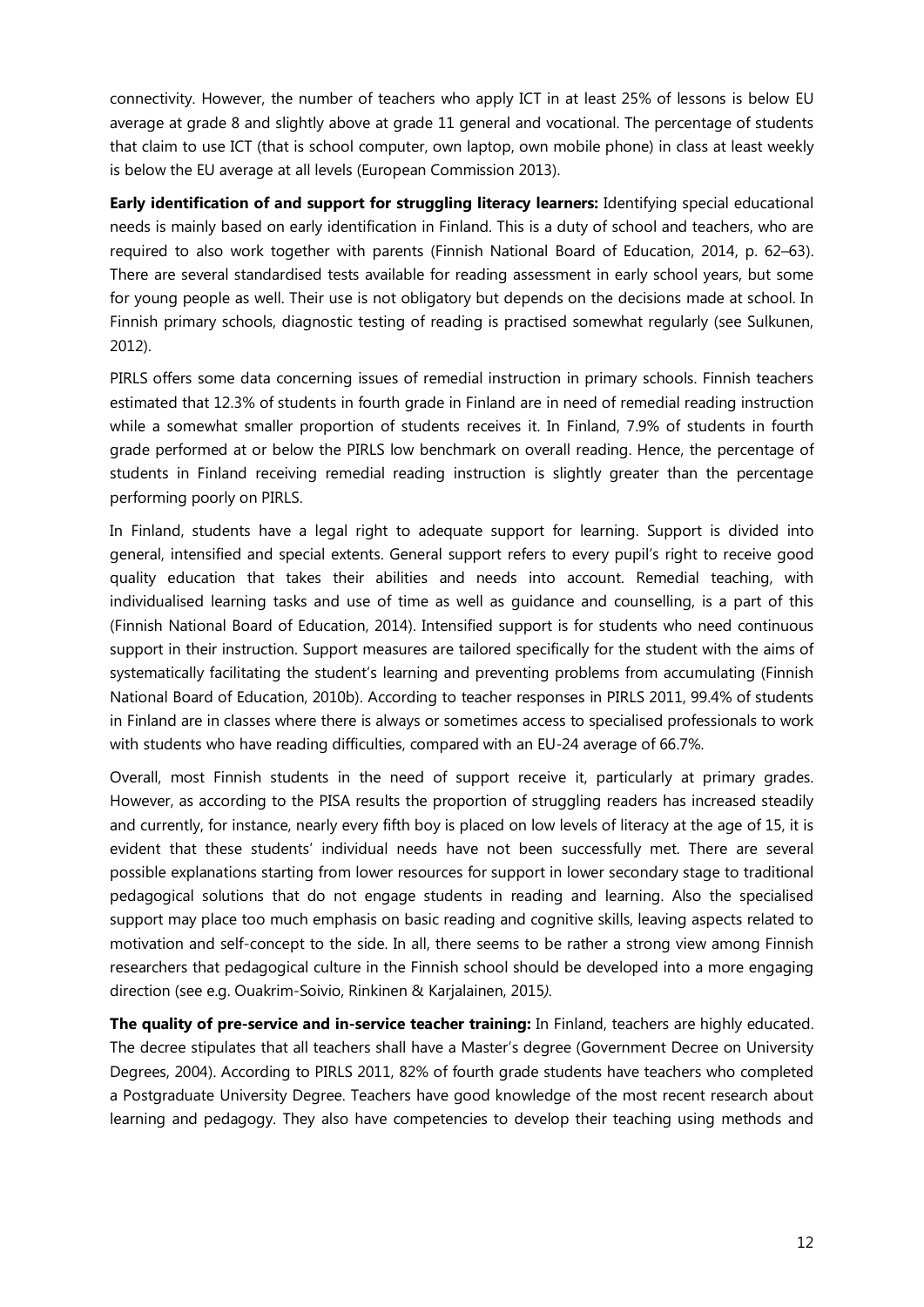approaches of scientific inquiry. However, according to TALIS 2013, only 8 percent of the teachers in lower secondary level do research (Taajamo, Puhakka & Välijärvi, 2014).

Teachers are obliged to participate in an in-service training for one to five days a year according to the relevant statutes and collective agreements. According to PIRLS 2011, 68% of Finnish  $4^{\text{th}}$ -graders had teachers who spent no time in CPD related to reading two years prior to the study (EU-24 average 29%) (Mullis, Martin, Foy & Drucker, 2012, p. 196). Finnish teachers in general participate in CPD less frequently than on average and use relatively little time for the CPD. According to the TALIS 2013 study, 79 per cent of the Finnish lower secondary school teachers participated in CPD during the year prior to the study which was below the international average (88 %) (Taajamo, Puhakka & Välijärvi 2014, 33).

In recent years, teachers' participation in in-service training has decreased, and there is clearly an urgent need for more systematic and frequent CPD. The Ministry of Education and Culture has started to emphasise teachers' professional development by doubling the funding for this purpose and launching a new development program (Ministry of Education and Culture 2015e). The themes both initial teacher education programmes and the continuous professional development activities should address include at least the following: Firstly, literacy expertise should become a clear standard for teacher education in all grades and subjects, since the new national curriculum for basic education explicitly introduces disciplinary literacy in the framework of multiliteracy as a cross-curricular competence which all subjects integrate with their content. Secondly, since class and subject teachers have a central role in providing general and intensified support for students that struggle, teacher education and professional development activities should be developed and offered accordingly. Thirdly, use of ICT for pedaogical purposes should be a priority in improving teachers' competences since it is lagging behind despite the relatively high level of infrastructure in ICT.

**Improving the quality of literacy instruction: Programmes, initiatives and examples :** A strength of the Finnish school is that it has succeeded in providing students with a relatively good level of competence, at least on average. However, instruction has not succeeded in engaging and motivating students in learning to the same extent. As a response to the declining trend in learning outcomes and relatively poor motivational results, the Finnish Ministry of education and culture launched the **national development program** *Basic education of the future – Let's turn the trend!* The overall aim of the project was to provide analysis and recommendations for updating the Finnish basic education to the 21st century. The report produced by 45 experts based on a research review included several proposals for developing basic education (Ministry of Education and Culture 2015d). The report underlines the need to develop a **new pedagogical culture** that would support both collaborative and individual learning. Instead of studying facts in discrete school subjects, learning should be a phenomenon-based activity across the curriculum in which students have an opportunity for "voice and choice", participation and active role (e.g. Harinen et al., 2015, p. 75). The new curriculum for basic education takes the first steps in this direction, but to change the pedagogical culture of the schools requires time and support from e.g. teacher training and teachers' professional development provisions.

Also, the **Lukuinto-programme** (Joy of Reading) targets the reading motivation and multiliteracy competence of children and young people aged 6–16 years. In the Lukuinto project, schools and libraries work together to develop novel models and improve existing practices that promote multiliteracy, new reading and writing skills, as well as reading enjoyment. The best practices are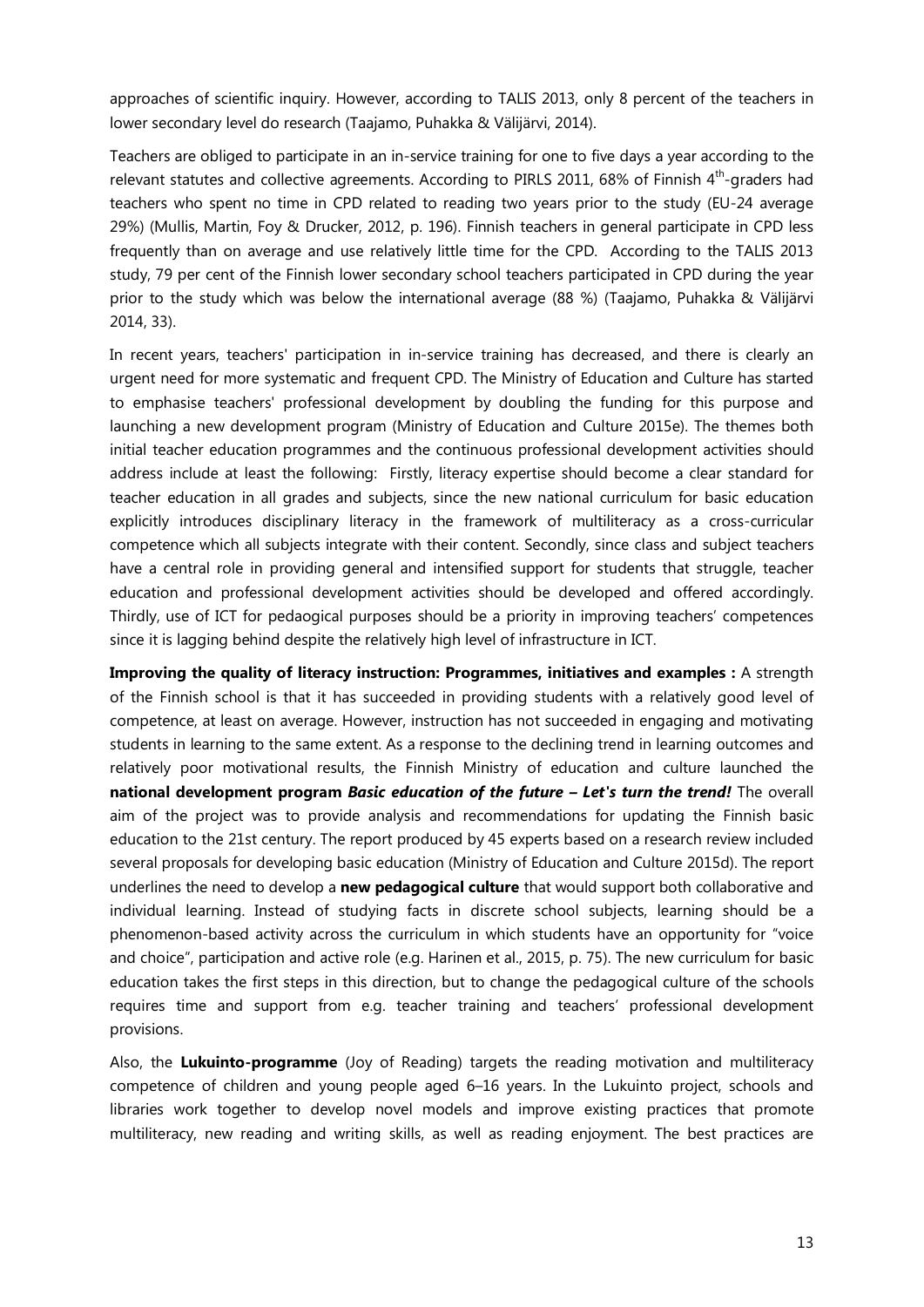gathered into an online material and idea bank, which is directed at teachers, library experts, parents and other educators (Lukuinto, 2015).

In the **new national curriculum** for basic education, literacy has an even stronger role than before, since it has a separate chapter in the common part concerning all school subjects. The concept of multiliteracy is introduced as a cross-curricular competence aimed at all subjects throughout basic education (Finnish National Board of Education, 2014, p. 21–22).

For supporting the pupils struggling with reading, **game-like approaches** have proven to be effective. Especially for struggling learners and children starting to learn to read a digital gaming environment GraphoGame provides extra training in early reading skills<sup>7</sup>. The game can be downloaded free of charge and used both in schools and homes.

### **Increasing Participation, Inclusion and Equity**

The High Level Group of Experts on Literacy drew attention to persistent gaps in literacy, namely the gender gap, the socio-economic gap, and the migrant gap (HLG Final report 2012, pp. 46–50). These gaps derive from the reading literacy studies that repeatedly show unequal distribution of results among groups of children and adolescents (PIRLS, PISA).

Performance gaps in Finland and on average across the EU-24 are shown in Figures 1 and 2. The figures show a below-average socio-economic gap and an above-average gender gap on both primary and post-primary level. The language gap is close to average at primary level but at post-secondary level, the gap between native students and migrants as well as second language learners is above the average.



Figure 1: Performance Gaps in Finland and on Average across the EU-24 - Primary Level

Education: University – Lower Secondary or lower; Language: Language of test spoken always – sometimes/never; Gender: Girls – Boys.

 $<sup>7</sup>$  See: http://www.lukimat.fi/lukeminen/materiaalit/ekapeli/ekapeli-in-english-1/graphogame.</sup>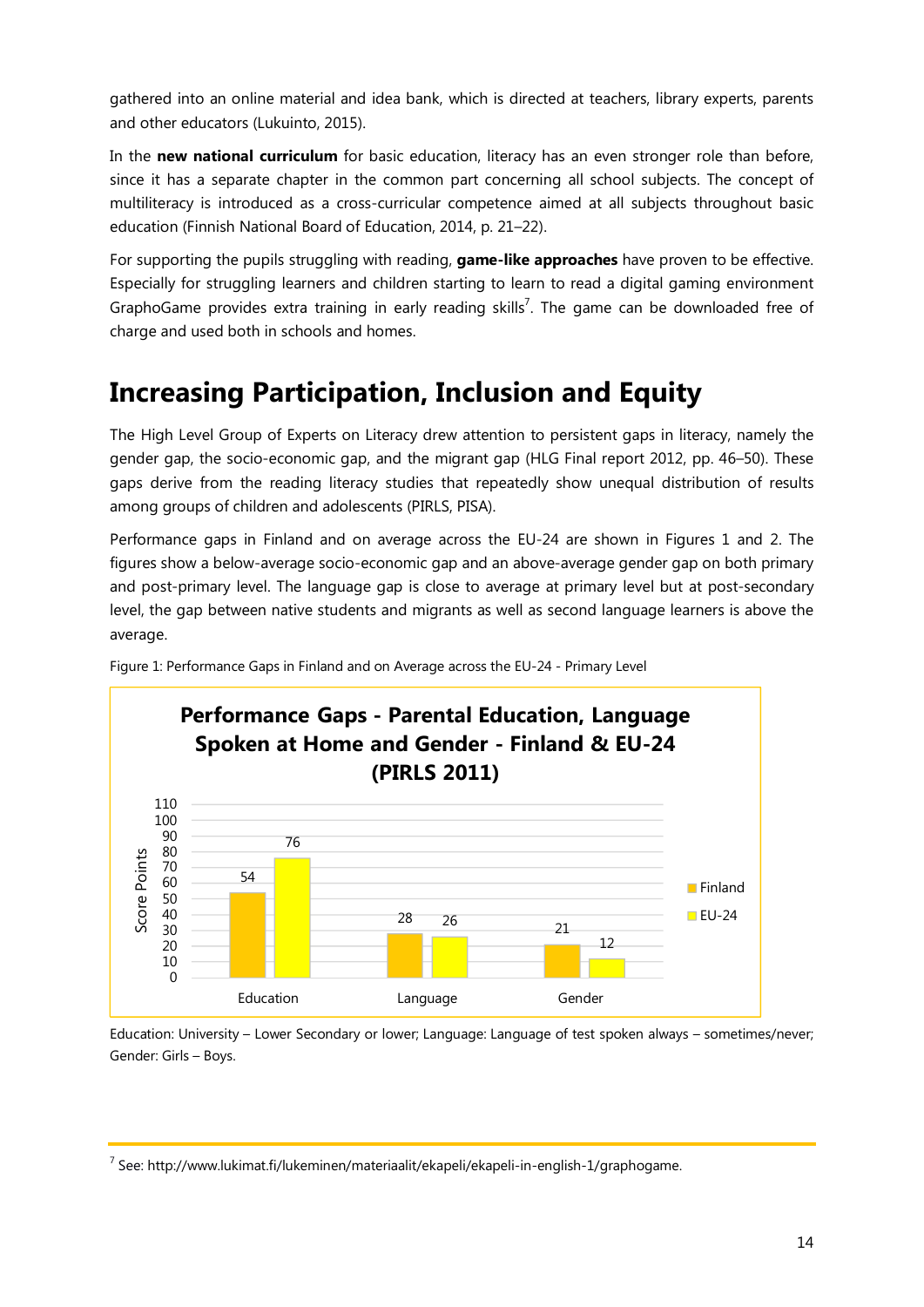

SES: Top – Botton quartile on PISA ESCS scale; Migration: Native – fisrt/second generation immigrants; Language: Speaks language of the PISA test at home – speaks another language; Gender: Girls - Boys

### **Pre-Primary Years**

**Encouraging preschool attendance, especially for disadvantaged children:** The benefits of attending preschool institutions have been highlighted in many studies. The duration of attendance is associated with greater academic improvement (Mullis et al. 2012). However, Finland is the only country participating in PIRLS 2011 where there is no correlation between children's reading performance in grade 4 and the length of preschool education attendance. This may be partly explained by the fact that many educated mothers use their right to stay home until the children turn 3. PIAAC data shows that adults staying home have very high literacy proficiency, as the proportion of high-performers in this group (36 %) is higher than in other groups, including those at full-time work or students (Malin, Sulkunen & Laine, 2013, p. 52). Good educational resources at home could thus partly explain the relatively good performance of the small number of children cared at home.

In Finland, every child has a subjective right to early childhood education and care, regardless of the family's situation. However, the government has recently (in October 2015) suggested a new law in which the subjective right to early childhood education and care is limited to 20 hours per week. Children whose parents are working, whose family circumstances or whose development require would still be entitled to full-day care. Additionally, the government suggests that the ratio of children to teachers is changed from 7 to 8 children per one adult in the groups consisting of children aged 3 or older (Ministry of Education and Culture, 2015c). If realised, these changes in legislation will likely affect the groups most in need of special support.

**Identification of and support for preschool children with language difficulties:** Children in Finland with an immigrant background may participate in pre-primary education that has been organised in conjunction with other pre-primary education, in the form of instruction preparing for basic education, or as a combination of these (Finnish National Board of Education, 2010a, p. 47). These children differ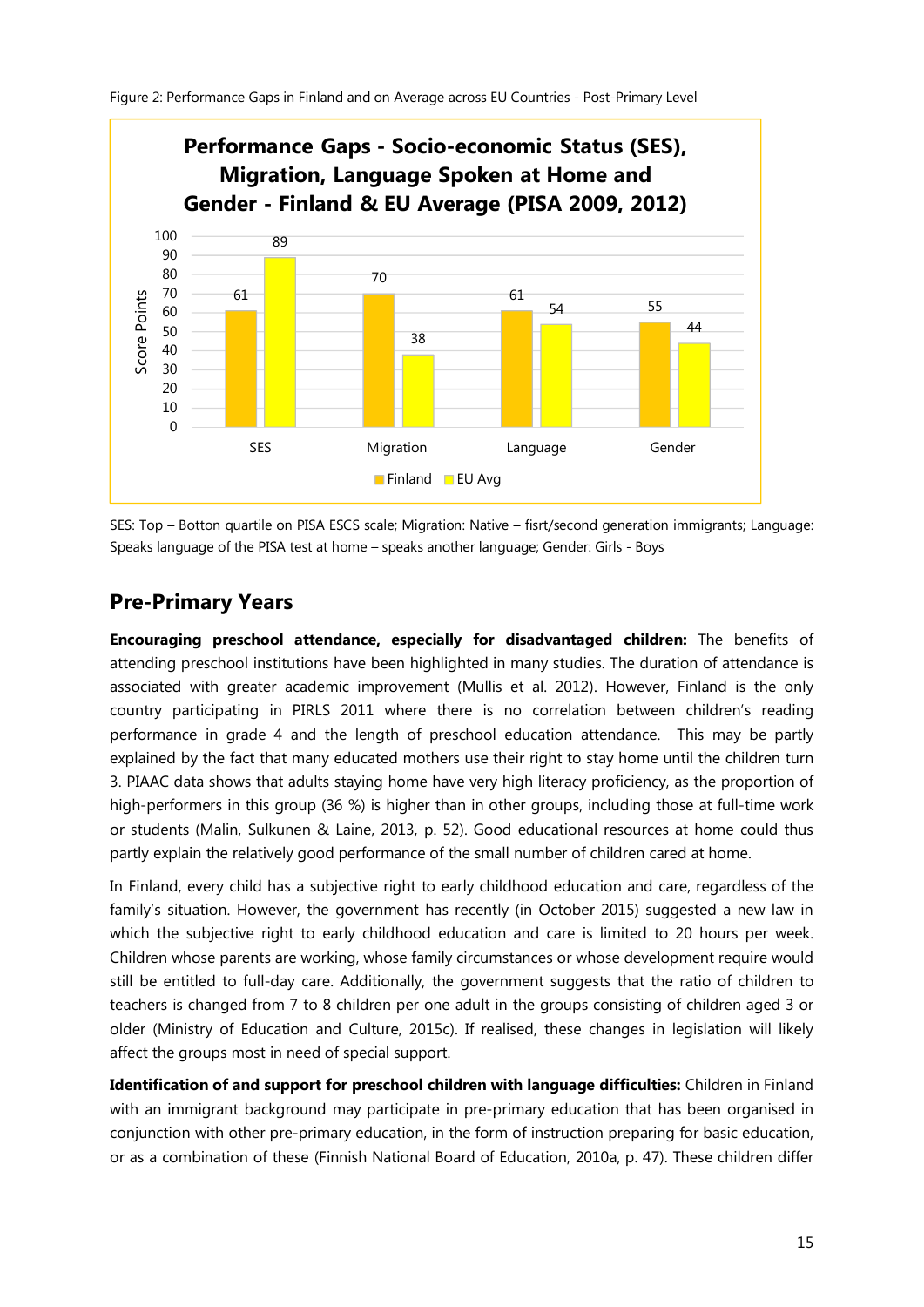in terms of linguistic and cultural origin, the reason for immigration and the duration of residence. According to the national curriculum for the pre-primary education, children's backgrounds will be the starting point of instruction but in general, instruction will comply with the objectives of pre-primary education. In addition, there are specific objectives for immigrant education, for instance pre-primary education needs to support development of the Finnish/Swedish language, and that of the children's own native language, and the opportunity to grow into two cultures. Supporting children's own culture aims at children becoming aware of the cultural heritage of their own ethnic group and learning to appreciate it.

According to the national curriculum, instruction of Finnish/Swedish as a second language aims at children achieving functional skills in the Finnish/Swedish language during basic education (Finnish National Board of Education, 2010a, p. 48). Pre-primary is one of the first steps in this process. In preprimary education, children have the opportunity to study Finnish/Swedish both under guidance and in natural communication situations with Finnish/Swedish-speaking adults and children. Additionally, pre-primary education aims at integrating children into Finnish culture. This instruction and the learning processes of children's native language are to be interwoven with all areas of pre-primary education.

**Compensating socio-economic and cultural background factors:** Finland has a low child poverty rate and on average a relatively high educational level. So far, there has been a relatively small number of migrant families, but the number of these families will increase significantly. Responding to the educational needs of migrants of different ages will be a challenge in the near future.

### **Children and Adolescents**

**Support for migrant children and adolescents whose home language is not the language of school**: According to the national curriculum, instruction of Finnish/Swedish as a second language aims at children achieving functional skills in the Finnish/Swedish language during basic education (Finnish National Board of Education, 2010a, p. 48). Additionally, immigrant children have a right to similar support in case of e.g. learning disabilities than other children.

When the pupils are already integrated in the mainstream classes, they still have an opportunity to attend Finnish as a second language instruction in case the school provides such instruction. In bigger cities and in the areas with a larger immigration population (e.g. in Eastern Finland with a large Russian immigrant population) this is usually provided, but in small municipalities or schools where there are only few immigrant pupils, separate Finnish as a second language classes seldom exist. The same can be said about home language instruction, which is usually arranged only in big schools with a relatively big proportion of immigrant pupils having the same home language.

Support for both mother tongue and language of the school is one of the strengths in supporting students whose home language is not the language of the school in Finland. Among the challenges is the length of preparing education which does not always allow the proficiency in the second language (Finnish/Swedish) to become high enough for mainstream class education. Another challenge is that municipalities can themselves decide whether such education is provided for recently arrived immigrant children.

**Preventing early school leaving:** One important, but certainly not sufficient, precondition for raising performance levels in literacy for adolescents is literacy provision during secondary schooling, as functional literacy is mainly acquired in school-based learning. Thus, the provision of secondary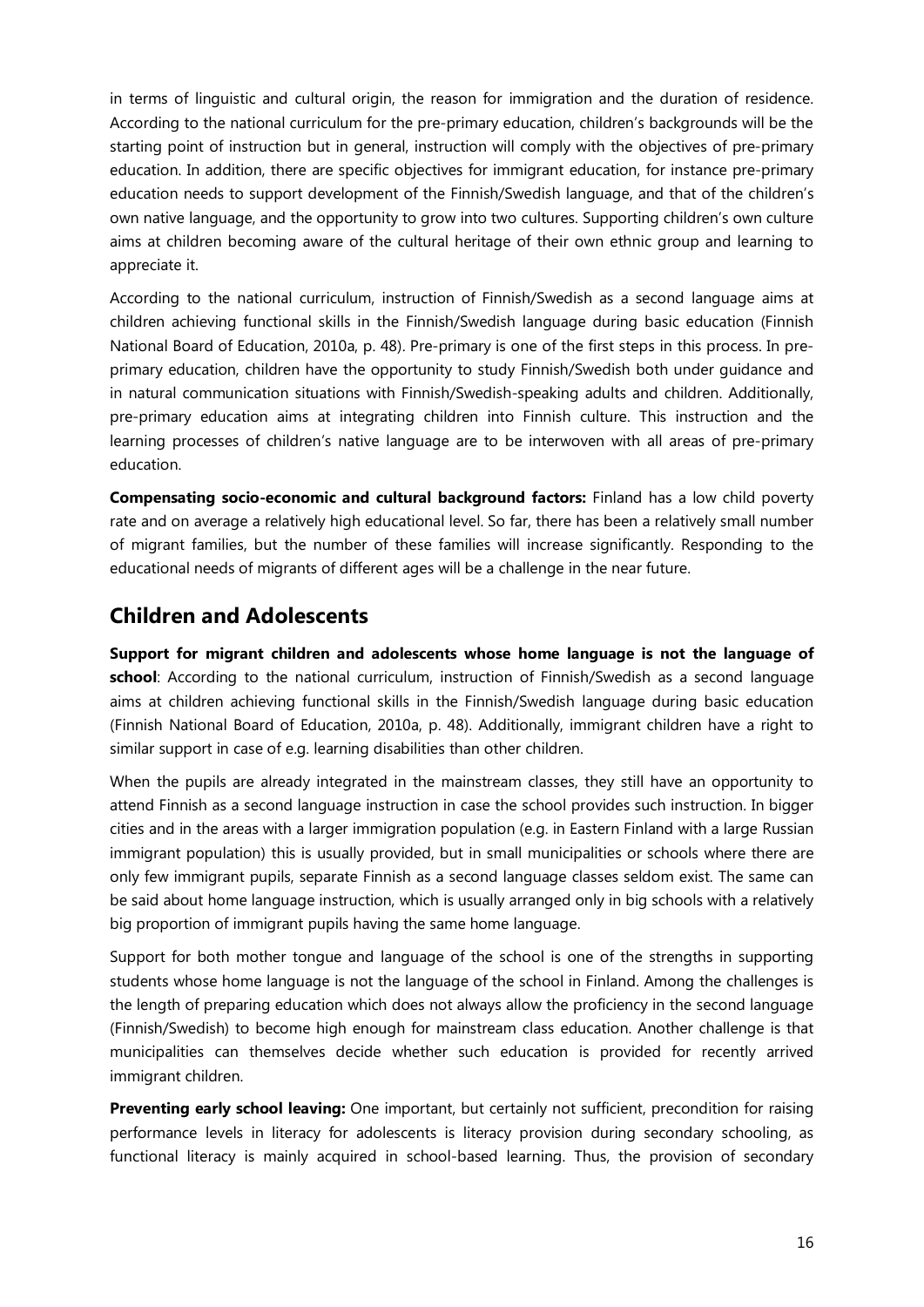education for all adolescents, and the prevention of early school leaving may serve as indicators for the opportunities of adolescents to improve their literacy performance, especially basic functional literacy.

According to Eurostat (2015), the rate of early school leavers (ESL) in Finland was 9.3 % in 2013 – slightly higher than during the preceding year. A target value has been set for 2020, when the rate of ESLs should be down to 8%. Approximately 70% of the students (69.8%) aged 15-24 years (ISCED 1–6) were in some form of education in 2011, which was above the EU-27 average (61.9%).

**Increasing participation, inclusion and equity for children and adolescents: Programmes, initiatives and examples:** In Finland, equity in education is considered a priority. Hence, financial support is allocated to schools 'that work in a challenging environment' and who have lower academic performance. Schools in environments of high unemployment and low education rates, as well as schools where number of immigrants is high, have been supported in particular. (Ministry of Education and Culture, 2013a). Some cities also offer this kind of 'positive discrimination' grant for schools in challenging environments - Helsinki and Espoo to name a few (Ministry of Education and Culture, 2013b).

One example of policy aiming at the prevention of segregation and advancing equity is the **limitations regarding free choice of school**. As a rule, education is provided in neighbourhood schools or other suitable places which makes school travel as short and safe as possible (Ministry of Education and Culture, 2013a, 2013b).

The **Let's Read Together Network** supports immigrant women in integrating into Finnish Society. A network of Finnish women volunteers offer tuition in literacy and the Finnish language to immigrant women in various locations all over Finland. The idea of the activity is to complement the education provided by the authorities. The number of immigrants is rapidly increasing, and some of the people coming from war zones have not had the opportunity to go to school in years. Many of the illiterate immigrants are women. Some of these women may have participated in language courses but still their skills are inadequate for training and work. The Let's Read Together Network offers an informal context for language and literacy learning (Let's Read Together, 2015).

**Capable parent -project** in the city of Vantaa focuses on immigrants who need special support. The project offers Finnish language and literacy instruction to parents who care for their children at home. Additionally, the project organizes joint activities to parents and children in order to support parenthood and adults' integration into the Finnish society by providing them information about the Finnish society, developing everyday skills and encouraging them to use Finnish in everyday life. Group of 12 mothers and their children meet twice a week, and the first meeting is allocated to the formal language instruction with organized childcare. The second meeting is dedicated to mother-and-childactivities, such as field trips, singing and spending freetime together. The objective of the project is to advance participants' basic vocabulary and functional communication and literacy skills. The participants speak 9 different languages as mother tongue, and the time they have been in Finland varies. (Intke-Hernandez, 2015.)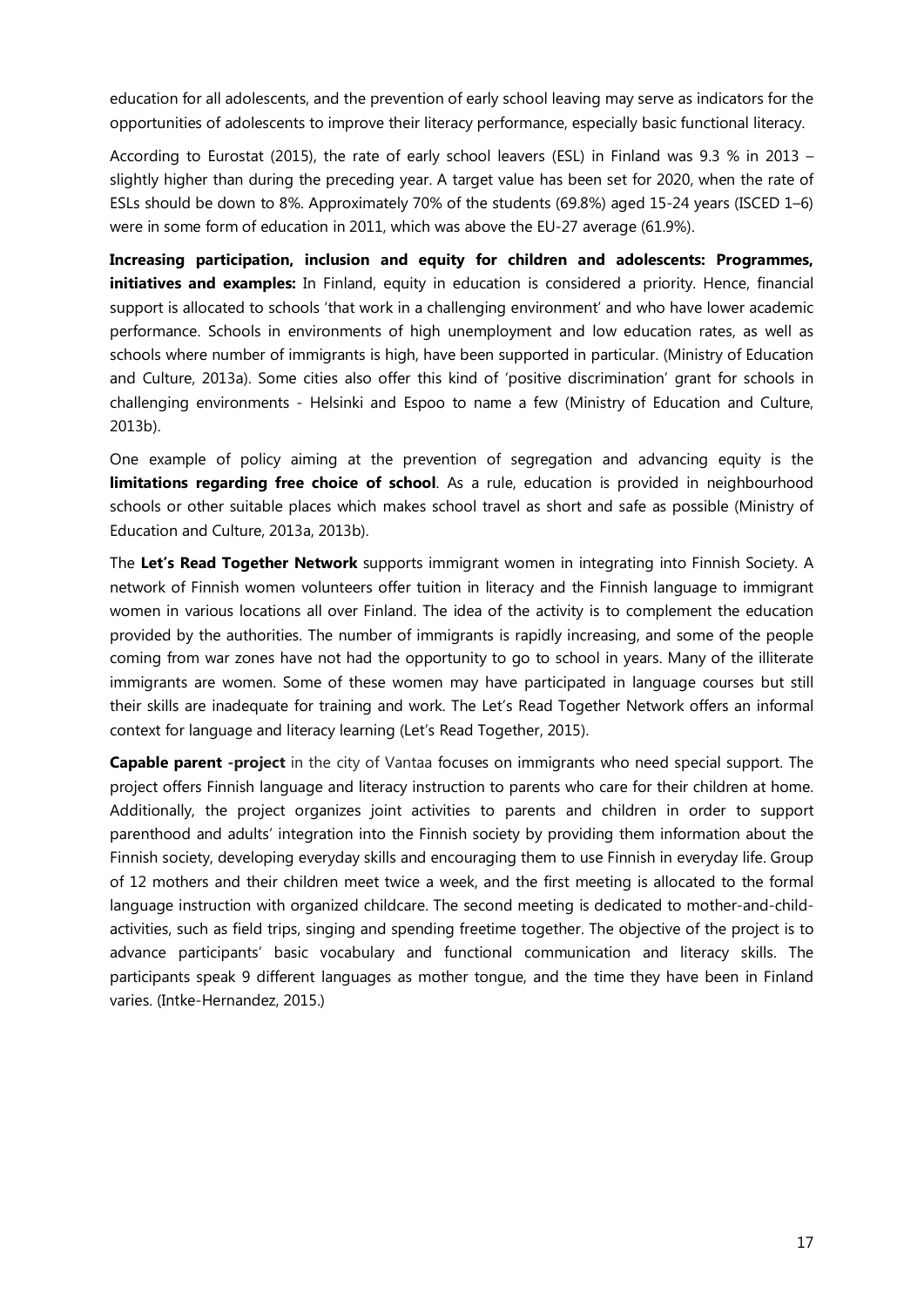# **3 General Information on the Finnish Education System**

In Finland, education is considered to be one of the fundamental rights of all citizens, and the aim of the Finnish education policy is to offer all citizens equal opportunities to receive education, regardless of age, domicile, financial situation or mother tongue. (Ministry of Education and Culture, 2015a.) The structure of the education system reflects this principle as it has no dead-ends. Students can always continue to an upper level of education, regardless of the choices they make in between. For instance, both general and vocational upper secondary certificates provide eligibility for higher education. (Ministry of Education and Culture, 2015b.)

The general objectives of basic education and the allocation of instructional time between different subjects are determined by the government. The National Board of Education, which is subordinate to the Ministry of Education and Culture, decides on the objectives and contents of instruction in different subjects, recording them in a national curriculum. (Finnish National Board of Education, 2015a.) Most education and training is publically funded, and most primary and upper secondary level institutions are maintained by municipalities or federations of municipalities. Private schools receive the same level of public funding as the publicly-funded schools. There are no tuition fees at any level of education. In basic education also school materials, school meals and in some cases also transport are provided free of charge. In upper secondary education students pay for their books and transport. In addition, there is a well-developed system of study grants and loans. Financial aid can be awarded for full-time study in upper secondary education and in higher education. (Finnish National Board of Education, 2015a.)

Municipalities as education providers have a significant amount of freedom in organizing the schooling within the guidelines provided by the Ministry and the National Board (Finnish National Board of Education, 2015a). Governance is based on the principle of decentralisation since the early 1990s. Education providers are responsible for practical teaching arrangements as well as the effectiveness and quality of the education provided. Local authorities also determine how much autonomy is passed on to schools. For example budget management, acquisitions and recruitment are often the responsibility of the schools. Additionally, schools (and teachers) have autonomy regarding the pedagogical practices used. Teachers' autonomy extends to assessment as well, comprising of both continuous (formative) assessment and the final assessment. Teachers are responsible for assessment in their respective subjects on the basis of the objectives included in the curriculum. The focus in education in Finland is on learning rather than testing, and there are no national high-stakes tests for pupils in basic education in Finland. (Finnish National Board of Education, 2015a.)

Before compulsory education begins, the child participates in one-year pre-primary education which since August 2015 is obligatory. Compulsory education usually starts in the year when a child turns seven. The scope of the basic education syllabus is nine years, and nearly all children complete this by attending the comprehensive school. The upper secondary level comprises general and vocational education. Both have a three-year syllabus. The general upper secondary school ends in the matriculation examination which provides eligibility for higher education studies in both polytechnics and universities. Also the vocational upper secondary qualification gives general eligibility for all higher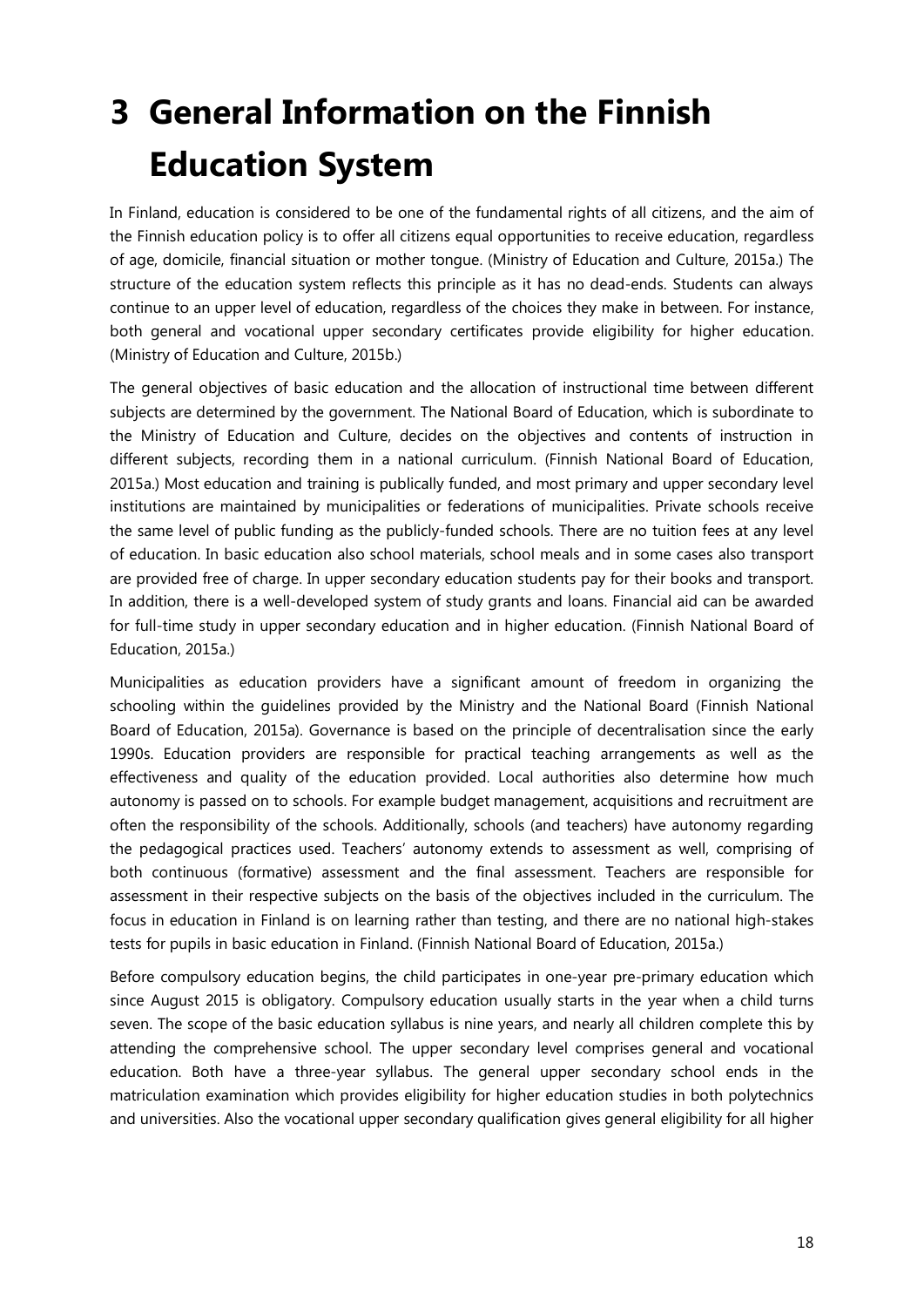education. Commonly admission to higher education is based on the results in the matriculation examination and entrance tests. (Finnish National Board of Education, 2015a.)

Figure 3: Education system in Finland



Source: The Finnish National Board of Education<sup>8</sup>

Finland has built its educational system based on the principle of equity. By focusing on high-quality basic education for all, Finland has succeeded in fostering the individual potential of almost every child. There are hardly any private schools and no gifted programmes thus the general education can be said to offer equal opportunity to every child. Learning and education is compulsory, attending school is not. Parents have the right to teach their own children, in such cases evaluation is performed by professional teachers. (Finnish National Board of Education, 2015a.) This option is seldom exercised.

<sup>&</sup>lt;sup>8</sup> See http://www.oph.fi/english/education\_system.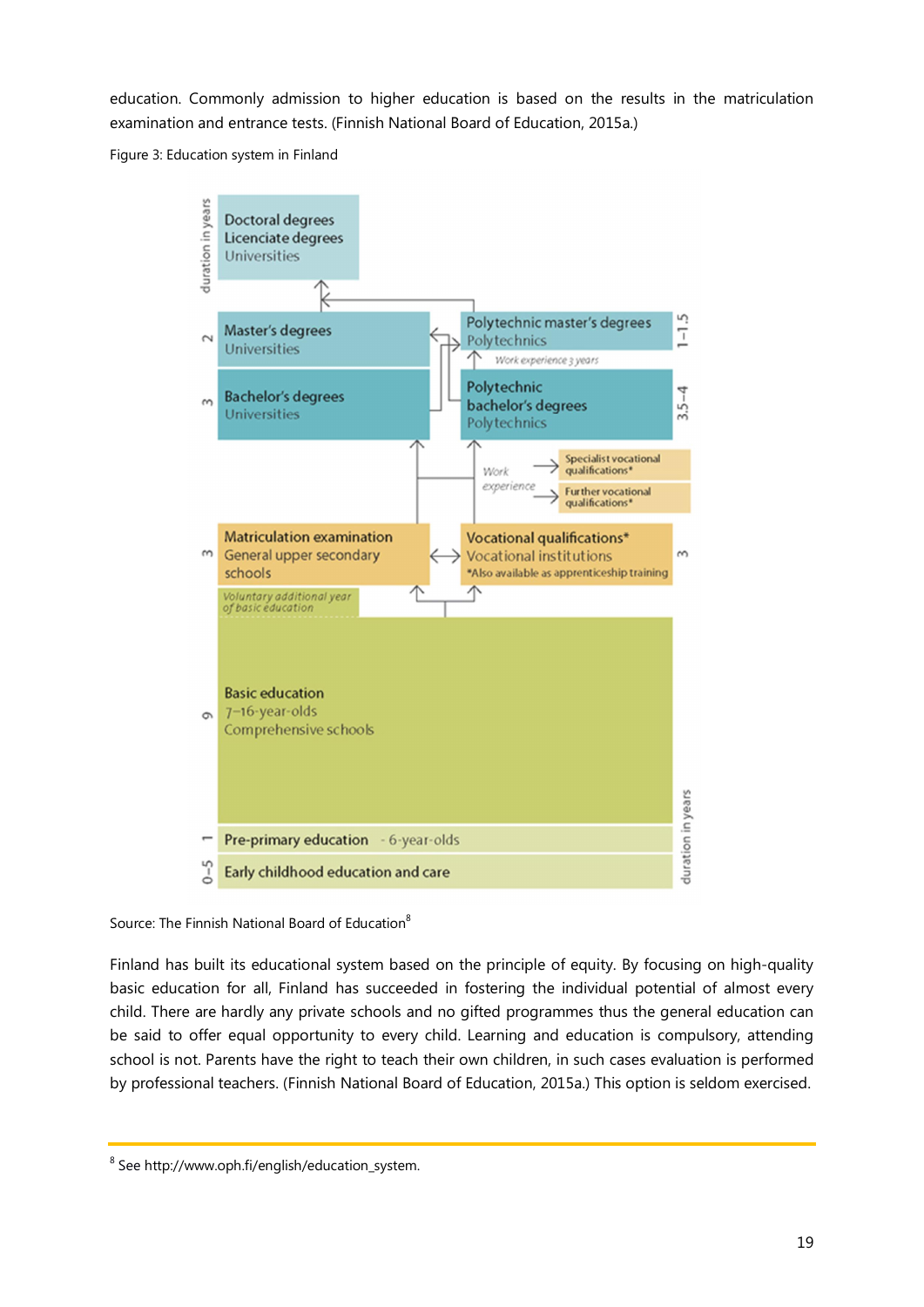# **4 Literacy Performance Data for Children and Adolescents**

#### **4.1 Performance Data for Primary Children**

The performance data for primary children are derived from the IEA´s PIRLS studies. Note that in Finland, children attend either a Finnish-speaking or a Swedish-speaking school. In international assessments, such as PIRLS and PISA, the test language is the language of instruction, regardless of the language used at home or on leisure-time.

Inaugurated in 2001 and conducted every 5 years, **PIRLS (Progress in International Reading Literacy Study)** is an assessment of pupils' reading achievement at fourth grade organized by the Association for the Evaluation of Educational Achievement (IEA). The survey was administered in 35 countries in 2001, 45 education systems in 2006, and 50 in 2011. PIRLS assesses different purposes for reading (literary and informational) and different reading processes (retrieve explicit information, make inferences, interpret and integrate ideas and information, examine and evaluate content, language, and textual elements). Both multiple choice and open-ended questions are used.

Combining newly developed reading assessment passages and questions for 2011 with a selection of secure assessment passages and questions from 2001 and 2006, PIRLS 2011 allowed for measurement of changes since 2001. PIRLS 2011 also examined the national policies, curricula and practices related to literacy in participating countries, and included a set of questionnaires for students, parents/caregivers, teachers, and school principals to investigate the experiences that young children have at home and school in learning to read, in particular their attitudes and motivation towards reading.

For all PIRLS data used in this report, detailed tables with data for all participating countries in ELINET are provided, together with the EU averages (see Appendices C and D).

#### **4.1.1 Performance and variation in reading: proportion of low and high performing readers**

Students in Finland achieved an overall mean reading score of 568 in PIRLS 2011 (Table 1). This was significantly higher than the mean scores of all other EU-24 countries in PIRLS. Students in Finland performed at about the same level on the reading purpose subscales (Literary, Informational) and on the reading processes subscales ('Interpret, Integrate & Evaluate; Retrieve & Inference) (ELINET PIRLS 2011 Appendix, Tables A2-A5).

|              | Overall Reading - Mean Score |
|--------------|------------------------------|
| Finland      | 568                          |
| <b>EU-24</b> | 535                          |

Table 1: Overall Performance on PIRLS 2011 – Finland and EU-24 Average

Significant differences (relative to the EU-24 Average) are shown in **bold**.

In Finland, 8% of students performed at or below the Low benchmark on overall reading (Table 2). This is well below the EU-24 average of 20%, indicating that there are relatively few low achievers in Finland compared to EU-24 countries on average. In Finland, 18% of students achieve at the Advanced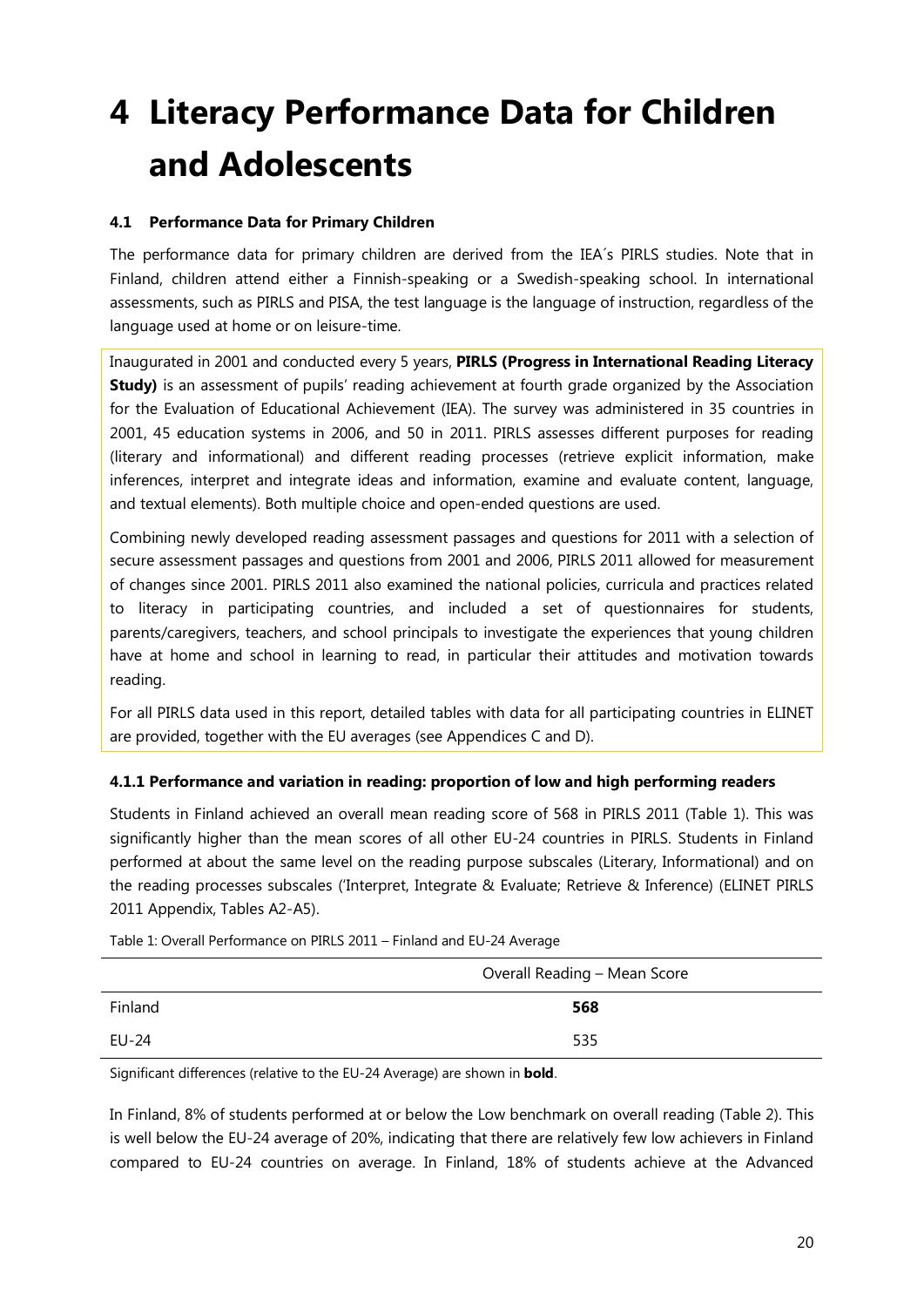benchmark. This is double the EU average of 9%, and similar to countries such as Northern Ireland (19%) and England (18%).

|         |  |  | Table 2: Performance by Overall PIRLS 2011Reading Benchmarks - Percentages of Pupils - Finland and EU-24 |  |  |  |  |
|---------|--|--|----------------------------------------------------------------------------------------------------------|--|--|--|--|
| Average |  |  |                                                                                                          |  |  |  |  |

|         | Below 400 | 400-475<br>Low | 475-550<br>Intermediate | 550-625<br>High | Above 625<br>Advanced |
|---------|-----------|----------------|-------------------------|-----------------|-----------------------|
| Finland |           |                | 29                      | 44              | 18                    |
| EU-24   |           | 15             | 36                      | 35              | a                     |

Finland's standard deviation of 64 is 6 points lower than the EU-24 average, indicating a slightly smaller spread of achievement (Table 3). The difference between the scores of students at the 90<sup>th</sup> and  $10^{th}$  percentiles in Finland – 162 points –is 18 points lower than the corresponding EU-24 average of 180.

Table 3: Spread of Achievement – Standard Deviation,  $10^{th}$ ,  $90^{th}$  Percentiles, and Difference between  $90^{th}$  and  $10^{th}$ Percentiles on Overall Reading

|           | Standard<br>Deviation | 10 <sup>th</sup> Percentile | 90 <sup>th</sup> Percentile | $90^{th}$ -10 <sup>th</sup> |
|-----------|-----------------------|-----------------------------|-----------------------------|-----------------------------|
| Finland   | 64                    | 485                         | 647                         | 162                         |
| EU-24 Avg | 70                    | 441                         | 621                         | 180                         |

Finland did not participate in PIRLS 2001 or 2006, so trends in performance over time cannot be examined.

#### **4.1.2 Gaps in reading**

As in every European country there are achievement gaps between different groups.

#### **Parent's educational achievement**

In Finland, students whose parents completed University degree (or Higher) achieved a mean score that was some 54 points higher than students whose parents' highest level of education was Lower Secondary or below (Table 4). The average difference across the EU-24 was 76 points, indicating a relatively weaker relationship between parents' educational level and performance in Finland.

Table 4: Percentages of Parents Whose Highest Level of Education was Lower Secondary, and Percentages who Finished University or Higher

| Level of<br>Education | Lower Secondary or<br>Below |      | University or Higher | Difference<br>(Univ or Higher - |            |
|-----------------------|-----------------------------|------|----------------------|---------------------------------|------------|
|                       | %                           | Mean | %                    | Mean                            | Lower Sec) |
| Finland               | 4                           | 532  | 42                   | 587                             | 54         |
| EU-24                 | 18                          | 495  | 30                   | 571                             | 76         |

Statistically significant mean score differences in **bold**.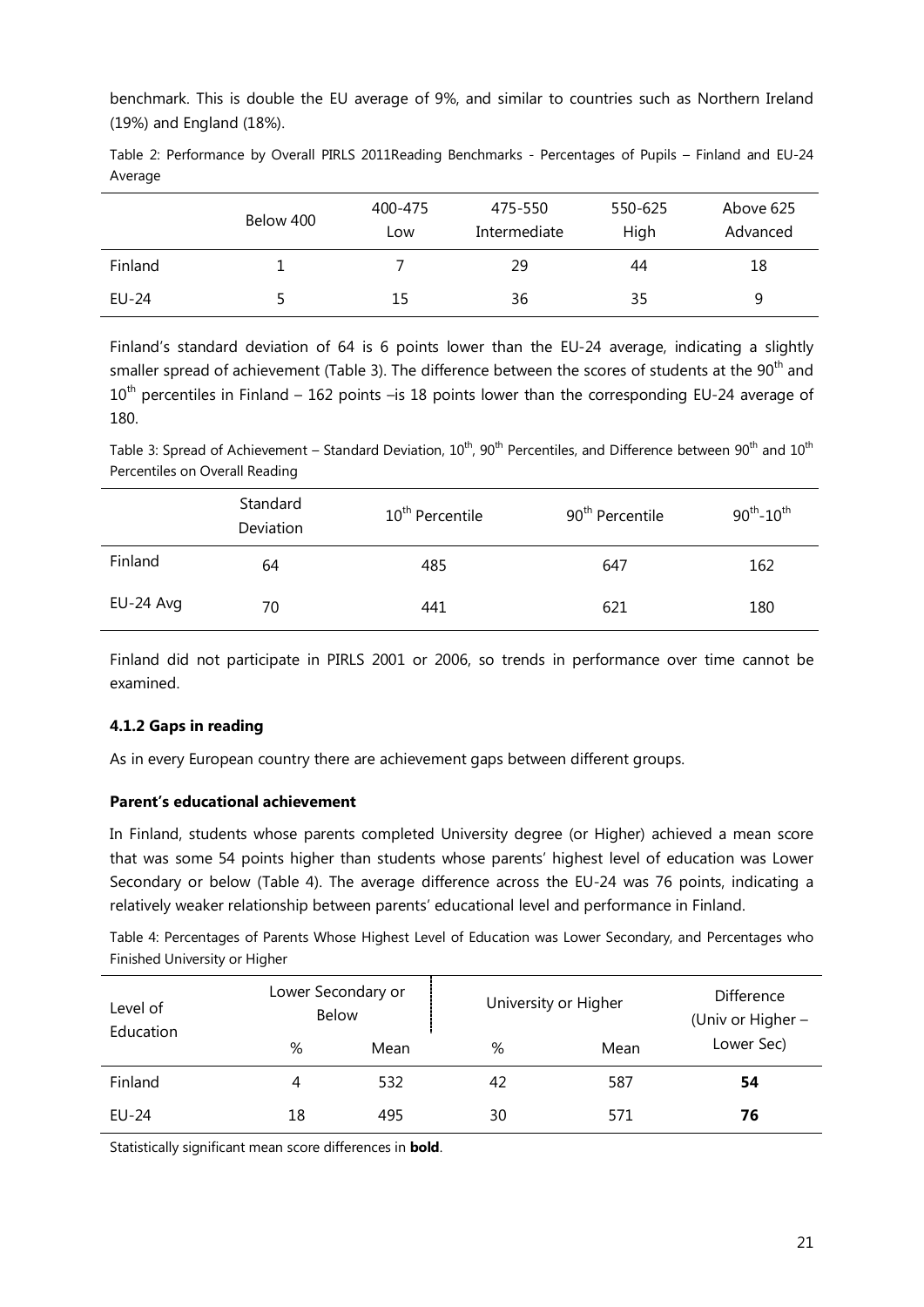#### **Primary language spoken at home different from language used at school**

In Finland, 89% of pupils reported that they always spoke the language of the PIRLS reading test at home – higher than the corresponding EU-24 Average (80) (Table 5). 11% sometimes or never spoke the language of the test at home. The difference in achievement between pupils in Finland reporting that they always or sometimes/never spoke the language of the test was 28 score points – about the same as the EU-24 average difference (26).

Table 5: Percentages of Students Reporting that They Always or Sometimes / Never Speak the Language of the PIRLS test at Home, and Associated Mean Score Differences – Finland and EU-24 Average

| Language of the Test | Always |      | Sometimes /Never |      | Mean Score Difference        |  |
|----------------------|--------|------|------------------|------|------------------------------|--|
| Spoken at Home       | %      | Mean | %                | Mean | (Always -<br>Sometimes/Never |  |
| Finland              | 89     | 571  | 11               | 543  | 28                           |  |
| EU-24 Avg            | 80     | 541  | 20               | 519  | 26                           |  |

Statistically significant mean score differences in **bold**.

#### **Gender**

Girls in Finland significantly outperformed boys by 21 score points on the overall reading scale in PIRLS 2011 (Table 6). This was greater than the EU-24 average difference of 12 points.

| Table 6: Performance by Gender in Finland, PIRLS 2011 Overall Scale |  |
|---------------------------------------------------------------------|--|
|                                                                     |  |

|      |       | Finland     |            | EU-24 Average |             |            |  |
|------|-------|-------------|------------|---------------|-------------|------------|--|
|      | Girls | <b>Boys</b> | Girls-Boys | Girls         | <b>Boys</b> | Girls-Boys |  |
| 2011 | 578   | 558         | 21         | 541           | 529         | 12         |  |

Significant differences in **bold**

Performance gaps in Finland and on average across the EU-24 are shown in Figure 2.

Figure 1: Performance Gaps in Finland and on Average across the EU-24 - Primary Level



Education: University – Lower Secondary or lower; Language: Language of test spoken always – sometimes/never; Gender: Girls – Boys.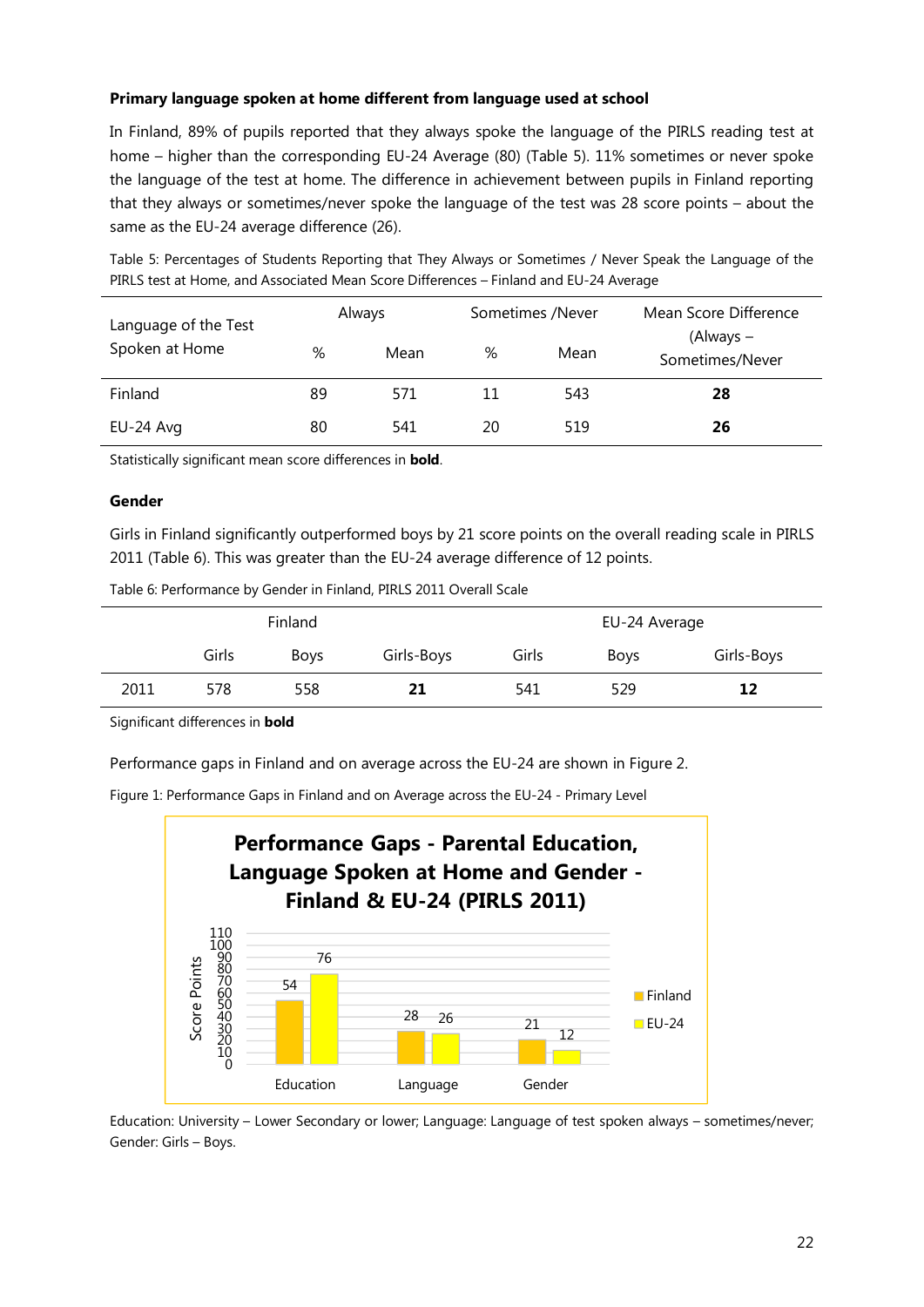#### **Attitudes to Reading**

In 2011, there was a difference of 62 points between pupils in Finland in the top and bottom quartiles of the Like Reading Scale (Table 7). On average across the EU-24, the difference between students in the top and bottom quarters of the Like Reading scale was 52 points. Hence, there is a relatively stronger relationship between Liking Reading and performance in Finland.

In Finland, 44% of students 'agreed a lot' that they enjoy reading (a component of the Like Reading scale). This is below the EU-24 average of 55%.

Table 7: Mean Overall Reading Scores of Students in the Top and Bottom Quartiles of the PIRLS Like Reading Scale – Finland and EU-24 Average

|              |              | <b>Overall Reading Score</b> |            |
|--------------|--------------|------------------------------|------------|
| Like Reading |              |                              | Difference |
|              | Top Quartile | <b>Bottom Quartile</b>       | $(Q4-Q1)$  |
| Finland      | 597          | 535                          | 62         |
| EU-24        | 563          | 511                          | 52         |

Students in Finland in the top quarter of the Confidence in Reading scale achieved a mean score that was some 63 points higher than students in the bottom quarter (Table 8). The average difference across the EU-24 was 80 points, again indicating a relatively weaker relationship between Confidence and performance in Finland.

Table 8: Mean Overall Reading Scores of Students in the Top and Bottom Quartiles of the PIRLS Confidence in Reading Scale – Finland and EU-24 Average

|                          |                 | <b>Overall Reading Score</b> |                         |
|--------------------------|-----------------|------------------------------|-------------------------|
| Confidence in<br>Reading | Top<br>Quartile | Bottom<br>Quartile           | Difference<br>$(Q4-Q1)$ |
| Finland                  | 597             | 534                          | 63                      |
| EU-24                    | 570             | 490                          | 80                      |

ToLP – Towards Future Literacy Pedagogies (2006–2009), a research project headed by Professor Minna-Riitta Luukka and funded by Academy of Finland and University of Jyväskylä<sup>9</sup>. One of the aims of this project was to find out what kind of written material teenage pupils read outside school, during their free time. According to the results newspapers and magazines were still quite popular whereas pupils seem to have lost their interest in traditional books. What were read most often, on daily basis, were text messages, emails and other digital media. Teenage girls were more interested in reading than boys. (Luukka, Pöyhönen, Huhta, Taalas, Tarnanen & Keränen 2008.)

Suomen kielen myöhempi hallinta: kouluikäiset ja nuoret aikuiset (2013–) [Mastering Finnish language: school aged children and adolescents], an ongoing research project focusing on writing skills in primary and lower secondary school, headed by Professor Anneli Pajunen in University of Tampere and funded by Kone Foundation. For the present, results from the project are not available.

<sup>&</sup>lt;sup>9</sup> See https://www.jyu.fi/hum/laitokset/solki/en/research/projects/tolp.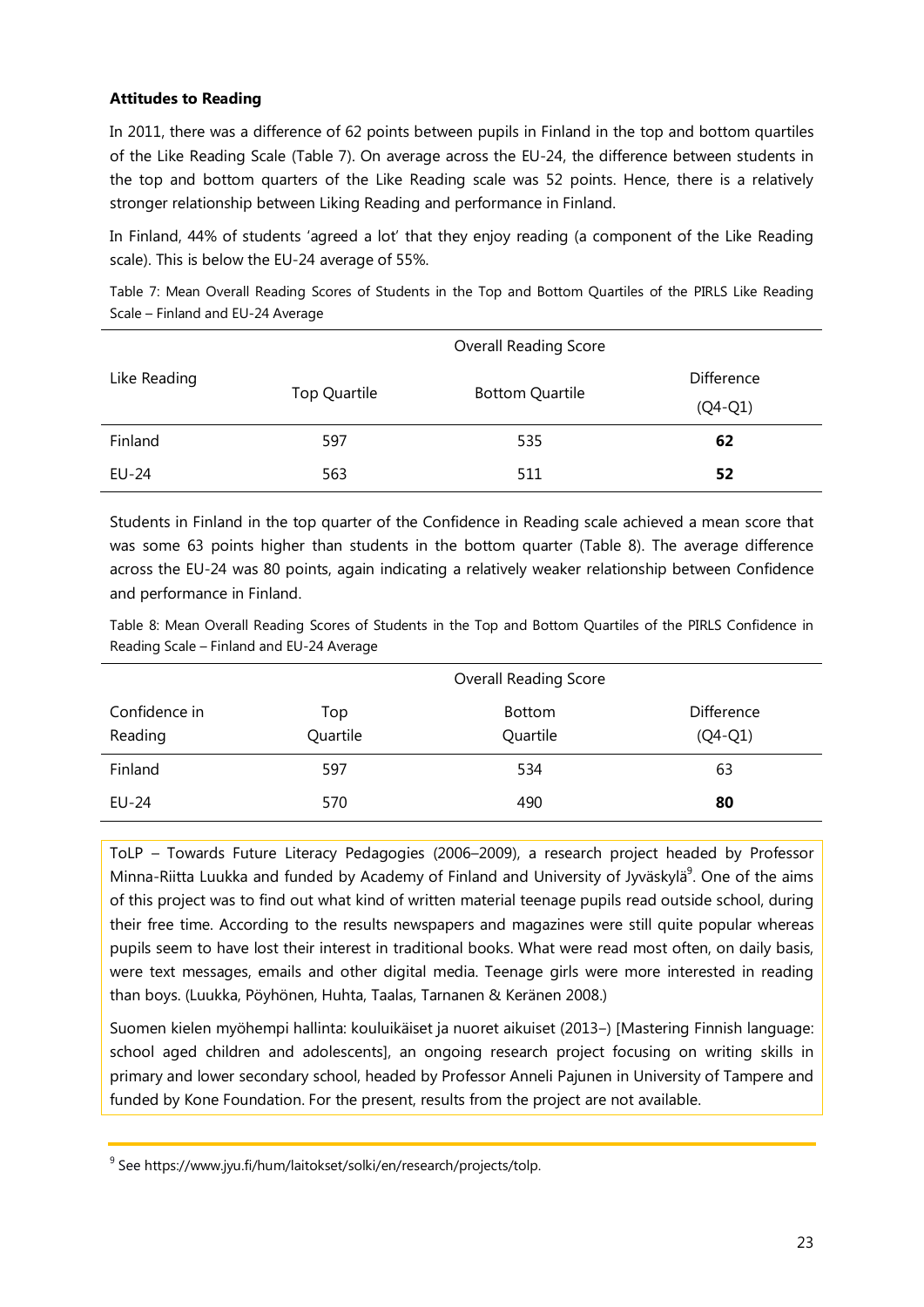Alkuportaat – The First Steps, Phase I 2006–2011 (pre-primary school –  $4<sup>th</sup>$  grade), Phase II 2013–2016 (grades 6, 7 and 9), a longitudinal research project in the universities of Jyväskylä, Turku and Eastern Finland and funded by Academy of Finland and Finnish Cultural Foundation<sup>10</sup>. Among other things the project includes a rich database of assessment in reading and writing development. So far the Phase I results are available. Researchers found that already in pre-primary schools and on the  $1<sup>st</sup>$  and  $2<sup>nd</sup>$ grade in primary school there are differences in motivation, abilities for reading and writing, reading and writing skills between children from a risk group, early readers group and average readers group (Lerkkanen, Poikkeus, Ahonen, Siekkinen, Niemi & Nurmi 2010). Also gender differences in favor of girls were already seen at this age.

#### **4.2 Performance Data for Adolescents**

The performance data are derived from the OECD PISA study.

The Programme for International Student Assessment (PISA) led by OECD<sup>11</sup> assesses the skills and **knowledge of 15-year-old students every three years in all OECD countries and** in a number of partner countries.

Since 2000, PISA has been testing students in reading, mathematics and science. The OECD assessment also collects information on students' backgrounds and on practices, motivational attributes and metacognitive strategies related to reading.

The PISA tests assess different aspects of reading literacy – retrieve information, interpret, reflect and evaluate on texts – and use a variety of texts – continuous (prose) and non-continuous (texts including graphs, tables, maps etc.). About half of the questions are multiple-choice, the other half open-ended (short or constructed answers). Results are reported on scales defining different levels of proficiency ranging from 1 (low performing) to 6 (high performing). Level 2 is considered as the level all 15 yearolds should reach, and will enable them to participate effectively to society. Since 2015, PISA has been administered on computers only in most participating countries.

The follow-up of students who were assessed by PISA in 2000 as part of the Canadian Youth in Transition Survey has shown that students scoring below Level 2 face a disproportionately higher risk of poor post-secondary participation or low labour-market outcomes at age 19, and even more so at age 21, the latest age for which data from this longitudinal study are currently available. For example, of students who performed below Level 2 in PISA reading in 2000, over 60% did not go on to any post-school education by the age of 21; by contrast, more than half of the students (55%) whose highest level was Level 2 attended college or university (OECD 2010, S. 52).

#### **4.2.1 Performance and variation in reading; proportion of low and high performing readers**

Finland has taken part in the PISA programme since the year 2000. Therefore, average levels and changes in reading proficiency may be described over 12 years' span. Below, the data is described according to certain characteristics of the readers.

<sup>&</sup>lt;sup>10</sup> See https://www.jyu.fi/ytk/laitokset/psykologia/en/research/research-areas/motivation-andlearning/projects/first-steps.

<sup>11</sup> See http://www.pisa.OECD.org.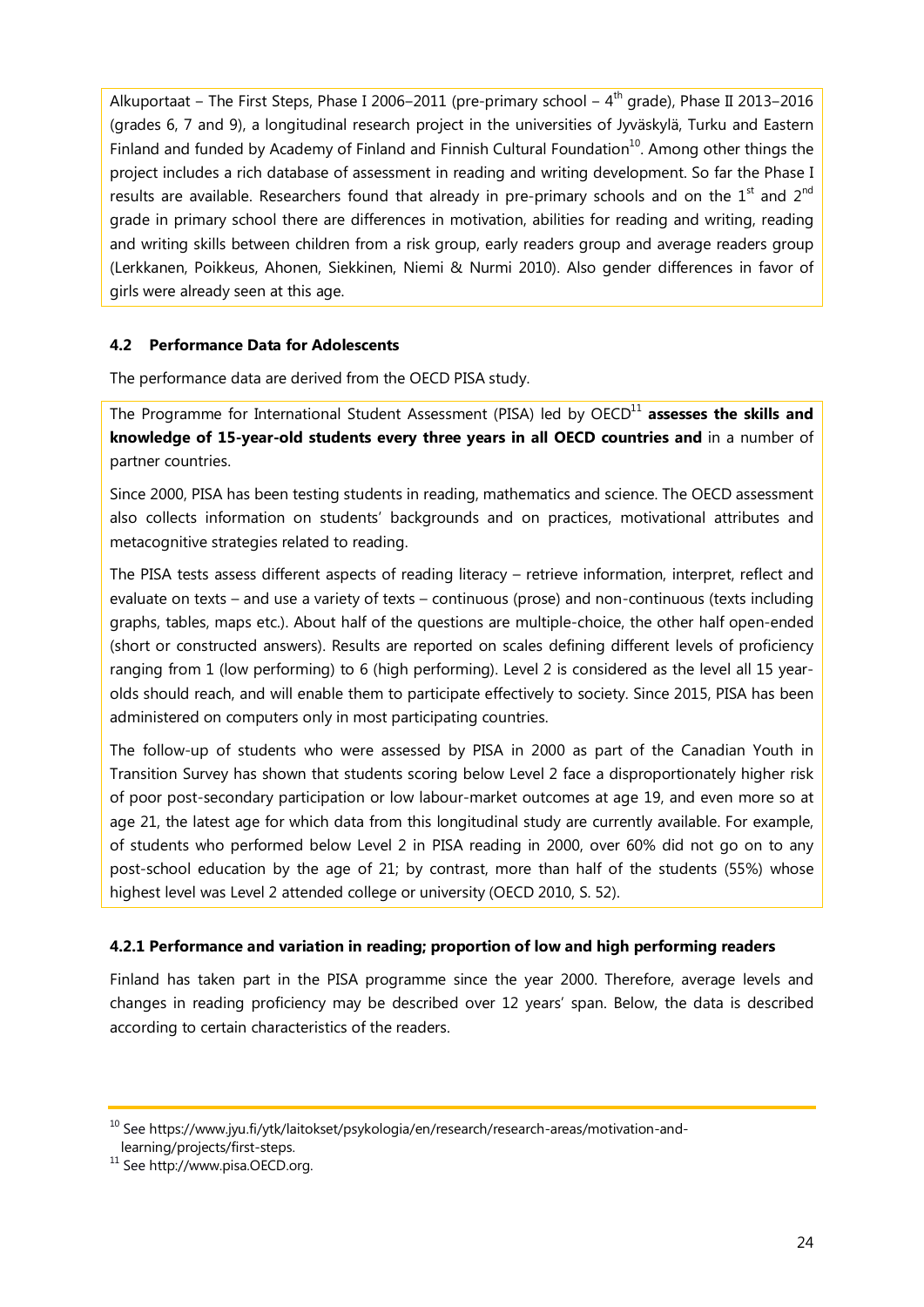Finland scored well above the EU average in PISA print reading in 2012 (Table 9). This has been the case since the first PISA assessment in 2000. Indeed, Finland has consistently ranked among the leading countries in literacy. A slight decline was observed in literacy results from 2000 to 2009 (table 10). The declining trend was confirmed in 2012 with further decline in the average literacy performance. This has generated a lot of discussion on possible causes of the decline and spurred a national literacy programme (Lukuinto, 2015) as well as development plans for the whole of basic education (Ministry of Education and Culture, 2015c). It remains to be seen, whether the current trend continues in the PISA 2015 assessment.

Table 9: Reading performance in PISA 2012

|         | Mean | S.E.  |
|---------|------|-------|
| Finland | 524  | (2.4) |
| EU      | 489  | (0.6) |

Significant differences between the country and the EU-average in **bold**

| 2000 |        | 2009 |      | 2012                |  | Change<br>2000-2009 |  | Change<br>2009–2012 |  | Change<br>2000-2012 |     |
|------|--------|------|------|---------------------|--|---------------------|--|---------------------|--|---------------------|-----|
| Mean | - S.E. | Mean | S.E. | Mean S.E. Mean S.E. |  |                     |  | Mean S.E.           |  | Mean                | S.E |

Table 10: Trends in reading performance – PISA 2000, 2009 and 2012

Significant differences between assessment cycles in **bold** \*EU21 \*\*EU26 \*\*\*EU27

In addition to the high average performance in reading literacy, Finland has shown relatively high level of equity in learning outcomes. The difference between the highest performing and the lowest performing students was significantly smaller than the corresponding EU average, among both boys and girls in 2012 (table 11). Considering the overall high performance of Finnish pupils, this indicates relatively good results even among those scoring at the  $10<sup>th</sup>$  percentile.

Finland 546 (2.6) 536 (2.3) 524 (2.4) -11 (6.0) **-12** (4.2) **-22** (6.9)

EU 489\* (0.7) 486\*\* (0.6) 489\*\*\* (0.6) -3\* (5.0) **5**\*\* (2.7) 3\* (6.0)

Table 11: Spread of achievement. Difference between  $10^{th}$  and  $90^{th}$  percentiles on the reading scale, all students and by gender – PISA 2012

|         | Difference 90 <sup>th</sup> -10 <sup>th</sup> for all<br>students |       | Difference 90 <sup>th</sup> -10 <sup>th</sup> for girls |       | Difference 90 <sup>th</sup> -10 <sup>th</sup> for<br>boys |       |
|---------|-------------------------------------------------------------------|-------|---------------------------------------------------------|-------|-----------------------------------------------------------|-------|
|         | Score diff.                                                       | S.E.  | Score diff.                                             | S.E.  | Score diff.                                               | S.E.  |
| Finland | 240                                                               | (4.2) | 211                                                     | (4.0) | 240                                                       | (6.3) |
| EU      | 251                                                               | (1.3) | 230                                                     | (1.2) | 259                                                       | (1.6) |

Significant differences between the country and EU in **bold**

Compared to the EU average, Finland has a significantly higher percentage of very proficient readers (achieving levels 5 and 6), yet a significantly lower percentage of pupils showing poor performance (below level 2) (Table 12). However, pupils who do not reach level 2 in their reading are predominantly boys – boys are almost four times more likely to face difficulties in reading compared to girls (Table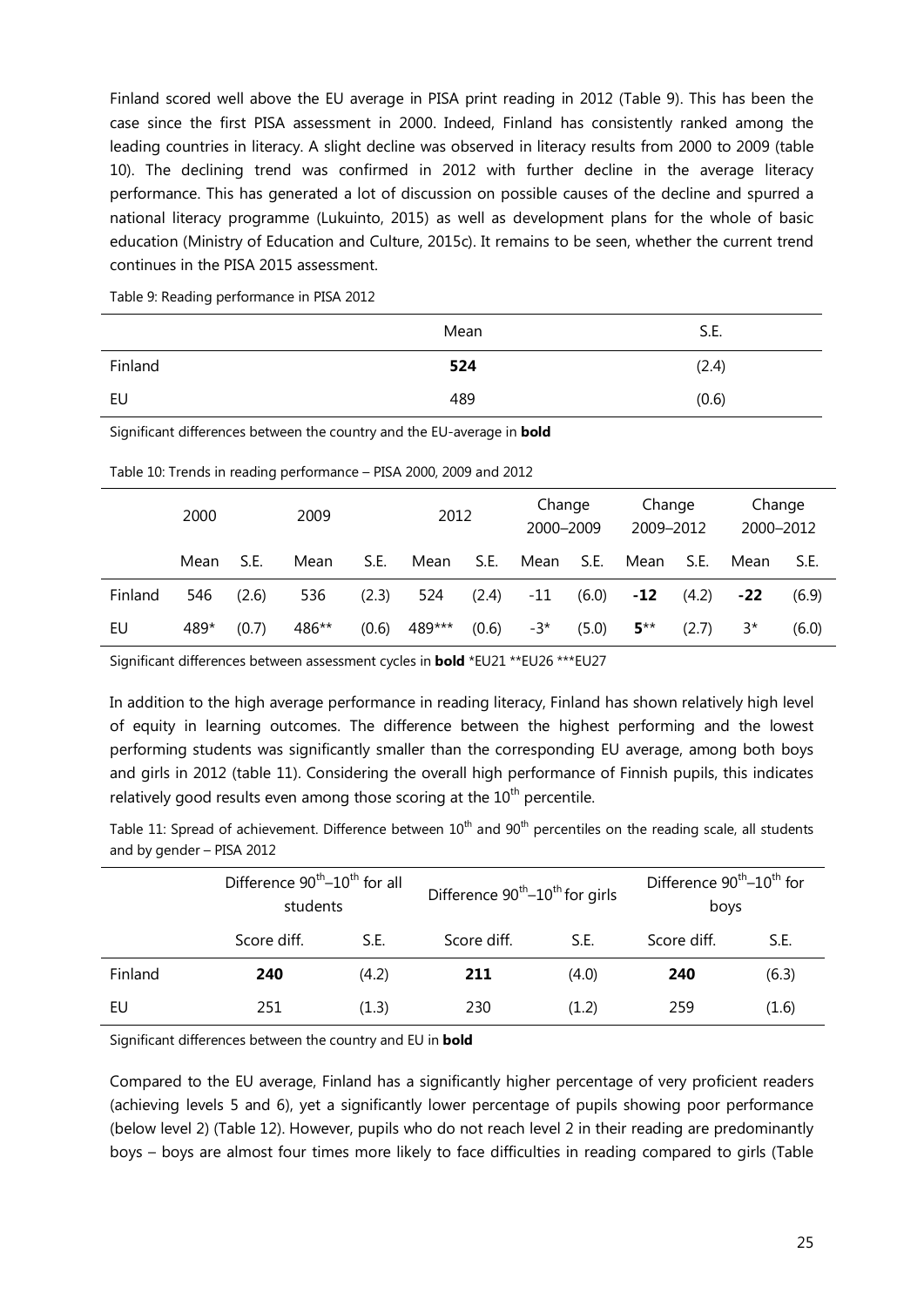13). Thus, Finland is one of the countries with substantially high gender gap in reading literacy. With the group of low achievers slowly increasing, national literacy and development programmes include the gender issue as one of their main challenges (Lukuinto, 2015; Ministry of Education and Culture, 2012a).

|         | Below level 2 |       |      | Levels 5 and 6 |
|---------|---------------|-------|------|----------------|
|         | %             | S.E.  | %    | S.E.           |
| Finland | 11,3          | (0.7) | 13,5 | (0.6)          |
| EU      | 19,7          | (0.2) | 7,0  | (0.1)          |

Table 12: Percentage of low performing (below level 2) and high performing (levels 5 and 6) students – PISA 2012

Significant differences between the country and EU in **bold**

Table 13: Trends in the proportion of low performers (below level 2) in reading, all students and by gender – PISA 2000–2012

|      | Proportion of students below level 2 in reading |              |     |       |      |       |  |  |
|------|-------------------------------------------------|--------------|-----|-------|------|-------|--|--|
|      |                                                 | All students |     | Girls | Boys |       |  |  |
|      | %                                               | S.E.         | %   | S.E.  | %    | S.E.  |  |  |
| 2000 | 7,0                                             | (0.7)        | 3,2 | (0.7) | 11,0 | (0.9) |  |  |
| 2009 | 8,1                                             | (0.5)        | 3,2 | (0.5) | 13,0 | (0.9) |  |  |
| 2012 | 11,3                                            | (0.7)        | 4,6 | (0.6) | 17,7 | (1.1) |  |  |

Significant differences between assessment cycles in **bold**

#### **4.2.2 Gaps in reading performance**

#### **Socio-economic status**

In Finland, the difference between the socially privileged and least privileged quarters was below the EU average in 2009 (Table 14). Indeed, Finland was one of the countries in which the strength of the relationship between student performance and their economic, social and cultural background was clearly below the average, explaining only 8 % of the variance in student performance (OECD, 2010b, p. 55). However, according to PISA reports, 62 score points is still equivalent to that of one and a half years of schooling (OECD, 2010a).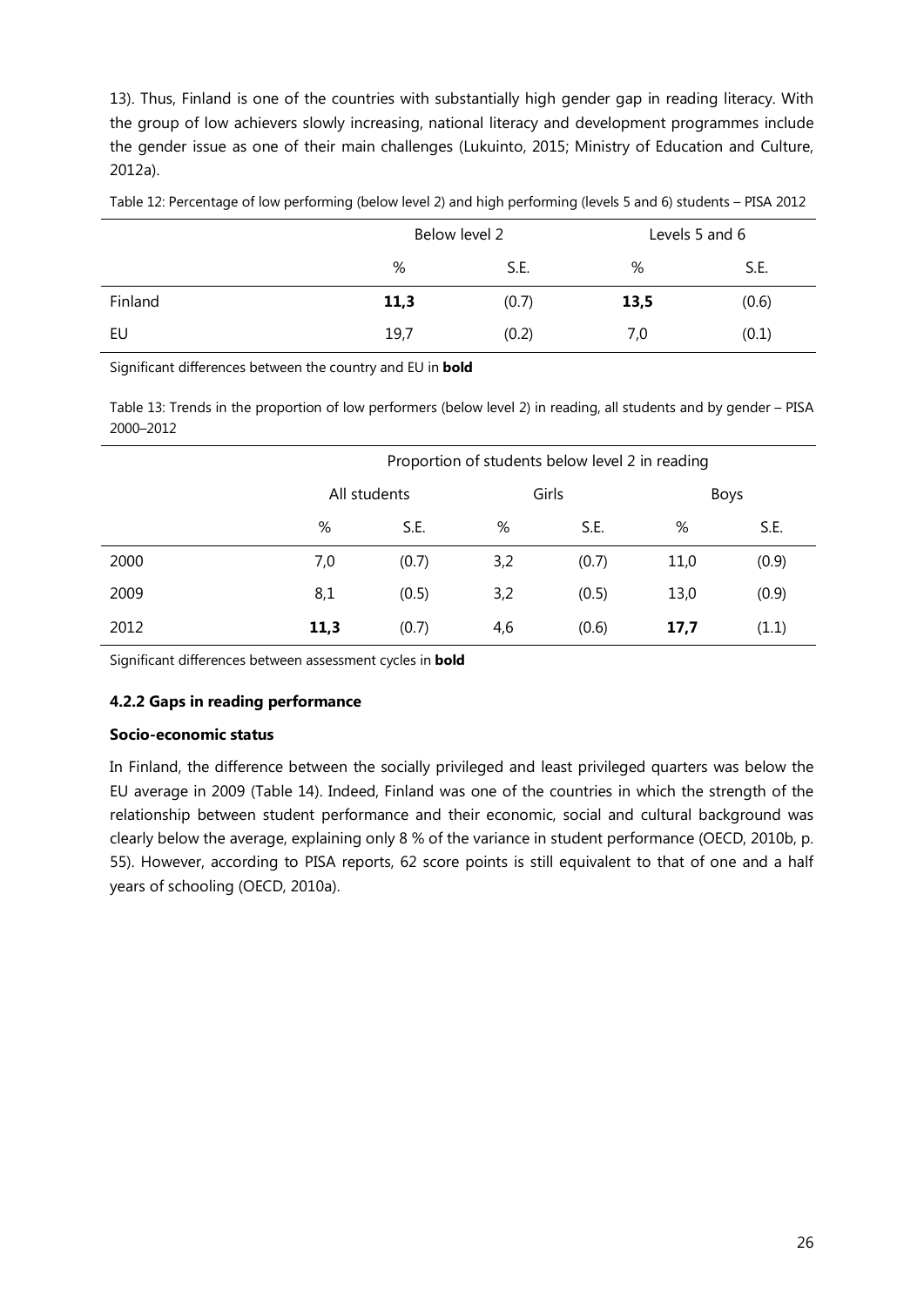Table 14: Difference in reading performance between the bottom and the top national quarter of the PISA index of economic, social and cultural status – PISA 2009

|         | Difference between the bottom and the top national quarter of the PISA index of<br>economic, social and cultural status (students' self-reports) |       |  |  |  |  |  |
|---------|--------------------------------------------------------------------------------------------------------------------------------------------------|-------|--|--|--|--|--|
|         | Score diff.                                                                                                                                      | S.E.  |  |  |  |  |  |
| Finland | 61                                                                                                                                               | (3.1) |  |  |  |  |  |
| EU-26   | 89                                                                                                                                               | (1.1) |  |  |  |  |  |

#### **Migration**

Finland has fairly a small percentage of pupils with immigrant background; less than three percent (Table 15). Pupils with immigrant background in Finland seem to score slightly higher than students with an immigrant background across EU countries on average, yet the score difference between native and immigrant students in Finland (70 points) is much greater than the EU average (38).

Table 15: Percentage of students and reading performance by immigrant status – PISA 2009.

|         | Native students           |        |                                        | Students with immigrant background<br>(first- or second-generation) |                           |        |                                        | Difference in<br>reading<br>performance<br>between native |                                                    |        |
|---------|---------------------------|--------|----------------------------------------|---------------------------------------------------------------------|---------------------------|--------|----------------------------------------|-----------------------------------------------------------|----------------------------------------------------|--------|
|         | Percentage<br>of students | S.E.   | Performance<br>on the reading<br>scale |                                                                     | Percentage<br>of students | S.E.   | Performance on<br>the reading<br>scale |                                                           | and students<br>with an<br>immigrant<br>background |        |
|         |                           |        | Mean                                   | S.E.                                                                |                           |        | Mean                                   | S.E.                                                      | Score<br>dif.                                      | S.E.   |
| Finland | 97.4                      | (0.3)  | 538                                    | (2.2)                                                               | 2.6                       | (0.3)  | 468                                    | (12.8)                                                    | 70                                                 | (12.7) |
| $EU-26$ | 91.7                      | (0.02) | 490                                    | (0.4)                                                               | 8.3                       | (0.02) | 452                                    | (6, 4)                                                    | 38                                                 | (6.4)  |

Significant differences between native and students with an immigrant background in **bold**

#### **Language spoken at home**

The percentage of pupils speaking a language other than the test language at home is fairly low in Finland, only 3.7%. Although those pupils score above EU-average score on PISA reading tests (Table 16), the difference between Finnish natives and those speaking another language as their native language remains significantly higher than the EU average.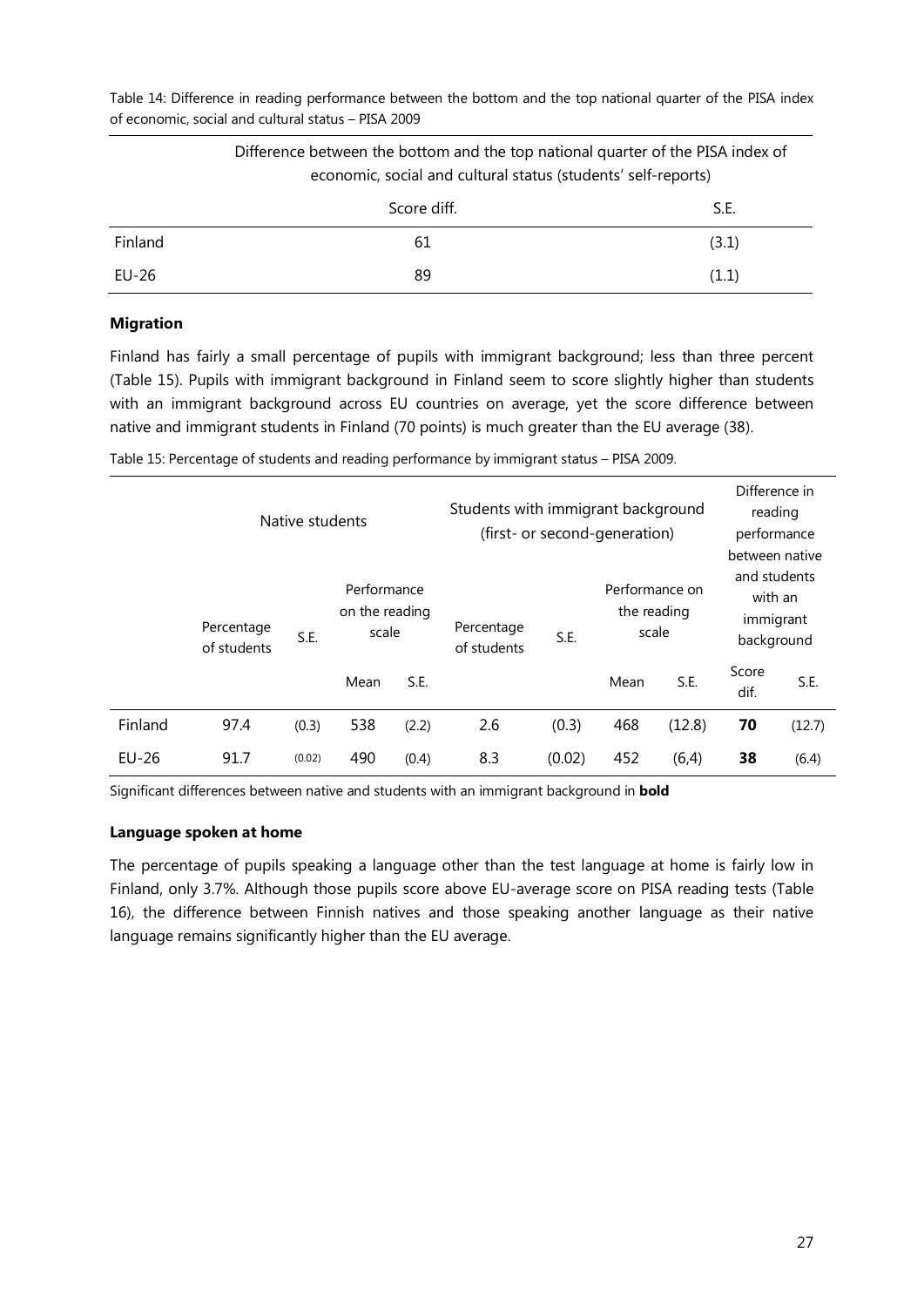| Speak test language at home |                           |        |                                                |       | Speak another language at home |        |                                                |       | Difference in<br>reading<br>according to<br>language<br>spoken at<br>home |       |
|-----------------------------|---------------------------|--------|------------------------------------------------|-------|--------------------------------|--------|------------------------------------------------|-------|---------------------------------------------------------------------------|-------|
|                             | Percentage<br>of students | S.E    | Performance<br>on the<br>reading scale<br>Mean | S.E.  | Percentage<br>of students      | S.E.   | Performance<br>on the<br>reading scale<br>Mean | S.E.  | Score<br>dif.                                                             | S.E.  |
|                             |                           |        |                                                |       |                                |        |                                                |       |                                                                           |       |
| Finland                     | 96.3                      | (0.3)  | 538                                            | (2.2) | 3.7                            | (0.3)  | 477                                            | (7.8) | 61                                                                        | (7.5) |
| EU-27                       | 86.7                      | (0.02) | 494                                            | (0.4) | 13.3                           | (0.02) | 441                                            | (5.4) | 54                                                                        | (5.4) |

#### **Gender**

Finnish boys and girls achieved higher mean scores than the corresponding EU average scores for boys and girls in all four PISA assessment cycles that have been reported on to date. However, the gap between Finnish girls' and boys' performances (55 score points in 2009) is the highest of all OECD countries (Table 17), equivalent to that of more than a year of schooling (OECD, 2010a). Moreover, the gap in performance between the two groups has slowly been growing as boys' reading performance has decreased more than that of girls (Table 18). Initiatives targeting boys' motivation have been created in order to bridge the gender gap. One example of such interventions is 'Miehet lukemaan' (Challenging men to read) campaign that encourages men to act as reading role models at schools, nursery schools, and home environments (Lukuinto, 2015).

|         | Gender differences |       |       |       |             |                      |  |  |
|---------|--------------------|-------|-------|-------|-------------|----------------------|--|--|
|         | <b>Boys</b>        |       | Girls |       |             | Difference $(B - G)$ |  |  |
|         | Mean               | S.E.  | Mean  | S.E.  | Score diff. | S.E.                 |  |  |
| Finland | 508                | (2.6) | 563   | (2.4) | -55         | (2.3)                |  |  |
| $EU-26$ | 463                | (0.5) | 506   | (0.4) | -44         | (0.5)                |  |  |

Table 17: Mean reading performance by gender and gender differences – PISA 2009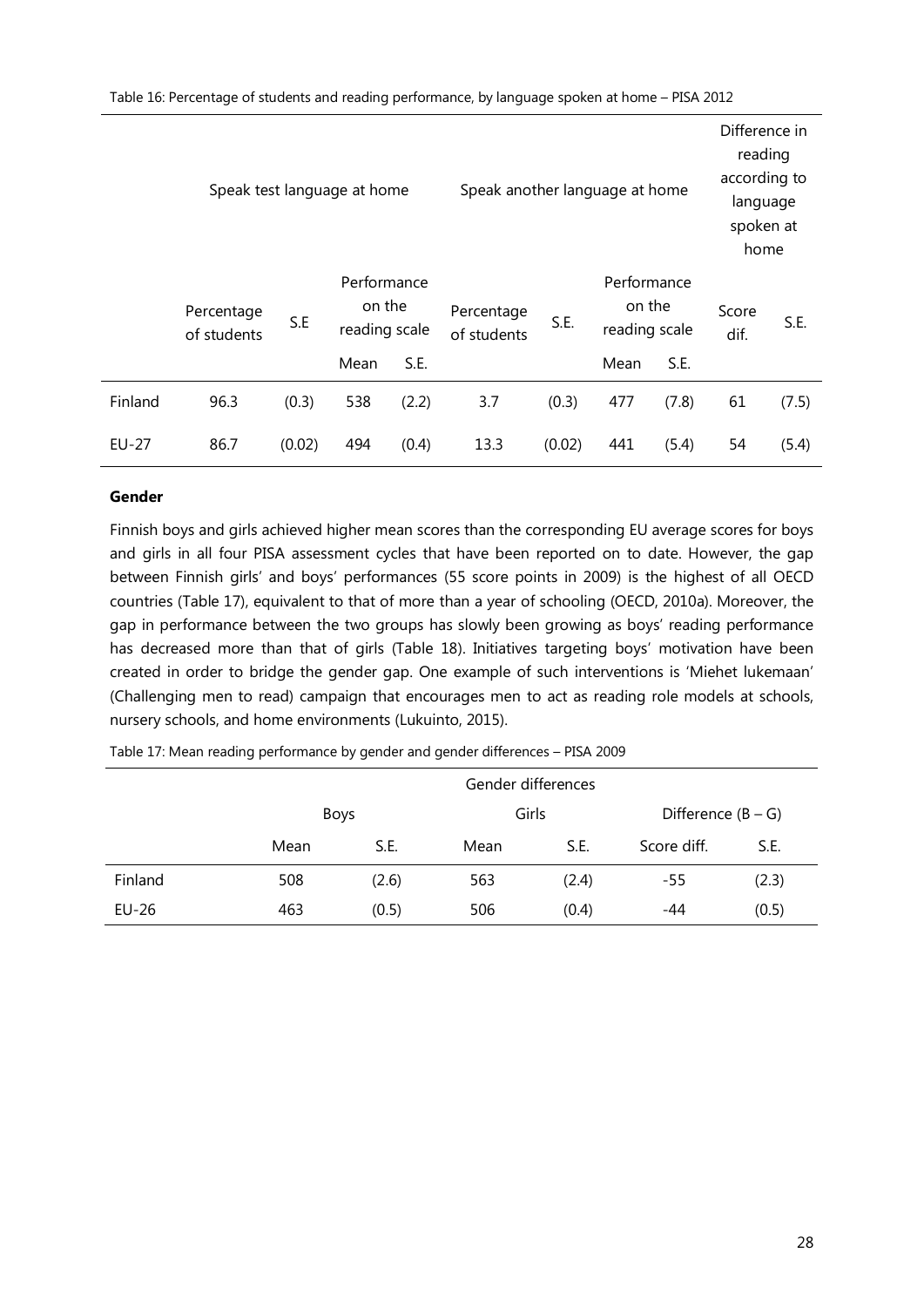Table 18: Trends in reading performance by gender – PISA 2000–2012

|      |       |       | <b>FINLAND</b> |       | EU     |       |        |       |
|------|-------|-------|----------------|-------|--------|-------|--------|-------|
|      | Girls |       |                | Boys  |        | Girls | Boys   |       |
|      | Mean  | S.E.  | Mean           | S.E.  | Mean   | S.E.  | Mean   | S.E.  |
| 2000 | 571   | (2.8) | 520            | (3.0) | 506*   | (0.8) | 473*   | (0.9) |
| 2009 | 563   | (2.4) | 508            | (2.6) | 507**  | (0.7) | 464**  | (0.8) |
| 2012 | 556   | (2.4) | 494            | (3.2) | 511*** | (0.6) | 468*** | (0.8) |

Significant differences between assessment cycles in **bold** \*EU21 \*\*EU26 \*\*\*EU27

Figure 2: Performance Gaps in Finland and on Average across EU Countries - Post-Primary Level



SES: Top – Botton quartile on PISA ESCS scale; Migration: Native – fisrt/second generation immigrants; Language: Speaks language of the PISA test at home – speaks another language; Gender: Girls - Boys

#### **Engagement and metacognition**

The PISA study not only assessed 15 year-olds' reading literacy skills. Students were also asked in a questionnaire about their reading attitudes and metacognitive strategies in 2009. More precisely, students' enjoyment of reading and their awareness of efficient reading strategies in order to summarize a text on the one hand, and to understand and remember a text on the other hand, have been investigated. Scores have been computed for these three scales, and relationships between enjoyment of reading, and metacognitive strategies, and PISA reading proficiency scores have been computed. They are reported in the following tables.

In Finland, students who enjoy reading the most (highest quarter) and those who enjoy reading the least (lowest quarter) score above the EU averages of the respective groups (Table 19). Those who report enjoying reading perform better than those who do not. The score difference between the two groups, however, is higher than in the EU on average, indicating a relationship stronger than above between reading enjoyment and reading performance in Finland. It is to be noted, however, that reading enjoyment and performance have a reciprocal relationship: students who have poor reading skills might not truly enjoy reading and thus read less and have fewer opportunities to develop their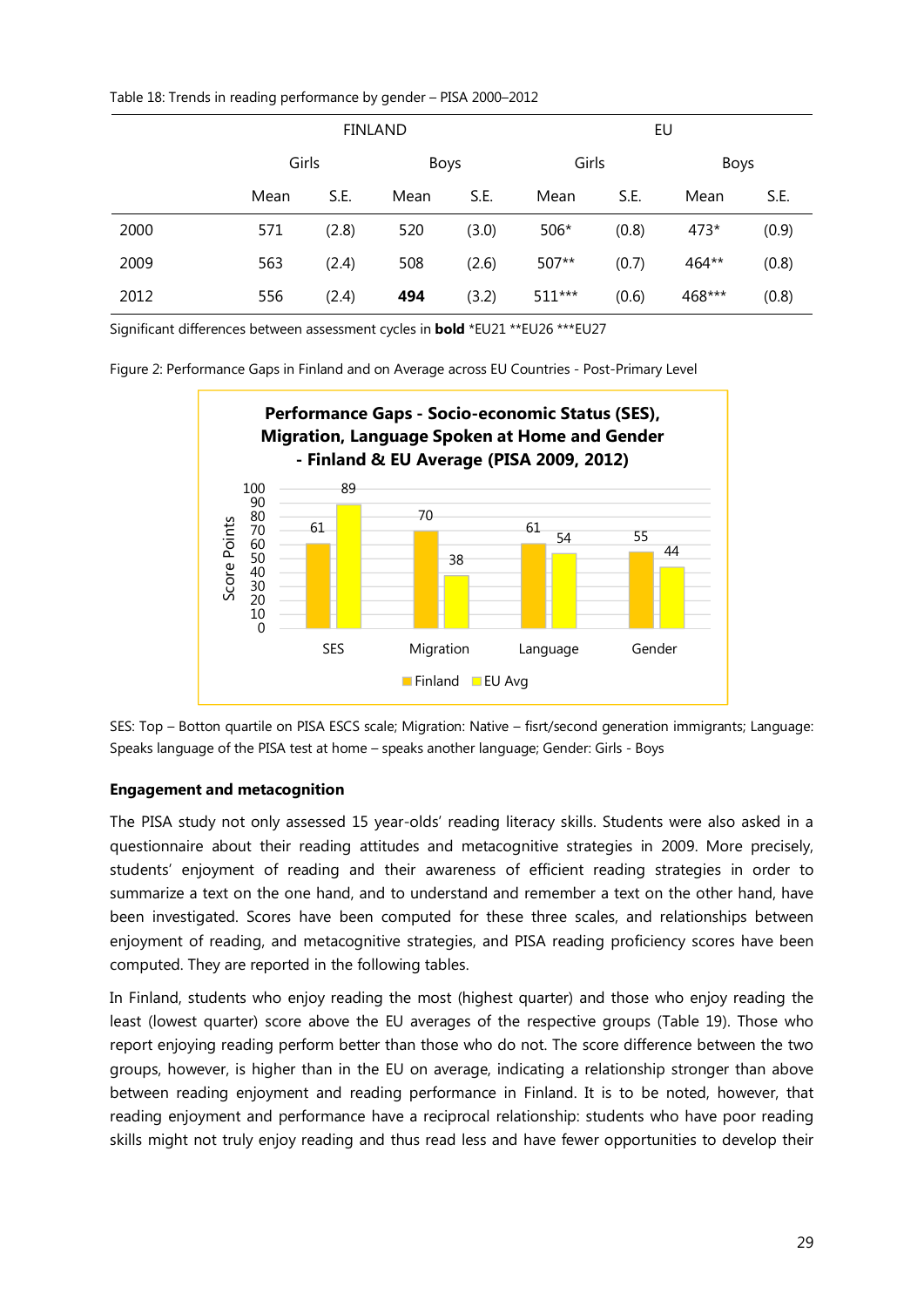skills. Students with good skill, on the other hand, enjoy reading and thus read more, developing their skills even further.

|         | Lowest quarter |       | Highest quarter |       | Difference |
|---------|----------------|-------|-----------------|-------|------------|
|         | Mean           | S.E.  | Mean            | S.E.  |            |
| Finland | 480            | (2.6) | 593             | (2.6) | 113        |
| $EU-26$ | 444            | (0.8) | 543             | (0.8) | 99         |

|  | Table 19: Mean reading scores between students poorly engaged and highly engaged in reading - PISA 2009 |
|--|---------------------------------------------------------------------------------------------------------|
|  |                                                                                                         |

In both metacognitive scales (Tables 20 and 21), there is a clear relationship between awareness of effective reading strategies and reading performance. Students who know well what kind of reading strategies are effective in understanding and remembering tasks on the one hand, and summarizing tasks on the other hand, have higher reading scores than those students who have limited knowledge of the effective strategies.

On both metacognitive scales Finnish students have above average reading score reflecting the above average overall performance in reading. This applies both to students with limited knowledge and advanced knowledge of the effective reading strategies. On the understanding and remembering scale, the gap between the two groups in Finland remains fairly high (85 score points), yet lower than the EU average. On text summarizing scale, the gap between the two groups (93 score points) is slightly bigger than on the understanding and remembering scale. This is close to the EU average (90 points), and equivalent to more than two years of schooling. These results indicate a strong, below or close to EU average, relationship between reading strategies and reading performance. In Finland the relationship is slightly stronger on the summarizing scale.

|                                    |  |  |  |  | المنافس والمستحدث والمستورة والمتحافظ والمتحدث |  |  |  | المستقلة والمستحدث والمستقلة والمستقلة المستقلة |  |  |                                                                                                       |  |
|------------------------------------|--|--|--|--|------------------------------------------------|--|--|--|-------------------------------------------------|--|--|-------------------------------------------------------------------------------------------------------|--|
| remembering strategies - PISA 2009 |  |  |  |  |                                                |  |  |  |                                                 |  |  |                                                                                                       |  |
|                                    |  |  |  |  |                                                |  |  |  |                                                 |  |  | Table 20: Mean reading scores between students in the lowest and highest quarter of understanding and |  |

|            | Lowest quartile |       | Highest quartile |       | <b>Difference</b> |  |
|------------|-----------------|-------|------------------|-------|-------------------|--|
|            | Mean            | S.E.  | Mean             | S.E.  |                   |  |
| Finland    | 491             | (2.9) | 576              | (2.2) | 85                |  |
| EU average | 433             | (0.8) | 531              | (0.8) | 98                |  |

Table 21: Mean reading scores between students in the lowest and highest quarter of summarizing strategies – PISA 2009

|            | Lowest quartile |       | Highest quartile |       | Difference |
|------------|-----------------|-------|------------------|-------|------------|
|            | Mean            | S.E.  | Mean             | S.E.  |            |
| Finland    | 488             | (2.6) | 581              | (2.4) | 93         |
| EU average | 440             | (0.8) | 530              | (0.7) | 90         |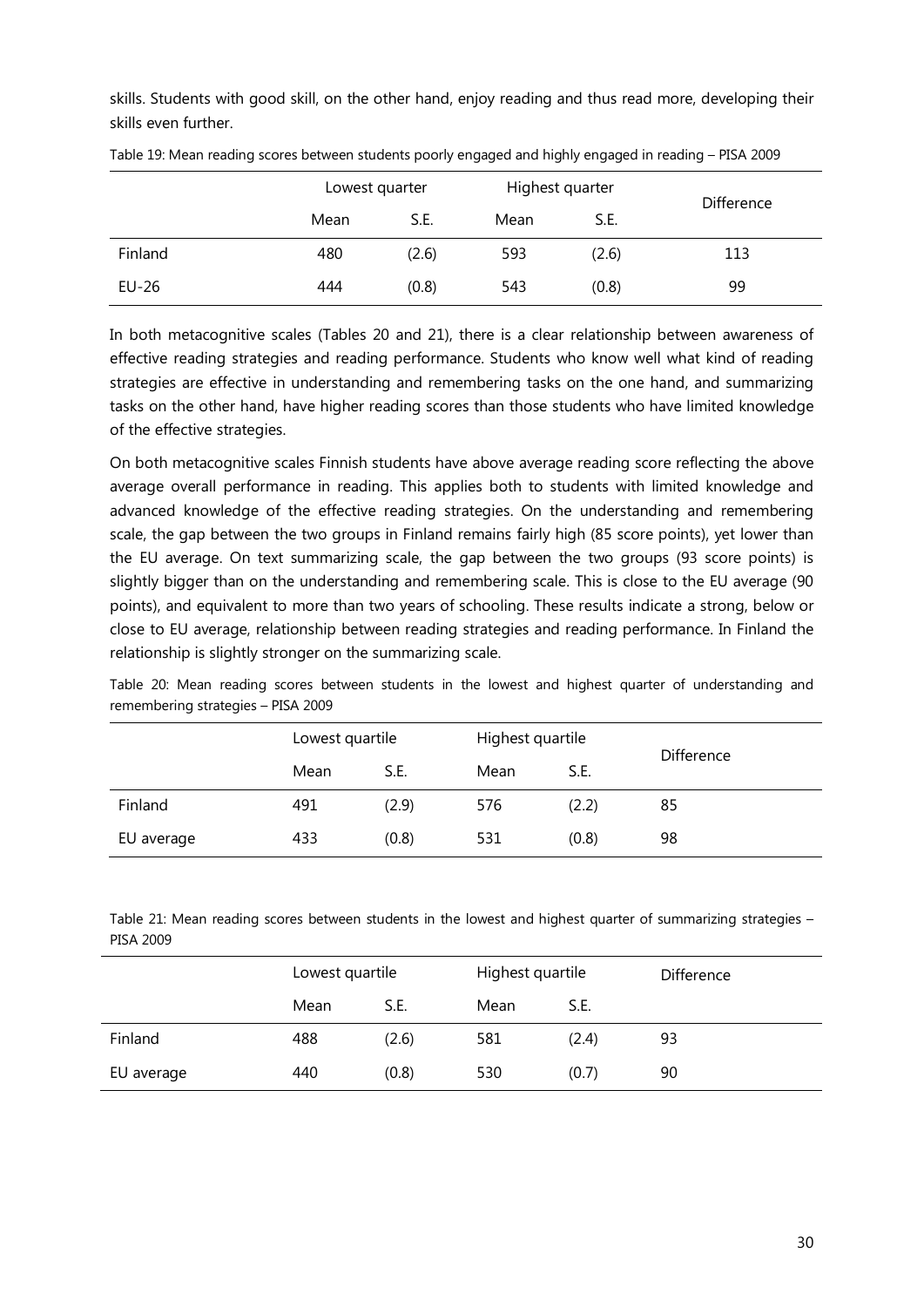# **5 Policy areas**

The High Level Group of Experts on Literacy (2012, p. 38) recommended that all EU Member States should focus on the following areas as they craft their own literacy solutions:

- Creating a more literate environment
- · Improving the quality of teaching
- · Increasing participation, inclusion and equity (with the term "equity" was added by ELINET).

The following parts refer to these three key issues, however some overlapping may occur.

In order to achieve as much comparability as possible across countries, quantitative and qualitative indicators for which information from international data are available are reported. Appendix A provides more information on criteria for the choice of indicators and the chosen indicators for the pre-primary age group. For each of these indicators Appendix B contains a table with numbers of the European countries participating in ELINET. Appendix C has been created using the international database for PIRLS 2011 – and contains separate tables for all information reported. If countries did not participate in PIRLS 2011, data for PIRLS 2006 are referred to. Appendix D offers this information for the PIRLS 2006 data.

#### **5.1 Creating a literate environment for children and adolescents**

The EU High Level Group of Experts on Literacy stated the following in relation to **creating a more literate environment**:

"Creating a more literate environment will help stimulate a culture of reading, i.e. where **reading for pleasure** is seen as the norm for all children and adults. Such a culture will fuel reading motivation and reading achievement: people who like to read, read more. Because they read more, they read better, and because they read better they read more: a virtuous circle which benefits individuals, families and society as a whole." (HLG report 2012, p. 41).

Parents play a central role in children's emergent literacy development. They are the first teachers, and shape children's language and communication abilities and attitudes to reading by being good reading role models, providing reading materials, and reading to the child.

Schools play an important role in offering a literate environment for students. Schools may foster reading motivation and reading for pleasure by establishing school and classroom libraries, offering a wide variety of books and other reading material in different genres, providing sheltered and comfortable spaces for individual reading activities (like reading clubs), and not forcing children into having to express and exchange their individual (intimate) reading experiences.

However, schools do not have sole responsibility. A broad range of actors may shape literacy motivation, from parents and peers to libraries. Parents may provide role models and influence children's attitudes towards literacy practices. Also, libraries have a vital role if they offer free books, especially for families who cannot afford to buy books. Regional or national campaigns may inspire children and their parents to engage in reading activities. (Cf. ELINET Country Reports, Frame of Reference, pp. 29ff.)

Adolescence is a crucial phase in life where young people develop long-term *identities and selfconcepts* which include media preferences and practices (*media identity*). In this perspective, it is of great importance that families, schools and communities offer young people rich opportunities to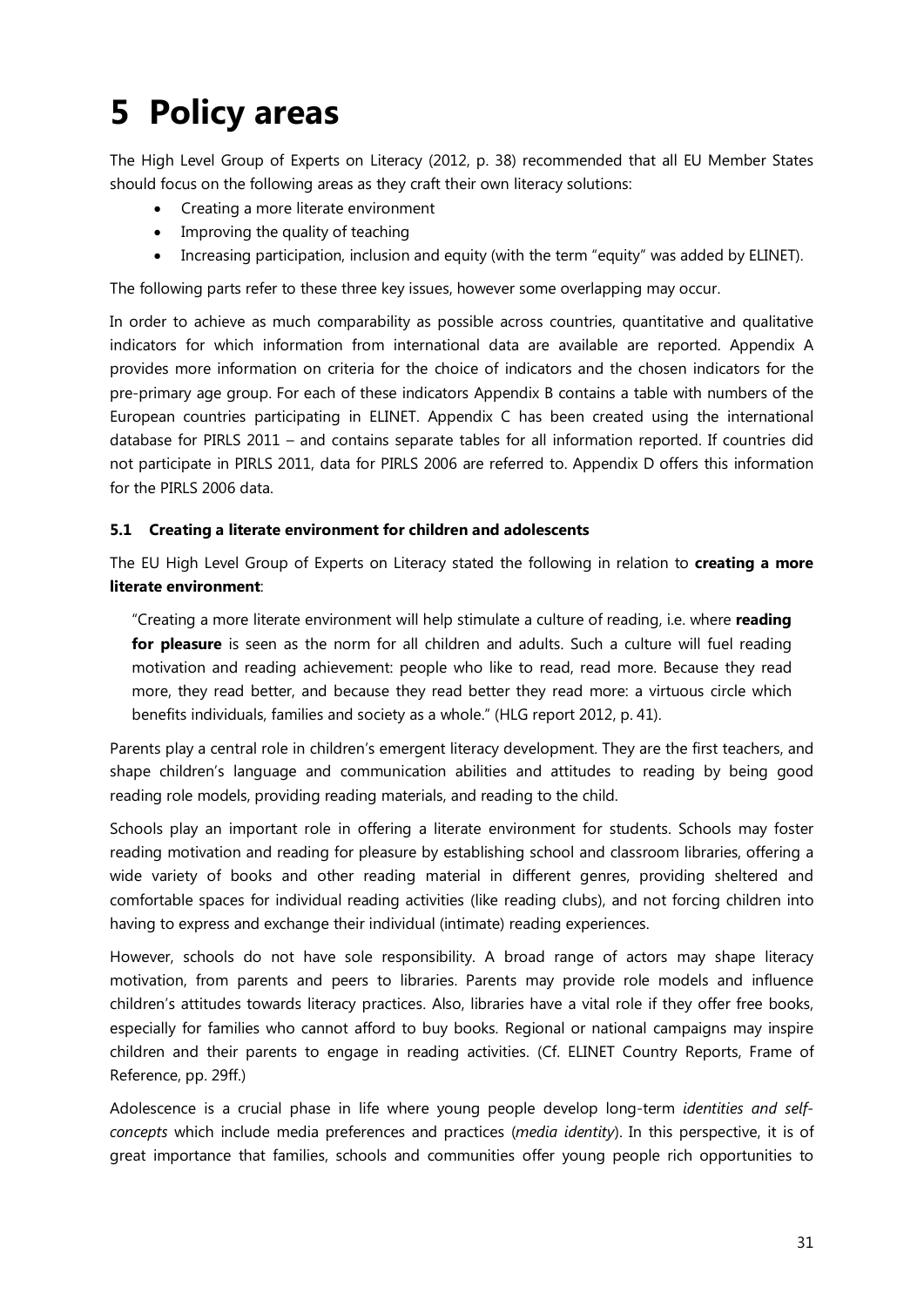encounter the *culture of reading* and develop a stable *self-concept as a reader/writer* and member of a literary culture. This includes access to a broad variety of reading materials (in print and electronic forms) and stimulating literate environments in and outside of schools; it also includes opportunities to get actively involved in engaging with texts, and communicating, reflecting on and exchanging ideas about texts with peers and 'competent others', such as teachers or parents (Ibid., pp. 45f).

#### **5.1.1 Providing a literate environment at home**

The **home learning environment**, particularly in the first three years, is extremely important (Brooks et al. 2012). It determines the quantity and quality of interactions between the infant and the primary caregivers, who are the most powerful agents of language development, both receptive and expressive, in the context of everyday activities and experiences. During these years, experiencedependent creation of synapses is maximal. We know that the more words the children are exposed to, the more they can learn. Caregiver-child relations in their turn strongly influence the ability to learn, by influencing self-esteem, general knowledge and motivation.

Several indicators are used to describe the literate home environment of very young children in this report, drawing on data from international sources (PIRLS) that are comparable across countries. It is important to acknowledge that some of the PIRLS data are self-reported and may be biased by social desirability and the ways in which questions are interpreted by parents within countries.

#### **Parental attitudes to reading**

PIRLS 2011 used the "Parents Like Reading Scale" according to their parents' responses to seven statements about reading and how often they read for enjoyment. The figures are presented below with the percentage of students whose parents "like", "somewhat like" or "do not like" reading" as reported by PIRLS 2011 (Mullis, Martin, Foy & Drucker, 2012, Exhibit 4.4 – Parents Like Reading, p. 120).

- · Like: 43.2% (EU average 35.3 %)
- Somewhat like: 48.2% (EU average 52.6 %)
- · Do not like: 8.6% (EU average 17.9 %)

(For an overview of European countries see table B1 in Appendix B).

Compared to the EU average, the proportion of pupils who have parents with positive attitudes towards reading is higher. The importance of parental attitudes to reading is shown by the fact that in Finland there are great differences in reading performance at grade 4 between children whose parents like to read (average achievement 582) and those who do not (average achievement 545). (Mullis, Martin, Foy & Drucker, 2012, Exhibit 4.4 – Parents Like Reading, p. 120)

#### **Home Educational Resources**

In Finland, six percent of parents reported having only a few home resources for learning – a quarter of the EU Average of 25% (Table 22). Similarly, more students in Finland (43%) than on average across the EU (25%) have many home resources for learning such as a room to study and books in the home. The difference in achievement between pupils in Finland whose parents reported having many home resources and few resources was 58 score points – clearly lower than the corresponding EU-24 average difference (79).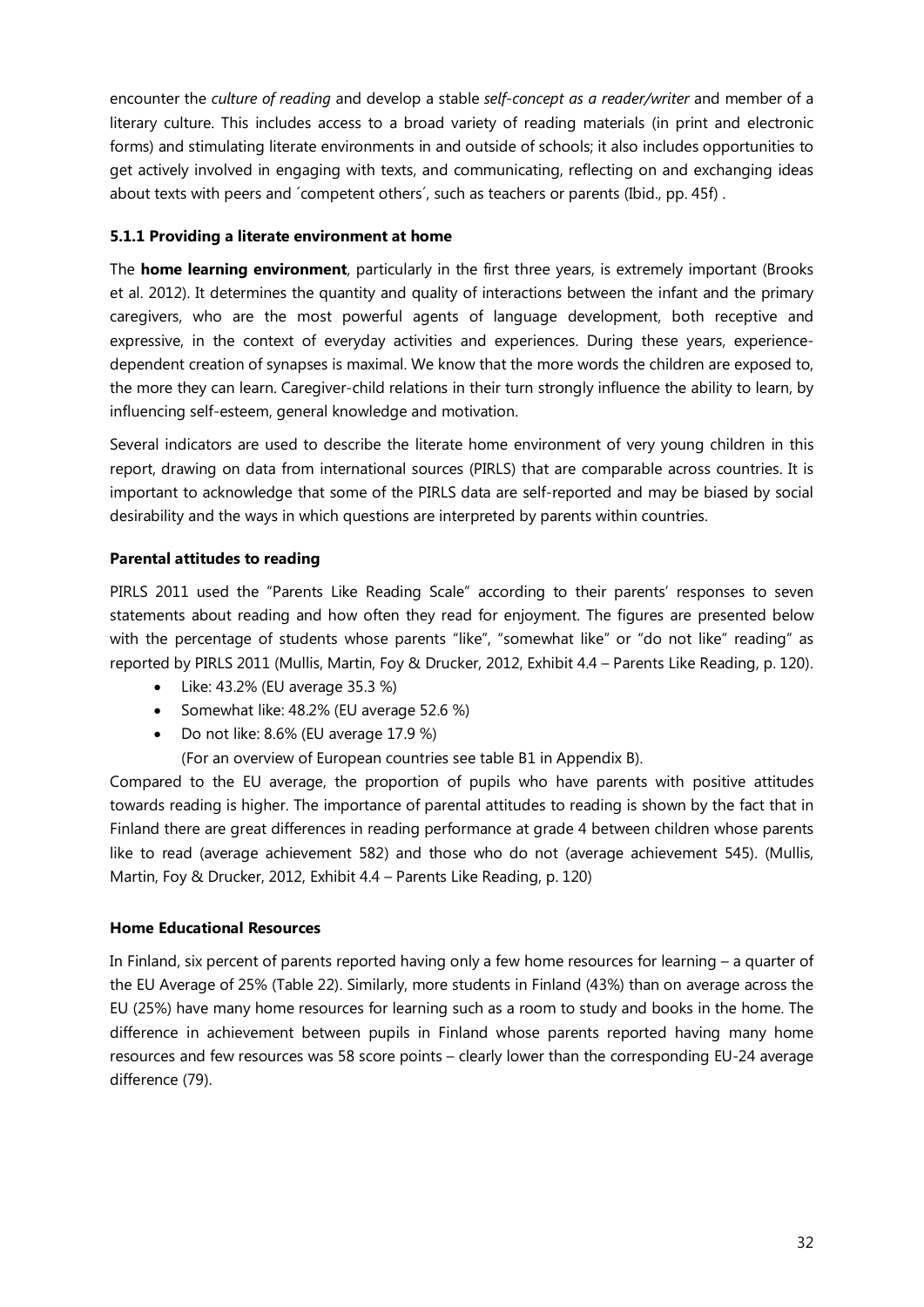| Level of Home | Few Resources |               | Many Resources | Difference |              |  |
|---------------|---------------|---------------|----------------|------------|--------------|--|
| Resources     | %             | Mean<br>Score | %              | Mean Score | (Many - Few) |  |
| Finland       |               | 540           | 43             | 598        | 58           |  |
| <b>EU-24</b>  | 25            | 495           | 25             | 573        | 79           |  |

Table 22: Percentages of Students Whose Parents Reported Having Few or Many Home Resources for Learning, and Corresponding Mean Overall Reading Scores – Finland and EU-24 Average

Statistically significant mean score differences in **bold**.

#### **Number of children's books in the home**

PIRLS 2011 offers two sets of data concerning books in the home: The first refers to numbers of children's books in the home (based on reports by parents); the second refers to books in the home (regardless of whether they are children's books or not), as reported by students. A possible discrepancy might be explained by the difference in sources and questions.

The PIRLS 2011 database provides the figures below about the number of children's books in the home based on the report of Finnish parents:

- · 0-10: 2.6 % (EU average 11.8%)
- · 11-25: 9.6 % (EU average 19.7%)
- · 26-50: 28.8 % (EU average 29.4%)
- · 51-100: 32.9% (EU average 23.4%)
- · >100: 26.1% (EU average 15.7%).

Compared to the EU average (for an overview of European countries see table B2 in Appendix B) the availability of children's books at home in Finland is very high.

Also students reported about the number of books, including children books, in the home. In Finland, 5% of pupils reporting having 10 or fewer books at home, less than half the EU-24 average of 11% (Table 23). More pupils in Finland (16%) reported having over 200 books, than on average across EU countries (12%). (ELINET PIRLS Appendix C, Table E1).

The mean score of pupils in Finland with 10 or fewer books was some 67 points lower than that of pupils with more than 200 books (Table 23). The difference is smaller than the EU-24 average difference of 82.

Table 23: Mean Overall Reading Scores of Students with 0-10 books at Home, and those with More than 200 Books – Finland and EU-24 Average

|                      | None or Few Books (0-10)      |                          | More than 200 Books    | Mean Score               |                                                     |  |
|----------------------|-------------------------------|--------------------------|------------------------|--------------------------|-----------------------------------------------------|--|
| Books in the<br>Home | Percent of<br><b>Students</b> | Mean<br>Reading<br>Score | Percent of<br>Students | Mean<br>Reading<br>Score | Difference<br>(More than<br>$200 - None$<br>or few) |  |
| Finland              | 5                             | 518                      | 16                     | 585                      | 67                                                  |  |
| $EU-24$              | 11                            | 482                      | 12                     | 563                      | 82                                                  |  |

Statistically significant mean score differences in **bold**.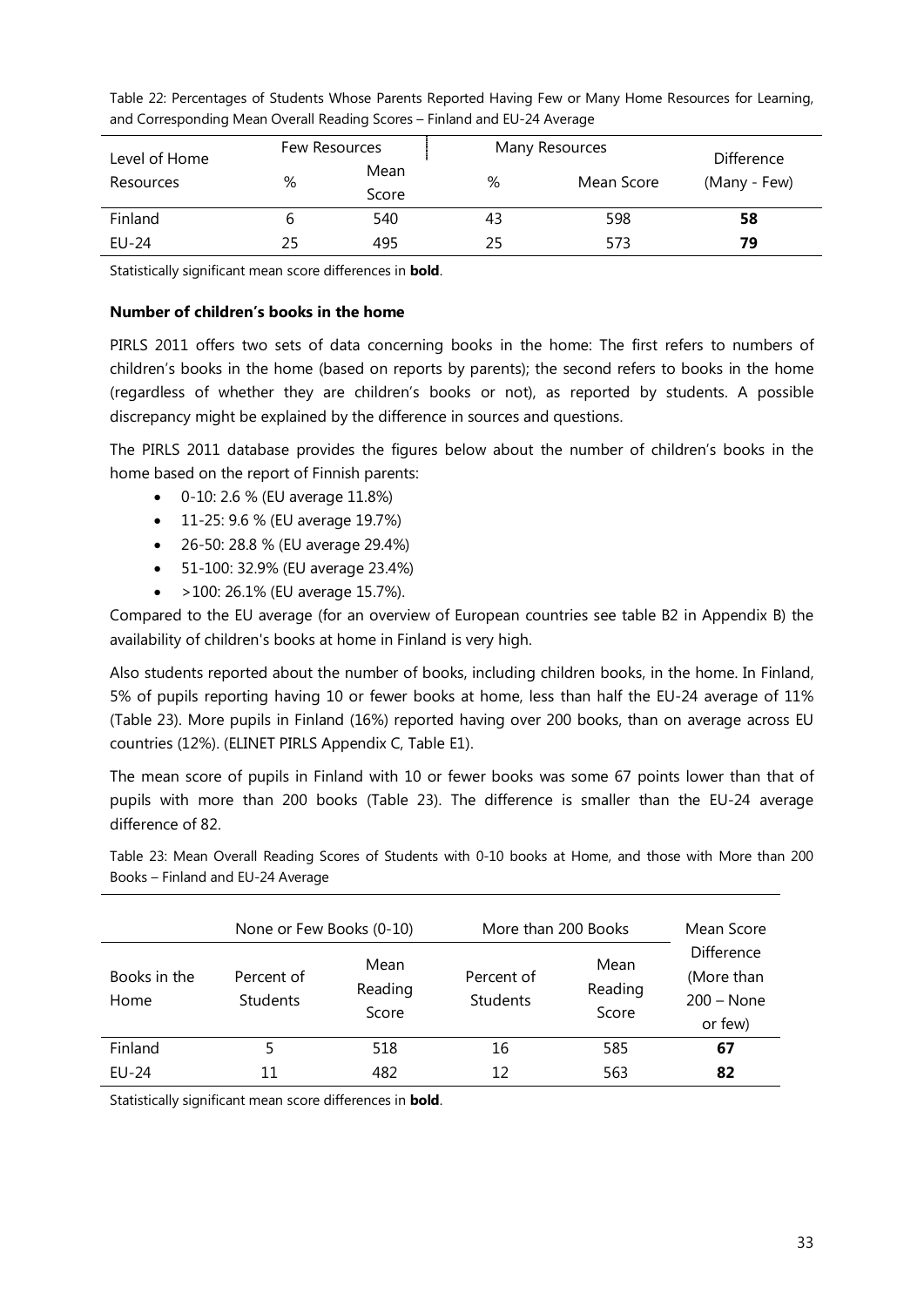#### **Early Literacy Activity Scale**

PIRLS 2011 reports the percentages of students whose parents (often, never or almost never) engaged in literacy-relevant activities with them before the beginning of primary school (Mullis, Martin, Foy & Drucker, 2012, exhibit 4.6 - Early Literacy Activities Before Beginning Primary School, p. 126). Nine activities are considered: reading books, telling stories, singing songs, playing with alphabet toys, talking about things done, talking about things read, playing word games, writing letters or words, reading signs and labels aloud.

The data for Finland in composite score for all these activities are below (for an overview of European countries see table B3 in Appendix C):

- · Often: 27.1% (EU average 40.7%)
- · Sometimes: 72.0% (EU average 57.4)
- · Never or almost never: 0.8% (EU average 1.9%).

The Early Literacy Activity Scale correlates with later reading performance in grade 4. The average reading score in Grade 4 of pupils who often engaged in these activities with their parents before the beginning of primary school was 583, as compared with 564 for pupils who sometimes engaged in these activities. The proportion of those who never or almost never engaged in them was too low to estimate a reading score. (Mullis, Martin, Foy & Drucker, 2012, exhibit 4.6 - Early Literacy Activities Before Beginning Primary School, p. 126.) These data demonstrate the importance of the time devoted to literacy-related activities in early childhood and their association with achievement in grade 4.

While the Early Literacy Activity Scale gives composite score, it is of interest to look at single items. If only the category "often" is considered, the percentage of pupils in Finland whose parents engaged in literacy-related activities with them before the beginning of primary compared with the European average varies by activity:

- · read books to them often: 73.4% (EU average 58.4 %)
- · told stories to them often: 55.7% (EU average 51. 5%)
- · sang songs to them often: 46.1% (EU average 50.6%)
- · played games involving shapes (toys and puzzles) with them often: 60.8% (EU average 63.5%).

(For more details and an overview of European countries see table B 4-B 7 in Appendix B).

In Finland, parents read to their children clearly more often than on average across EU countries. Also slightly higher proportion of parents tell stories to children than on average. However, Finnish children are not sung to as much as their peers in Europe on average. Also playing with different shapes is slightly less common than in Europe.

**Strengths and challenges:** The literate environment at home in Finland supports reading development as parents on average have a positive attitude towards reading, educational resources as well as the number of books at home are relatively high, and children are read relatively often before school-age. However, parents' awareness of the role home can have in reading development of the children should be addressed. Particularly, parents should be encouraged to continue to read to their children, also after school start, and they should be encouraged to engage in also other early literacy activities at home, such as verbal interaction and playing games with words and shapes.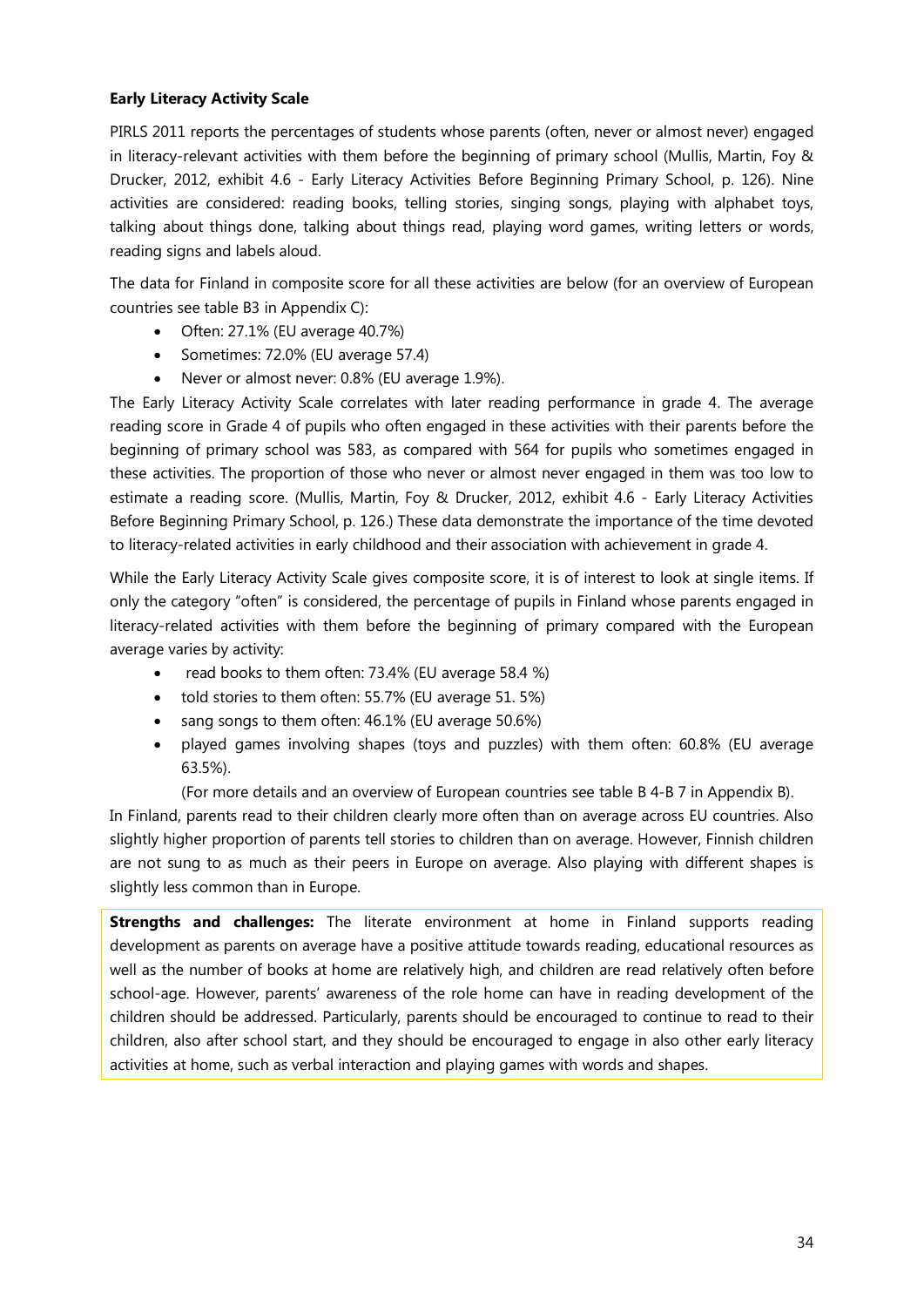#### **5.1.2 Providing a literate environment in school**

**Challenges:** In Finland there is a remarkable decrease in reading for pleasure at the age of 15 from 2000 to 2009. In PISA 2000 about **22 percent** of Finnish students reported that they never read for pleasure outside school. According to PISA 2009, however, **33 percent** of 15-year-olds report not to read for pleasure outside of school. (OECD, 2010b.) The gender difference is pronounced as 47 percent of the boys and 19 percent of the girls report this.

As we know from the PISA and other studies, there is a high correlation between reading for pleasure and reading performance. Therefore, schools, libraries, families and communities should do more in order to support reading motivation, reading habits and a stable self-concept as a reader among adolescents, especially boys and students from disadvantaged families (low SES, migrant background).

#### **Resources teachers use for teaching reading**

According to PIRLS 2011 Encyclopaedia, there is major emphasis on reading for pleasure in the intended language/reading curriculum in Finland (Sulkunen, 2012). Finland is among a group of 9 countries participating in PIRLS 2011 which reported major emphasis on reading for pleasure in the curriculum. Four of the EU-24 countries in PIRLS 2011 reported that reading for pleasure was given a little or no emphasis and 11 countries that it had some emphasis (Mullis, Martin, Foy & Drucker, 2012, Vol.1, exhibit 9, p. 36).

According to the PIRLS 2011, textbooks and workbooks dominate among resources Finnish teachers use for teaching reading. Teachers reported that 86% of Finnish students have teachers that use textbooks as a basis of instruction, and for 53% of students workbooks are the basis of instruction. Children's books are used as a supplement for 77% of students, as are reading series (73%). Moreover 60 % of students in Finland use computer software as a supplement, compared with 47% on average across EU countries, 52 % in Germany and 71% in Denmark (Mullis, Martin, Foy & Drucker, 2012, exh. 8.12, p. 236, EU averages obtained from Table H1 in Appendix C). Similar results have been reported also in lower secondary schools (Luukka et al., 2008).

#### **Availability and use of classroom library**

Based on data provided by their teachers, PIRLS shows that 51 % of pupils in Finland were in classrooms which had class libraries – well below the corresponding EU-24 average of 73% (Mullis, Martin, Foy & Drucker, 2012, exh. 8.13, p.240; EU averages from PIRLS 2011 database, s. Table H2 in Appendix C). In Finland, 22 % of students were in classrooms with more than 50 books, about the same as the EU-24 average of 21 % (ibid.).

**Strengths and challenges:** Finnish national curriculum emphasizes reading for pleasure. Literary texts, such as children's books, are used as a supplement in instruction for great majority of children. Still, textbooks and workbooks dominate in teaching reading albeit they include a variety of reading materials, also excerpts of literary texts. The proportion of students who use computers in reading instruction is above average. Only half of the fourth-graders have an access to a classroom library. Despite the active cooperation between public libraries and schools, classroom libraries should be invested in to guarantee every child an easy access to diverse reading materials.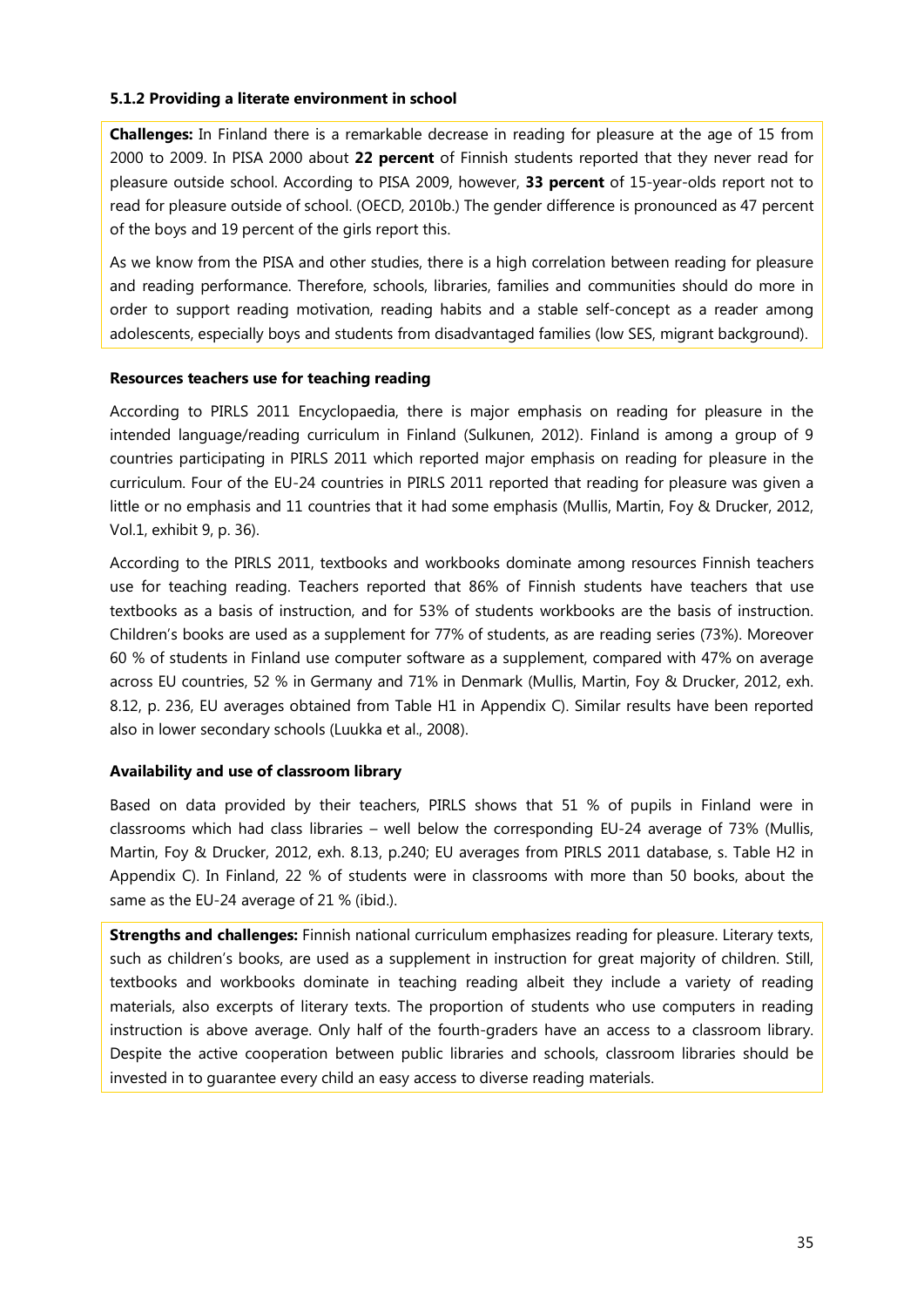#### **5.1.3 Providing a digital environment**

#### **Digital environment of primary students**

A literate environment can also be created by incorporating digital devices into the school environment. According to teachers' reports, 65% of students in Finland have a computer available for reading lessons, compared to the EU-average of 45% (ELINET PIRLS 2011 Appendix Table I6). In Finland, 59% use a computer at least monthly to look up information. The corresponding EU-24 average is 40% (ibid). In Finland, 53% of students are in classrooms whose teachers report that the students use computers to write stories or other texts at least monthly. The corresponding EU-24 average is 33%.

#### **Digital environment of secondary students**

Finnish schools feature extremely high levels of infrastructure provision compared to other EU countries. The majority of students enjoy excellent technological equipment and internet connectivity. However, the number of teachers who apply ICT in at least 25% of lessons is below EU average at grade 8 and slightly above at grade 11 general and vocational. The percentage of students that claim to use ICT (that is school computer, own laptop, own mobile phone) in class at least weekly is below the EU average at all levels. (European Commission 2013b.)

**Strengths and challenges:** Finnish schools have above-average levels of ICT infrastructure. In primary grades, according to PIRLS 2011, Finnish students use computers for information search and writing stories more often than their peers in Europe. However, in lower secondary grades, the use of ICT is below-average. Thus, there is need to improve ICT use for pedagogical purposes, and the Finnish Government has introduced digitalization in education as one of its special investment areas (Ministry of Education and Culture, 2015e). There is also a need to integrate ICT skills and digital literacy into teacher training for all teachers.

#### **5.1.4 The role of public libraries in reading promotion**

Public libraries are an important agent in reading promotion. Schools and libraries have a long tradition of collaboration in Finland. The Ministry of Education and Culture lists the following in its Library policy 2015: Libraries support the information and media literacy skills of children and youth; library staff ought to have expertise and training to meet new challenges in our rapidly changing information society, and to be able to provide guidance on information searching and management to students. Library services should be of high quality and meet the needs of inhabitants in their area, in order to diminish a digital gap and marginalization in terms of information society. (Ministry of Education and Culture, 2009.)

Libraries offer various materials, for they wish to serve everybody in their area. Books and printed materials will have a central position in library materials for a long time to come, but libraries are already seeking ways to provide more for children and youth, who are more accustomed to information technology and non-printed materials. The Library policy 2015 states that libraries are successful if they are able to adapt their services and activities according to meet the needs and interests of the youth. New practices can be developed together with the youth by also utilizing the expertise of the library staff. (Ministry of Education and Culture, 2009.)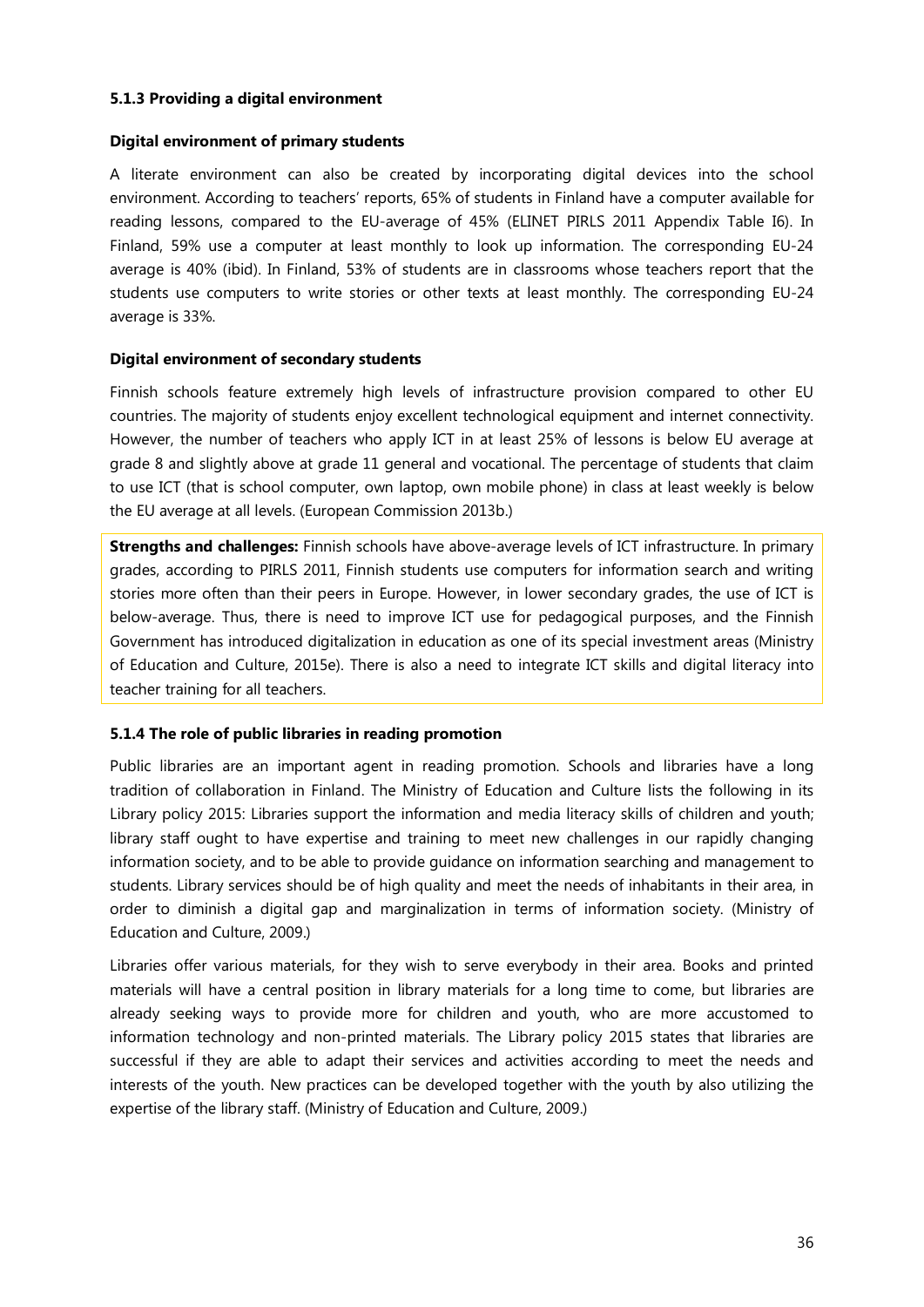# **5.1.5 Improving literate environments for children and adolescents: Programmes, initiatives and examples**

#### **Family literacy programmes**

A unique feature of the Finnish social security services is a maternity package which is also the first book gifting programme family encounter. The package is aimed at all expectant mothers, and it contains a children's picture book as well as children's clothes and other necessary items and childcare products.

#### **Programmes for fostering children's and adolescents' reading engagement**

The Finnish Reading Centre<sup>12</sup> organizes innovative and successful reading campaigns in Finland. Their basic activity is organizing author visits for instance to schools amounting to over a 1000 events each year. The Finnish Reading Centre also has annual campaigns, the most visible of which is "Lukuviikko" (Reading Week). In the campaign schools, libraries and other organizations organize campaigns, events and other ways of promoting reading during one week each Spring. The Finnish Reading Centre provides free materials and ideas for schools and libraries and oversees the communication and marketing of the week. In April 2015, the Reading Centre initiated a programme called *100 authors, thousands of encounters* to widen the scope of the author visits. In this programme authors have met their readers in several diverse settings: a children's novelist has visited kindersgarten parents' meeting, a play writer encouraged adolescent readers to read diverse texts, writer of nonfictional books has told about the Finnish war in the centre for the elderly, writer of food-related books has told about her work to the students of the catering business and comic artist has presented his work to the future graphic designers. The authors visit also in prisons, hospitals and residents' meetings.

In many reading campaigns, libraries have a central role. For instance, in the national Lukuintoprogramme (Joy of reading), schools and libraries have worked in pairs to start and consolidate their cooperation. The participants have gathered and improved concrete ideas to take away to their own libraries and schools. For sharing good practices, Lukuinto-programme has organised training events together with Regional State Administrative Agencies. Local and national media have followed Lukuinto events around Finland and the reading status of Finnish children and young people is seen as an important topic in the media.

The President of the Republic **Sauli Niinistö** is the patron of the Lukuinto theme year in 2015. Additionally, Lukuinto ambassadors, authors **Siri Kolu** and **Aleksi Delikouras,** as well as librarian **Agneta Möller-Salmela** visit schools and libraries during the Lukuinto theme year - also virtually. The inspiring blog of Möller-Salmela can be read in Swedish on the Lukuinto website. Ideas tested and produced for cooperation between schools and libraries as well as home can be found at the Lukuinto website.

<sup>12</sup> See see http://www.lukukeskus.fi/the-finnish-reading-center/.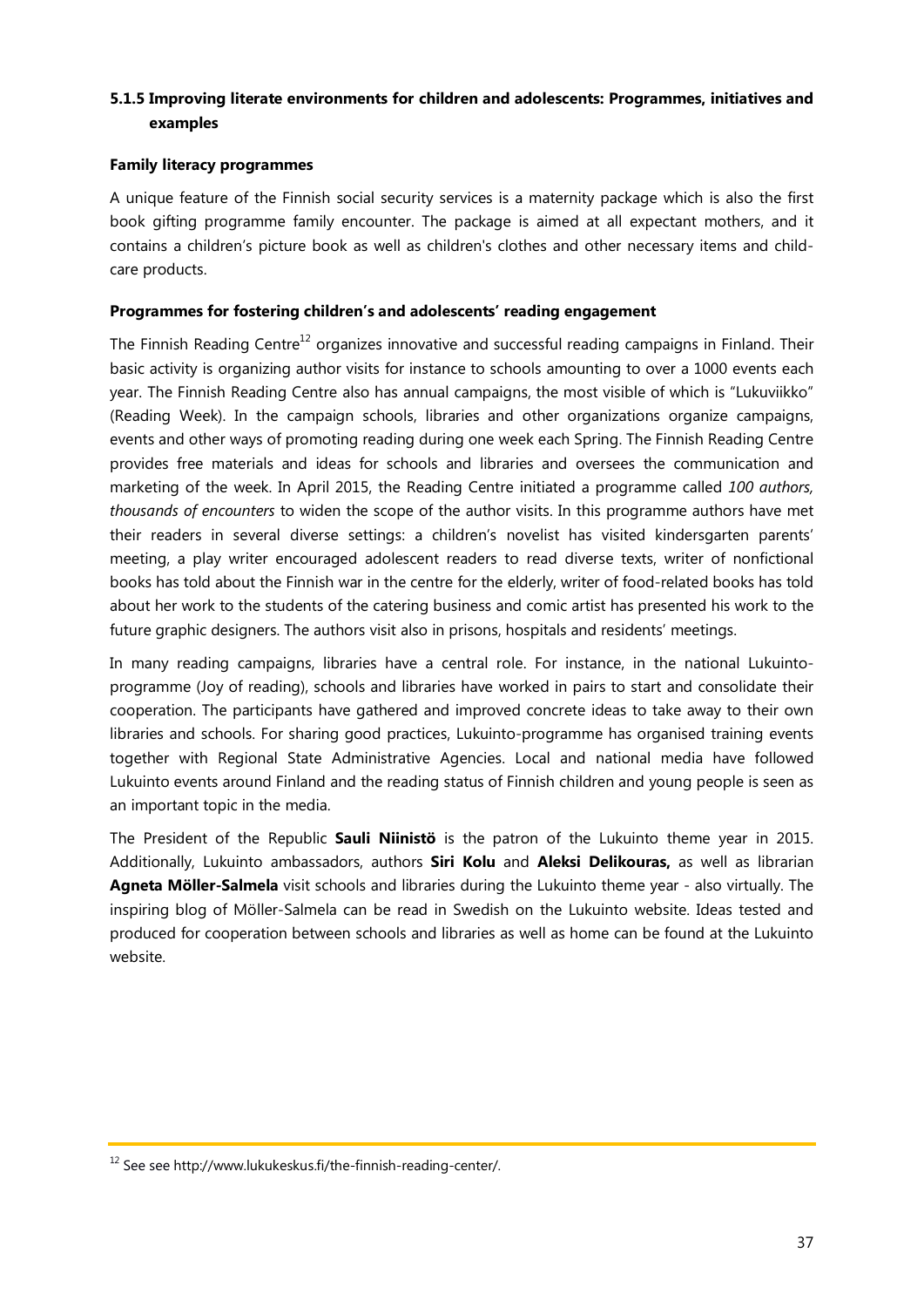## **5.2 Improving the quality of teaching**

To improve the quality of teaching, important aspects need to be considered:

- the quality of preschool
- · coherent literacy curricula
- high-quality reading instruction,
- · early identification of and support for struggling literacy learners
- highly qualified teachers (cf. Frame of Reference for ELINET Country Reports).

Especially crucial is the quality of teaching and of teachers, as the McKinsey report "How the world best performing school systems come out on top" (McKinsey et al. 2007) states: "The quality of an education system cannot exceed the quality of its teachers."

# **5.2.1 Quality of preschool**

While early childhood education has long been neglected as a public issue, nowadays early childhood education and care (ECEC) has been recognized as important for "better child well-being and learning outcomes as a foundation for lifelong learning; more equitable child outcomes and reduction of poverty; increased intergenerational social mobility; more female labour market participation; increased fertility rates; and better social and economic development for the society at large" (OECD 2012 *Starting Strong III,* p. 9). In all European countries pre-primary education is an important part of political reflection and action.

The EU High Level Group of Experts on Literacy stated:

"Increasing investment in high-quality ECEC is one of the best investments Member States can make in Europe's future human capital. 'High quality' means highly-qualified staff and a curriculum focused on language development through play with an emphasis on language, psychomotor and social development, and emerging literacy skills, building on children's natural developmental stages." (High Level Group Report, 2012a, p. 59).

While there is no international or Europe-wide agreed concept of ECEC quality, there is agreement that quality is a complex concept and has different dimensions which are interrelated. In this report we focus on *structural quality* which refers to characteristics of the whole system, e.g. the financing of preprimary education, the relation of staff to children, regulations for the qualifications and training of the staff, and the design of the curriculum. There are some data concerning structural quality, but there is a lack of research and data about process quality, practices in ECEC institutions, the relation between children and teachers, and what children actually experience in their institutions and programmes.

#### **Annual expenditure on pre-primary education**

According to Eurostat (2014, Figure D3), the total public expenditure per child in pre-primary education as a percentage of GDP in Finland is 0.4%. The range is from 0.04% in Turkey and 0.1% in Ireland to 1.01% in Denmark (for an overview of European countries see table D1 in Appendix B).

# **Ratio of children to teachers in pre-primary school**

According to Education at a Glance 2014 (OECD 2014, p. 451) the student/teacher ratio in pre-primary schools for children at the age of four in Finland is 10.8. For the other European countries, the OECD (2014 p.324) provides information about the student/teacher ratio in pre-primary schools (for an overview of European countries see table D2 in Appendix B).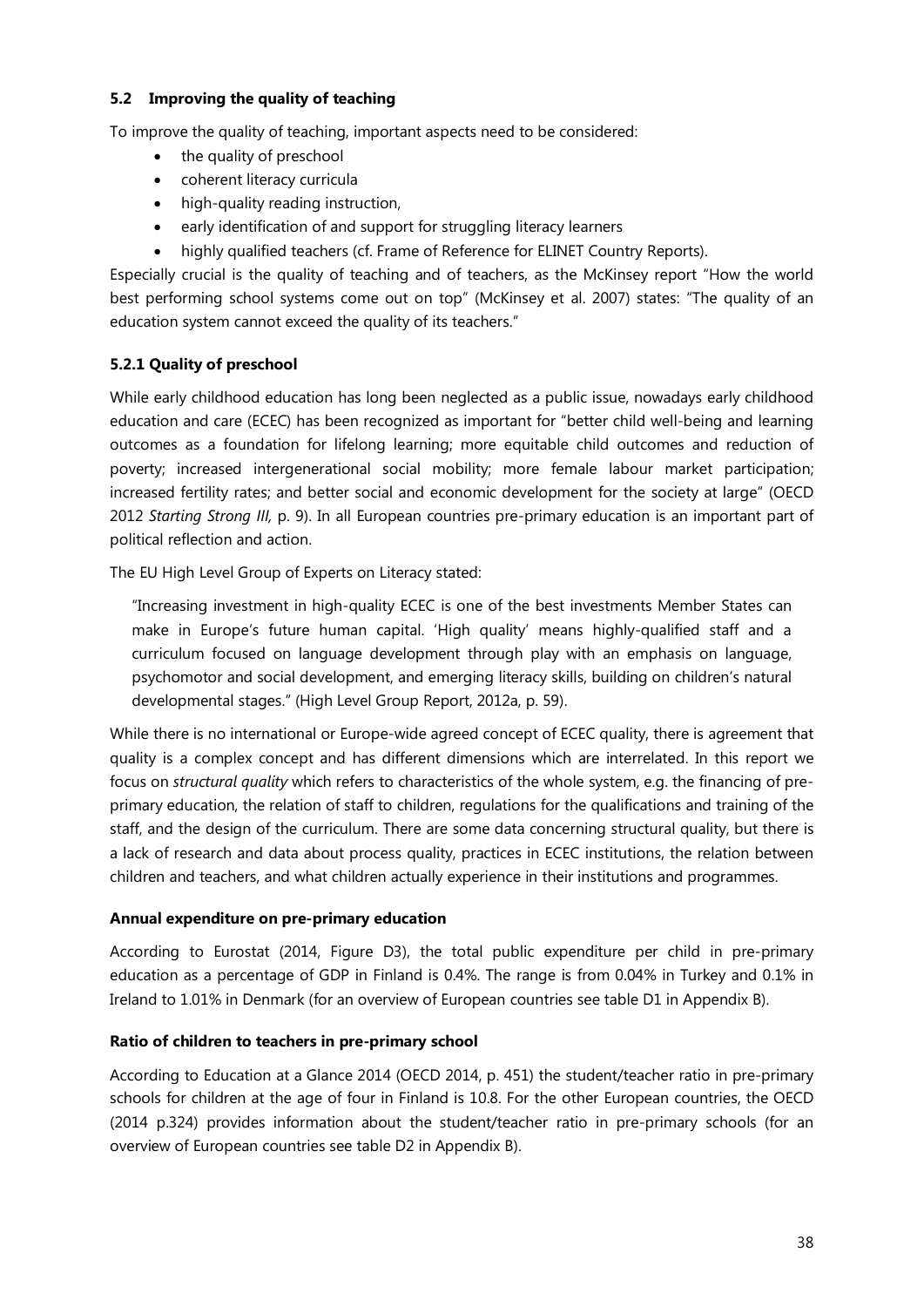#### **Percentage of males among preschool teachers**

According to Pordata (2014), 2.8% of the pre-primary teachers in Finland are males. The range is from 0.2% in Bulgaria and Hungary to 17.7% in France (for an overview of European countries see table D3 in Appendix B).

#### **Preschool teachers' qualifications**

Preschool teachers in Finland must have, at a minimum, a bachelor's degree, that is, a 3-year university degree. Compared to other European countries this is a high level of qualification. Continuing Professional Development is obligatory (Eurostat/Eurydice, 2014, pp. 104–105).

**Strengths and challenges:** In Finland, every child has a subjective right to early childhood education and care, regardless of the family's situation. Additionally, high quality care has been provided with relatively small expenditure. However, the government has recently suggested a new law in which the subjective right to early childhood education and care is limited to 20 hours per week. Children whose parents are working, whose family circumstances or whose development require would still be entitled to full-day care. Additionally, the government suggests that the ratio of children to teachers is changed from 7 to 8 children per one adult in the groups consisting of children aged 3 or older. (Ministry of Education and Culture, 2015f.) If realized, these changes in legislation will likely affect the groups most in need of special support.

#### **Preschool language and literacy curriculum**

The design of the kindergarten curriculum is an important aspect of quality. Therefore it is included in this section and not in the next section "Literacy curricula in schools". It also takes into consideration that young children have learning needs than are sometimes different to those of school children. Preschool programmes should focus on developing children's emergent literacy skills through playful experience rather than systematic training in phonics or teaching the alphabet. There is no evidence that systematic instruction of reading in preschool has any benefit for future learning (Suggate, 2012).

Fostering the development of emergent literacy skills through playful activities is an important function of pre-school institutions, providing a basis for formal literacy instruction in primary school. We consider the following to be key components: oral language development, including vocabulary learning and grammar, familiarisation with the language of books (e.g. through hearing stories read and told), being engaged and motivated in literacy-related activities, experiencing a literacy-rich environment, developing concepts of print, and language awareness (for more information see the frame text of country reports).

In Finland, pre-primary education is compulsory for children of the age of six. Pre-primary is provided both in day-care centres and in schools (The Finnish National Board of Education, 2015a). The national core curriculum for pre-primary education is the same regardless of the setting. The preamble of the curriculum states that "the purpose of pre-primary education is to promote children's growth into humane individuals and ethically responsible members of society by guiding them towards responsible action and compliance with generally accepted rules and towards appreciation for other people." It is also stated that "the core task of pre-primary education is to promote children's favourable growth, development and learning opportunities", and emphasized that "the structure, contents and working methods of a child's day in pre-primary education should create opportunities for peaceful work, play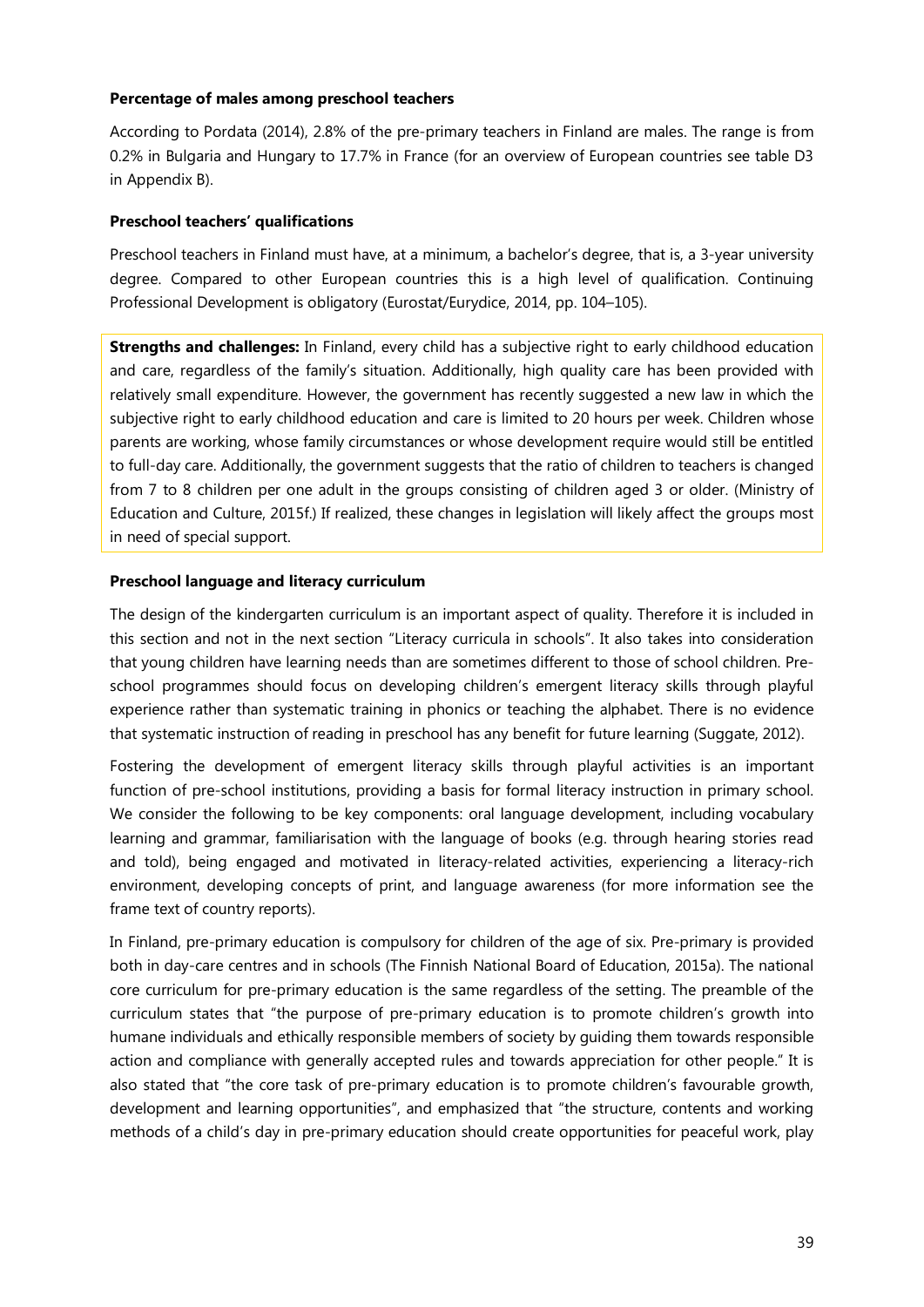and other activities, learning and doing together, peace and quiet, as well as for experiencing the joy and meaningfulness of learning" (Finnish National Board of Education, 2010a.)

Fostering the **development of emergent literacy skills** is an important function of pre-school institutions, providing a basis for formal literacy instruction in primary school. In Finland pre-primary education is considered as an educational level which establishes the foundation of children's literacy development. Children are motivated to participate in emergent literacy activities implemented in meaningful and communicative contexts in order to understand the functions of spoken and written language (Finnish National Board of Education, 2010a, p. 10-11). Also the importance of language as a medium of thought and expression is highlighted in the core curriculum. However the focus is more on the content than on the accuracy of grammar: "With the aid of the concepts that they have learnt, children will analyse their environment and build their own views of the world. Pre-primary education should support the development of children's thinking, sociability, emotions and interaction skills and their learning processes with the aid of language in particular" (Finnish National Board of Education, 2010a, p. 10)

The national curriculum instructs that children in pre-primary education should be frequently involved in reading and writing activities. They should be aware that print carries the message and be able to grasp written language in accordance with his or her own abilities. They should have been provided with different types of printed materials and have the opportunities to read alone and together with other children or adults (Eurydice, 2011, p. 55-56; Finnish National Board of Education, 2010a, p. 10). The aim is that classroom environment provides children rich linguistic stimuli and enables the implementation of activities which support children's linguistic development. Furthermore, children's literacy skills are improved by a learning environment which enhances their exposure to diverse texts and helps them grasp written language and understand the significance of reading. Children in preprimary education should be aware that print carries the message and be able to grasp written language in accordance with his or her own abilities (Finnish National Board of Education 2010, p. 10– 11). During pre-primary education in Finland children should have the opportunities to play with language, use nonsense words and rhymes and be able to break down speech into small units as well as blend syllables or sounds in words (Eurydice, 2011, p. 55).

#### **Improving early language and literacy screening and training**

#### *Monitoring development of children*

Screening possible physical and cognitive problems that may affect also children's literacy development begins at early age in Finland. Global child healthcare in Finland aims at diagnosing possible disorders early on, and it is a crucial part of preventive healthcare. Development of a child is always compared to reliable, standardized data describing development of healthy children living in ideal conditions. Law (1326/2010, decree 338/2011) obliges all Finnish municipalities to arrange maternity and child health care services that cover individual and population needs in accordance to state-wide health care plans. The child health care services include monitoring growth of the embryo and supporting health of the pregnant mother, and later on that of the child, following development and well-being of the child, providing dental health services, supporting the wellbeing of parents and other family members, advancing health behaviors of the family in the home environment, assessing and diagnosing a need for special support services or further investigations, and supporting and giving guidance to the child and family in possible treatment (Ministry of Social and Health Services, 2014.)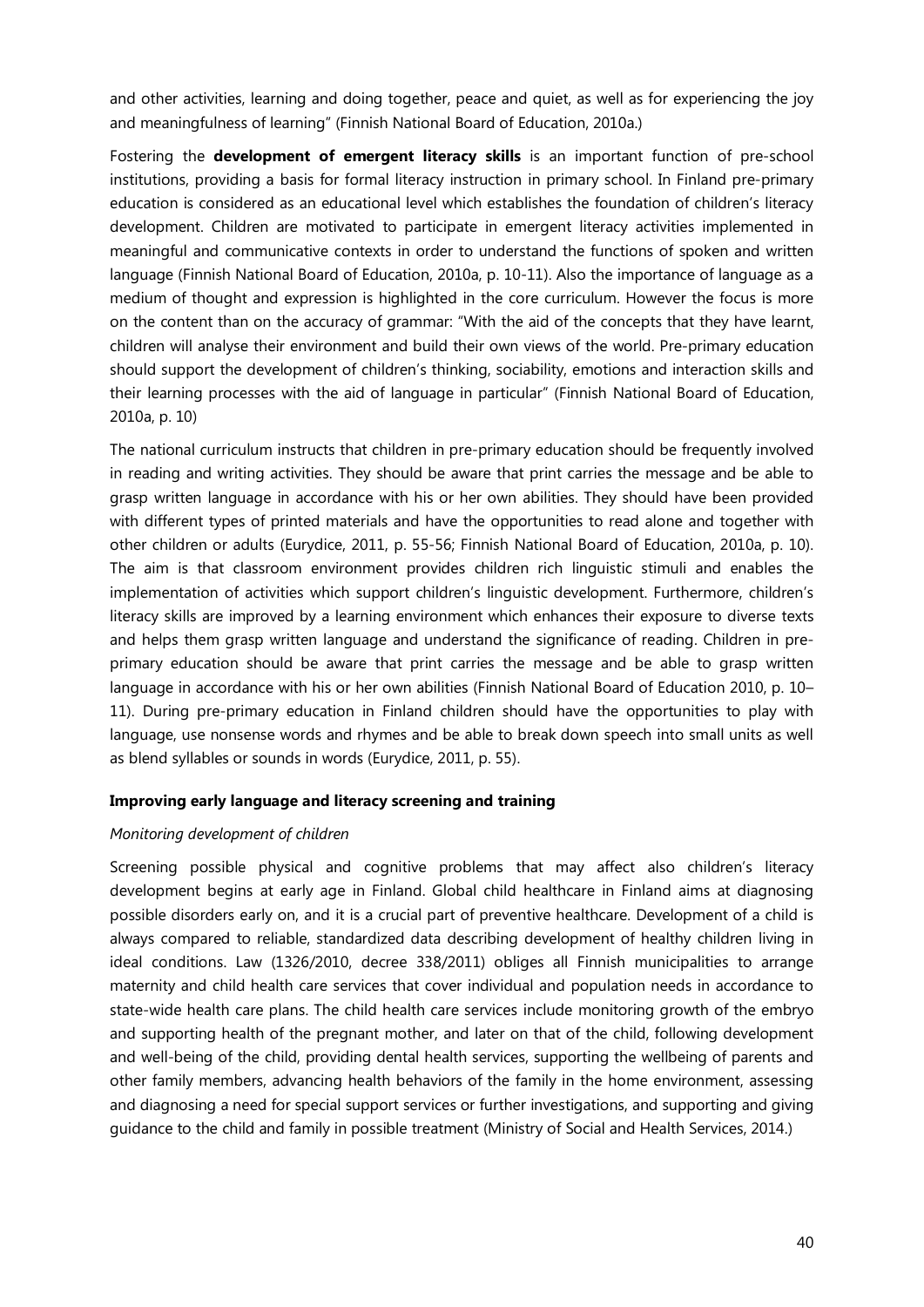In regular check-ups, children are examined for the following: height, weight, head circumference, posture (at school age), blood pressure, and most importantly for the literacy development, vision, hearing, neurological-cognitive development and psychosocial development and health. Vision and eye conditions are examined thoroughly already at birth, but also during every medical check-up after that. Hearing and its development is also followed throughout childhood and school age (Ministry of Social and Health Services, 2014.)

Cognitive and neurological development is measured using standardized tests at different ages. The tests aim at diagnosing children who may encounter difficulties in learning, or whose cognitive development may remarkably differ from that of normally developing children. Tests are used for examining early cognitive development, and to assess speech and language development. Risk for reading difficulties may be evaluated from 3,5 years on using LUKIVA-test. Interviews are also an essential part of diagnosing. Treatments usually include some kind of therapy or other interventions, planned in cooperation with medical staff and the family (Puolakanaho, 2011, p. 93-95).

# *Initiative to develop monitoring letter name knowledge*

The writing system of the Finnish language is one of the most consistent writing systems in the world. All letters represent only one phoneme, except for  $/\eta$ , which is written as the two-letter grapheme (ng). Also, all phonemes have their own letter (grapheme). This symmetrical consistency in both the reading and writing directions makes basic reading skill very easy-to-acquire, providing that the opportunity to access the sounds of letters is optimal. This is the case in Finland where the preschool environments have letters on display and consequently, most children learn the letter names years before school entry. Due to the consistency and the fact that the letter names are chosen to cue efficiently the sounds that they represent, almost half of Finnish-speaking children today learn to read before formal reading instruction is implemented. This instruction takes place after they have entered school at an age when they pass their 7th birthday.

Due to the small size of the units (phonemes) that children are required to differentiate in order to acquire fully transparent (consistent) writing, such as Finnish, i.e. to be able to connect them to the corresponding letter, oral language skills are important. This especially concerns receptive language. The most common cause of difficulties in reading acquisition is compromised speech perception which can be observed from children at risk for dyslexia (due to familial reasons) at a very early age. A very important feature of the Finnish language is one that is well marked in the writing by repetition of a letter. Children, whose readiness to differentiate between long and short phonemes, when faced with a long phoneme in the context of letter repetition, have difficulties in acquiring accurate spelling skill. This also reflects a more general phonological deficit, the easiest marker of which is difficulty in the acquisition of letter names. Children, who are unable to store the letter names within the time expected (4-6 years of age), are those who struggle to learn to read, as shown recently in the Jyväskylä Longitudinal study of Dyslexia (JLD) (Torppa, et al, 2006; 2010).

It might be hypothesized that no child would be left behind if letter name knowledge was monitored among Finnish children and followed by appropriate preventive treatment, which has been developed within the very same project. Ekapeli<sup>13</sup> is a learning game that is available, free of charge, to all Finnish children and at best, tens of thousands of children play it on a daily basis. Ekapeli helps to make speech perception sufficiently accurate to overcome difficulties in learning basic reading skills.

<sup>&</sup>lt;sup>13</sup> See www.lukimat.fi/en.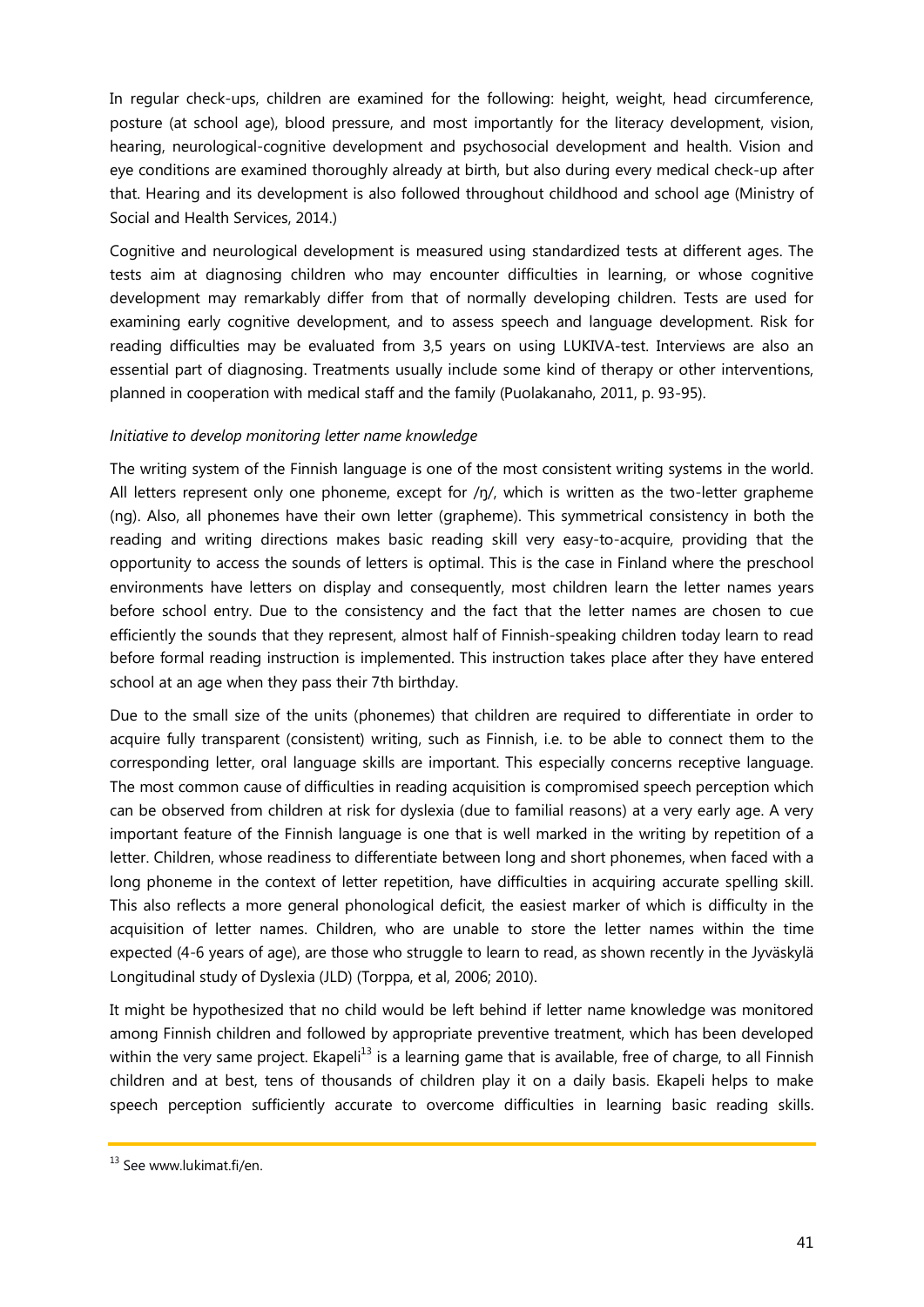However, the Longitudinal study of Dyslexia (JLD) reveals that, among children whose difficulties have a familial basis, a delay in receptive language skills tends to compromise children's readiness to be able to fully comprehend written language. Such children must be helped from an early age.

# **5.2.2 Literacy curricula in schools**

Curricula provide a normative framework for teachers and a guideline for their teaching aims, methods, materials and activities. However, one should keep in mind that there is a difference between the intended curriculum, as outlined in official documents, and the implemented curriculum – what actually happens in the schools.

In Finland, there are national curricula for ECEC, for pre-primary education, for basic education and for both general and vocational secondary education. In this report the focus is on basic education. The national curriculum sets the objectives for learning in each subject and describes the content of the subject on a general level. Additionally, the national curriculum includes a description of good performance at the end of grade 6, and final assessment criteria to be used at the end of the comprehensive school. Municipalities responsible for organizing basic education write their own more detailed curricula based on the national one, and based on the municipality's curricula the schools write their own curricula. Thus, in addition to the common core of the curricula there is also flexibility and room for local adaptations. (Finnish National Board of Education, 2014a.) The national curriculum is renewed in 10-year cycles. As a result of the latest renewal process a new national curriculum for the basic education was introduced in December 2014 to be implemented from August 2016 onwards, starting from grades 1–6. Below the curriculum implemented until that time is described. When relevant, also the new curriculum implemented from August 2016 onwards will be described.

Finland has two official languages, Finnish and Swedish. Both languages are official instructional languages throughout all educational stages, and the national curricula in basic education for these two languages are identical. Literacy is a crucial part of language learning, and strong emphasis is given to subjects of Finnish and Swedish, both as first and second languages. There are also minority languages which can be taught as mother tongue: Sami, sign language, and Roma. The speakers of these languages have the right to maintain and develop their own language and culture.

Finland does not have a mandated curriculum for reading (Mullis et al. 2012, Vol.1, exhibit 5, p. 31), though national curriculum guidelines are provided. Among the European countries participating in PIRLS 2011, only six countries had a national curriculum specifically for reading, namely France, Hungary, the Netherlands, Northern Ireland, the Russian Federation, and Sweden (Mullis et al. 2012, Vol.1, exhibit 5, p. 30, 31). For all nine grades of basic education in Finland, the national curriculum includes guidelines for teaching reading under the heading "Mother Tongue and Literature". The general objective of the national curriculum for Mother Tongue and Literature is that students become active and responsible communicators and readers. Instruction must be founded on students' linguistic and cultural skills and experience, and must offer opportunities for diversified communication, including reading, through which students can build identity and self-esteem (Sulkunen, 2012, p. 215).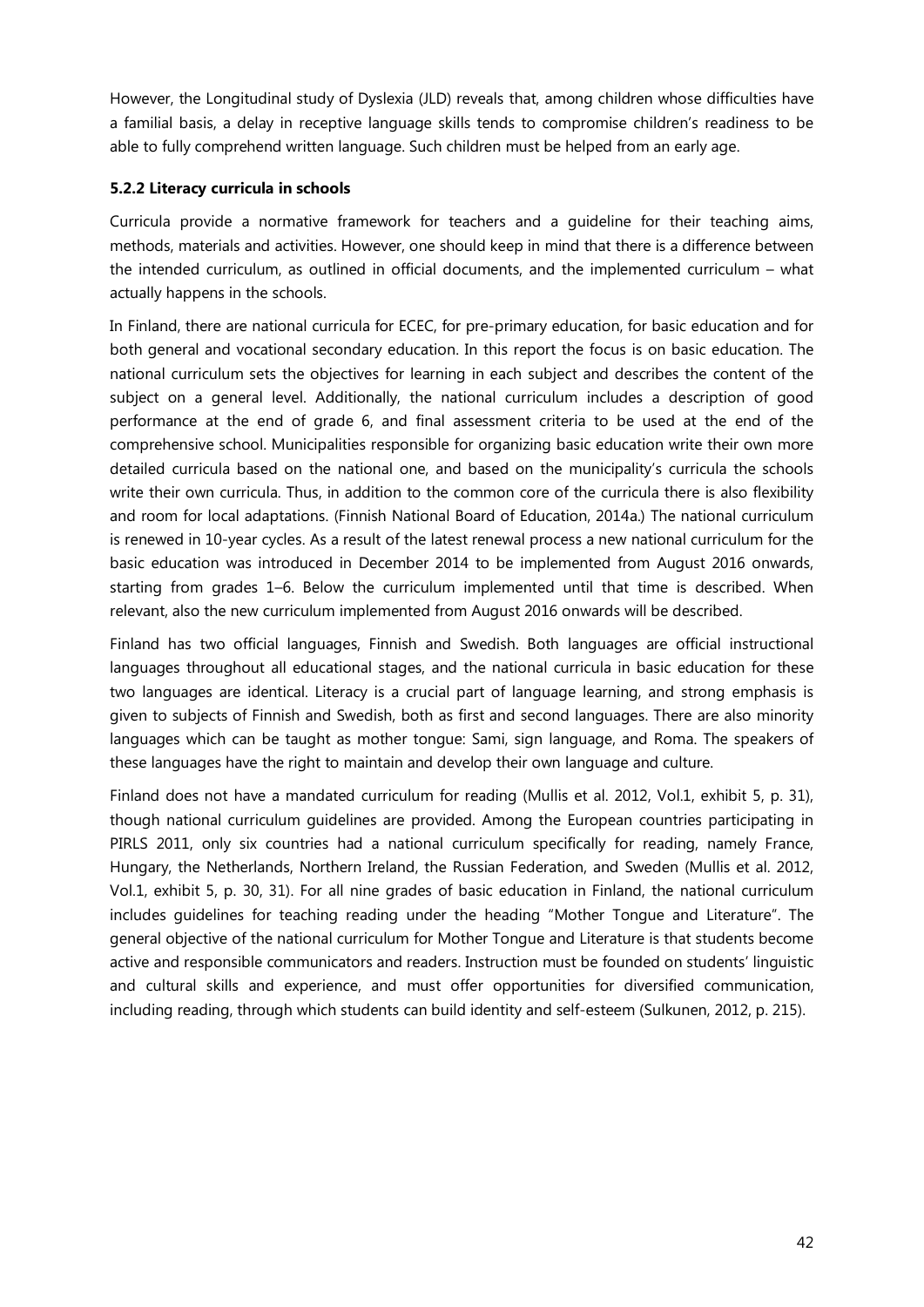# **Primary school curricula**

The mother tongue and literature curriculum for grades 1-2 in Finland includes the following readingrelated aims (Finnish National Board of Education, 2004):

- · Learning the basic techniques of reading and writing including practicing letter-sound correspondences, breaking down speech into words, syllables and sounds; word recognition; and spelling at the sound and sentence levels
- · Learning to observe oneself as a reader and writer
- · Gradually learning the conventions of reading and writing
- · Engaging in diversified daily reading and writing
- · Learning text-comprehension strategies to develop reading skills

The new mother tongue curriculum for grades 1 to 2 also has a strong emphasis on learning basic reading skills, practicing reading comprehension strategies, observing one's reading, reflecting on meanings of words, sharing reading experiences, and practicing information search (Finnish National Board of Education, 2014a, p. 109-110).

The following skills are included in the curriculum in grades 3-5 (Finnish National Board of Education, 2004):

- · Read texts fluently and evaluate themselves as readers
- Practice different ways of reading by applying various comprehension strategies
- · Choose reading material appropriate for different purposes
- Search for information from varied sources.
- Read ample amounts of varied literature and learn to select interesting and appropriate reading material in order to preserve a positive attitude to reading.
- · Focus on different ways of reading (e.g. skimming, literal reading, inferential reading)
- Apply reading comprehension strategies (e.g., anticipating the content and structure of texts based on illustrations and headings, distinguishing main issues from secondary ones, summarizing, posing questions); and
- · Evaluate texts
- Share personal reading experiences.

In the new curriculum, the aims for teaching in grades 3**-**6 are expressed in a more holistic way but still include many of the same things, such as using reading strategies, evaluating oneself as a reader, analysing and evaluating features of multimodal texts, searching information and evaluating veracity of texts, and reading engagement (Finnish National Board of Education, 2014a, p. 173).

According to the Eurydice (2011) analysis of curriculum documents, comprehension strategies taught during the primary years include: drawing inferences, summarising text, making connections between parts of a text, using background knowledge, and monitoring one's own comprehension skills.

# **Reading for pleasure**

The national curriculum for mother tongue and literature has focused not only on developing students' reading skills but on engagement with reading as well. Thus, the goal has been to support reading for pleasure by, for instance, finding suitable and interesting reading materials for each student in order to establish a personal commitment to read (Finnish National Board of Education, 2004). Also the new curriculum to be implemented from August 2016 has a strong focus on reading engagement from grade 1 onwards (Finnish National Board of Education, 2014a, p. 109). The national curriculum for mother tongue and literature has included and emphasized a wide and modern concept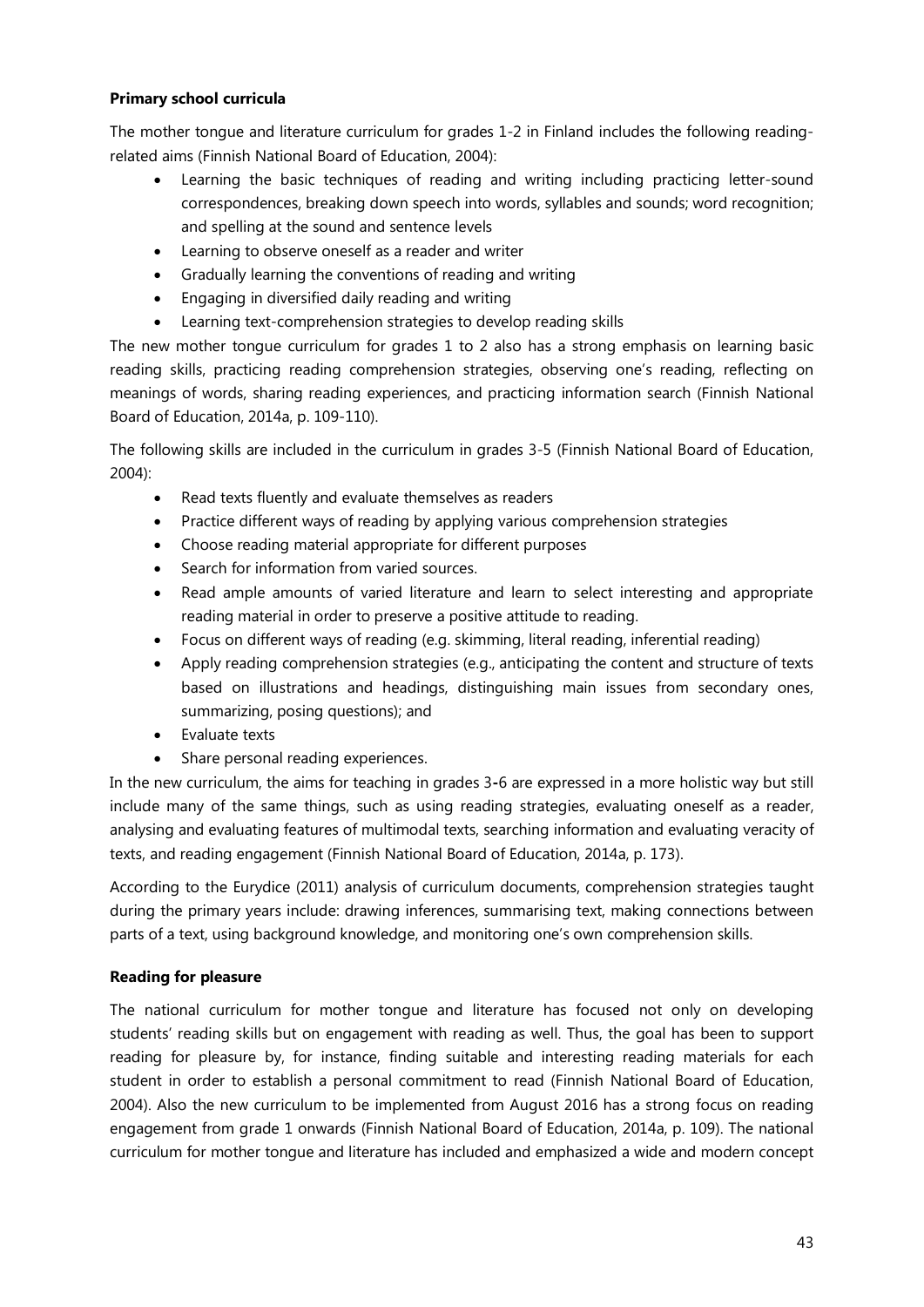of texts. This means that authentic real-life texts, also media texts and online texts, are to be used in instruction. Additionally, the individual aspect of text authenticity (Sulkunen & Arffman 2010) has been emphasized since students' own choice for materials relevant and interesting to them has been an option in the instruction. This is consistent with the idea that students' individual needs and interests are the basis for all pedagogical solutions (Finnish National Board of Education, 2004, 2014a). The new curriculum introduces the wide concept of texts also to other school subjects in the framework of multiliteracy (Finnish National Board of Education, 2014a, p. 21).

Indeed, aaccording to PIRLS 2011 Encyclopaedia, there is major emphasis on reading for pleasure in the intended language/ reading curriculum in Finland. Finland is among a group of 9 countries participating in PIRLS 2011 which reported major emphasis on reading for pleasure in the curriculum (Mullis et al. 2012, Vol.1, exhibit 9, p. 36).

# **Contents of literacy curricula**

The Eurydice report "Teaching Reading in Europe" offers a broad range of information about the content of reading literacy curricula and official guidelines (European Commission/EACEA/ Eurydice 2011). In order not to duplicate this work only two aspects were addressed in the ELINET country reports whose importance might not yet be acknowledged and therefore might be missing in the literacy curricula and official guidelines: explicit instruction of grapheme-phoneme correspondences (phonics), and reading strategies.

# *Explicit instruction of grapheme-phoneme correspondences*

There is strong emphasis on grapheme-phoneme correspondence during the early years of reading instruction in Finland. The mother tongue and literature curriculum for grades 1-2 in Finland includes learning the basic techniques of reading and writing including practicing letter-sound correspondences, breaking down speech into words, syllables and sounds (Finnish National Board of Education, 2004, 2014a).

According to the Eurydice (2011) analysis of curriculum documents, linking sounds to letters, naming and sounding the letters of the alphabet; using knowledge of letters, sounds and words when reading, drawing the forms of letters, and combining letters, understanding that same sound can have a different spelling are taught mainly during the first or middle cycle of primary education in Finland. Other skills taught mainly during the primary years are progression in recognising words (short and long) and writing words other than a student's name from memory.

In short, it can be said that the curriculum in Finland includes four from five indicators of knowledge of phonics during primary years and two of six indicators for word identification (European Commission/EACEA/Eurydice 2011, Figure 1.2, p. 56).

# *Teaching of reading strategies in primary schools*

While literacy instruction in the early years is more focused on code-based skills, in later stages it is important to develop and foster a wide range of comprehension strategies with all children. Explicit teaching of comprehension strategies is effective for improving reading comprehension among readers with different levels of ability. According to Eurydice (2011, p. 59), these strategies include:

- · Drawing inferences or interpretations while reading text and graphic data
- · Summarising text and focusing selectively on the most important information
- · Making connections between different parts of a text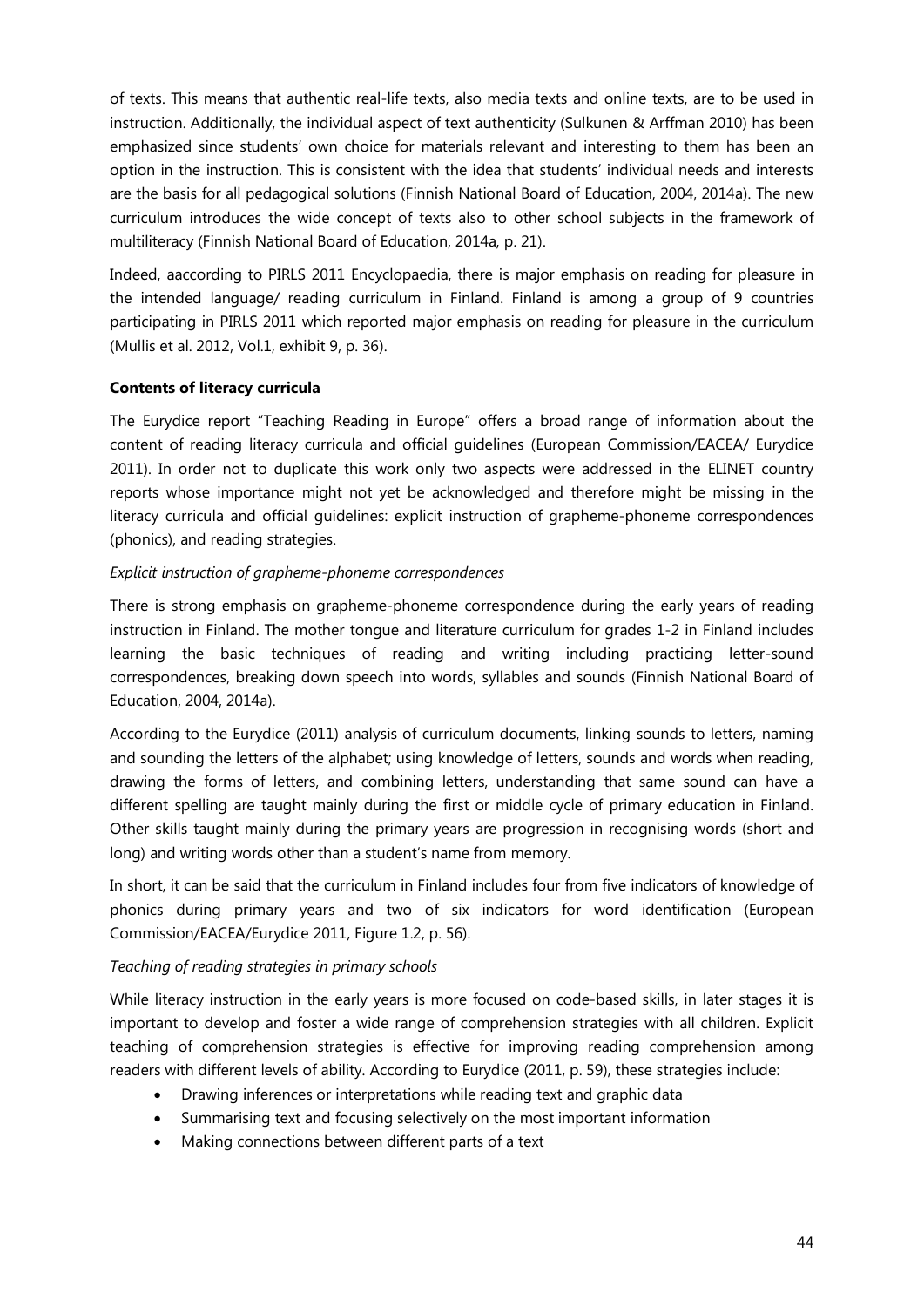- · Using background knowledge
- Checking/ monitoring own comprehension
- · Constructing visual representations
- · Pupils reflecting on their own reading process.

According to the Eurydice (2011, p. 60), almost all of these strategies are included in the Finnish national curriculum already on the primary grades and also on the lower secondary grades. Indeed, in Finland already at grades 1 to 2 one of the reading-related aims is learning text-comprehension strategies to develop reading skills (Finnish National Board of Education, 2004). In the new curriculum, the same is true as it is stressed that in mother tongue instruction metacognitive skills such as the strategies of interpreting and producing texts are essential (Finnish National Board of Education, 2014a, p. 106). Reading comprehension strategies are further introduced in the curricula for grades 3 to 6, and on lower secondary grades.

# **Literacy curricula in secondary schools**

Literacy has a strong focus in basic education, both in primary grades as described above, and in lower secondary grades (grades 7-9). In the secondary level, the emphasis is clearly stronger in the academic track than on the vocational track. Similar to the primary grades, for grades 7-9 in basic education, guidelines for teaching reading and literacy have mainly been included in the national curriculum for the subject called *mother tongue and literature*. This is the subject most relevant to literacy education. In the new curriculum to be implemented from 2016, producing and interpreting various kinds of texts covers half of the mother tongue curriculum's four aim areas and topics throughout basic education. The national curriculum for mother tongue and literature focuses not only on developing students' reading skills and competences but on engagement with reading as well. Thus, the goal is to find suitable and interesting reading materials for each student in order to establish a personal commitment to read: to enjoy reading and form a life-lasting relationship with reading. (Finnish National Board of Education, 2014a.) This is a necessary foundation for life-long learning of literacy.

More specifically, the new mother tongue curriculum for the grades 7-9 includes the following reading-related aims (Finnish national Board of Education, 2014a, 325-327):

- · Developing further strategies and metacognitive skills needed in reading comprehension
- Developing self-assessment skills to identify the developmental needs of one's own reading
- · Offering diverse opportunities to select, use, interpret and evaluate multimodal literary, factual and media texts
- · Developing critical literacy
- · Using and evaluating information from various sources
- Broadening interests in new kinds of texts and genres as well as ways of sharing reading experiences.

Upper secondary schools – both academic and vocational – have their own curricula. Particularly in the academic secondary schools literacy has a strong position. It is also an obligatory subject in the matriculation examination which is a high-stake test for students at the end of the academic upper secondary schools and gives eligibility to universities. The national curriculum for the academic upper secondary school was recently updated (Finnish National Board of Education, 2015b.)

In vocational upper secondary stage, literacy is included in the subject of mother tongue which in turn is part of the common communication studies for all students (despite the field of vocational studies). The communication studies equal to 11 points, and 5 of these are designated to mother tongue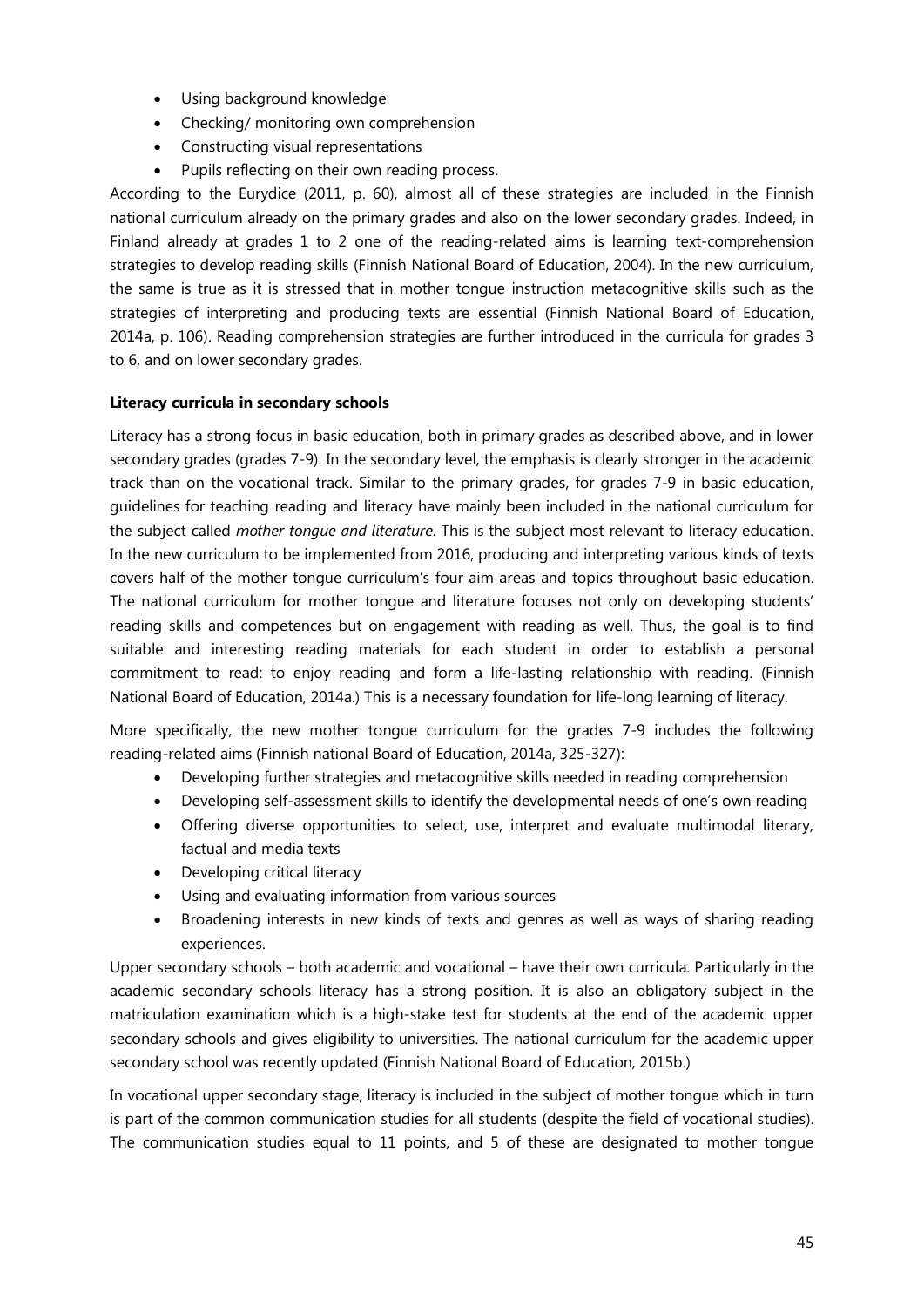studies. Additionally, students can choose optional courses for up to 3 points. The obligatory courses emphasize interpreting and producing vocational texts and genres, and media education. In vocational schools, mother tongue instruction is highly integrated to the field and topic students are studying. This is reflected e.g. in text selection (Finnish National Board of Education, 2014b.)

Literacy has been and is strongly included in the language curricula. In the new national curriculum for the basic education it comprises a separate chapter in the common part concerning all school subjects as the concept of multiliteracy is introduced as a cross-curricular competence aimed at in all subjects throughout basic education (Finnish National Board of Education, 2014a). Content area literacy has been implicitly in the national curriculum for basic education for quite some time. Several subjects have had literacy related goals in the national curriculum but they have been rather implicit. Thus on the level of educational system, content area literacy has not been an explicit focus.

Multiliteracy has been defined as the competence to interpret, produce and value various kinds of texts in order to understand multiple forms of cultural communication and build one's identity. This means searching, retrieving, integrating, editing, producing, presenting and evaluating information in its many forms in multiple situations and contexts. The new curriculum also stresses the use of learning environments using technology, i.e. digital environments. The notion of multiliteracy includes critical literacy and also takes a step towards disciplinary literacy in all school subjects (Finnish National Board of Education, 2014a, p. 21–22.)

**Strengths and challenges:** Finnish national curricula for different school and grade levels emphasize literacy in an age-appropriate way. Reading engagement, that is reading for pleasure, and the wide concept of texts is emphasized throughout educational levels. In pre-school level the emphasis is on emergent literacy and play-like activities. In primary school the curriculum focuses on teaching reading using phonics but also reading comprehension strategies are introduced already in grades 1 to 2. In lower secondary grades students are expected to develop further their reading strategies, engage in increasingly diverse literacy activities, and adopt critical literacy, also evaluate texts in information search contexts. In upper secondary level, literacy has a particularly strong focus on academic track but also in vocational curriculum literacy integrated to the field of study has a role. However, there is some evidence, e.g. from PIRLS 2011, that the implemented curriculum does not meet the requirements of the intended one, particularly when it comes to reading strategies. This is something the teacher educators should pay attention to.

Additionally, since the new national curriculum for the basic education introduces explicitly disciplinary literacy in the framework of multiliteracy as a cross-curricular competence which all subjects integrate to their content, teacher training programmes need to integrate literacy as part of all teachers' training, not only to the training of class teachers and mother tongue teachers. Also teachers already in profession need in-service training or other type of professional development in this area. Since there is no national curriculum for the teacher training, individual universities have a responsibility of this but it is difficult to say to what extent disciplinary literacy has been part of the teacher training so far. In nearly all universities, there have been instructional development and small-scale studies at least in the disciplines of Mathematics, Science subjects and History (see e.g. Rantala & van den Berg 2013; Hähkiöniemi, Kauppinen & Tarnanen 2015). Finnish national board of education (FNBE) has already started offering training related to the new curriculum. However, most of the activities offered so far are relatively short, mostly one-day seminars and workshops. There are relatively few longer professional development programmes or trainings related to disciplinary literacy in Finland.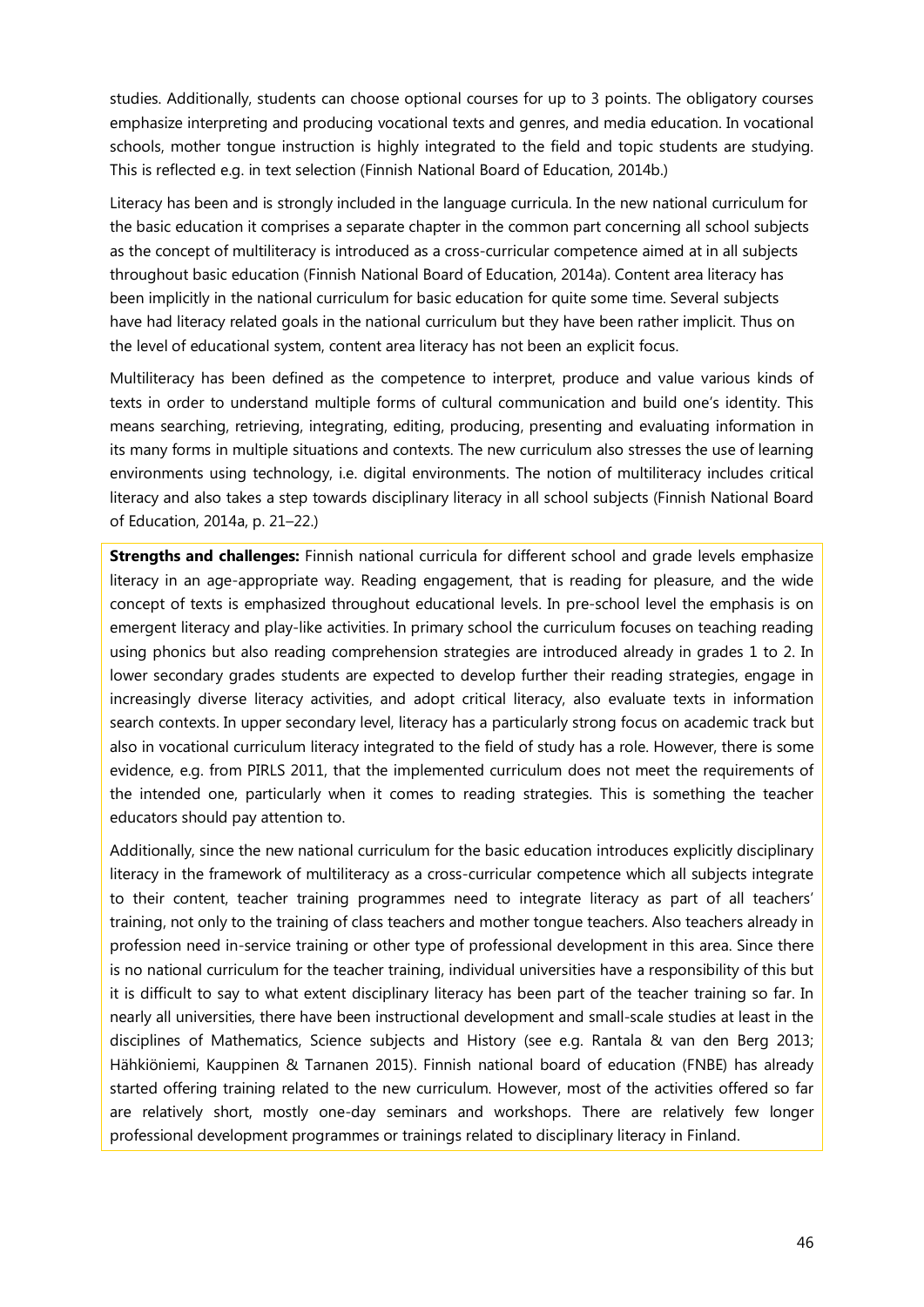## **5.2.3 Reading Instruction**

While most literacy researchers have clear concepts about effective literacy instruction, we do not know much about what is actually going on in classrooms in European countries. In order to describe the practice of reading instruction we would need extensive observational studies. However, there are only rare observational studies (Philipp 2014). There is a noteworthy shortage of data on actual reading instruction in school. Only PIRLS offer some data for primary schools, albeit based on selfreports by teachers which might not be valid and may be biased by social desirability.

Also PIRLS 2011 provides information on the frequency with which teachers in Finland engage students in specific reading comprehension activities. The following are the percentages of students in Grade 4 in Finland and on average across the EU-24 who engage in specified comprehension activities 'every day or almost every day' (Appendix C, Table I1):

- Locate information within the text:  $49.8\%$  (EU-24 = 65.5%)
- Identify main ideas of what they have read:  $39.4\%$  (EU-24 = 55.5%)
- Explain or support their understanding of what they have read:  $33.1\%$  (EU-24 =  $61.6\%$ )
- Compare what they have read with experiences they have had:  $21.0\%$  (EU-24 = 34.7%)
- Compare what they have read with other things they have read:  $5.0\%$  (EU-24 =  $(22.4\%)$
- Make predictions about what will happen next in the text:  $10.0\%$  (EU-24 = 22.4%)
- Make generalisations and inferences:  $20.6\%$  (EU-24 =  $36.5\%$ )
- Describe the style or structure of the text:  $3.0\%$  (EU-24 = 22.7%)
- Determine the author's perspective or intention:  $0.0\%$  (EU-24 = 21.0%).

Finland is below the EU-24 average on the frequency with which students engage in activities such as locating information in the text, identifying the main idea and explaining or supporting their understanding *on a daily basis*, even though several of these strategies have been identified as appearing in curriculum documents. A number of important comprehension strategies such as describing the style or structure of a text and determining the author's perspective or intention are implemented daily or almost daily by fewer than 10% of students in Finland. Also, if examined on a weekly basis these reading comprehension strategies are integrated into teaching less than on average (Kupari et al., 2012, p. 97; also Mullis, Martin, Foy & Drucker, 2012) albeit the difference compared to the international average is not always so striking. Nevertheless, there is need to integrate these strategies to the daily school work more than has been the case.

It is well documented in research studies that explicit teaching of comprehension strategies may improve reading comprehension among readers with different levels of ability. While there are no data available for secondary schools, some PISA data also suggest that there is a need for explicit instruction of reading strategies: As reported above, in Finland, there is a gap of 85 score points – equivalent to more than two years of schooling – between the students who know which strategies are the most efficient to understand and remember a text, and those who have a limited knowledge of these metacognitive activities. This large difference reflects the close relation between reading proficiency and awareness of efficient reading.

PIRLS also assessed which instructional practices teachers use to **engage students in learning** (for an overview of responses in European countries see Table I2 in Appendix C). PIRLS 2011 demonstrates that students whose teachers used instructional practices to engage students learning in most lessons (items: summarizing the lesson's goals, relating the lesson to students' daily lives, questioning to elicit reasons and explanations, encouraging students to show improvement, praising students for good effort, bringing interesting things to class) had higher scores in reading than those whose teachers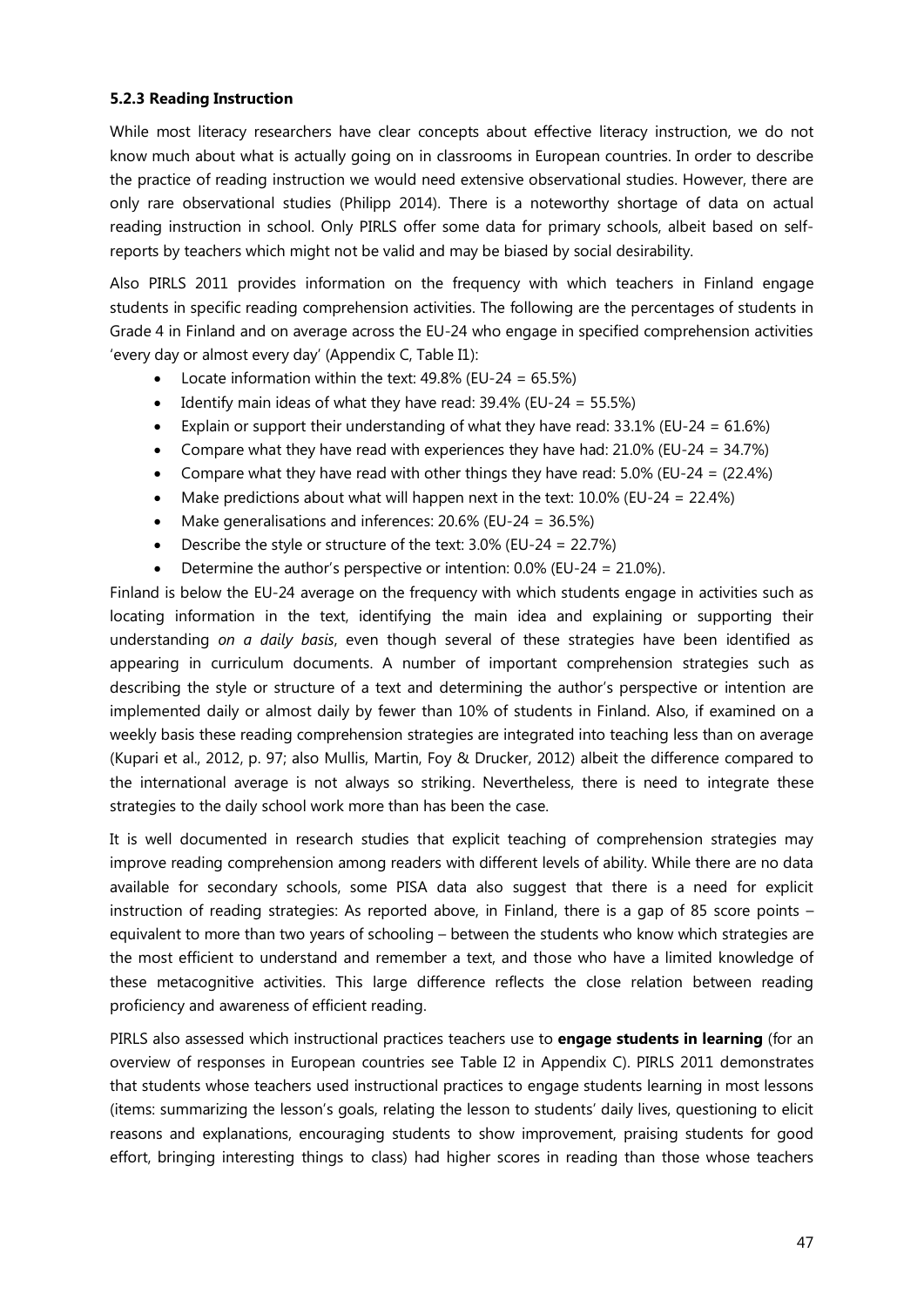used such practices used in only about half the lessons or less (Mullis, Martin, Foy & Drucker, 2012, exh. 8.6, p.220). In Finland, only one third of the  $4<sup>th</sup>$ -grade students had teachers that engage students in learning in most lessons (Kupari et al. 2012). This was the second lowest proportion after Denmark (23 %), while international average was 71 %.

Also in PISA 2009, students were asked to report how often teachers engage them into reading activities in class by asking to explain the meaning of a text, asking questions that challenge students, giving enough time to think about their answers, recommending a book to read, encouraging students to express their opinion of the text, helping students relate the stories read to their lives and showing how the information in the text builds on what they already know (OECD, 2010b, p. 92-93). In Finland, the results were close to OECD average only in giving enough time to think about their answers (63 and 60% of students reporting this happens in most or all lessons, respectively) and recommending a book to read (38 and 36 % of students, respectively). All other activities included were used less in Finland than on average in the OECD (Ibid.)

**Strengths and challenges:** Strength of the Finnish school is that is has succeeded in providing students relatively good level of competence, at least on average. However, instruction has not succeeded in engaging and motivating students in learning to the same extent. Indeed, one of the challenges of the Finnish school is to respond to the low motivation for school work and low level of engagement of students. As a response to the declining trend in learning outcomes and relatively poor motivational results, the Finnish Ministry of Education and Culture launched the national development programme *Basic education of the future – Let's turn the trend!* The overall aim of the project was to provide analysis and recommendations for updating the Finnish basic education to the 21st century. One of the central themes of the project was motivation and teaching (Ministry of Education and Culture 2015c).

#### **Digital literacy part of the curriculum for primary and secondary schools**

ICT competence is explicitly mentioned in the new Finnish national curriculum as a cross-curricular topic to be integrated to all school-subjects. Additionally, the cross-curricular competence of multiliteracy has a strong element of digital literacy as it introduces a wide concept of texts and literacy by emphasizing multiple forms of cultural communication and using literacy in its many forms in multiple situations and contexts. (Finnish National Board of Education, 2014a.)

Digital literacy has a strong position also in media literacy which has a long tradition in the national curriculum. The Good Media Literacy Plan is intended to promote media literacy from 2013 to 2016. Finland is one of the few countries that have a governmental media education authority, the MEKU (Department for Media Education and Audiovisual Media) within the Ministry of Education and Culture (Universitad Autònoma de Barcleona, 2004). Additionally, Finnish schools feature extremely high levels of infrastructure provision compared to other EU countries. The majority of students enjoy excellent technological equipment and internet connectivity. However, the number of teachers who apply ICT in at least 25% of lessons is below EU average at grade 8 and slightly above at grade 11 general and vocational. The percentage of students that claim to use ICT (that is school computer, own laptop, own mobile phone) in class at least weekly is below the EU average at all levels. (European Commission 2013b.)

There have been several national efforts to digitalize education, starting from the cross-curricular topic of ICT use in the new national curriculum (Finnish National Board of Education, 2014a, p. 21) to the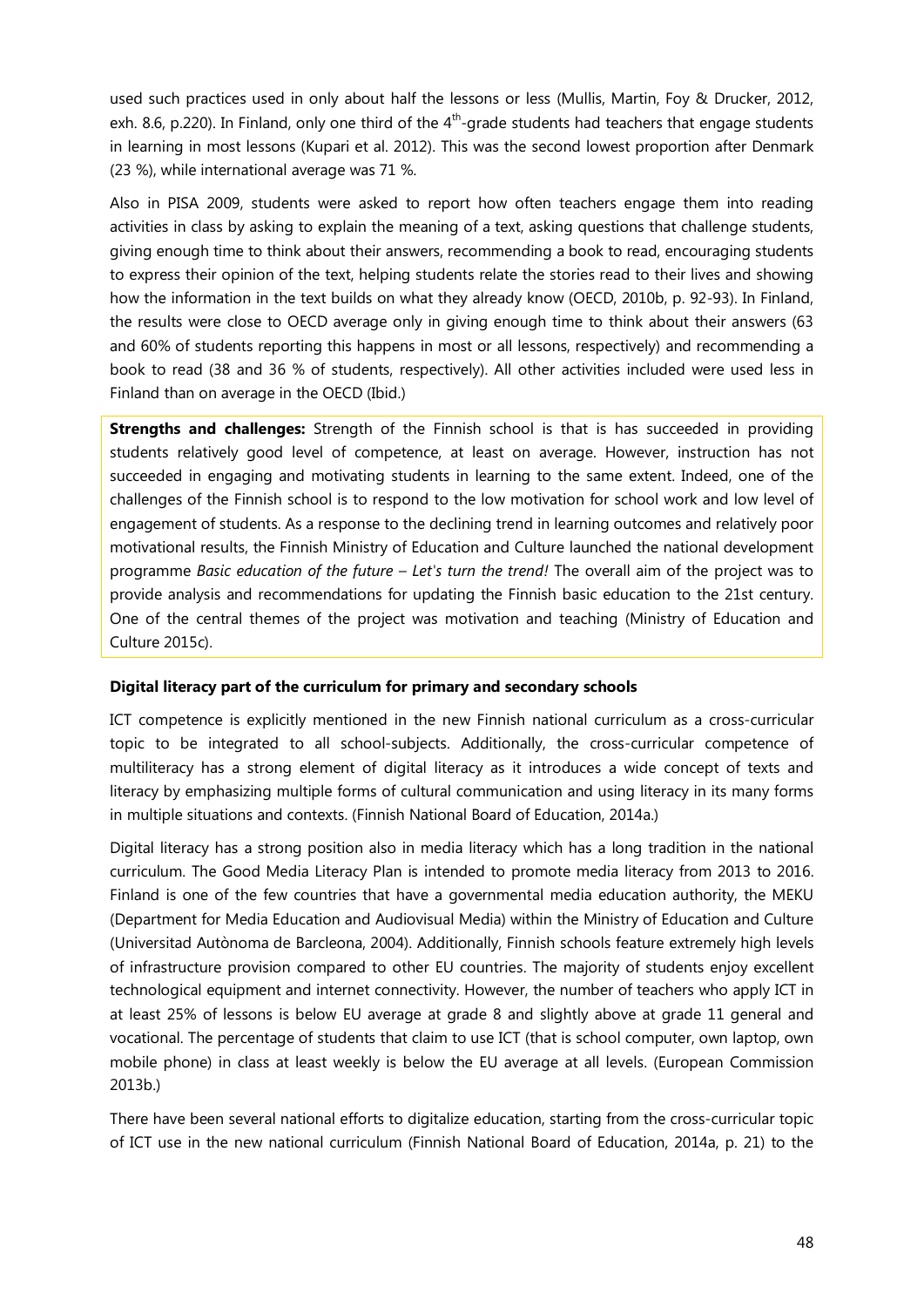targeted state grants for development of digital services and materials as well as for teachers' professional development. Additionally, the Ministry of education and culture funds EduCloud service<sup>14</sup> which aims at supporting teachers and students to use digital learning resources and ICT. The EduCloud services and platform are managed by the EduCloud Alliance consisting of several actors producing digital learning materials. EduCloud Alliance has committed to standardizing digital learning resources (ECA standard) to provide interoperability and thus to enable easy access to digital resources. Through EduCloud platform teachers, students and all those interested can get an easy access to learning materials, pedagogical games, applications and services. The platform offers structures for finding digital learning resources (Bazaar), for sharing ideas and finding examples of using services (GetInspired), for peer support (KnowHow) and single sign on service (Let-me-in). (ECA 2015.)

# **5.2.4 Early identification of and support for struggling literacy learners**

Effective assessment tools upon entry to primary school will help teachers identify literacy skills from the very beginning of formal education. Regular formative assessment throughout primary school will ensure that literacy problems do not continue to go unrecognised, and that students receive the support they need through education that matches their learning needs. This should prevent children leaving school with unrecognised literacy problems (EU High Level Group of Experts on Literacy 2012a, p. 67).

# **Standards as basis of assessment of reading difficulties**

Standards of reading achievement allowing teachers, parents and school leaders to understand the rate of progress of learners and to identify individual strengths and needs should be integrated in the curriculum and should be the basis of assessments. The High Level Group pointed out that there is a need to establish minimal standards of literacy achievement (benchmarks) for each grade, entitling students not meeting them to receive special support (EU High Level Group of Experts on Literacy 2012a, p. 43).

All EU countries have defined learning objectives in reading to be reached at the end of primary and secondary education cycles. However, only a few Member States have detailed standards (benchmarks) at each grade (school year) which form the basis of assessments allowing for early identification of reading difficulties and subsequent allocation of attention and resources. These standard-based assessments allow teachers and school leaders to judge children's progress and to target additional reading support.

In Finland, the national curriculum for mother tongue and literature has so far included a description of good performance at the end of grades 2 and 5, as well as assessment criteria to be used at the end of the comprehensive school (Finnish National Board of Education, 2004). The new curriculum includes assessment criteria in the form of description of good performance at the end of grade 6 and at the end of the comprehensive school (Finnish National Board of Education, 2014, p. 47).

# **Screenings for reading competence to identify struggling readers**

Identifying special educational needs is mainly based on early identification. This is a duty of school and teachers, who are required to also work with parents (Finnish National Board of Education, 2014a,

<sup>&</sup>lt;sup>14</sup> See www.educloudalliance.org.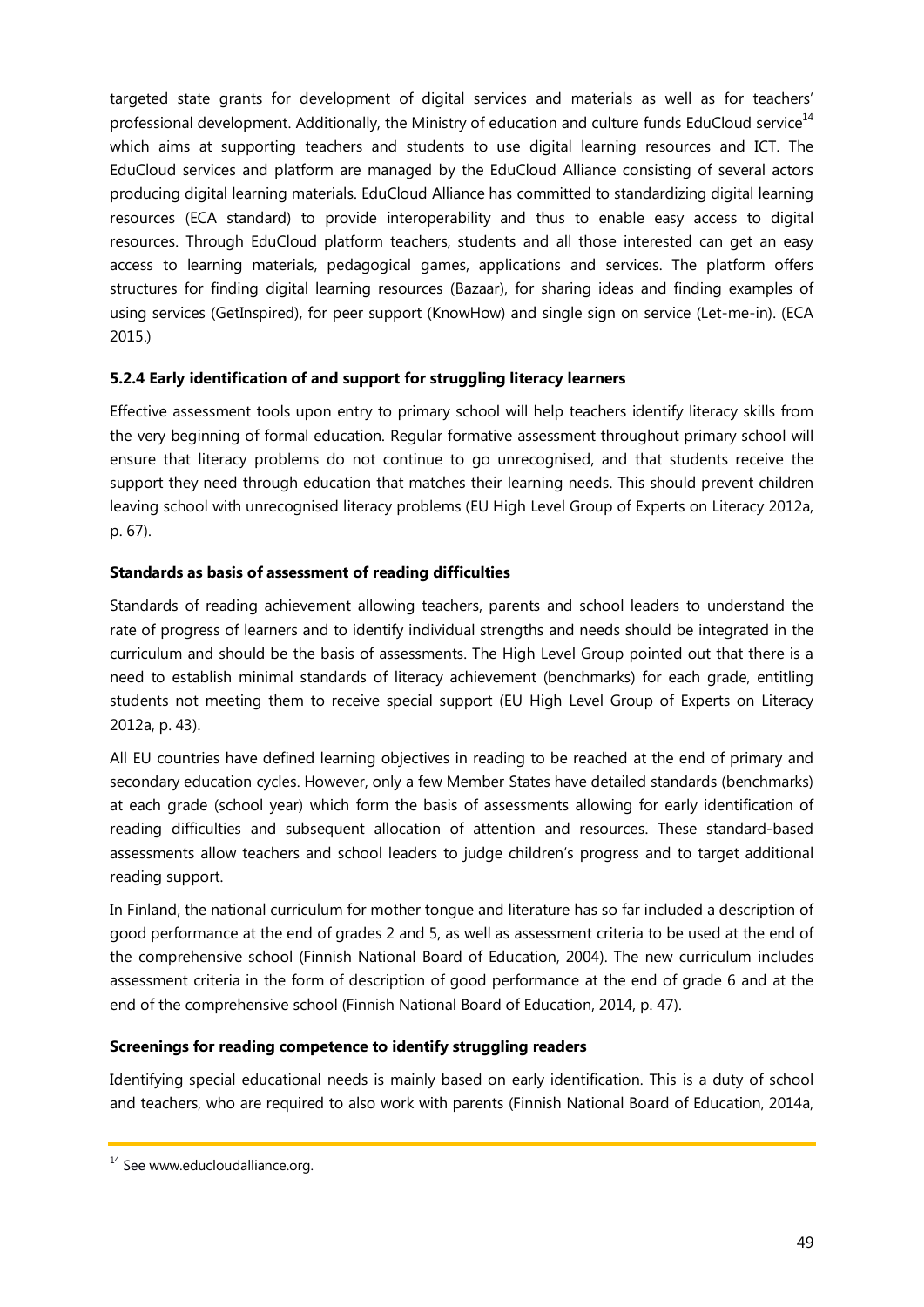p. 62–63.) There are several standardized tests available for reading assessment in early school years, but some for youth as well. These include reading and writing tests by Finnish Reading Association (Lukimat, 2014) and screening tests for reading difficulties in youth and adults by Niilo Mäki Institute (Oppimisvaikeus.fi, 2013).

In Finnish primary schools, diagnostic testing of reading is practiced somewhat regularly, with group diagnostic tests administered by class teachers, and individual diagnostic tests administered by special education teachers when needed (see Sulkunen, 2012). Standardised tests are also available to teachers to monitor performance in reading. According to PIRLS 2011, 52% of students in Grade 4 in Finland were in classes in which teachers placed a major emphasis on evaluating students' ongoing work (EU-24 average = 84%), while 52% were in classes where teachers placed a major emphasis on using classroom assessment (EU-24 average = 51%) (ELINET PIRLS 2011 Appendix, Table I8).

In the (lower) secondary grades, there are no screening measures that are obligatory for the whole age group. Screening and assessment of reading skills is up to schools and teachers.

**Strengths and challenges:** Early identification of struggling students is the cornerstone of instruction. Combined with specialized, and even multi-professional support, most students in the need of support receive it, particularly in primary grades. However, as according to the PISA results the proportion of struggling readers has increased steadily and currently for instance nearly every fifth boy is placed on low levels of literacy at the age of 15, it is evident that students' individual needs have not been successfully met. There are several possible explanations starting from lower resources for support in lower secondary stage to traditional pedagogical solutions that do not engage students into reading and learning. Also the specialized support may have too heavy emphasis on basic reading and cognitive skills leaving aspects related to motivation and self-concept to the margin. In all, there seems to be rather a strong view among Finnish researchers that pedagogical culture in the Finnish school should be developed into more engaging direction (see e.g. Ouakrim-Soivio, Rinkinen & Karjalainen, 2015*).* 

#### **Supporting struggling literacy learners**

#### **Number of struggling readers receiving remedial instruction**

PIRLS offers some data concerning issues of remedial instruction in primary schools. One question was whether all pupils receive remedial instruction when needed. Teachers estimated that 12.3% of students in fourth grade in Finland are in need of remedial reading instruction. It is also estimated by teachers that 10.3% receive remedial reading instruction (ELINET PIRLS 2011 Appendix, Table K1). Hence, there is a shortfall of 2.0% between those in need and those in receipt. On average across EU-24 countries, 18.1% of students in grade 4 are identified by their teachers as being in need of remedial teaching, while 13.3% are identified as being in receipt of such teaching.

In Finland, 7.9% of students in fourth grade performed at or below the PIRLS low benchmark on overall reading (Appendix C Table A6). Hence, the percentage of students in Finland receiving remedial reading instruction (12.3%) is marginally greater than the percentage of those who performed poorly on PIRLS.

According to Nejding and Nørgaard Fink (2012), when a child initially encounters reading difficulties, the lowest degree of intervention, support from a remedial teacher in the child's classroom, is preferred. If this is not successful, the student may receive support from a reading specialist at school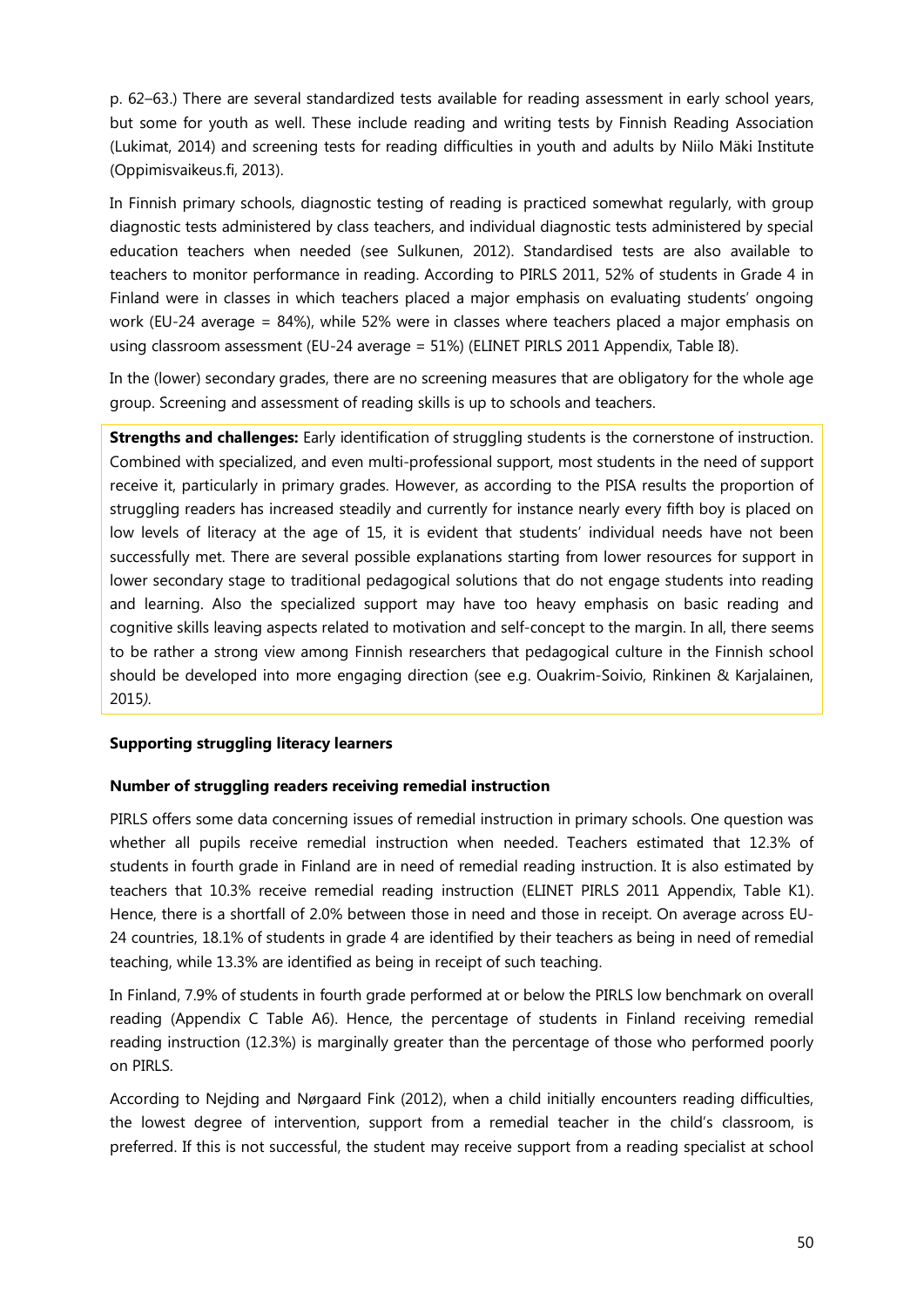level, while continuing to participate in all classroom lessons, if possible. They note that teachers are responsible for recommending special education for individual students. Final decisions on allocation of children to special classes are made by the municipality. However, recent policy has been focusing remedial instruction in the classroom instead of as segregated instruction.

According to Sulkunen (2012), in the case of minor reading difficulties, a classroom teacher may give remedial instruction to the student, or consult with the special education teacher. In the case of more severe or more persistent reading difficulties, a special education teacher steps in to evaluate the nature of the difficulties and provide support in the class or in individual or small-group sessions. Interestingly, in 2009, approximately 9% of students in basic education were transferred to special education and another 23%received part-time special education, with difficulties in reading and writing the main reason for special education at primary level (Sulkunen, 2012).

#### **Kinds of support offered**

It is crucial that teachers provide support measures to help struggling readers. European countries differ widely in their approaches, from in-class support with additional support staff (reading specialists, teaching assistants or other adults) working in the classroom together with a teacher, to out-of-class support where speech therapists or (educational) psychologists offer guidance and support for students with reading difficulties.

In Finland, support is tailored in a way that acknowledges every pupil's strengths and weaknesses. Factors related to both the student's abilities and the learning environment, are taken into account (Finnish National Board of Education, 2010b). Support is divided into general, intensified and special extents. General support refers to every pupil's right to receive good quality education that takes their abilities and needs into account. Remedial teaching, with individualized learning tasks and use of time as well as guidance and counseling is a part of this. Remedial teaching can be given either during or outside the regular lessons. (Finnish National Board of Education, 2014a). Intensified support is for students who need continuous support in their instruction. Support measures are tailored specifically for the student with the aims of systematically facilitating the student's learning and preventing problems from accumulating (Finnish National Board of Education, 2010b). Special support refers to special education, which is offered when other support forms fail to adequately enhance the student's learning. It aims to support the student in such a way that they are able to finish their compulsory school and even carry on studying after that (Finnish National Board of Education, 2010b). Special support is based on individualized education plan (Finnish National Board of Education 2014a, p. 69).

School guidance and counseling is another form of support especially for students who have difficulties in their learning or are in danger of dropping out. Every teacher's duty is also to guide students in learning and support their growth and participation (Finnish National Board of Education, 2014a).

Students usually receive support at their own school. It is planned and carried out by teachers. Teachers often work together in planning the support measures, occasionally with the help of multiprofessional group (Finnish National Board of Education, 2010b). Also parents are involved in the process (Finnish National Board of Education, 2014a). All education is free of charge in Finland, and support and special needs education is available in every school.

A special group in terms of support is represented by the students with immigrant background. The national core curriculum names four specific minority language and culture groups: Sami, Romany,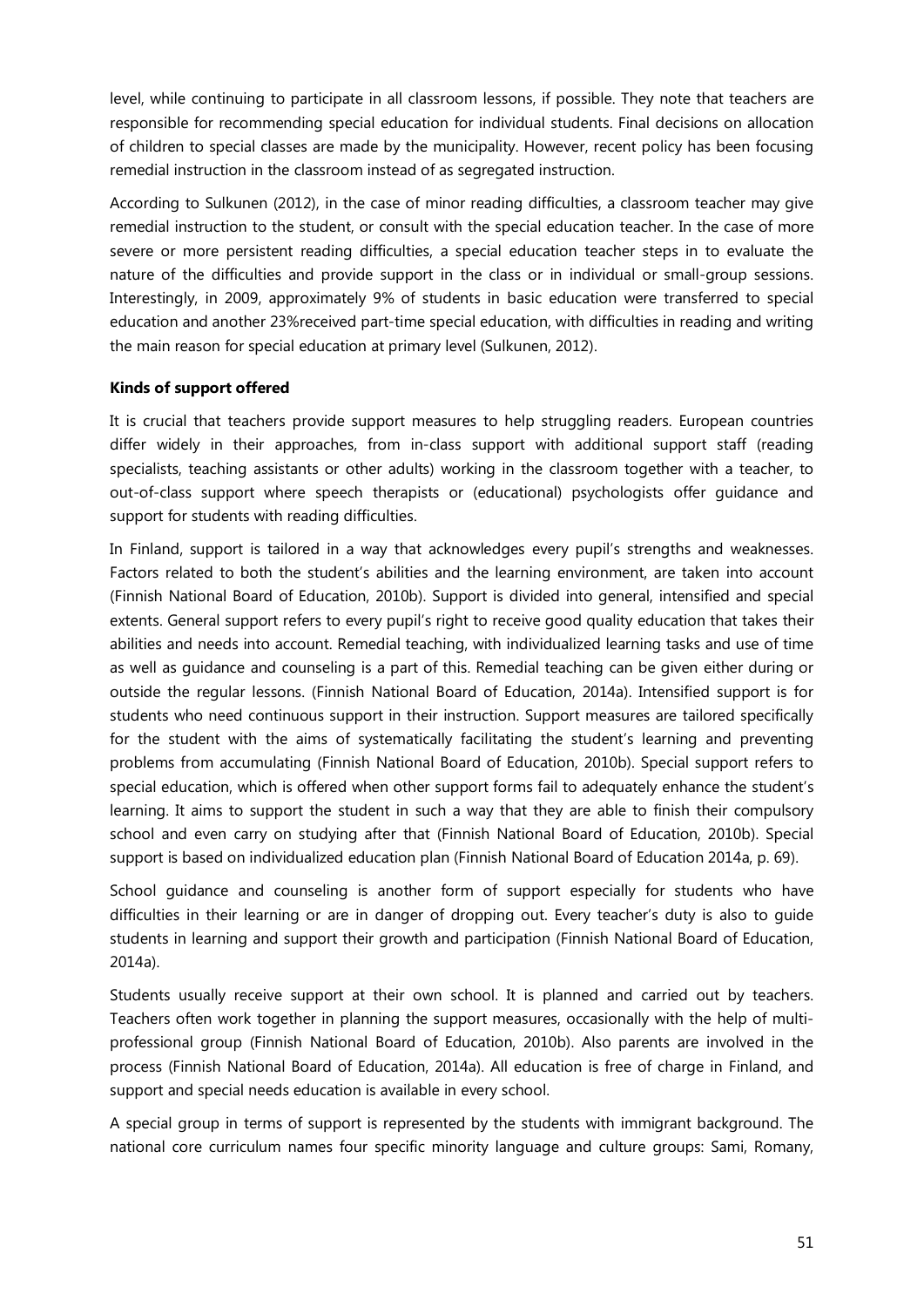sign language and immigrants. Immigrant pupils, who are born in or have moved to Finland, are taught according to the national curriculum – yet their backgrounds and starting points are taken into consideration. A special aim of the education is to support a student's growth into becoming an active member of both their own as well as the surrounding Finnish cultural and linguistic community. Immigrants will be given Finnish (or Swedish) as Second Language tuition when their language abilities are not on a native level, and also mother language instruction, if that is possible. Immigrant students must be supported in other areas of learning as well, so as to acquire learning abilities equivalent to those of non-immigrants. A learning plan may be formulated for the student, which may serve as a part of cultural integration plan, too. (Finnish National Board of Education, 2014a, p. 90).

PIRLS 2011 provides information about additional staff and availability of support persons for reading. Based on teacher responses to a series of questions in PIRLS 2011, 99.4% of students in Finland are in classes where there is always or sometimes access to specialised professionals to work with students who have reading difficulties, compared with an EU-24 average of 66.7% (Table 24). Seventy-three percent of students in Finland are in classrooms where there is access to a teacher aide with the same frequency, while 3% are in classrooms where there is access to an adult/ parent volunteer. Corresponding EU averages are 47% and 20%, indicating relatively greater access to these resources in Finland.

|                             | Finland |           |       | EU-24 Average |            |       |
|-----------------------------|---------|-----------|-------|---------------|------------|-------|
| Access to                   | Always  | Sometimes | Never | Always        | Some-times | Never |
| Specialised<br>professional | 19.6    | 79.8      | 0.6   | 24.9          | 41.8       | 33.3  |
| Teacher aide                | 9.2     | 64.2      | 26.7  | 13.2          | 33.6       | 53.2  |
| Adult/parent<br>volunteer   | 0.3     | 2.7       | 97.7  | 2.8           | 17.5       | 79.7  |

Table 24: Percentages of Students in Classrooms with Access to Additional Personnel to Work with Children with Reading Difficulties, Finland and EU Average

Source: Appendix C, Tables K2-K4

According to responses provided by teachers in PIRLS 2011, 96.7% of students in Finland are in classes where the teacher arranges for students falling behind in reading to work with a specialised professional such as a reading professional (Table 25). The corresponding EU average is lower at 55%. Parallel to other support measures, 56.3% of students in Finland are taught by teachers who wait to see if performance improves with maturation, compared with an EU-24 average of 37%. Eighty-two percent of students in Finland are taught by teachers who spend more time working on reading individually with a student who falls behind – an estimate that is marginally below the EU-24 average (90%). Finally, 95% of students in Finland and 97% on average across the EU-24 (97%) are taught by teachers who ask parents to provide additional support to a student who falls behind in reading. The results in tables 24 and 25 show that overall in Finland the emphasis is on support provided by specialized professionals.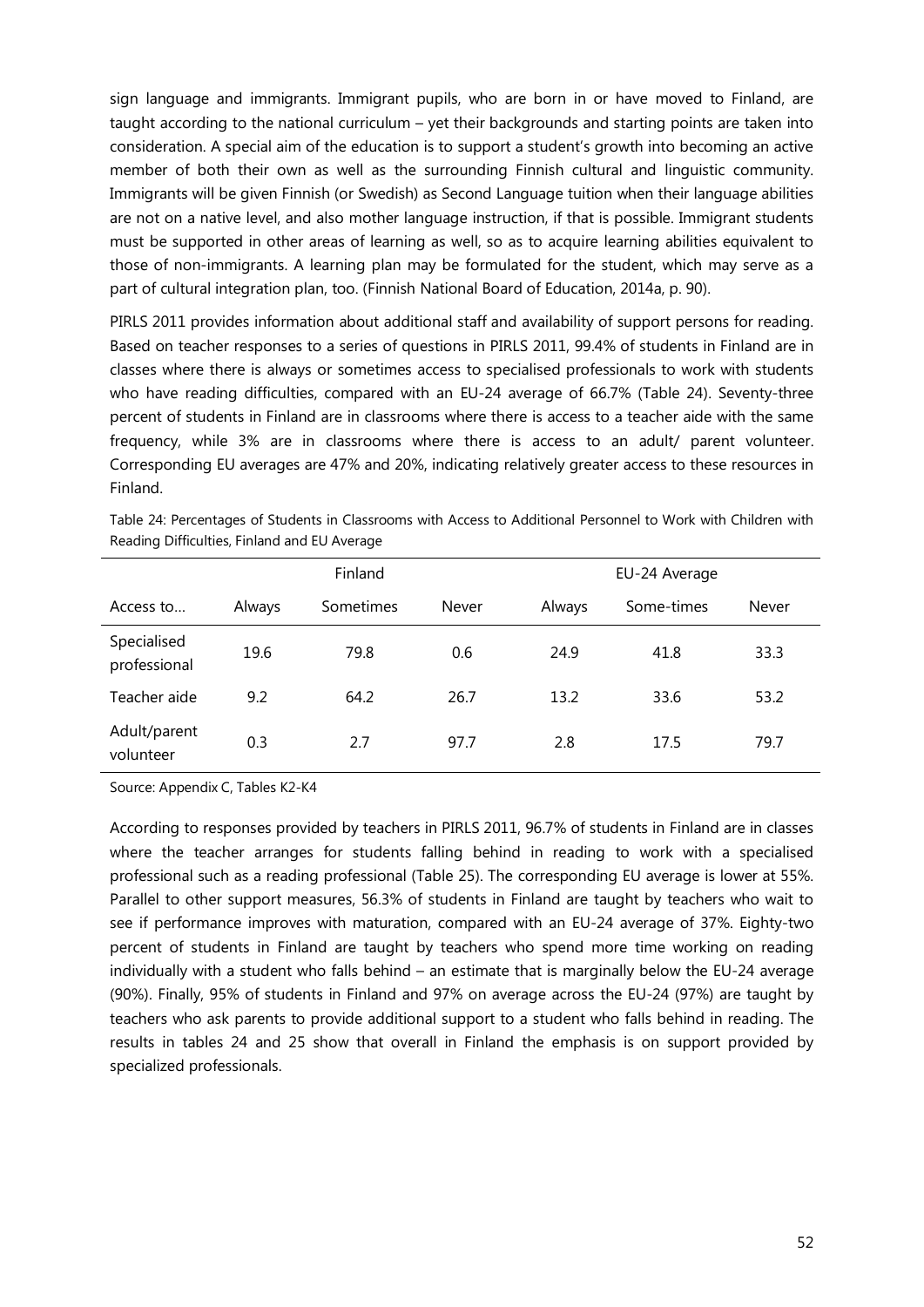|                                                                       | Finland | EU-24         |  |
|-----------------------------------------------------------------------|---------|---------------|--|
|                                                                       | (Yes)   | Average (Yes) |  |
| I have students work with a specialised<br>professional               | 96.7    | 55.2          |  |
| I wait to see if performance improves with<br>maturation              | 56.3    | 36.6          |  |
| I spend more time working on reading<br>individually with the student | 82.3    | 90.1          |  |
| I ask the parents to help the students with<br>reading                | 94.4    | 96.9          |  |

Table 25: Percentages of Students in Classrooms Where Teachers Engage in Specified Activities to Support Students Who Begin to Fall Behind in Reading, Finland and EU Average

Source: ELINET PIRLS 2011 Appendix, Tables K5-K8.

# **Support for struggling readers – a legal right?**

According to the Basic Education Act (2010), students in Finland have a right to adequate support for learning within the school. Support may involve remedial teaching, part-time special education, enhanced support according to an individual learning plan, or full-time special education. The national curriculum stresses the importance of early recognition of learning difficulties, provision of early support, different means of support, and cooperation with students' parents (Finnish National Board of Education, 2014a).

**Strengths and challenges:** In Finland, students have a legal right to adequate support for learning. Schools and teachers have relatively good access to specialized staff, particularly in primary grades, and this resource is often used. Since class and subject teachers also have a central role in providing general and intensified support for students that struggle, teacher education and professional development activities should be developed and offered accordingly. Another challenge is to maintain the adequate level of resources in the current economic situation in which the economy of municipalities organising schooling varies.

# **5.2.5 Initial Teacher Education (ITE) and Continuous Professional Development (CPD) of Teachers**

# **Entry requirements for Initial Teacher Education**

In Finland, the structure of the educational programmes as well as the extent of the qualifications required of teachers are regulated by a decree that stipulates that all teachers shall have a Master's degree (Government Decree on University Degrees, 2004). To be eligible for university, students must have completed a secondary degree, either vocational or academic one. The content of the Initial Teacher Education (ITE) for classroom and subject teachers, however, is exclusively determined on an institutional level. Universities also determine the specific admission criteria for ITE. Usually teacher education admission exams include a written examination based on common literature of the field of study, and an aptitude test. The admission process may include an interview and/ or a group exercise. Depending on the institution and the field of study, students' final examinations and performance in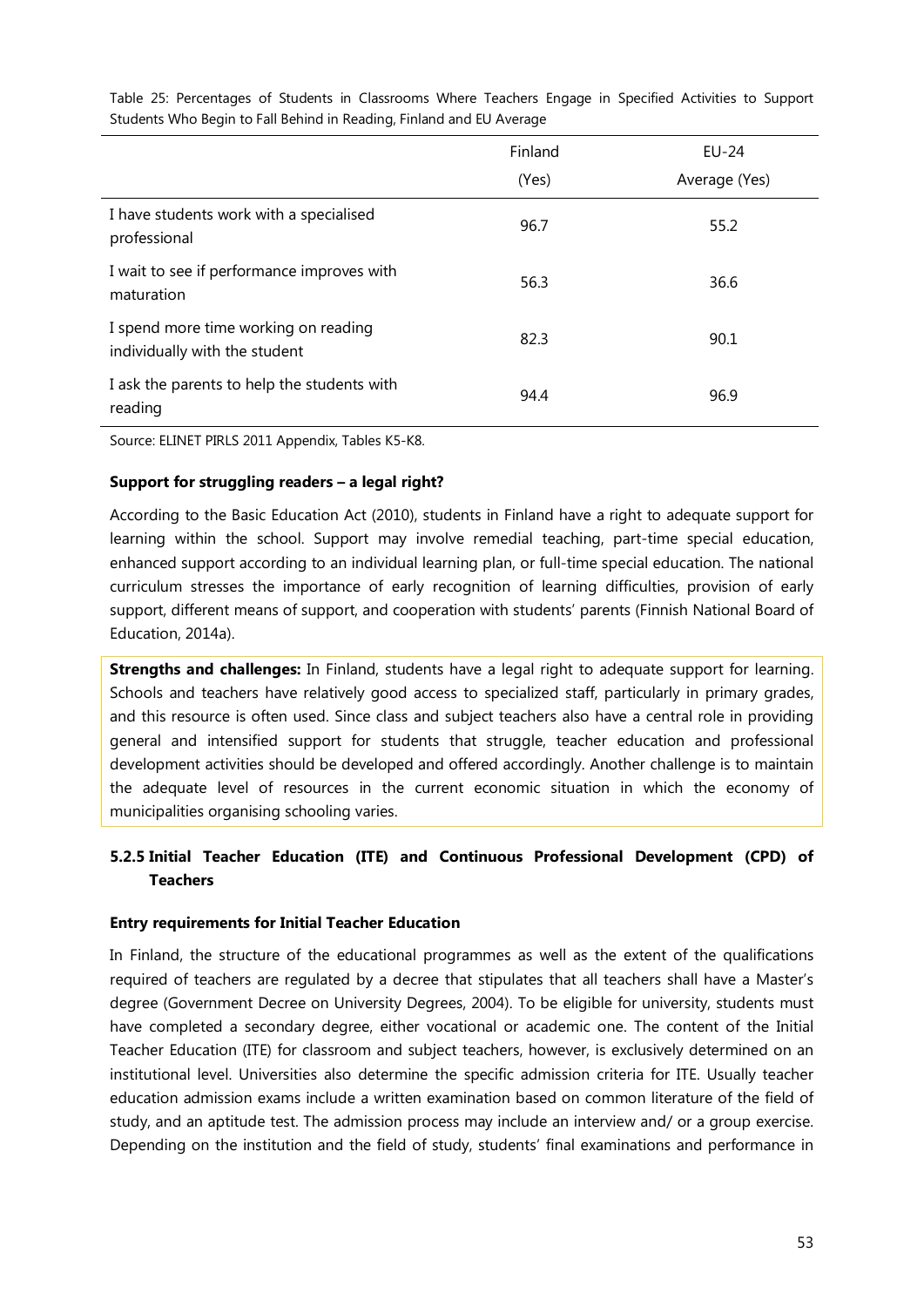the upper secondary education may also play a role in the selection process. Different universities have unified their admission exams in recent years, in order to ensure that the entry requirements for teacher education programmes are more consistent. (Eurydice, 2013b).

## **Level of qualification and length of the required training for primary teachers**

Finland currently requires primary teachers to have a master's degree which takes five years' study. Class teachers major in education. More information about reading teachers' formal education is offered by PIRLS 2011 (Mullis, Martin, Foy & Drucker, 2012, exh. 7.1, p. 188). In Finland, 82% of fourth grade students have teachers who completed a Postgraduate University Degree, 17% had teachers who completed a Bachelor's Degree or equivalent but not a Postgraduate Degree, 0% had teachers who completed post-secondary education but not a Bachelor's Degree, and 2% had teachers with no further than upper secondary education. The EU-24 average for the last category is 6%.

# **Length of required training of secondary teachers**

Finland currently requires secondary teachers to have a master's degree which takes five years' study. Secondary teachers are subject teachers who major in their subject and have pedagogical studies as a minor (Eurydice, 2013b.)

# **The role of literacy expertise in Initial Teacher Training**

Important teacher competences are a) the assessment of the strengths and weaknesses of each individual student they teach, b) selection of appropriate instructional methods and c) instruction in an effective and efficient manner. These topics should therefore be addressed in teacher training.

In Finland, the rationale behind teachers' master's level training at the universities is to give teachertrainees education that incorporates the latest research of their field with pedagogical studies. This ensures that teachers are able to provide their students with instruction that has a strong research basis but also to develop their own work using research-based knowledge and methods. Teachers should develop competence to act as a researcher and approach their instructional and pedagogical choices analytically and critically (Jakku-Sihvonen 2008). The content of the initial teacher training for classroom and subject teachers is exclusively determined on an institutional level, and thus there is no national data of the extent to which literacy-related topics are included in initial teacher training. Based on unofficial review of class teachers' curricula in different universities, class teacher education requires students to study Finnish as a mother tongue for minimum of 5–8 credits (2–3 % of the degree). Optional courses are also offered, and reading and writing are included in other courses as well.

In PIRLS 2011, primary teachers were asked to indicate the level of emphasis given to a number of topics deemed relevant to teaching literacy in their pre-service teacher education. In PIRLS 2011, teachers reported about their areas of specialisation in their formal education and training (Mullis, Martin, Foy & Drucker, 2012, exh. 7.2, p. 190). In Finland, 24% of the fourth grade students had reading teachers with an educational emphasis on language, 28% had teachers with an emphasis on pedagogy/ teaching reading, and 8% had teachers with an emphasis on reading theory. These figures are below the corresponding EU-24 means. On average across the EU-24, 74% of the fourth grade students had reading teachers with an educational emphasis on language, 59% had teachers with an emphasis on pedagogy/teaching reading, and 30% had teachers with an emphasis on reading (PIRLS 2011 Database).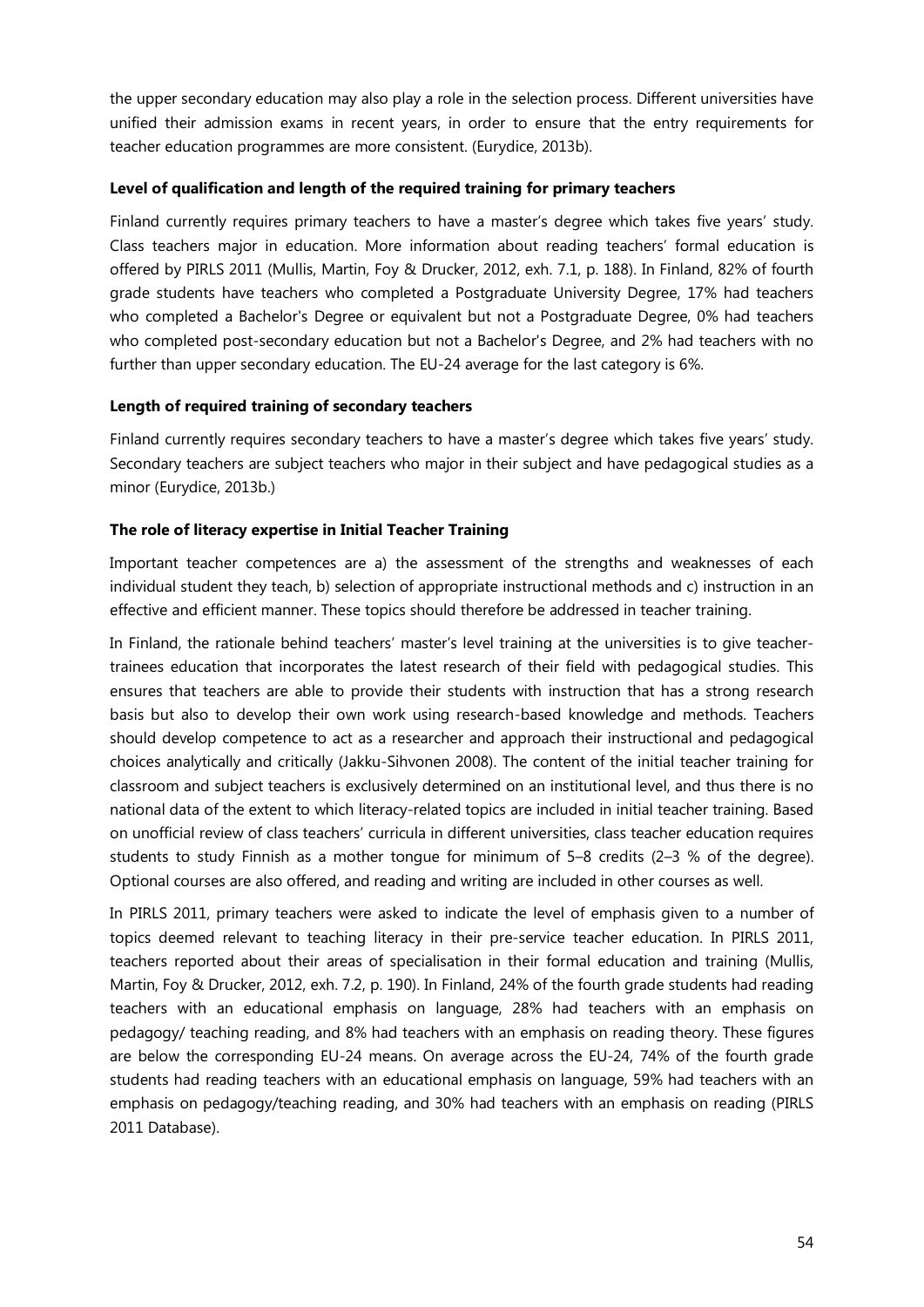**Strengths and challenges:** In Finland, teachers are highly educated at a university level, and they have good knowledge of the most recent research about learning and pedagogy. They also have competencies to develop their teaching using methods and approaches of scientific inquiry. However, according to TALIS 2013 only 8%of the teachers in lower secondary level do research (Taajamo et al., 2014). Additionally, not all teachers who are involved in teaching reading and writing skills in primary or secondary schools have a solid training in literacy. Literacy expertise should become a clear standard for teacher education in all grades and subjects, not only for primary teachers, but also for secondary teachers. Given that the new national curriculum for basic education explicitly introduces disciplinary literacy in the framework of multiliteracy as a cross-curricular competence which all subjects integrate with their content, teacher training programmes need to integrate literacy as part of all teachers' training, not only to the training of class teachers and mother tongue teachers. In addition, teachers already in the profession need in-service training or other type of professional development in this area.

#### **Continuing Professional Development (CPD)**

There is no specific legislation governing continuing teacher training after university graduation, the obligation to participate in an in-service training is partly defined in various statutes and partly in collective agreements.

#### **Time frame and quality standards of CPD**

Teachers are obliged to participate in an in-service training for one to five days a year according to the relevant statutes and collective agreements. Teachers receive full salary benefits from this obligatory training, but employers have the right to assign all full-time teachers to training and decide on the training programmes. Teachers are also urged to develop their professional skills and expertise following their own motivation. Local authorities support continuing, self-motivated training within their financial limits and with financial support from the State. The primary legal responsibility for inservice teacher training rests with the maintaining body of the educational institution, usually the local authority. This type of in-service training is organized during working hours. (Eurydice, 2013c.)

Continuing teacher education is organized by various types of training centres, e.g. university continuing education units, vocational teacher education colleges, university departments of teacher education, teacher training schools, summer universities and various private organizations. Continuing education is largely based on the logic of supply and demand. The number of applications for continuing education programmes focusing on the priorities of education policy is considerably higher than the capacity for funding such programmes. (Eurydice, 2013c.)

The national OSAAVA programme(2010–2016) supports the education providers in arranging continuing professional development to their education personnel and ensuring staff opportunities to improve their professional competence. The Ministry of Education and Culture assigned 6 million euros for the programme in 2013. The programme is estimated to continue until 2016. The Ministry of Education and Culture, and the Advisory board for professional development of education personnel have set national objectives for the project. The objective of the OSAAVA programme is to activate educational institutions at all education levels, apart from higher education, to develop the competences of their staff. Professional development of the educational staff, including leadership skills in education administration, as well as reaching for those who have received infrequent CPD due distance or other matters, are central to the project.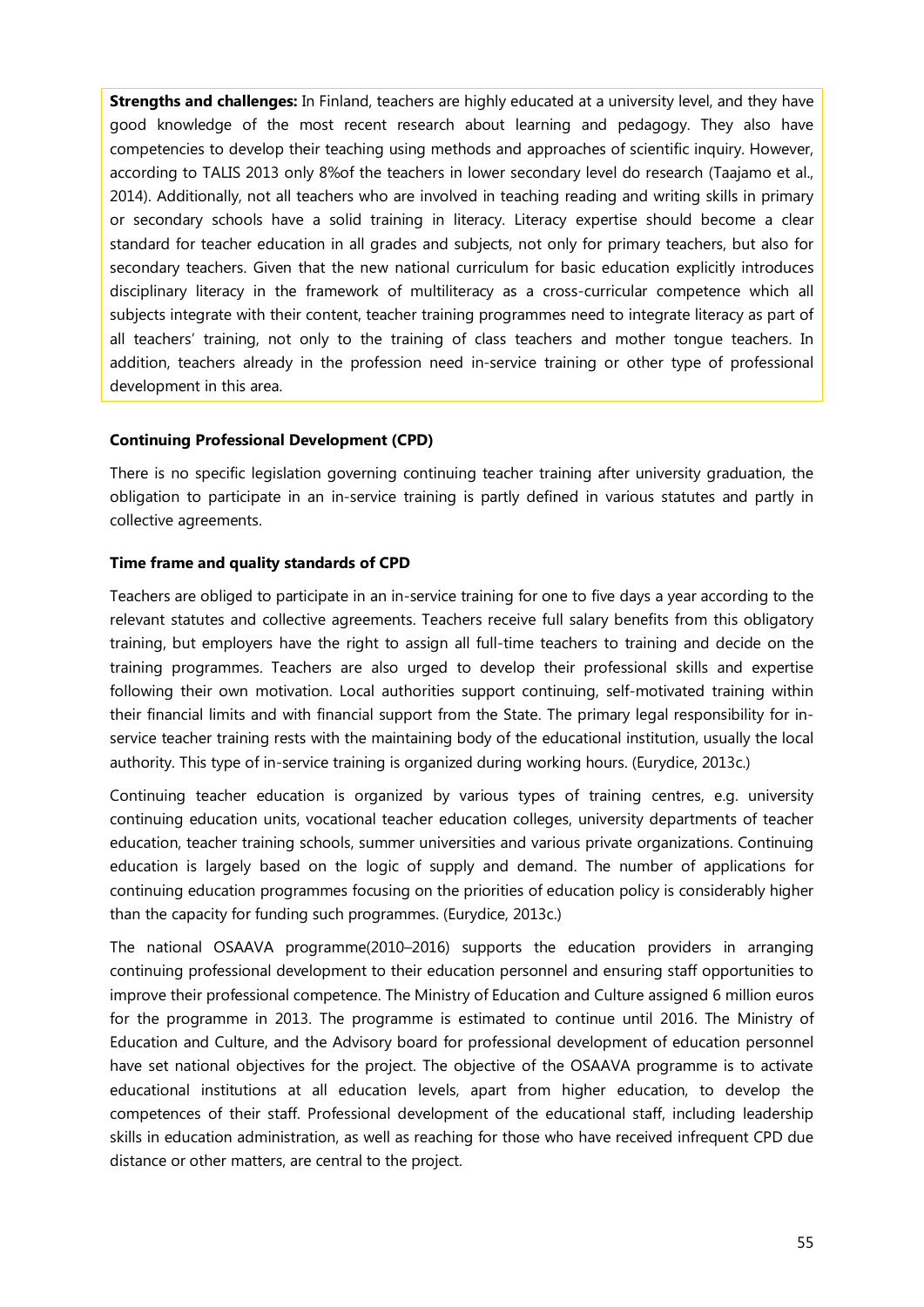The programme aims at developing individuals and working communities, and encourages the exchange of good practices. As for individual development, mentoring for new teachers and training for leaders and principals are considered essential. Networking of educational institutions is seen crucial for development of working communities, as it can support the creation of models and action plans that enhance competence development. Working communities are also encouraged to organize CPD focusing on promoting quality assurance and the use of national quality criteria, well-being at work, and the pedagogical use of ICT. Annual national seminars ("OSAAVA Forum") are organized to further allow the exchange of good practice. (Eurydice, 2013c.)

#### **Time spent on professional development related to literacy**

No data are available concerning the participation rates of teachers in literacy-related professional development, with one exemption: In PIRLS 2011 teachers were asked how much time they had spent on reading professional development in the past two years before the study. In Finland, 4% of the students had teachers who spent 16 hours or more (EU-24 average: 18%), 28% had teachers who spent some time but less than 16 hours (EU-24 average 53%), and 68% had teachers who spent no time (EU-24 average 29%) (Mullis, Martin, Foy & Drucker, 2012, exh. 7.4, p. 196).

Finnish teachers in general participate in CPD less frequently than on average and use relatively little time for the CPD. According to the TALIS 2013 study, 79%of the Finnish lower secondary school teachers participated in CPD during the year prior to the study which was below the international average (88 %) (Taajamo, Puhakka & Välijärvi 2014, 33). Additionally, they participate less than average in various types of CPD activities, such as courses or workshops, conferences or seminars, in-service training in different organizations and qualification programmes. Furthermore, Finnish teachers participate in networks of teachers clearly less often than on average in TALIS countries. Most strikingly, only a small proportion of Finnish teachers (8%) actually engaged in individual or collaborative research, although their initial training aims to provide them with the required competences to do this.

**Strengths and challenges:** In recent years, teachers' participation in in-service training has decreased, and there is clearly an urgent need for more systematic and frequent CPD. The Ministry of Education and Culture has started to emphasize teachers' professional development by doubling the funding for this purpose and launching a new development programme. The development programme is organized and funded through the regional authorities and the National Board of Education. In 2014, the Ministry supported teachers' professional development with funding of 20 million euros. (Ministry of Education and Culture 2015d.)

# **5.2.6 Digital literacy as part of initial teacher education**

As described above (under Digital literacy part of the curriculum for primary and secondary schools), ICT competence is explicitly mentioned in the new Finnish national curriculum as a cross-curricular topic to be integrated to all school-subjects. Additionally, the cross-curricular competence of multiliteracy has a strong element of digital literacy as it introduces a wide concept of texts and literacy by emphasizing multiple forms of cultural communication and using literacy in its many forms in multiple situations and contexts. (Finnish National Board of Education, 2014a.) The content of the national curricula should be reflected in class teachers' and subject teachers' initial education since teachers should receive training relevant to their work in implementing the curriculum. For initial teacher education in Finland, there is no national curriculum, and thus determining the status of digital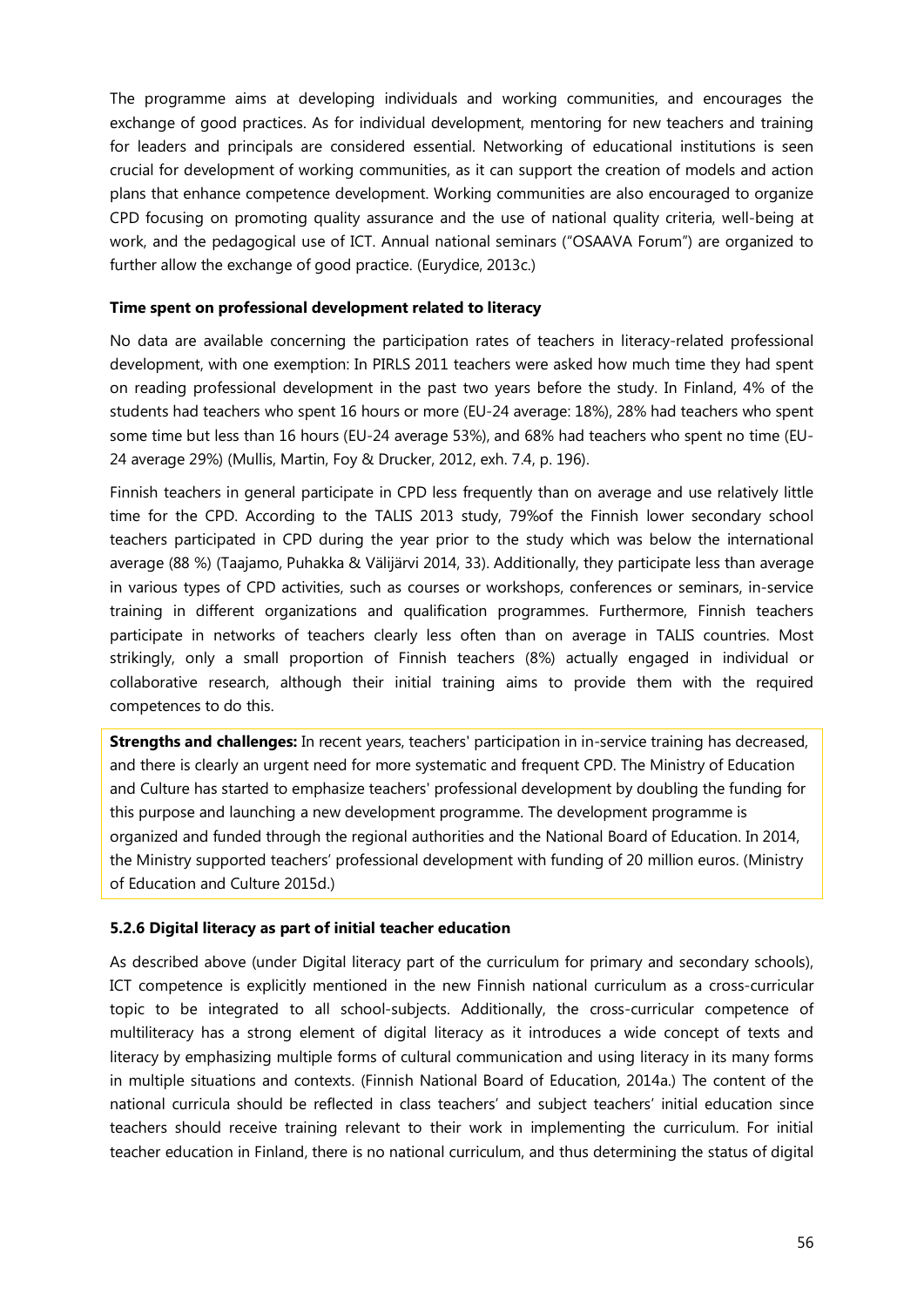literacy in teacher education is challenging. A few ICT modules are an obligatory part of teacher training, and optional modules exist as well. One can also specialize in ICT teaching. National strategies, such as the "Information Society Programme, 2007–15", specified that teachers should have outstanding information society skills and that ICT ought to be a part of a multiform teaching at all levels of education (Information Society Programme, 2006). Hence, ICT is seen as an essential skill for teachers. ICT is also promoted as a tool to support students with learning difficulties and those with socially disadvantaged backgrounds, as well as students with disabilities (Eurydice, 2011a).

# **5.2.7 Improving the quality of literacy teaching for children and adolescents: programmes, initiatives and examples**

#### **Improving the quality of schooling and engagement in (literacy) learning**

Strength of the Finnish school is that is has succeeded in providing students relatively good level of competence, at least on average. However, instruction has not succeeded in engaging and motivating students in learning to the same extent. Indeed, one of the challenges of the Finnish school is to respond to the low motivation for school work and low level of engagement of students. As a response to the declining trend in learning outcomes and relatively poor motivational results, the Finnish Ministry of education and culture launched the national development programme *Basic education of the future – Let's turn the trend!* The overall aim of the project was to provide analysis and recommendations for updating the Finnish basic education to the 21st century. One of the central themes of the project was motivation and teaching. The report produced by 45 experts based on research review included several proposals for developing the basic education (Ministry of Education and Culture 2015c.) From the perspective of learning and pedagogical culture of the comprehensive school, the report highlights not only concerns about the decline in cognitive learning outcomes (Hautamäki et al., 2015, 39) but also about the poor results in motivation, and student well-being (Harinen et al., 2015, 71). As a solution, the report underlines the need to develop **new pedagogical culture** that would support both collaborative and individual learning. Instead of studying facts in discrete school subjects, learning should be phenomenon-based activity across curriculum in which students have an opportunity for "voice and choice", participation and active role (e.g. Harinen et al., 2015, 75). The new curriculum for basic education takes the first steps to this direction but to change the pedagogical culture of the schools requires time and support from, e.g. teacher training and teachers' professional development provisions.

Also the Lukuinto programme (Joy of Reading) targets the reading motivation and multiliteracy competence of children and youth aged 6–16 years. In the Lukuinto project, schools and libraries work together as pairs to develop novel models and improve existing practices that promote multiliteracy, new reading and writing skills, as well as reading enjoyment. The best practices are gathered to an online material and idea bank, which is directed for teachers, library experts, parents and other educators (Lukuinto, 2015.)

# **Improving the literacy curriculum and teaching**

In the new national curriculum for the basic education, literacy has even a stronger role than before since it has a separate chapter in the common part concerning all school subjects. The concept of multiliteracy is introduced as a cross-curricular competence aimed at in all subjects throughout basic education. Multiliteracy has been defined as the competence to interpret, produce and value various kinds of texts in order to understand multiple forms of cultural communication and build one's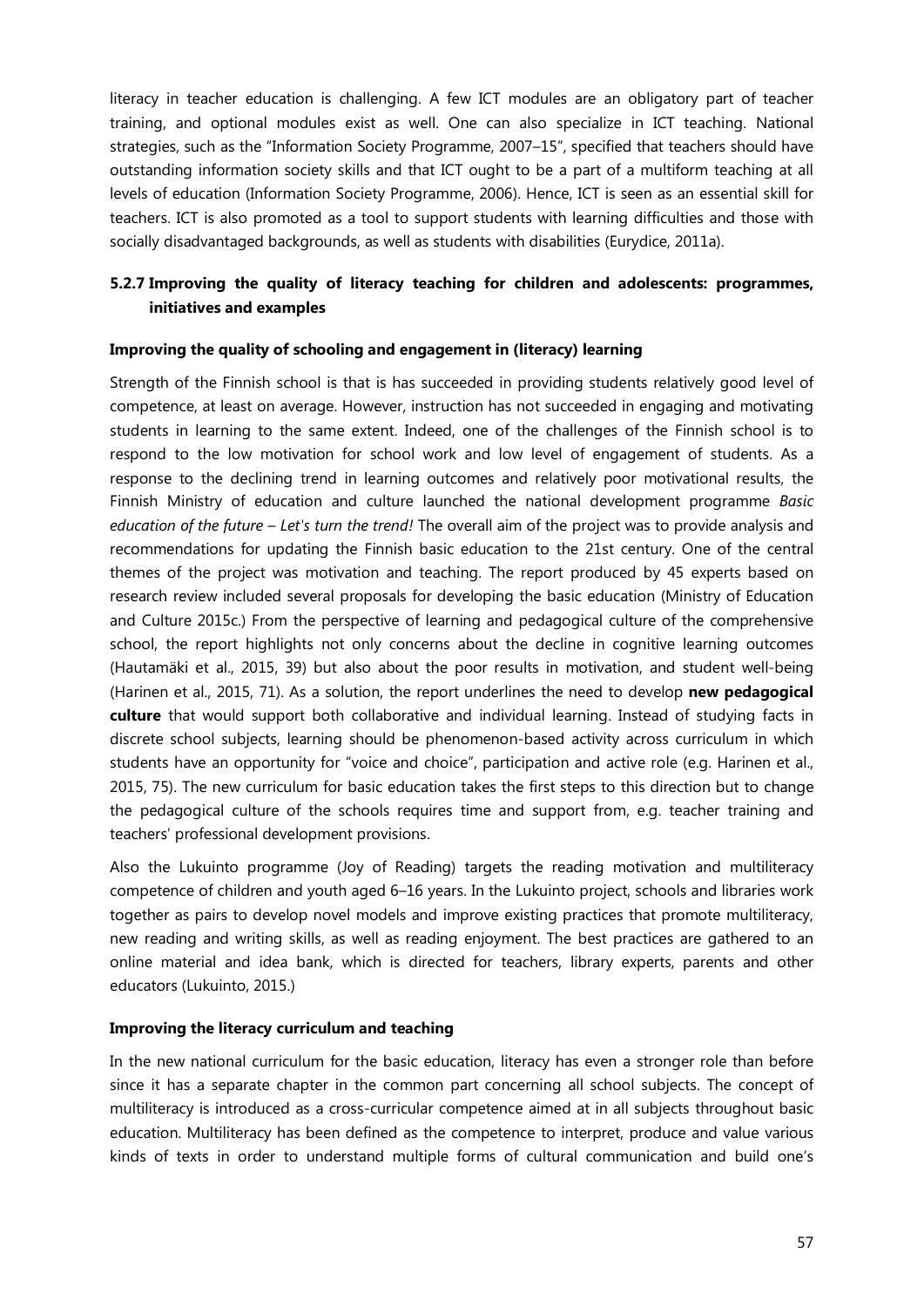identity. This means searching, retrieving, integrating, editing, producing, presenting and evaluating information in its many forms in multiple situations and contexts. The new curriculum also stresses the use of learning environments using technology, ie. digital environments. The notion of multiliteracy includes critical literacy and also takes a clear step towards disciplinary literacy in all school subjects (Finnish National Board of Education, 2014a, p. 21–22.)

# **Early identification of and support for children and adolescents with literacy difficulties**

In Finnish primary schools ALLU test (Ala-asteen Lukutesti [Reading test for Primary School] Lindeman 2005) is widely used for following the literacy development of the pupils on yearly basis. Another screening battery is Lukilasse 2 (Häyrinen, Serenius-Sirve & Korkman 2013) which includes also evaluation of arithmetic skills for primary school pupils. Both test batteries cover the range from  $1<sup>st</sup>$  to  $6<sup>th</sup>$  grade (age range 7–12 years) in primary school. The schools are not obliged to use literacy screening by any law or act and it is not included in any national curriculum. However since literacy skills are the most fundamental skills learnt and used for leaning at school optional screening seems to be an essential part of the programme in most of the primary schools in Finland. Support for children with literacy difficulties is given by special educators in primary and lower secondary schools. Especially for struggling learners and children starting to learn to read a digital gaming environment Ekapeli (GraphoGame; http://www.lukimat.fi/lukeminen/materiaalit/ekapeli/ekapeli-in-english-1/graphogame) provides extra training in early reading skills. Ekapeli/GraphoGame can be downloaded free of charge and used both in schools and homes.

In vocational schools and quite often also in gymnasiums (academically oriented upper secondary school) the students are screened for literacy skills during the first semester or year of study. For screening, the test battery Lukivaikeuksien seulontamenetelmä nuorille ja aikuisille (Screening method of reading and writing difficulties for teenagers and adolescents; Holopainen, Kairaluoma, Nevala, Ahonen & Aro 2004) by Niilo Mäki Institute is used.

In gymnasiums, students with diagnosed reading difficulties can be given extra time in Matriculation Examination or the deficit is taken into account in evaluation of the exams if the student and his/her parents have applied for it (Government Decree on the Matriculation Examination Nov 17<sup>th</sup>, 2005 / 915. §6).

# **5.3 Increasing participation, inclusion and equity**

The High Level Group of Experts on Literacy drew attention to persistent gaps in literacy, namely the gender gap, the socio-economic gap, and the migrant gap (HLG Final report 2012, pp. 46–50). These gaps derive from the reading literacy studies that repeatedly show unequal distribution of results among groups of children and adolescents (PIRLS, PISA).

The **socio-economic gap** in literacy refers to the fact that children and adolescents from disadvantaged families have lower mean performance in reading than students from more advantaged families. However, the degree to which family background relates to the reading literacy performance varies from one country to another even in Europe. Family background measured as parents' educational level and/ or occupation or measured as economic, social and cultural status is one of the most important predictors of reading literacy performance. Family background also explains some of the performance differences between schools.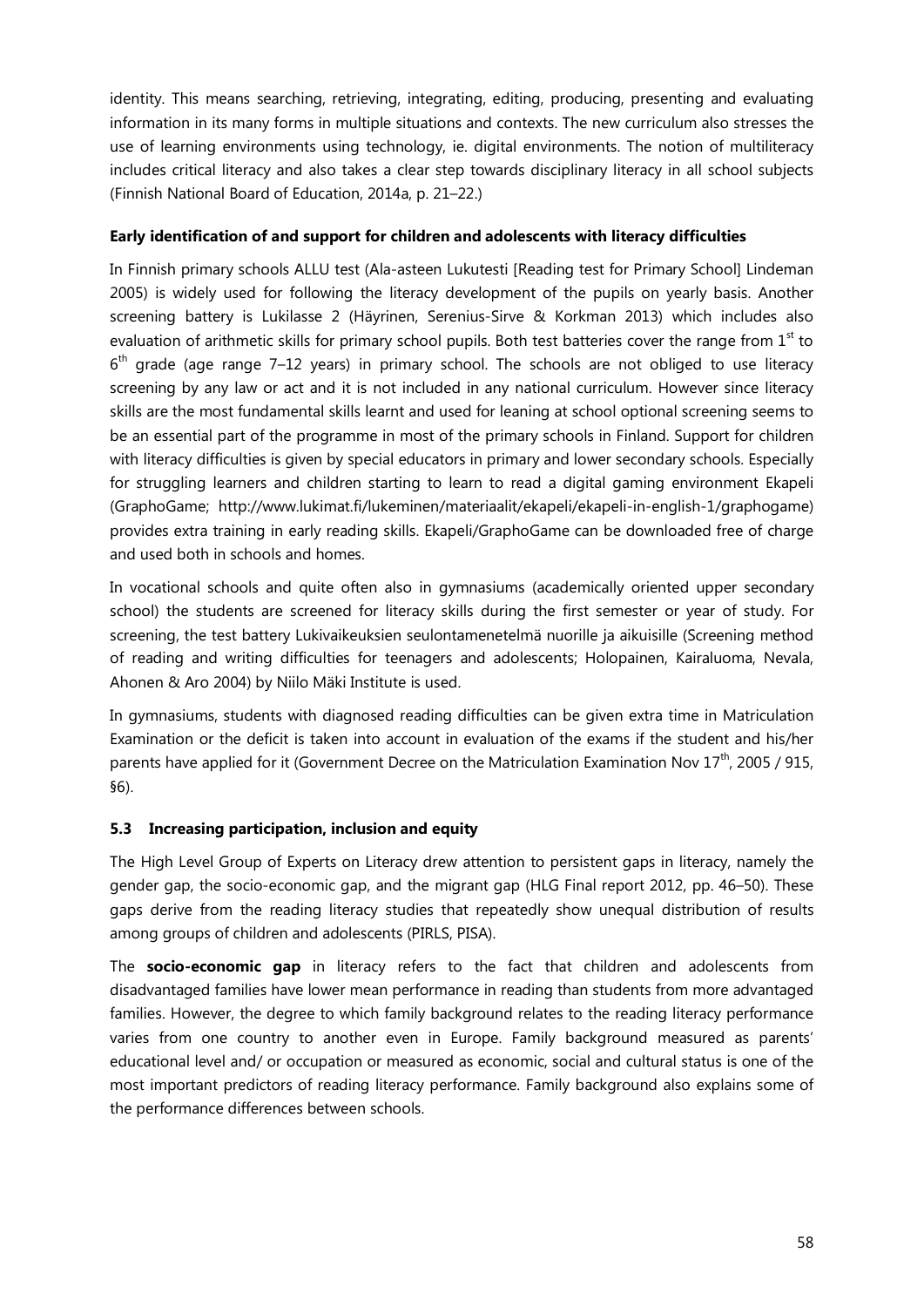The **migrant gap** refers to unequal distribution of learning outcomes between the native students and immigrant students who in most countries have lower levels of performance in reading than the native students. In many countries the migrant gap is associated with the socio-economic gap but this explains only a part of it, because the migrant gap is also associated with home language differing from the language of instruction at school which increases the risk of low performance in reading. It is noteworthy that even language minorities with high status in the society (and above-average socioeconomic background) show below average performance if the language of school is not supported at home, which signals the importance of a good command of the language used at school.

Another alarming gap in reading literacy in many countries is the **gender difference,** which is more vital for adolescents than for children. In all PISA cycles to date, 15-year-old girls outperformed boys in reading in all the European countries, and boys are frequently overrepresented among the low performers. PISA 2009 results showed that these performance differences are associated with differences in student attitudes and behaviours that are related to gender, i.e. with reading engagement, and not gender as such. Therefore, the gender gap is also related to growing up in a family or in a school environment that values reading and learning and considers reading as a meaningful activity.

To achieve fairer and more inclusive participation in literacy learning, we need to close these gaps, which already start in early childhood, by supporting children, adolescents and adults "at risk". The groups of students "at risk" must have access to language screening and flexible language learning opportunities in school, tailored to individual needs. Furthermore, early support for children and adolescents with special needs is necessary.

In the section below we address the following questions:

- · Compensating socio-economic and cultural background factors
- · Support for children with special needs
- · Promoting preschool attendance, especially among disadvantaged children
- · Provisions for preschool children with language difficulties
- · Support for children and adolescents whose home language is not the language of school.
- Preventing early school leaving
- · Addressing the gender gap among adolescents (might be more).

This section refers to children and adolescents who out of different reasons can be considered as a group "at risk" (from disadvantaged homes, those whose home language is not the language of school, or those with "special needs"). The focus is on preventing literacy difficulties among members of these groups. There is a certain overlap with the topic "Identification of and support for struggling literacy learners", dealt with in the section, "Improving the quality of teaching", which is concerned with those who have already developed literacy difficulties (s. 5.2.4 ).

#### **5.3.1 Compensating socio-economic and cultural background factors**

The child's **socioeconomic and cultural background** has a strong impact on literacy. Material poverty and educational level, particularly of the mother, are well-recognized main factors influencing literacy (World Bank 2005, Naudeau et al. 2011). Socio-economic background also influences biological risks to children, by determining early exposure to risk factors and increased susceptibility (Jednoróg et al. 2012). The primary language spoken at home also influences literacy development (Sylva et al. 2004).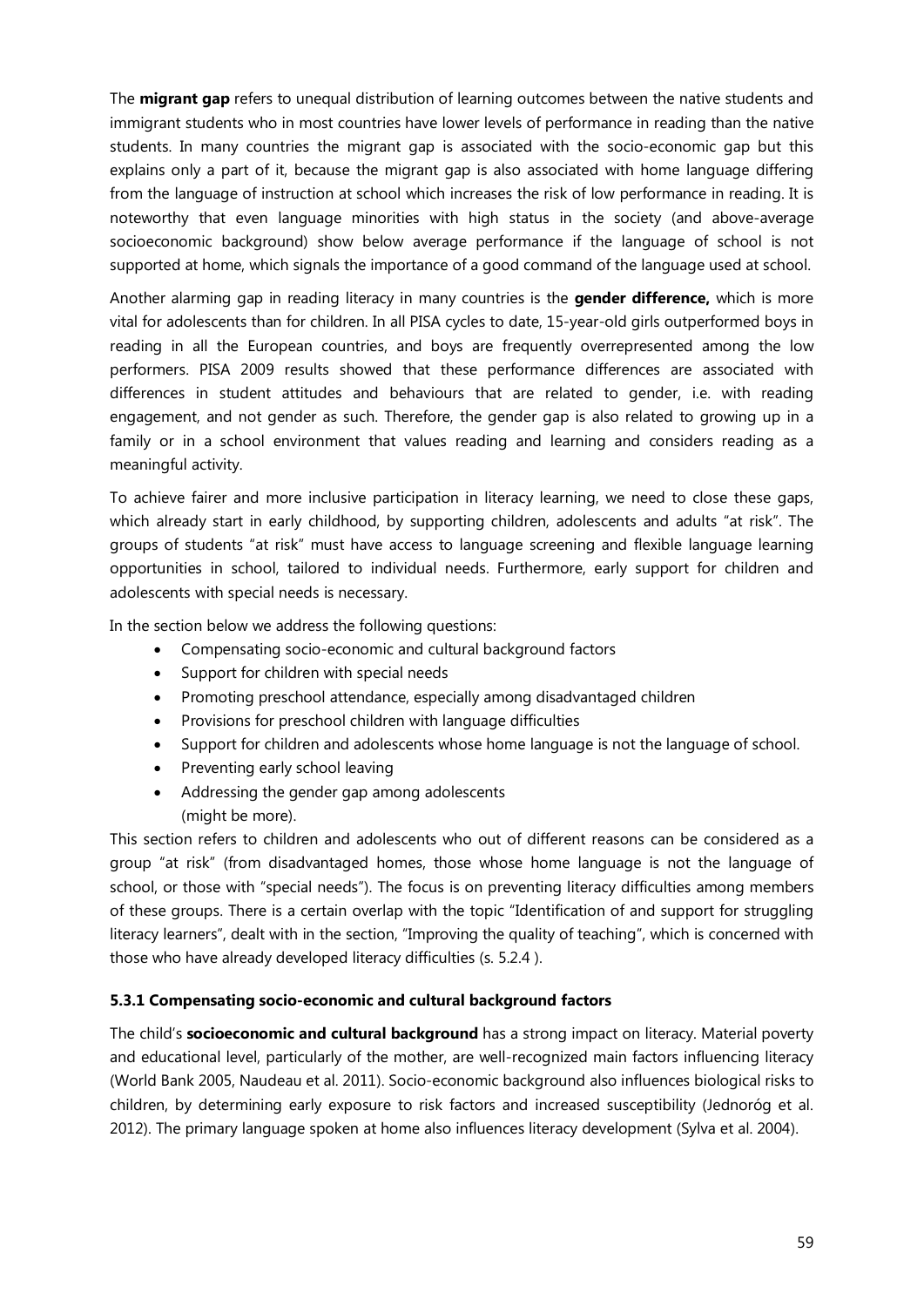In order to describe the socioeconomic and cultural factors that influence emergent literacy, several indicators were used which stem from international surveys, thus providing comparability across Europe (for more information concerning the concepts and indicators s. Appendix A).

# **Gini index**

The Gini index is the most commonly used measure of inequality, and represents the income distribution of a nation's residents with values between 0% (maximum equality) and 100% (maximum inequality). In the European countries participating in ELINET the range is from 22.6% in Norway to 35% in Spain (for an overview of European countries see table A1 in Appendix B). With 25.9 % Finland shows a favourable score.

# **Child poverty**

An indicator of child poverty is the percentage of children living in a household in which disposable income, when adjusted for family size and composition, is less than 50% of the national median income (UNICEF Innocenti Research Centre 2012). The range is from 4.7% in Iceland to 25.5% in Romania (for an overview of European countries see table A2 in Appendix B). The child poverty rate in Finland (5.3) is among the lowest in Europe.

# **Mother's education level**

The PIRLS 2011 database offers information about mothers' level of education referring to ISCED levels. The figures for Finland are presented below and point to a very low proportion of mothers with no schooling or low level of education, compared with the average figures for the European countries participating in PIRLS (shown in parentheses) (for an overview of European countries see table A3 in Appendix B).

No schooling: 0.1 % (0.6 %) ISCED 1: primary education: 0.2 % (5.3 %) ISCED 2: Lower secondary education: 6.3 % (16.7 %) ISCED 3: Upper secondary education: 30.0 % (36.1 %) ISCED 4: Post-secondary non-tertiary education: 4.0 % (7.1 %) ISCED 5B: Tertiary education (first stage) with occupation orientation: 26.4% (9.5 %) ISCED 5A: Tertiary education (first stage) with academic orientation 14.1% (13.9 %) BEYOND: 18.2 % (10.1%) Not applicable: 0.9 % (0.9 %).

#### **Teenage mothers**

According to UNICEF (2001) the percentage of teenage mothers is 9.2 for Finland. The range for the European countries participating in ELINET is from 5.5% in Switzerland to 30.8% in United Kingdom (for an overview of European countries see table A4 in Appendix B).

#### **Single parent**

According to Eurostat (2012, Figure A 7), in Finland the percentage of children living mainly with a single parent is 3.1%. The range for the European countries participating in ELINET is from 1.4% in Croatia to 30% in Denmark (for an overview of European countries see table A5 in Appendix B).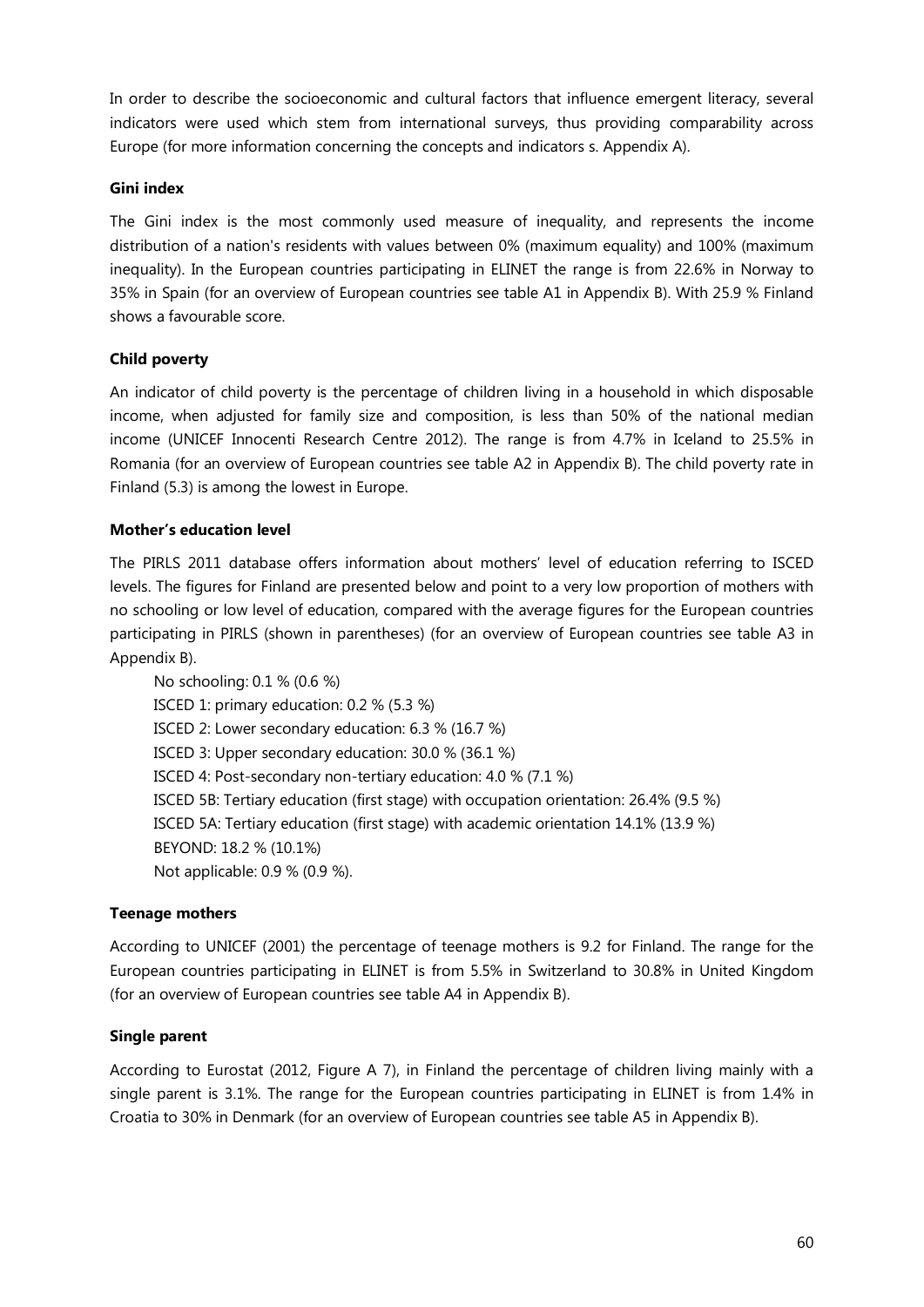#### **Migrant parents**

According to the PISA 2012 study, 3,4% of the students in Finnish schools come from families with immigrant background (OECD, PISA 2012 Database, Fig. I.2.5).

#### **Primary language spoken at home different from language used at school**

According to PIRLS 2011 (Mullis, Martin, Foy & Drucker, 2012, exhibit 4.3 - Students Spoke the Language of the Test Before Starting School, p. 118), the proportion of children speaking a different language at home from the one used at school is very low in Finland, at 1.2 % (for an overview of European countries s.ee table A7 in Appendix B).

**Strengths and challenges**: Finland has a low child poverty rate and on average relatively high educational level. So far there have been relative small number of migrant families but the number of these families will increase significantly. Responding to the educational needs of migrants in different ages will be a challenge in the near future.

#### **5.3.2 Support for children with special needs**

Not only children from culturally disadvantaged families are "at risk" in their literacy development but also those with very low birth weight and severe prematurity, factors that are associated with developmental disabilities, including reading and writing disabilities. Also cognitive and sensory disabilities must be considered.

#### **Very low birth weight and severe prematurity**

According to PERISTAT (2010, Figure 7.11, p.149) the percentage of live births with a birth weight under 2500 grams was very low in Finland with 3.6%. The range is from 3.0% in Iceland to 8.8% in Cyprus (for an overview of European countries see table E1 in Appendix B).

According to the same source (PERISTAT 2010, Figure 7.14, p.155) the percentage of live births with a gestational age <32 weeks in Finland is very low with 0.8% (with a range from 0.7% in Iceland to 1.4% in Hungary). The percentage of live births with a gestational age between 32 and 36 weeks was 4.9% (with a range from 4.5% in Lithuania to 7.5% in Hungary (for an overview of European countries see table E2 in Appendix B).

#### **Cognitive or sensory disabilities**

According to Näkövammarekisteri (Register for visually impaired) there were 18 388 visually impaired people in Finland in 2013, and 728 (4.0 %) of them belonged to the age group of 0-17 years (Ojamo 2014, Table 3, pp. 19–20), The number of the young visually impaired people equals 0.01 % of the whole population in Finland.

The number of children born deaf or hard-of-hearing has stayed on the level of 50–60 children per year for several decades now. Vast majority (90 %) of these children are born to hearing families (Sume, 2010.)

Both visually and auditory impaired children are among those who have a right for an extended period of compulsory school attendance, starting from the preschool at the age of 6. Otherwise the compulsory school attendance starts from the first grade, the year the child turns 7. The decision on whether a visually or auditory impaired child needs extension in school attendance is made by the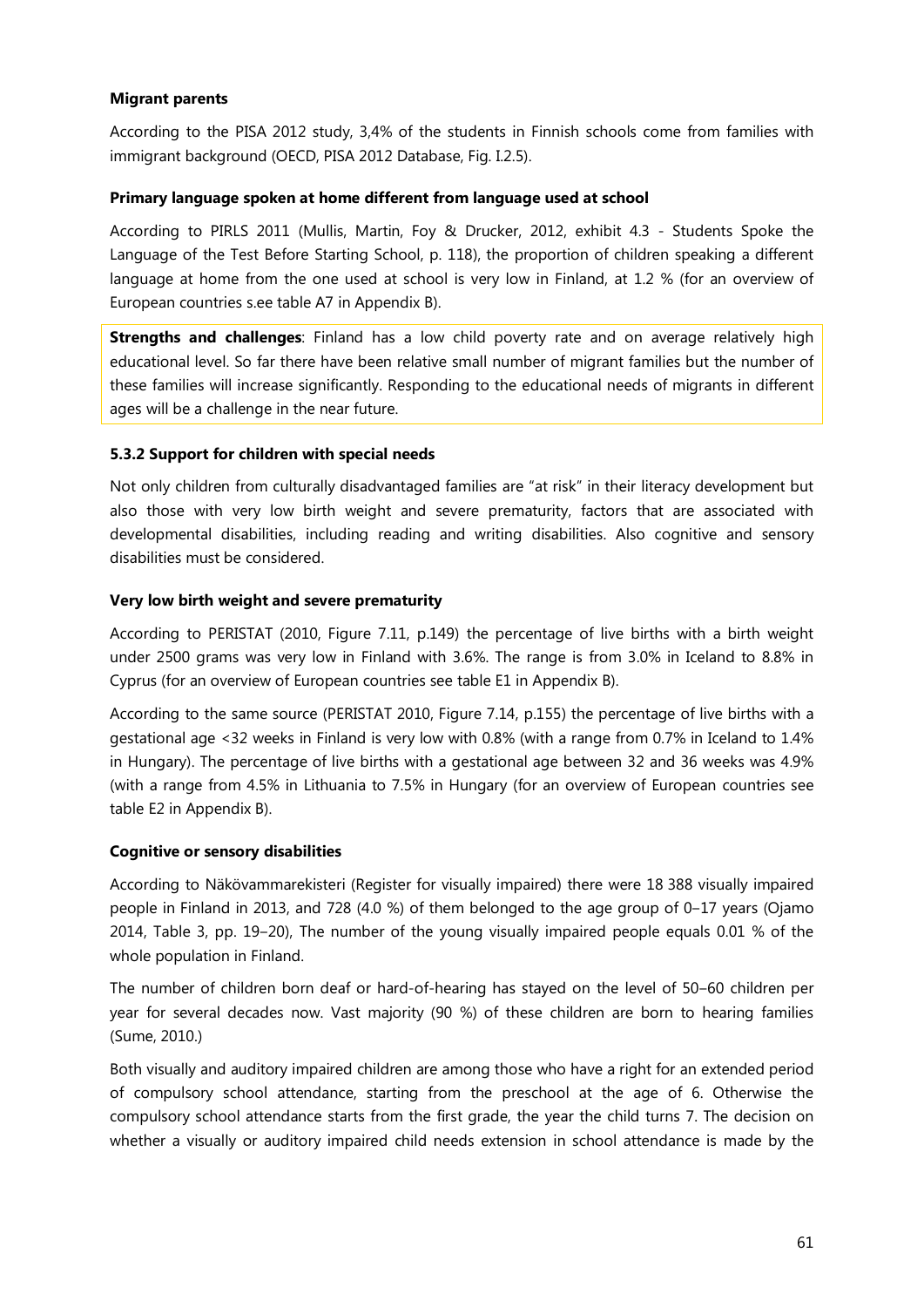municipality authorities and it is always based on psychological or medical certificate. (Finnish National Board of Education 2015c.)

The rapid development in cochlear implant technology and the fact that most deaf or severely hardof-hearing children are implanted already in early age has changed the education of these children. Most of them go to main stream schools instead of special schools (Selin-Grönlund, Rainò & Martikainen 2014, p. 12) and are no longer in the need of extended compulsory school attendance.

# **5.3.3 Promoting preschool attendance, especially among disadvantaged children**

The benefits of attending preschool institutions have been highlighted in many studies. The duration of attendance is associated with greater academic improvement (Mullis et al. 2012).

PIRLS 2011 (Mullis, Martin, Foy & Drucker, 2012, Exhibit 4.7, p. 128) provides information about the relationship between the length of preschool education attendance and average reading score in grade 4. These are the figures:

- · 3 years and more: 46% (average reading score 569)
- · Between 1 and 3 years: 31% (average reading score 566)
- · 1 year or less: 21% (average reading score 572)
- · Did not attend: 1%

(For an overview of European countries s. table C3 in Appendix B).

Finland is the only country participating in PIRLS 2011 where there is no correlation between children's reading performance in grade 4 and the length of preschool education attendance.

# **5.3.4 Provisions for preschool children with language problems**

Literacy competence strongly builds on oral language proficiency, word knowledge, and syntactic knowledge. Measures must be taken by governments and institutions to ensure that children with poor language development (second-language speaking children and those from a low socio-cultural background, as well as others who experience difficulty in learning language) acquire adequate levels of oral language in kindergarten, preschool institutions and in school. It should be ensured that at age 4 at the latest all children are diagnosed in their oral language proficiency, and that there are obligatory courses for children falling behind in their acquisition of language competence. The aim should be that all children entering school can speak the language of the school so that they can profit from reading instruction**.** 

# **5.3.5 Support for children and adolescents whose home language is not the language of school**

Children in Finland with an immigrant background may participate in pre-primary education that has been organized in conjunction with other pre-primary education, in the form of instruction preparing for basic education or as a combination of these (Finnish National Board of Education, 2010a, p. 47). These children are not a homogeneous group but differ in terms of linguistic and cultural origin, the reason for immigration and the duration of residence. According to the national curriculum for the pre-primary education, children's backgrounds will be the starting point of instruction but in general instruction will comply with the objectives of pre-primary education. In addition, there are specific objectives for immigrant education, for instance pre-primary education needs to support development of the Finnish/ Swedish language and, that of the children's own native language and the opportunity to grow into two cultures. Supporting children's own culture aims at children becoming aware of the cultural heritage of their own ethnic group and learning to appreciate it.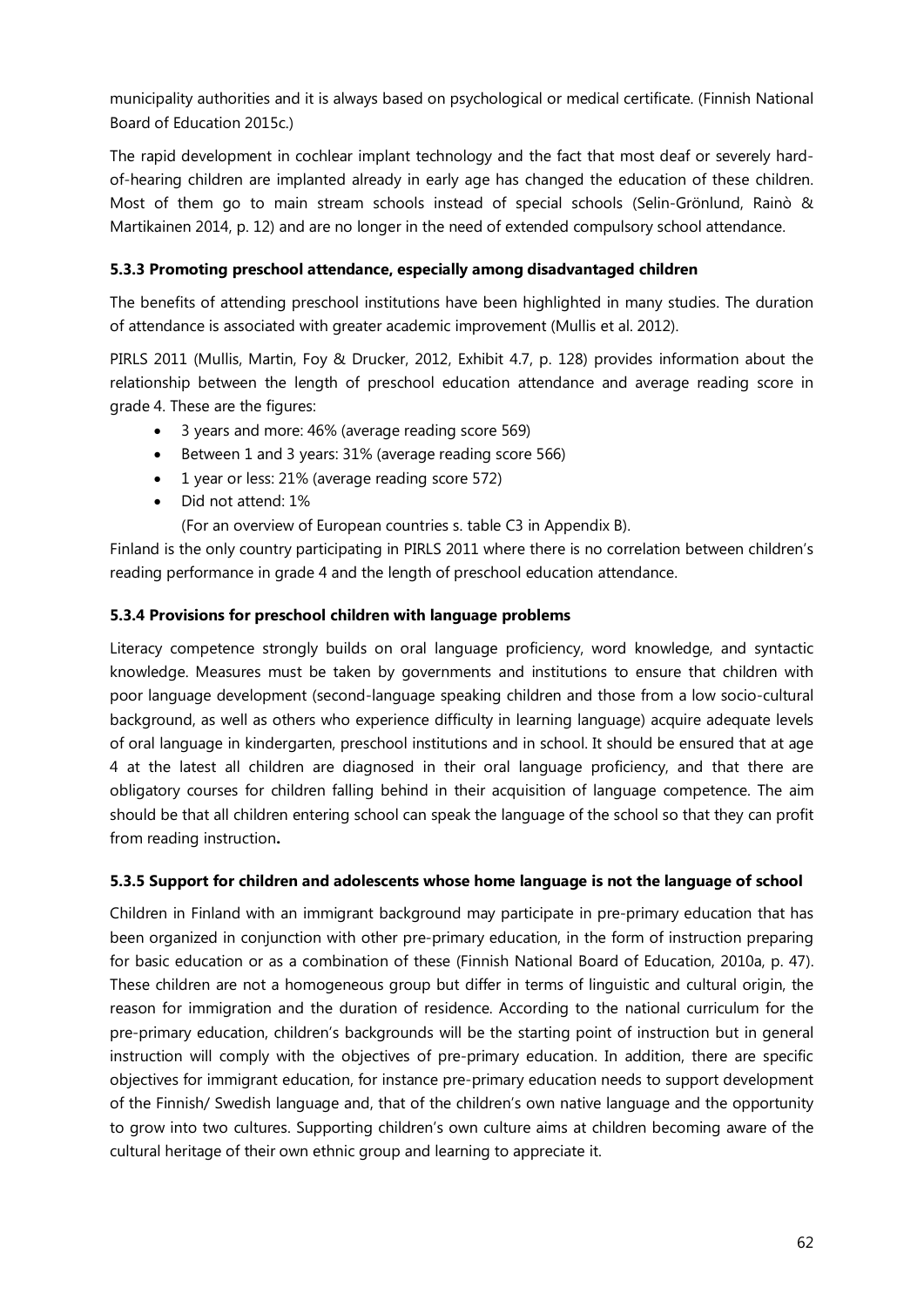Preparing education for children and teenagers who have only recently arrived at Finland can also be provided in conjunction of primary schools and lower secondary schools (Finnish National Board of Education 2009). However, since it is not obligatory to organize such education, the local authorities in each municipality and town can decide on whether to start a group of preparing education in schools. The preparatory instruction aims at basic skills in Finnish/ Swedish language so that the child is able to attend main stream education after 6–12 months of preparatory instruction (the minimum length of instruction is 900 hours for children of 6–10 years of age and 1000 hours for older pupils). The instruction also provides knowledge of Finland, starts to integrate the children in Finnish society and culture as well as introduces the children to Finnish school system.

According to the national curriculum, instruction of Finnish/ Swedish as a second language aims at children achieving functional skills in the Finnish/ Swedish language during basic education (Finnish National Board of Education, 2010a, p. 48). Pre-primary is one of the first steps in this process. In preprimary education, children have the opportunity to study Finnish/ Swedish both under guidance and in natural communication situations with Finnish/ Swedish-speaking adults and children. Additionally, pre-primary education aims at integrating children into Finnish culture. This instruction and the learning processes of children's native language are to be interwoven with all areas of pre-primary education. The objectives of children's native language instruction, in turn, include development of thinking, the sound growth of self-esteem and personality and consolidation of practical language skills. Children's increasing wealth and courage of linguistic expression and the expression of their own views and opinions will play a prominent role in this respect. Key materials include either narrated or written fairy tales and story traditions.

Immigrant children have a right to similar support in case of e.g. learning disabilities than other children. Like in basic education, also in pre-primary education support forms a continuum from general to intensified and special support given primarily in the child's own pre-primary groups and in cooperation with parents and multi-professional group when needed (Finnish National Board of Education, 2010a, p. 17).

When the pupils are already integrated in the main stream classes, they still have an opportunity to attend Finnish as a second language instruction in case the school provides such instruction. In bigger cities and in the areas of larger immigration population (e.g. in Eastern Finland with large Russian immigrant population) this is usually provided but in small municipalities or schools where there are only few immigrant pupil separate Finnish as a second language classes seldom exist. The same can be said about home language instruction, which is usually arranged only in big schools with relatively big proportion of immigrant pupils having the same home language. The home language instruction is important for preserving the ethnic identity and promoting the literacy skills also in children's mother tongue which in turn is benefitting reading skills also in the second language.

**Strengths and challenges:** Support for both mother tongue and language of the school is one of the strengths in supporting students whose home language is not the language of the school in Finland. Among the challenges is the length of preparing education which does not always allow the proficiency in second language (Finnish/ Swedish) to become high enough for mainstream class education. Another challenge is that municipalities can themselves decide whether such education is provided for recently arrived immigrant children.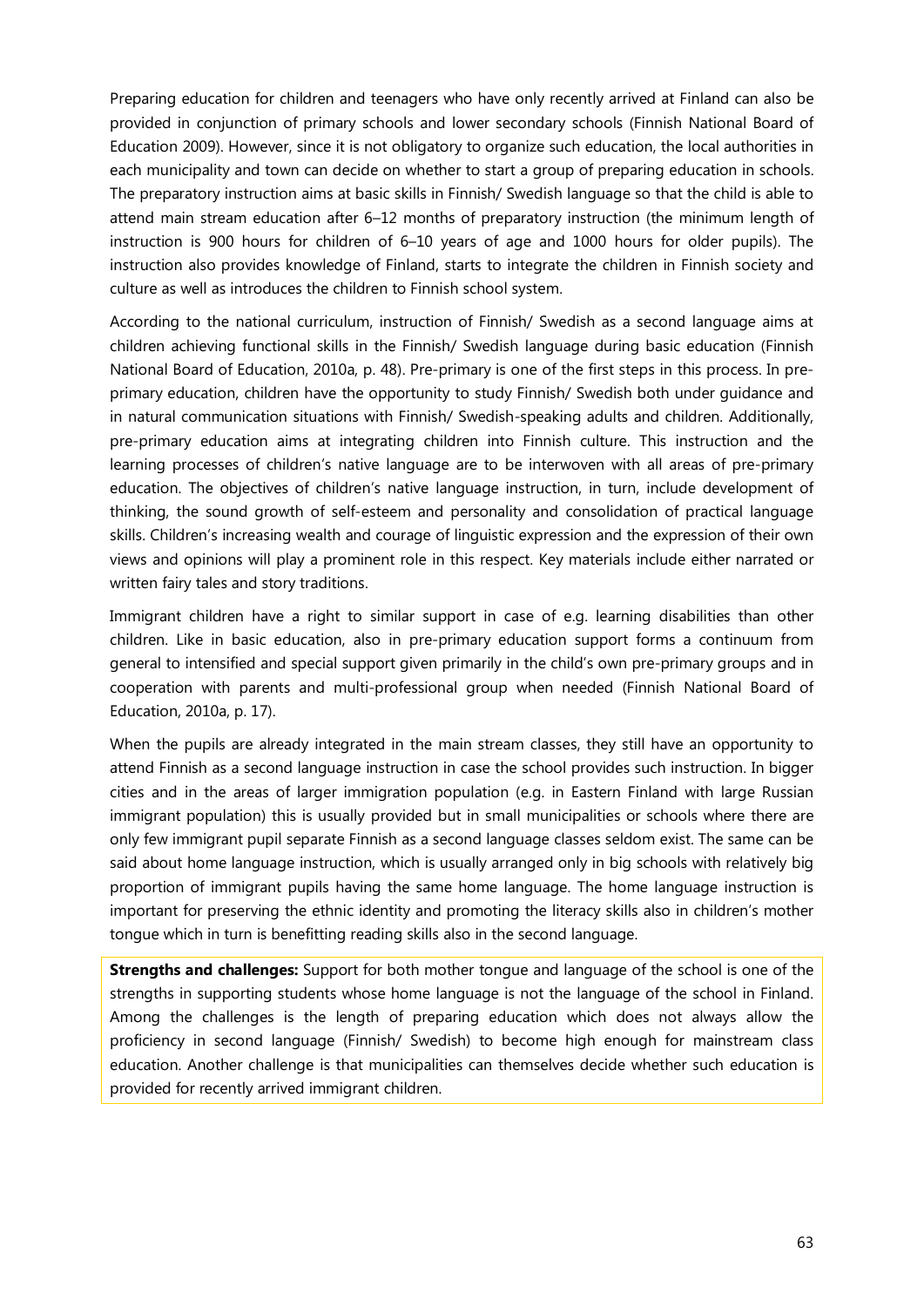## **5.3.6 Preventing early school leaving**

# **Literacy provision and participation in secondary schooling: What is the rate of early school leavers?**

One important, but certainly not sufficient, precondition for raising performance levels in literacy for adolescents is literacy provision during secondary schooling, as functional literacy is mainly acquired in school-based learning. Thus, the provision of secondary education for all adolescents and the prevention of early school leaving may serve as indicators for the opportunities of adolescents to improve their literacy performance especially basic functional literacy.

According to Eurostat (2015), the rate of early school leavers (ESL) in Finland was 9.3 % in 2013 – slightly higher than the 8.9% of the preceding year. A target value has been set for 2020, when the rate of ESLs should be down to 8%.

Approximately 70% of the students (69,8%) aged 15-24 years (ISCED 1–6) were in some form of education in 2011, which was above the EU-27 average (61.9%). A slight decrease may be observed: in 2012 the rate was 69.0%.

#### **5.3.7 Addressing the gender gap among adolescents**

The national curriculum (Finnish National Board of Education, 2014a, p. 13, 16) states that education is to be developed based on the principle of equity, and it should advance equality in the society, including also the equality of the two genders. Teachers are eligible to choose working approaches used in class. However, gender differences between boys and girls must be taken into account when choosing working approaches. (Finnish National Board of Education 2014a, p. 107).

Ministry of Education and Culture has implemented initiatives aiming at, among other goals, narrowing the gender gap. Lukuinto (Joy of Reading) project is aimed at children and youth aged 6–16, their teachers and library staff. The main objectives include strengthening youth's reading and writing abilities and promoting reading in free time (Ministry of Education and Culture, 2012a). Another project called Tulevaisuuden peruskoulu (Compulsory school of the future) is directed towards improving schools in Finland, narrowing the gender gap in learning and enhancing pupils' school motivation (Ouakrim-Soivio, Rinkinen & Karjalainen, 2015).

Reducing the gender gap is also mentioned in the development plan of Finnish education (Education and Research 2011–2016) – the stated aim to halve the gap between now and 2020. (Ministry of Education and Culture, 2012b).

# **5.3.8 Increasing participation, inclusion and equity for children and adolescents: programmes, initiatives and examples**

#### **Policy measures to prevent segregation of low SES and high SES students**

In Finland, equity in education is considered a priority. Hence, financial support is allocated to schools 'that work in a challenging environment' and who have lower academic performance. Schools in environments of high unemployment and low education rates as well as schools where number of immigrants is high have been supported in particular. (Ministry of education and culture, 2013a). Some cities also offer this kind of 'positive discrimination' grant for schools in challenging environments - Helsinki and Espoo to name few (Ministry of Education and Culture, 2013b).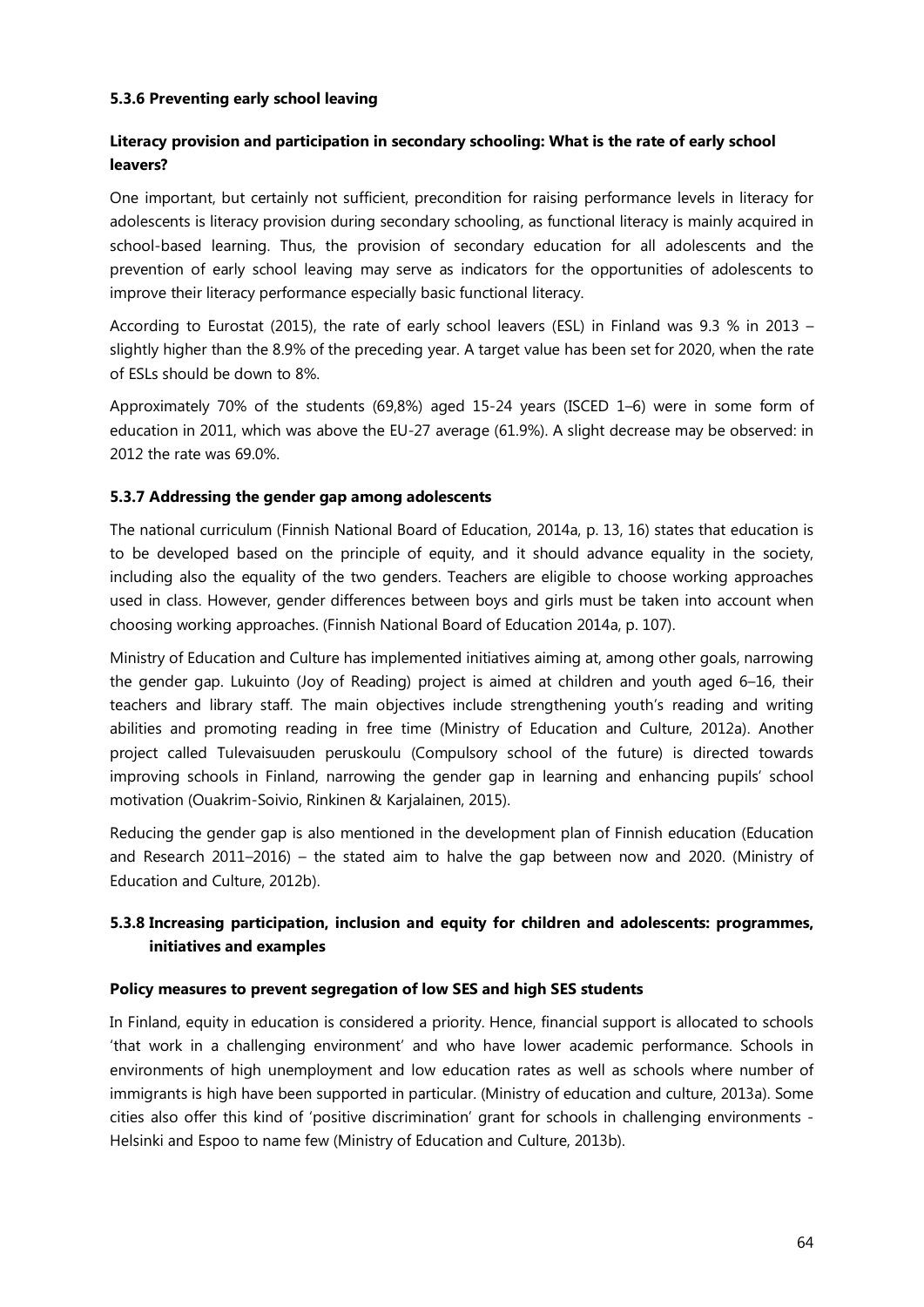In addition, the Finnish development plan for education (Education and Research 2011–2016) underlines the importance of reducing educational differences due different living areas and social or ethnic background, the goal being diminishing of these to less than half from the current situation by 2020. (Ministry of Education and Culture, 2012b).

One example of policy aiming preventing segregation and advancing equity is the limitations regarding free choice of school. As a rule, education is provided in neighbourhood schools or other suitable places which make school travel as short and safe as possible. (Ministry of Education and Culture, 2013a, 2013b.)

# **Family literacy programmes for migrant parents**

Let's Read Together Network supports immigrant women in integrating into Finnish Society. A network of Finnish women volunteers offer tuition in literacy and the Finnish language to immigrant women in various locations all over Finland. At the moment, there are some eighty Let's Read Together study groups. Network started its activities in 2004, and developed into a national project in 2007. Network consists of more than 400 volunteer teachers, and currently there are over 1600 students. The Finnish Federation of University Women is responsible for the Network in partnership with Zonta International District 20 and UN Women Finland. The idea of the activity is to complement the education provided by the authorities. The number of immigrants is rapidly increasing, and some of the people coming from war zones have not had the opportunity to go to school in years. Many of the illiterate immigrants are women. Some of these women may have participated in language courses but still their skills are inadequate for training and work. The Let's Read Together Network offers an informal context for language and literacy learning. (Let's Read Together, 2015.)

Capable parent -project in the city of Vantaa focuses on immigrants who need special support. The project offers Finnish language and literacy instruction to parents who care their children at home. Additionally, the project organizes joint activities to parents and children in order to support parenthood and adults' integration into the Finnish society by providing them information about the Finnish society, developing everyday skills and encouraging them to use Finnish in everyday life. A group of 12 mothers and their children meet twice a week, and the first meeting is allocated to the formal language instruction with organized childcare. The second meeting is dedicated to motherand-child-activities, such as field trips, singing and spending free time together. The objective of the project is to advance participants' basic vocabulary and functional communication and literacy skills. The participants speak 9 different languages as mother tongue, and the time they have been in Finland varies. (Intke-Hernandez, 2015.)

# **Policies to prevent early school leaving**

Policies preventing early school leaving include for instance measures to further promote the education of immigrant children, including strengthening reception classes and increasing language training. These appear in the Finnish 2011–2016 Development Plan for Education and Research. (Eurydice, 2013a.)

Flexibility of vocational qualifications at upper secondary level will be increased through a four-year programme (2013–2016) which aims, e.g. to diversify opportunities by allowing students to take modules from other vocational qualifications (including further vocational qualifications and specialist vocational qualifications) or to undertake polytechnic degrees in existing subject areas. The programme will also enhance the development of guidance counselling and pedagogical solutions to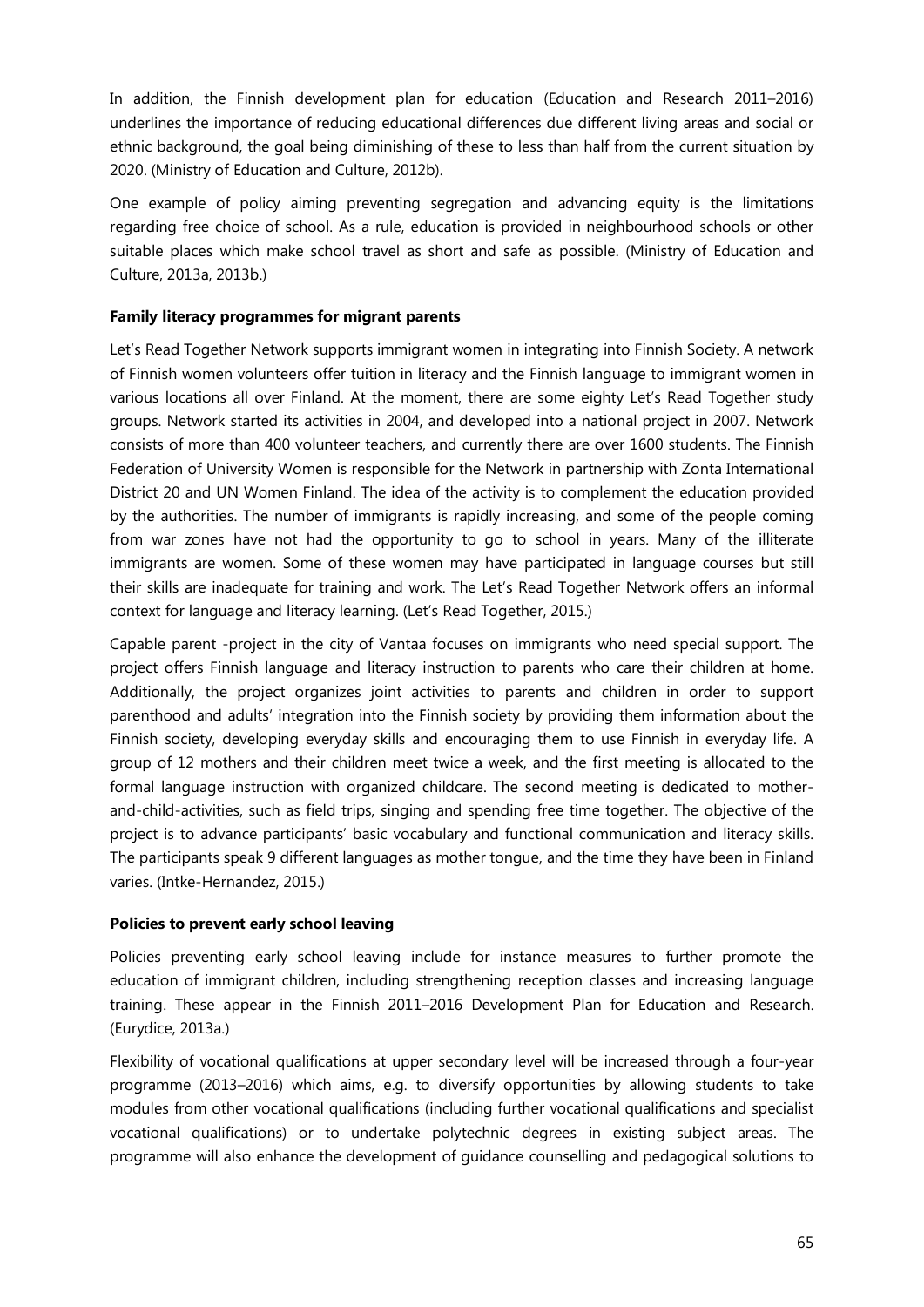help students complete their studies. The goal of the programme is to allow students to create individual learning paths and increase their motivation for graduating as well give education providers more opportunities to meet the demands of the regional and local economies (Eurydice, 2013a, p. 25).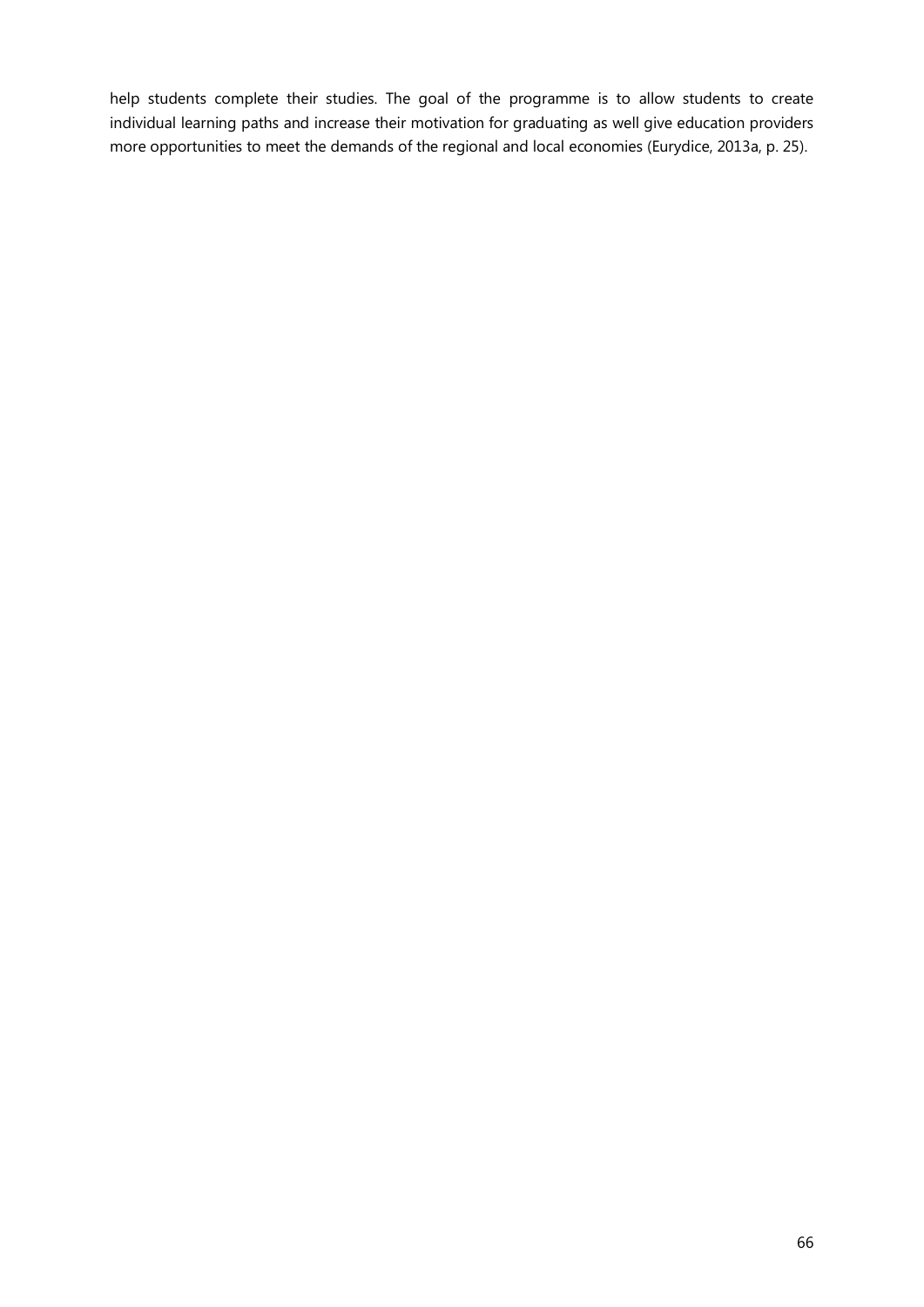# **6 References**

- Basic Education Act 1998 (2010). Sects. 16–18, 22. http://www.finlex.fi/en/laki/kaannokset/1998/ en19980628.pdf (accessed April, 9, 2014).
- ECA (2015). *EduCloud Alliance* (in Finnish). https://portal.educloudalliance.org/ (accessed June 8, 2015).
- European Commission (2013b). *Survey of Schools: ICT in Education. Benchmarking Access, Use and Attitudes to Technology in Europe's Schools. Final Report. A study prepared for the European Commission DG Communications Networks, Content & Technology*. European Union: Digital Agenda for Europe. https://ec.europa.eu/digital-agenda/sites/.../files/KK-31-13-401-EN-N.pdf (accessed October, 20, 2014).
- Eurostat (2015). *Early leavers from education and training by sex and labour status.* http://ec.europa.eu/eurostat/tgm/table.do?tab=table&init=1&language=en&pcode=t2020\_40& plugin=1 (accessed January, 11, 2016)
- Eurydice (2011a). *Key Data on Learning and Innovation through ICT at School in Europe 2011*. Brussels: Eurydice.
- Eurydice (2011b). *Teaching Reading in Europe: Contexts, policies and practices*. Retrieved from: http://eacea.ec.europa.eu/education/eurydice/documents/thematic\_reports/130EN.pdf 09.04.2015
- Eurydice (2013a)*. Education and Training in Europe 2020: Responses from the EU Member States*, Eurydice Report. Brussels: Eurydice
- Eurydice (2013b). *Key Data on Teachers and School Leaders in Europe.* Brussel: Eurydice.
- Eurydice (2013c). *Eurypedia: Finland: Continuing Professional Development for Teachers Working in Early Childhoold Education*. Retrieved from: https://webgate.ec.europa.eu/fpfis/mwikis/ eurydice/index.php/Finland:Continuing\_Professional\_Development\_for\_Teachers\_Working \_in\_ Early Childhood and School Education
- Finnish National Board of Education (2004). *Perusopetuksen opetussuunnitelman perusteet 2004*. Helsinki: Finnish National Board of Education.
- Finnish National Board of Education (2009). *National Core Curriculum for Instruction Preparing for Basic Education 2009*. Helsinki: Finnish National Board of Education. http://www.oph.fi/download/ 138886 national core curriculum for instruction preparing for basic education 2009.pdf (accessed January, 12, 2016).
- Finnish National Board of Education (2010a). *National Core Curriculum for Pre-primary Education*. http://www.oph.fi/download/153504\_national\_core\_curriculum\_for\_pre-primary\_education\_ 2010.pdf (accessed August, 11 2015).
- Finnish National Board of Education (2010b). *Perusopetuksen opetussuunnitelman perusteiden muutokset ja täydennykset.* [Amendments and additions to the National Core Curriculum for Basic Education.] Helsinki: Finnish National Board of Education. http://www.oph.fi/ download/132551\_amendments\_and\_additions\_to\_national\_core\_curriculum\_basic\_education.pd f (accessed August, 11, 2015).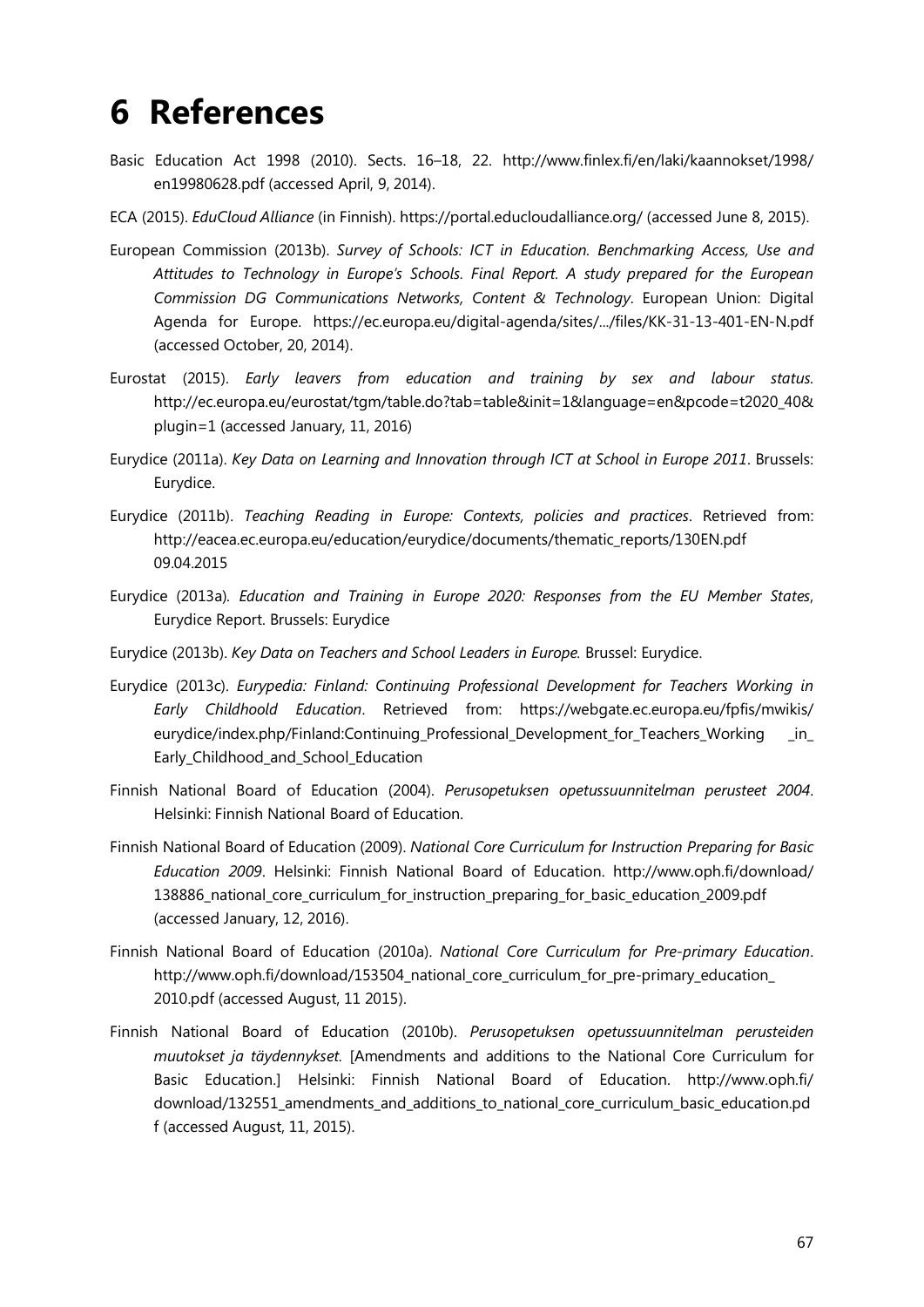- Finnish National Board of Education (2014a). *Perusopetuksen opetussuunnitelman perusteet 2014*. Helsinki: Finnish National Board of Education.
- Finnish National Board of Education (2014b). *National Curriculum for Vocational Schools.* Helsinki: Finnish National Board of Education.
- Finnish National Board of Education (2015a). *Finnish Education in a Nutshell.* http://www.oph.fi/ english/education\_system/upper\_secondary\_education\_and\_training (accessed August, 11 2015).
- Finnish National Board of Education (2015b). *General upper secondary education.* Web site. http://www.oph.fi/english/curricula\_and\_qualifications/general\_upper\_secondary\_education 11.8.2015.
- Finnish National Board of Education (2015c). *Pidennetty oppivelvollisuus* [Extended compulsory school attendance]. Retrieved from (in Finnish) http://www.oph.fi/saadokset\_ja\_ohjeet/ ohjeita\_koulutuksen\_jarjestamiseen/perusopetuksen\_jarjestaminen/tietoa\_tuen\_jarjestamisesta/p idennetty oppivelvollisuus (accessed October, 27, 2015).
- *Government Decree on Matriculation Examination (2005).* http://www.finlex.fi/fi/laki/alkup/2005/ 20050915 (accessed October, 26, 2015).
- *Government Decree on University Degrees* (2004). https://www.finlex.fi/fi/laki/kaannokset/ 2004/en20040794.pdf (accessed August, 11 2015).
- Harinen, P., Laitio, T., Niemivirta, M., Nurmi, J.-E. & Salmela-Aro, K. (2015). Oppimismotivaatio, kouluviihtyvyys ja hyvinvointi [Motivation to learn, school enjoyment and well-being]. In N. Ouakrim-Soivio, A. Rinkinen & T. Karjalainen (eds.) *Tulevaisuuden peruskoulu* [Basic education for the future] (p. 66–75). Publications of the Ministry of education and culture 2015: 8.
- Hautamäki, J., Kupiainen, S., Kuusela, J., Rautopuro, J., Scheinin, P. & Välijärvi, J. (2015). Oppimistulosten kehitys Suomessa 2000-luvulla [Trends in learning outcomes in Finland since 2000]. In N. Ouakrim-Soivio, A. Rinkinen & T. Karjalainen (eds.) *Tulevaisuuden peruskoulu* [Basic education for the future] (p. 34–41). Publications of the Ministry of education and culture 2015: 8.
- EU High Level Group of Experts on Literacy (2012). Luxembourg: Publications Office.
- Holopainen, L., Kairaluoma, L., Nevala, J., Ahonen, T. & Aro, M. (2004). *Lukivaikeuksien seulontamenetelmä nuorille ja aikuisille* [Screening method of reading and writing difficulties for teenagers and adolescents]. Jyväskylä: Niilo Mäki Institute.
- Hähkiöniemi, M., Kauppinen, M. & Tarnanen, M. (2015). Luokanopettajaopiskelijoiden kielitietoisuus matematiikan päättelyketjujen tulkinnassa. In M. Kauppinen, M. Rautiainen & M. Tarnanen (eds.) Rajaton tulevaisuus. Kohti kokonaisvaltaista oppimista (p. 81–95). Ainedidaktisia julkaisuja 8. Helsinki: Suomen ainedidaktinen tutkimusseura.
- Häyrinen, T., Serenius-Sirve, S. & Korkman, M. (2013). *Lukilasse 2. Lukemisen, kirjoittamisen ja laskemisen seulontatesti 1.‒6. vuosiluokille* [Lukilasse 2. Screening test of reading, writing and arithmetic for grades 1-6]. Helsinki: Hogrefe.
- Intke-Hernandez, Minna (2015). Stay-at-home mothers learning Finnish. In J. Simpson & A. Whiteside (eds.) *Adult language education and migration. Challenging agendas in policy and practice* (p.119-127). London: Routledge.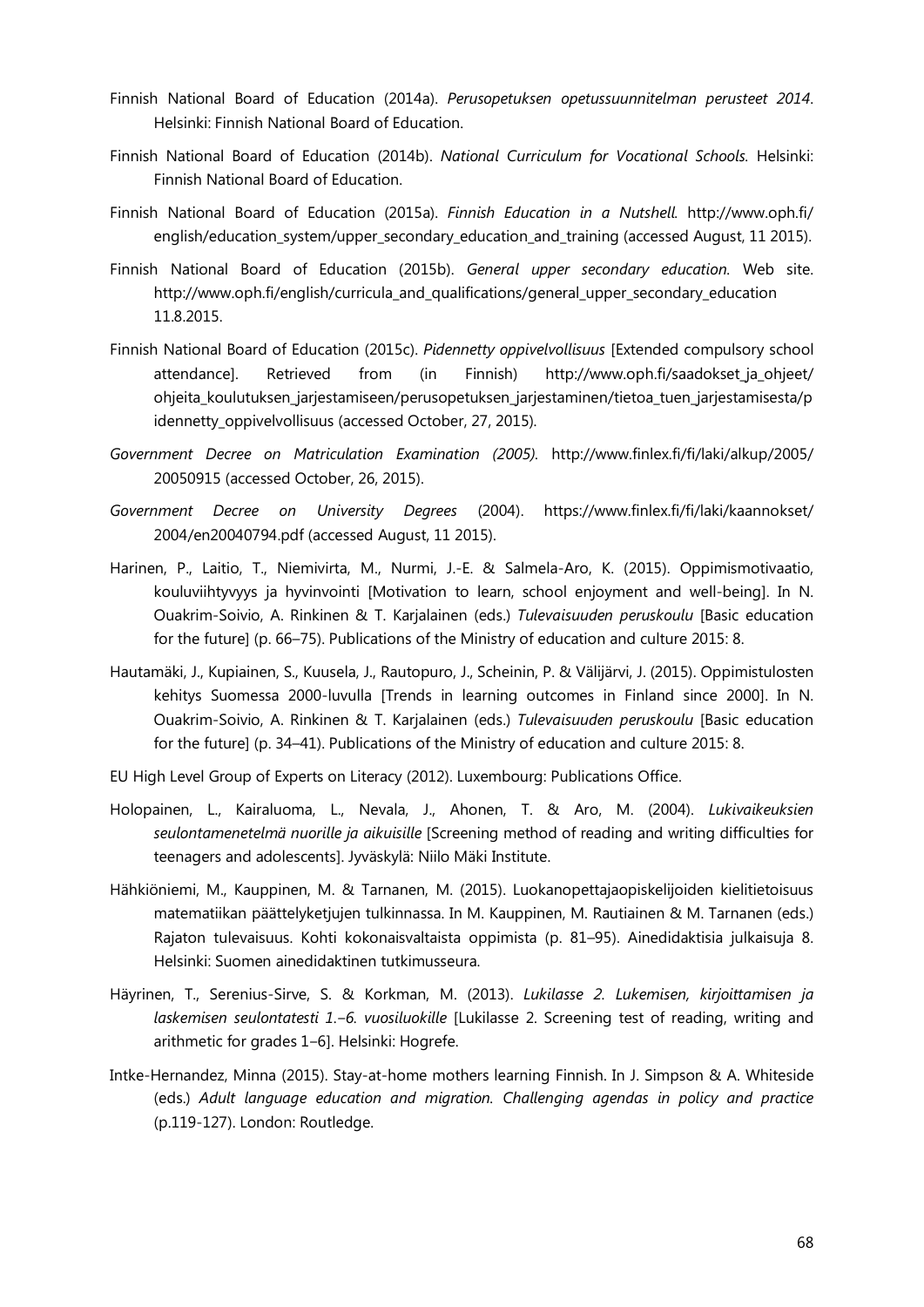- Jakku-Sihvonen, R. (2008). Teacher education in Finland. In J. Hautamäki, E. Harjunen, A. Hautamäki, T. Karjalainen, S. Kupiainen, S. Laaksonen, J. Lavonen, E. Pehkonen, P. Rantanen & P. Scheinin (eds). *PISA06 Finland. Analyses, reflections and explanations (*p. 227–230). Ministry of Education Publications 2008: 44. Ministry of Education.
- Jednoróg, K., Altarelli, I., Monzalvo, K., et al. (2012). *The Influence of Socioeconomic Status on Children's Brain Structure*. PLoSOne, 7(8), e42486.
- Kupari, P., Sulkunen, S., Vettenranta, J. & Nissinen, K. (2012). *Enemmän iloa oppimiseen. Neljännen luokan oppilaiden lukutiato sekä matematiikan ja luonnontieteiden osaaminen. Kansainväliset PIRLS- ja TIMSS-tutkimukset Suomessa*. Finnish Institute for Educational Research.
- Lerkkanen, M.-K., Poikkeus, A.-M., Ahonen, T., Siekkinen, M., Niemi, P. & Nurmi, J.-E. (2010). Luku- ja kirjoitustaidon kehitys sekä motivaatio esi- ja alkuopetusvuosina [The development of reading and writing skills and motivation in preschool and during the first 2 years at primary school]. *Kasvatus,* Vol. 41, No 2, 116–128.
- Let's Read Together (2015). *Let's Read Together*. http://www.luetaanyhdessa.fi/let\_s\_read\_together.html (accessed October, 29, 2015).
- Lindeman, J. (2005). *Ala-asteen Lukutesti* [Reading test for primary school]. 3<sup>rd</sup> edition. Turku: Centre for Learning Reasearch, University of Turku.
- Lukimat (2014). *Arviointivälineet.* [Assessment tools.] http://www.lukimat.fi/lukimat-oppimisenarviointi/tietopalvelu/arviointi-kaytannossa/arvioinnin-menetelmat-ja-valineet/arviointivalineet/ arviointivalineet/view
- Lukuinto (2015). *Enjoyment of Reading.* http://www.lukuinto.fi/joy-of-reading.html (accessed April, 4, 2015).
- Luukka, M., Pöyhönen, S., Huhta, A., Taalas, P., Tarnanen, M. & Keränen, A. (2008). *Maailma muuttuu mitä tekee koulu? Äidinkielen ja vieraiden kielten tekstikäytänteet koulussa ja vapaa-ajalla.* Jyväskylä: University of Jyväskylä.
- Malin, A., Sulkunen, S. & Laine, K. (2013). Kansainvälisen aikuistutkimuksen ensituloksia. PIAAC 2012, Publications of the Ministry of Education and Culture, 2013: 19. Helsinki: Ministry of Education and Culture.
- McKinsey (2007). How the world best performing school systems come out on top.
- Ministry of Education and Culture (2009). *Finnish Public Library Policy 2015. National strategic areas and focus.* Publications of the Ministry of Education 2009: 31. Ministry of Education and Culture: Cultural Division, Department of Cultural, Sports and Youth Policy. http://www.minedu.fi/ export/sites/default/OPM/Julkaisut/2009/liitteet/opm31.pdf?lang=en
- Ministry of Education and Culture (2012a). *Lasten ja nuorten luku- ja kirjoitustaidon vahvistamiseksi käynnistyy Lukuinto-ohjelma.* [Joy of Reading –project started to strengthen children and youths' reading and writing competences.] http://www.minedu.fi/OPM/Tiedotteet/2012/08/ lukuinto.html?lang=fi (accessed April, 4, 2015).
- Ministry of Education and Culture (2012b). *Koulutus ja tutkimus vuosina 2011-2016. Kehittämissuunnitelma.* [Education and Research 2011-2016. Development Plan. http://www.minedu.fi/export/sites/default/OPM/Julkaisut/2012/liitteet/okm01.pdf?lang=fi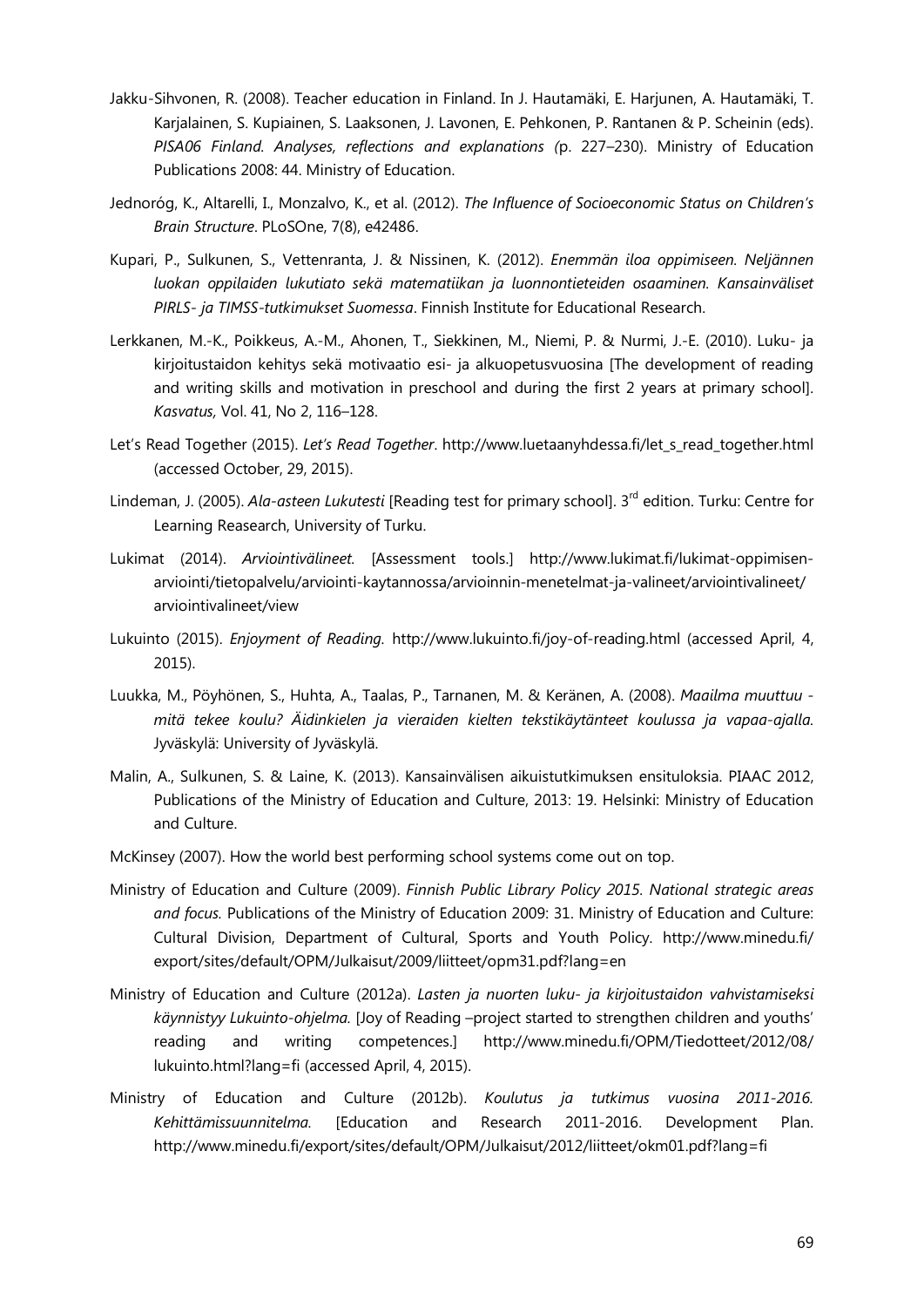- Ministry of Education and Culture (2013a). *Tuntuva taloudellinen panostus eriarvoistumista vastaan koulutuksellisen tasa-arvon edistämiseen 22,5 miljoonaa euroa.* [A great economic investment against inequality – 22,5 million euros contribution for promoting educational equality.] http://www.minedu.fi/OPM/Tiedotteet/2013/12/Tasaarvoavustus.html?lang=fi&extra\_locale=fi (accessed April, 9, 2015).
- Ministry of Education and Culture (2013b). *Koulujen alueelliset haasteet ja rahoituksen kohdentuminen. Selvitys peruskoulujen oppilasalueiden väestön sosioekonomisten resurssien yhteydestä oppilaskohtaiseen rahoitukseen pääkaupunkiseudulla ja Turussa.* [Regional challenges and finances of schools.] http://www.minedu.fi/export/sites/default/OPM/Julkaisut/ 2013/liitteet/okm08.pdf?lang=fi (accessed April, 9, 2015).
- Ministry of Education and Culture (2015a). *Educational policy in Finland*. http://www.minedu.fi/OPM/ Koulutus/koulutuspolitiikka/?lang=en (accessed October, 19, 2015).
- Ministry of Education and Culture (2015b). *Finnish educational system*. http://www.minedu.fi/OPM/ Koulutus/koulutusjaerjestelmae/?lang=en (accessed October, 19, 2015).
- Ministry of Education and Culture (2015c). *Tomorrow's comprehensive school.* http://www.minedu.fi/ OPM/Julkaisut/2015/tulevaisuuden\_peruskoulu.html?lang=en (accessed June, 6, 2015).
- Ministry of Education and Culture (2015d). Opetustoimen täydennyskoulutus [Teachers' professional development]. Retrieved February 20, 2015, from Ministry of Education and Culture: http://www.minedu.fi/OPM/Koulutus/artikkelit/Opetustoimen\_txydennyskoulutus\_/index.html?la ng=fi
- Ministry of Education and Culture (2015e). Educational policy: Objectives and programmes. Retrieved from: http://www.minedu.fi/OPM/Koulutus/koulutuspolitiikka/linjaukset\_ohjelmat\_ja\_hankkeet/? lang=en 29.10.2015
- Ministry of Education and Culture (2015f). *Varhaiskasvatuslakia ja päivähoitoasetusta muutetaan.* http://www.minedu.fi/OPM/Tiedotteet/2015/10/vaka.html?lang=fi (accessed October, 30, 2015).
- Ministry of Social and Health Services (2014). *Neuvolat.* http://www.stm.fi/sosiaali\_ja\_ terveyspalvelut/terveyspalvelut/neuvolat (accessed April, 10, 2015).
- Mullis, I., Martin, M., Foy, P. & Drucker, K. (2012). *PIRLS 2011 international results in reading*. TIMSS & PIRLS International Study Center, Lynch School of education, Boston College.
- Mullis, I.V.S., Martin, M.O. Minnich, C.A., Drucker, K.T., & Ragan, M.A. (2012) (Eds.), *PIRLS 2011 encyclopedia. Educational policy and curriculum in reading (Vols 1 and 2)*). Boston: Lynch School of Education, Boston College, TIMSS and PIRLS International Study Centre. http://timssandpirls.bc.edu/pirls2011/downloads/PIRLS2011\_Enc-v1.pdf.
- Naudeau, S., Kataoka, N., Valerio, A., Neuman, M. J. & Elder, L. K. (2011). *Investing in young children: An early childhood development guide for policy dialogue and project preparation*. Washington, DC: The World Bank.
- OECD (2010a). *PISA 2009 Results: What Students Know and Can Do: Student Performance in Reading, Mathematics and Sciences.* Paris: OECD Publishing.
- OECD (2010b). *PISA 2009 Results: Learning to Learn. Student Engagement, Strategies and Practices.* Volume III. Paris: OECD.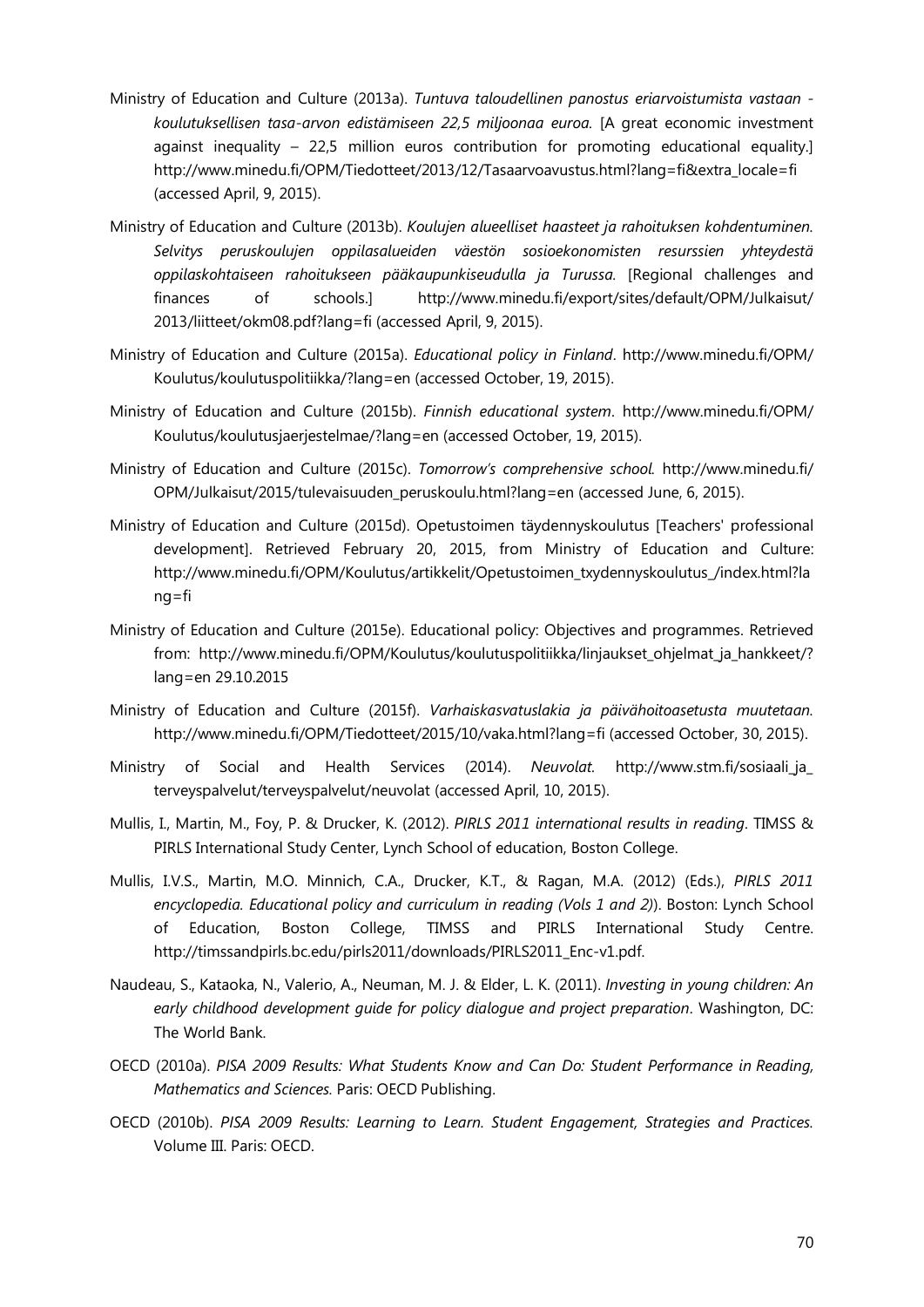- OECD (2012). *Starting Strong III, A quality toolbox for early childhood education and care.* Paris: OECD Publishing.
- OECD (2014). *Education at a Glance 2014: OECD Indicators.* Paris: OECD Publishing.
- Ojamo, M. (2014). *Näkövammarekisterin vuosikirja 2013* [The Finnish Register of Visually Impaired, Yearbook 2013]. Helsinki: National Institute for Health and Welfare and Finnish Federation of the Visually Impaired. http://www.nkl.fi/index.php?\_\_file\_display\_id=7892 (accessed October, 27, 2015).
- Oppimisvaikeus.fi (2013). *Lukivaikeuden seulontatutkimus.* [Screening of reading difficulties.] http://www.oppimisvaikeus.fi/index.php?k=114334 (accessed April, 4, 2015).
- Ouakrim-Soivio, N., Rinkinen, A., & Karjalainen, T. (edit.) (2015*). Tulevaisuuden peruskoulu* [Basic Education of the Future]. Publications of the Ministry of Culture and Education, 2015:8. http://www.minedu.fi/export/sites/default/OPM/Julkaisut/2015/liitteet/tomorrows\_comprehensi ve\_school.pdf (accessed April, 4, 2015).
- Philipp, M. (2014.) Leseunterricht in der Grundschule Vom Ist-Zustand zum Soll-Zustand. In Valtin, R. & Tarelli, I. (Eds.). *Lesekompetenz nachhaltig stärken. Evidenzbasierte Maßnahmen und Programme* (p.122 –166). Berlin: Deutsche Gesellschaft für Lesen und Schreiben.
- Pordata (2014). Classroom teachers in pre-primary education (ISCED 02): total and by sex. http://www.pordata.pt/en/DB/Europe/Search+Environment/Table (accessed April, 11, 2014)
- Puolakanaho, A. (2011). Lukivaikeuksien arviointimenetelmä, LUKIVA. In P. Mäki, K. Wikström, T. Hakulinen-Viitanen & T. Laatikainen (eds.). *Terveystarkastukset lastenneuvolassa ja kouluterveydenhuollossa (*p. 93-95). National Institute for Health and Welfare.
- Rantala, J. & van den Berg, M. (2013). *Lukiolaisten historian tekstitaidot arvioitavana*. Kasvatus 44 (4), 394–407.
- Selin-Grönlund, P., Rainò, P. & Martikainen L. (2014). *Kuurojen ja viittomakielisten oppilaiden lukumäärä ja opetusjärjestelyt. Selvitys lukuvuoden 2013–2014 tilanteesta*. [The number of deaf and sign language pupils and their educational arrangements. Report on the academic year 2013–2014.] Raportit ja selvitykset 2014:11. Helsinki: Finnish National Board of Education & Finnish Association of the Deaf. http://www.oph.fi/julkaisut/2014/kuurojen\_ja viittomakielisten\_oppilaiden\_lukumaara\_ja\_opetusjarjestelyt (accessed October, 10, 2015).
- Suggate, S. (2012). Watering the garden before a rainstorm. The case of early reading instruction. In Suggate, S. & Reese, E. (Eds.). *Contemporary Debates in Childhood Education and Development*  (p*.* 181-190). London: Routledge.
- Sulkunen, S. (2012). *Finland*. In I.V.S. Mullis, M.O. Martin, C.A. Minnich, K.T. Drucker, & M.A. Ragan (Eds.), *PIRLS 2011 encyclopedia. Educational policy and curriculum in reading (Vol. 1 A-K,* pp. 213- 222). Boston: Lynch School of Education, Boston College, TIMSS and PIRLS International Study Centre. http://timssandpirls.bc.edu/pirls2011/downloads/PIRLS2011\_Enc-v1.pdf
- Sulkunen, S. & Arffman, I. (2010). Choosing Engaging Reading Materials. In C. Garbe, K. Holle & S. Weinhold (eds.). *ADORE – Teaching Struggling Adolescent Readers in European Countries. Key Elements of good practice* (p. 102–113). Frankfurt: Peter Lang Publishing Group.